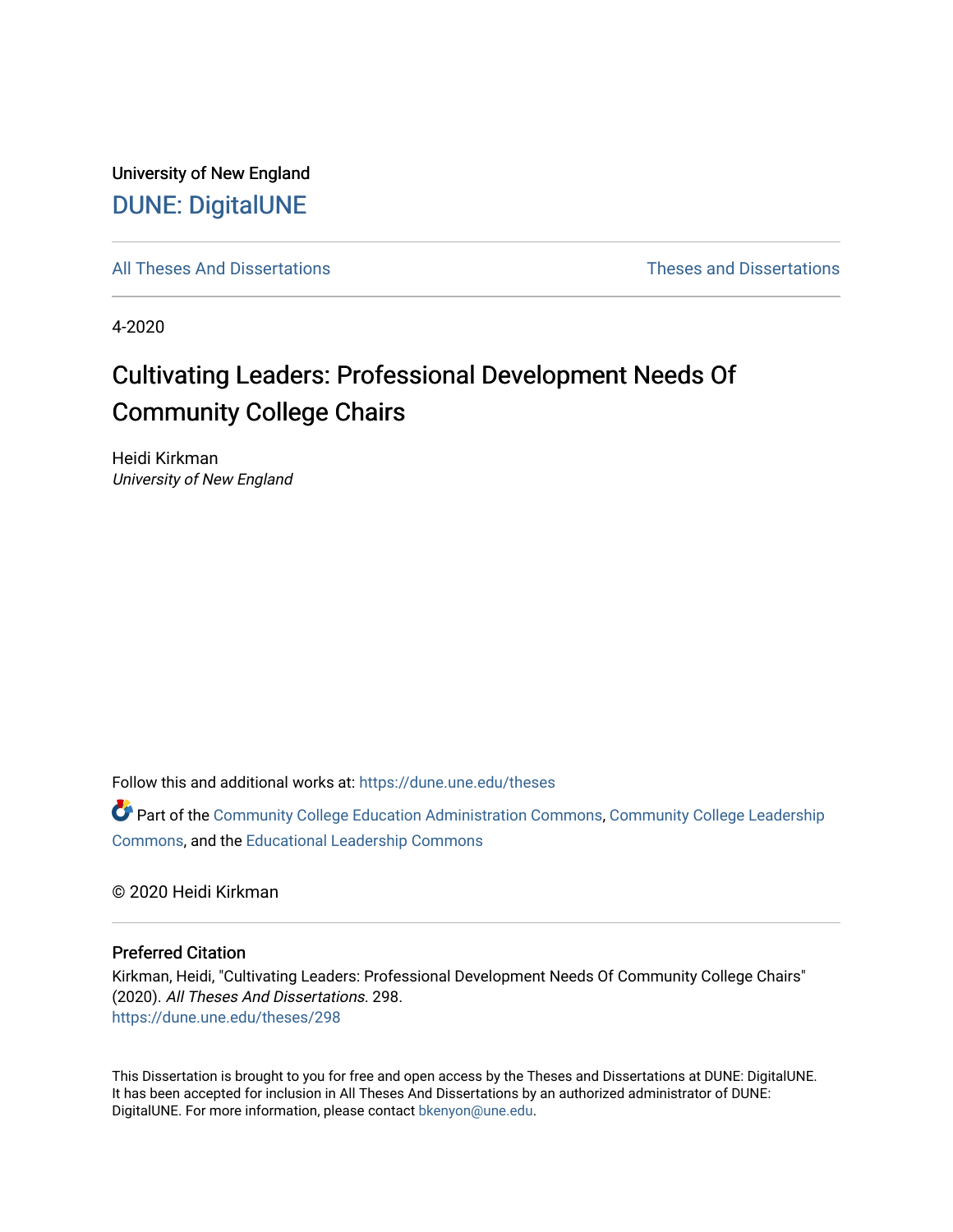# CULTIVATING LEADERS:

# PROFESSIONAL DEVELOPMENT NEEDS OF COMMUNITY COLLEGE CHAIRS

by

# Heidi Kirkman

BA (University of Maryland Baltimore County) 1997 MA (American University) 1998

# A DISSERTATION

Presented to the Affiliated Faculty of

The College of Graduate and Professional Studies at the University of New England

Submitted in Partial Fulfillment of Requirements For the Degree of Doctor of Education

Portland & Biddeford, Maine

April 2020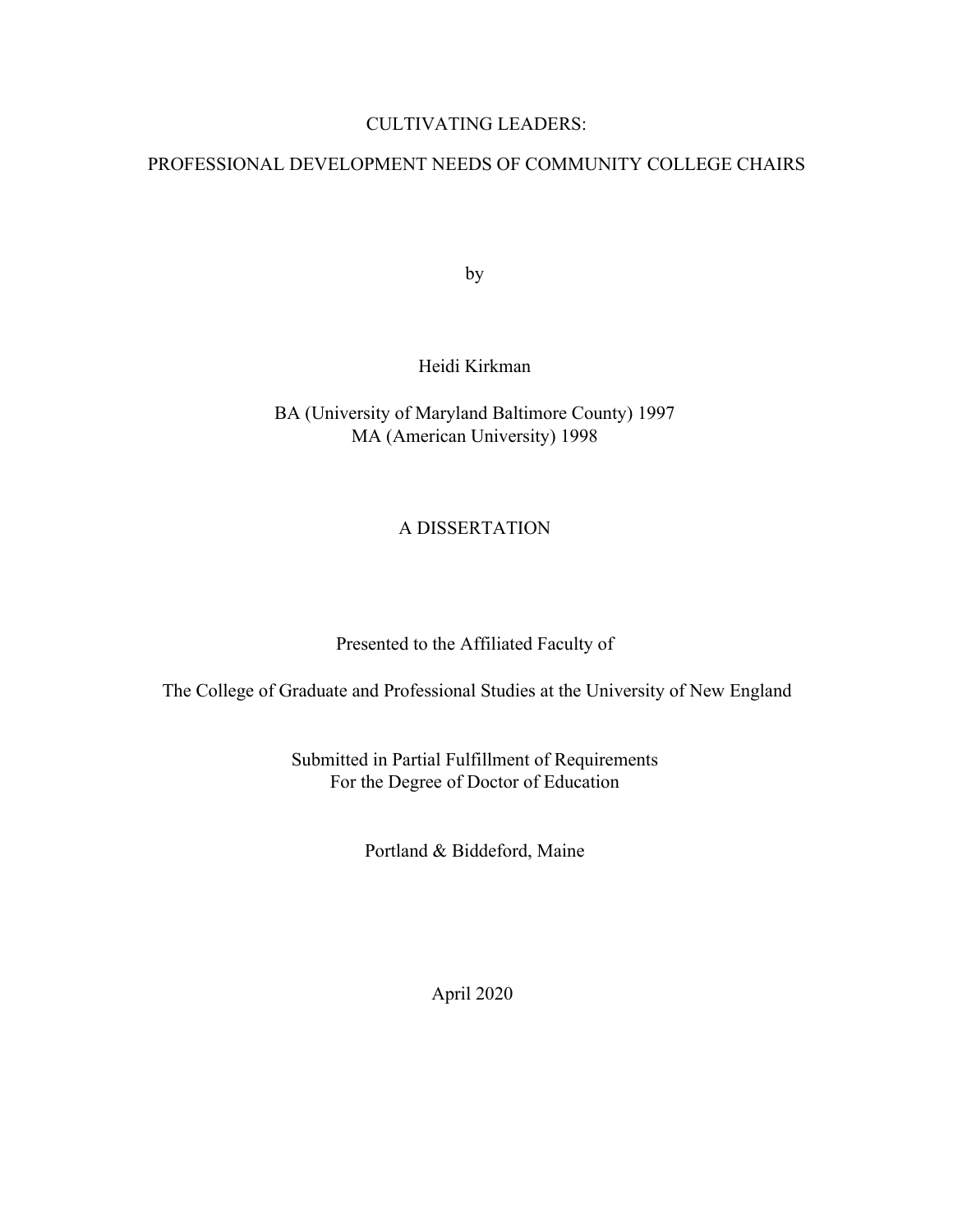Copyright by Heidi Kirkman 2020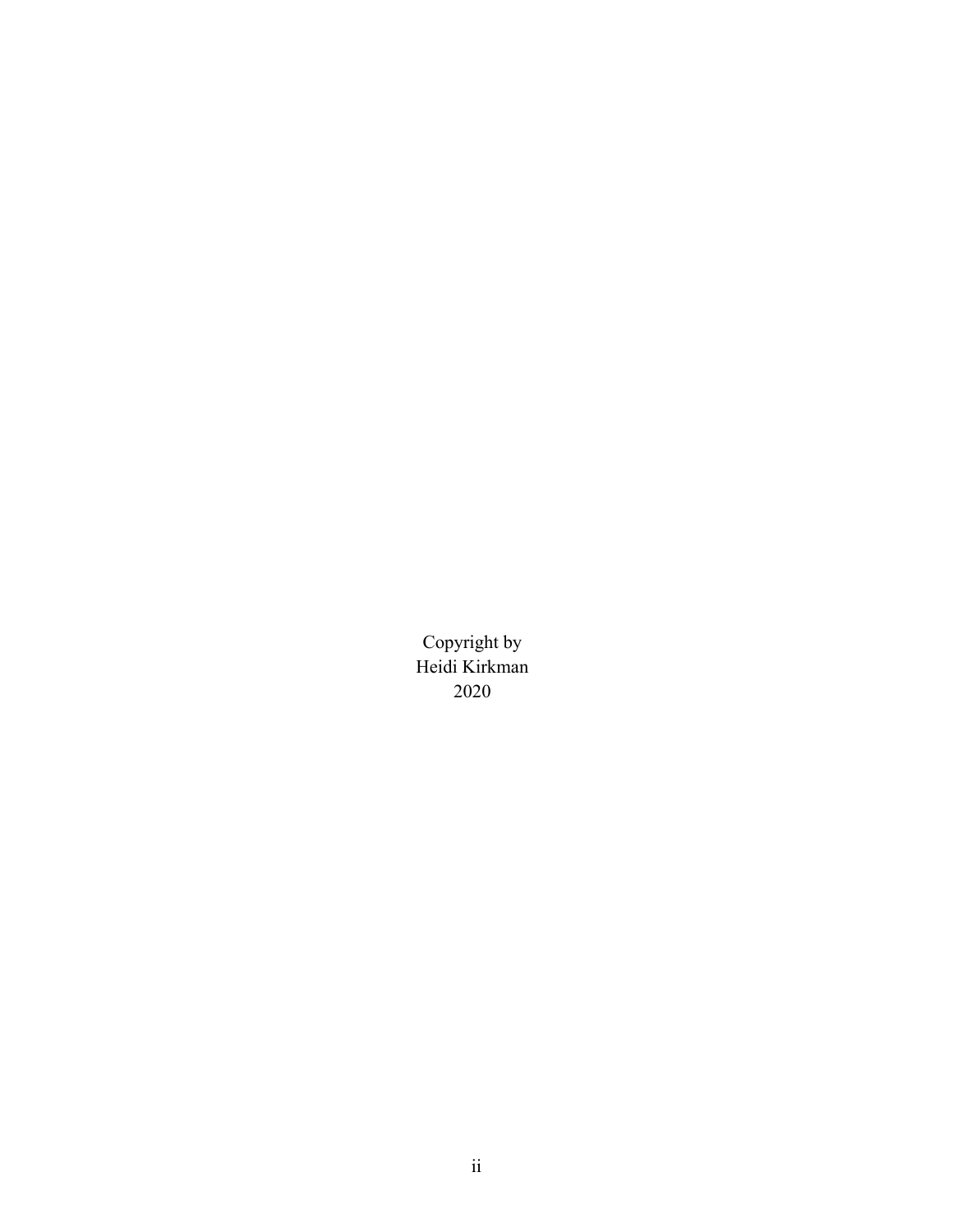### CULTIVATING LEADERS:

# PROFESSIONAL DEVELOPMENT NEEDS OF COMMUNITY COLLEGE CHAIRS

#### **ABSTRACT**

Higher education is currently experiencing industry changes that make good leadership even more crucial. However, most academic leaders arrive at their first leadership position with no leadership training and find the transition challenging. The purpose of this phenomenological study is to examine the lived experiences of community college chairs in relation to leadership development practices. The research questions that drive this study are (a) What competencies/skills are needed for performing the department chair role? (b) What are the professional development needs of community college department chairs? (c) What types of professional development do department chairs find most valuable? (d) What types of professional leadership development are most often offered to community college chairs?

Participants are all current department chairs at one medium-sized community college in the mid-Atlantic region. Participants volunteered to share their experiences through semistructured interviews, transcripts of which were then analyzed for thematic and experiential commonalities. Analysis of the findings revealed that chairs had very little development offered to them that specifically addressed their duties as department chair. The participants were frustrated at the lack of information they had about the processes involved with their day-to-day responsibilities. Participants were interested in continually learning to more effectively and independently do their jobs, and participants were confident in their ability to handle the teaching

iii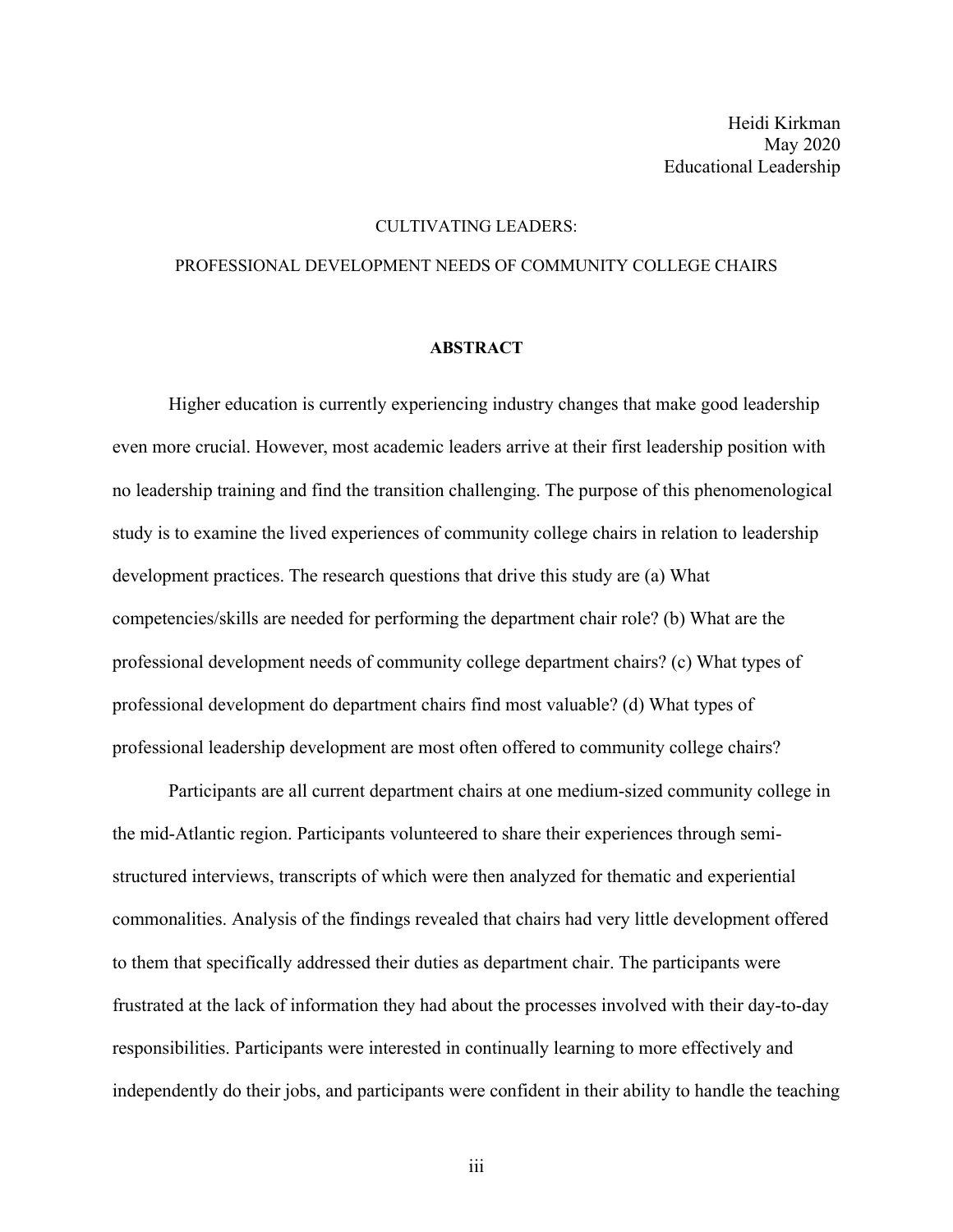and learning aspects of their work. Overall the strongest development opportunities that resonated with the participants were ones where they were able to collaborate, find camaraderie and support, and build a broader leadership network.

Keywords: *Leadership, Department Chair, Community College, Professional Development*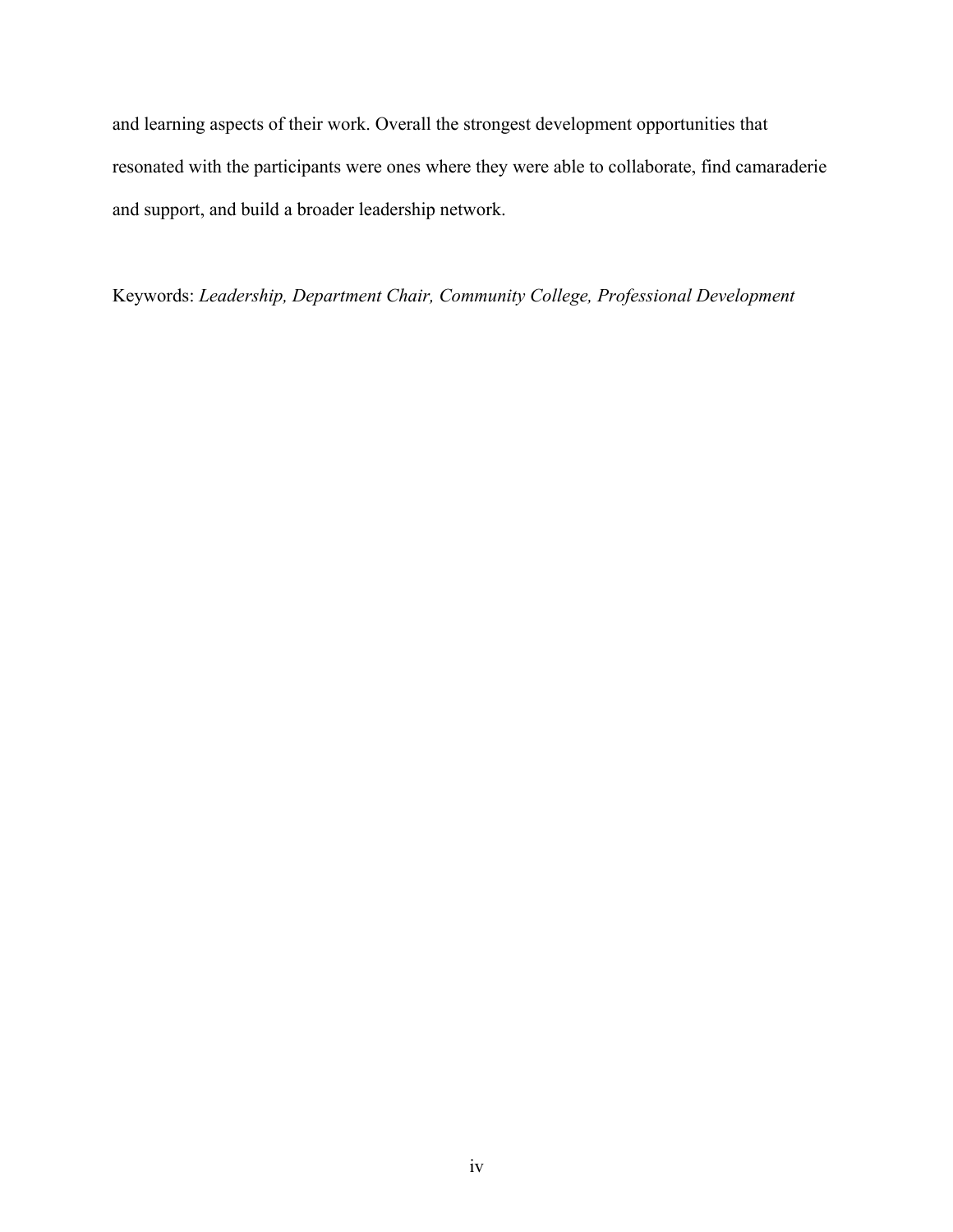University of New England

Doctor of Education Educational Leadership

This dissertation was presented by

Heidi Kirkman

It was presented on April 6, 2020 and approved by:

Ella Benson, Ed.D., Lead Advisor University of New England

Jessica Branch, Ed.D., Secondary Advisor University of New England

Shannon Fleishman, Ph.D., Affiliate Committee Member Chesapeake College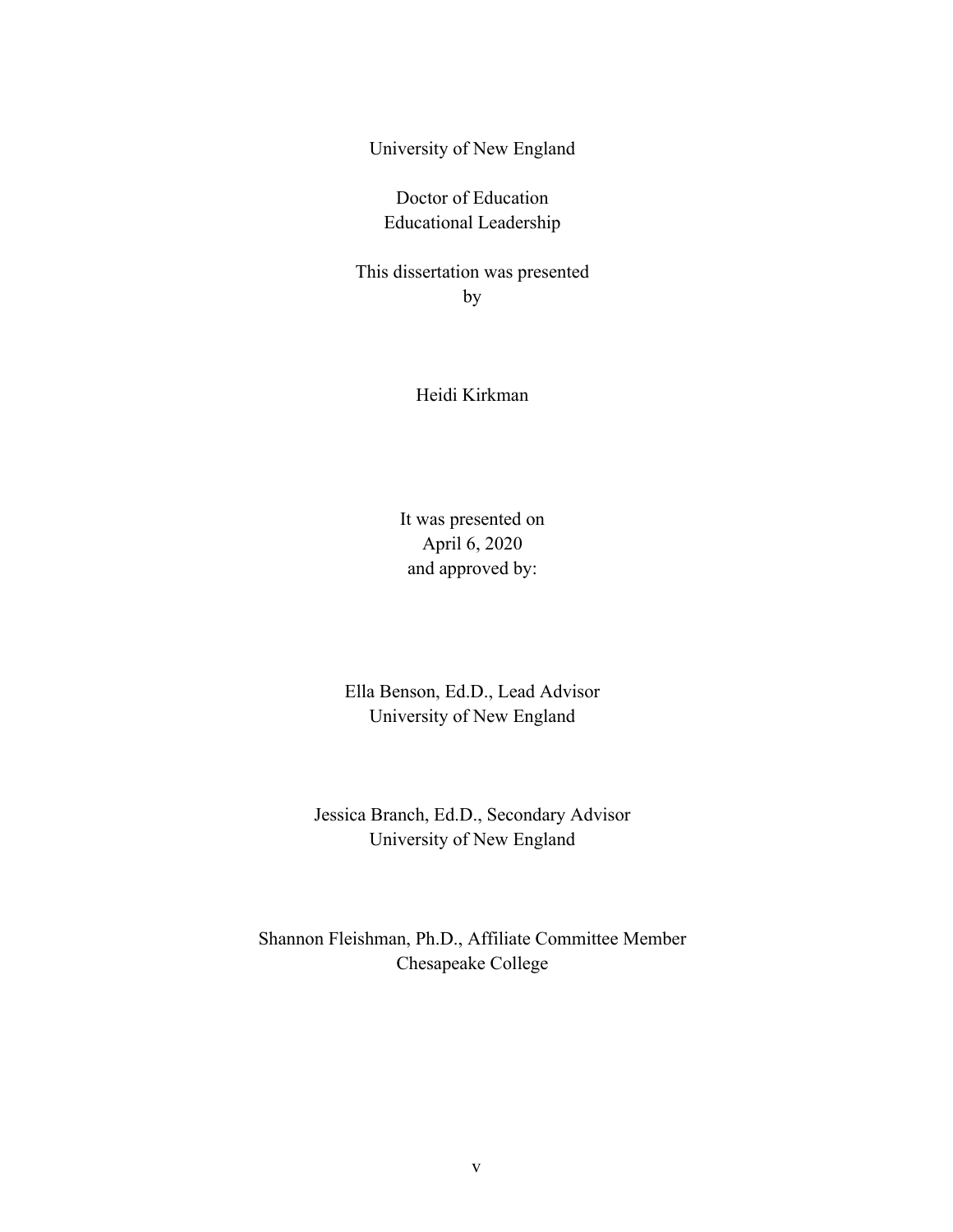# **ACKNOWLEDGEMENTS**

I'd like to thank Clark, who encouraged me to get my doctorate, bought me my APA Manual, and regularly reminded me that I am strong enough to accomplish this.

To my kids, who were patient with mommy needing to do school work so much, even if they didn't really understand what it was. Once they learned the words "dissertation" and "doctorate," they became a fun and often-used part of their vocabulary.

To Shannon, who helps me work through so many of my higher education conundrums, and who supported me through this entire process.

To Kitty, who was always willing to go for a drink when I needed to abandon my computer for a little while.

To my advisors, Dr. Benson and Dr. Branch—thank you for helping this dissertation become a reality.

To my research group—thank you for your support and letting me know I'm not crazy!

And to my research site and participants—this couldn't be done without you!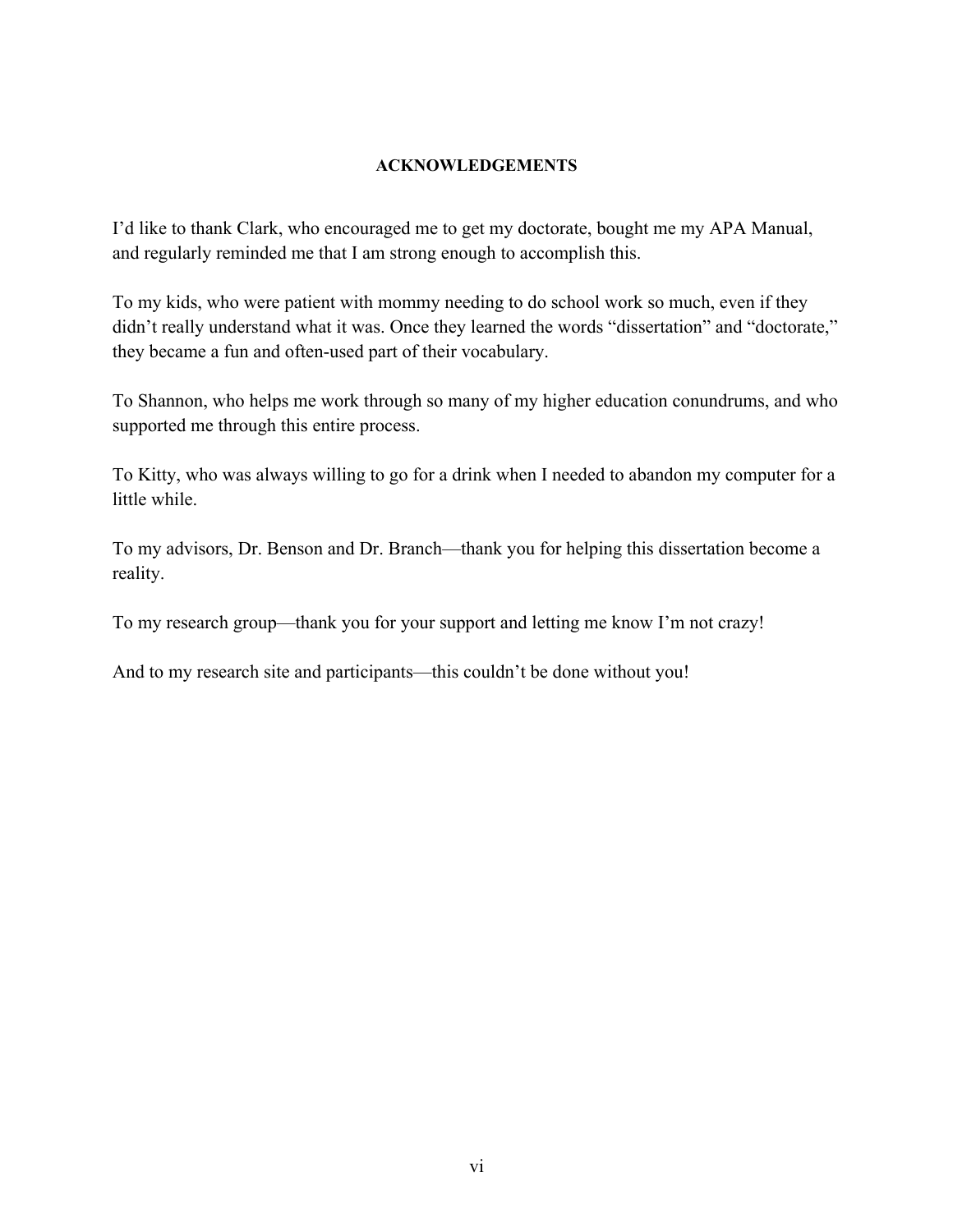# **Table of Contents**

| .23 |
|-----|
|     |
|     |
|     |
|     |
|     |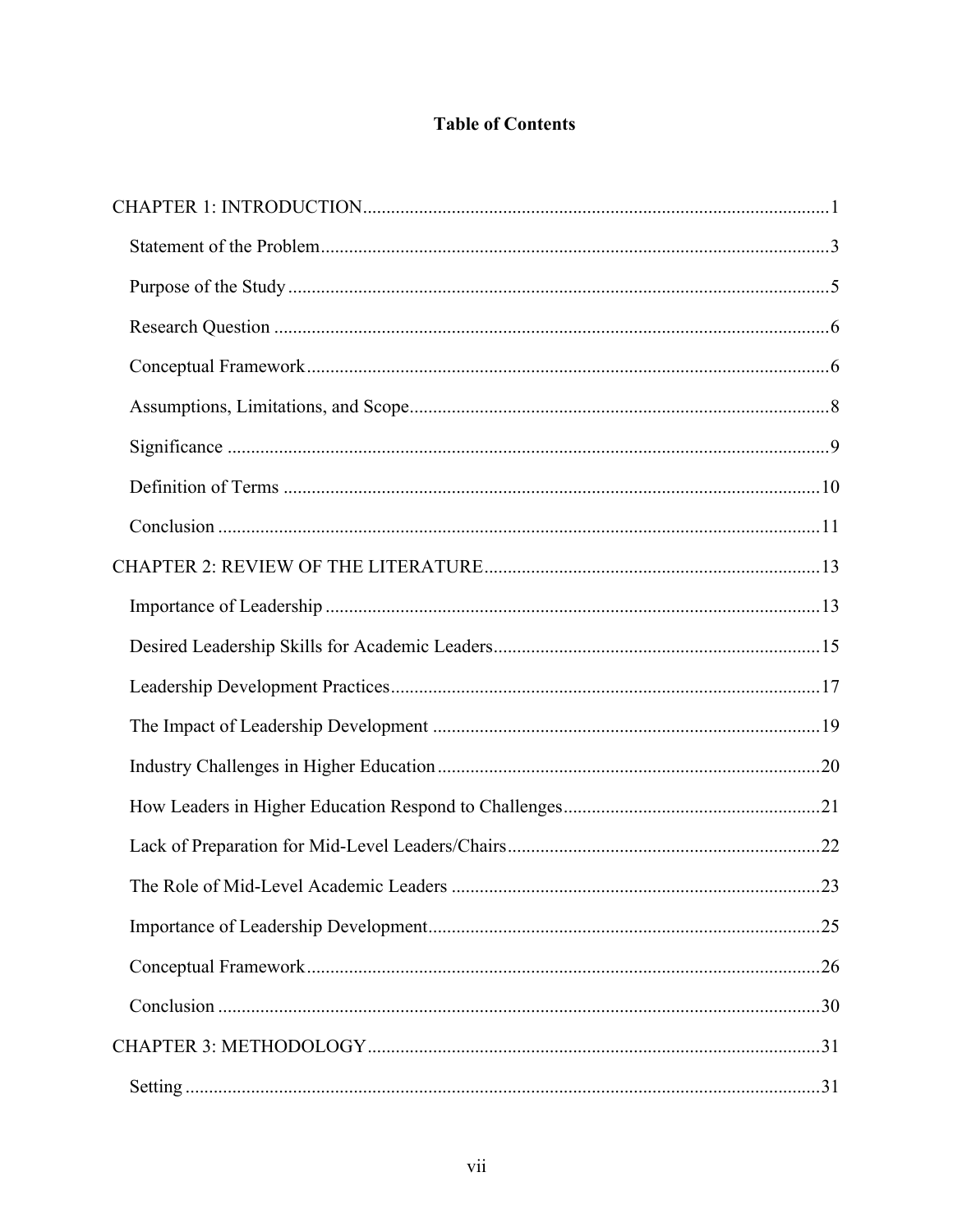| Desire for development in processes and challenging managerial dynamics50 |  |
|---------------------------------------------------------------------------|--|
|                                                                           |  |
|                                                                           |  |
|                                                                           |  |
|                                                                           |  |
|                                                                           |  |
|                                                                           |  |
|                                                                           |  |
|                                                                           |  |
|                                                                           |  |
|                                                                           |  |
|                                                                           |  |
|                                                                           |  |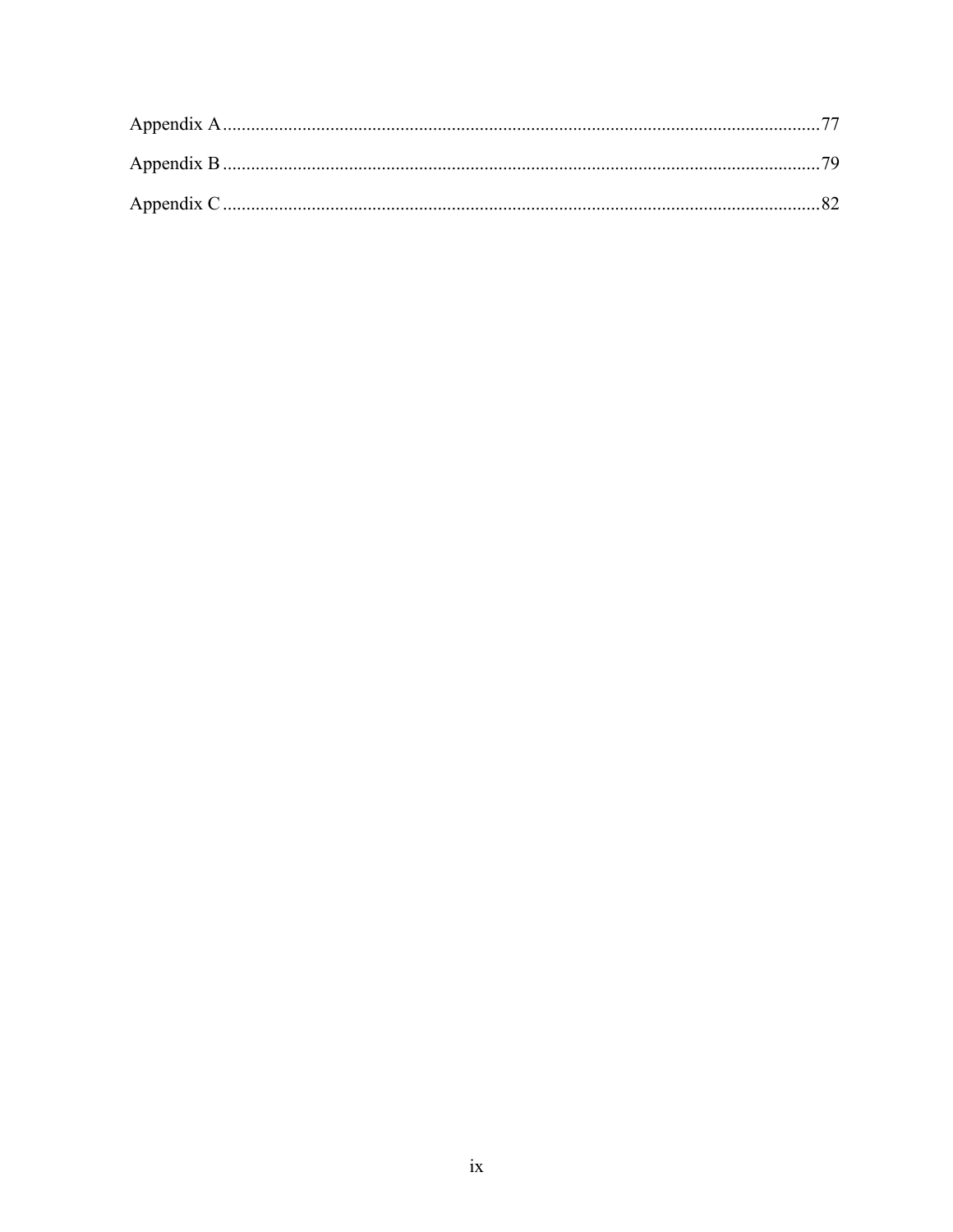# **LIST OF TABLES**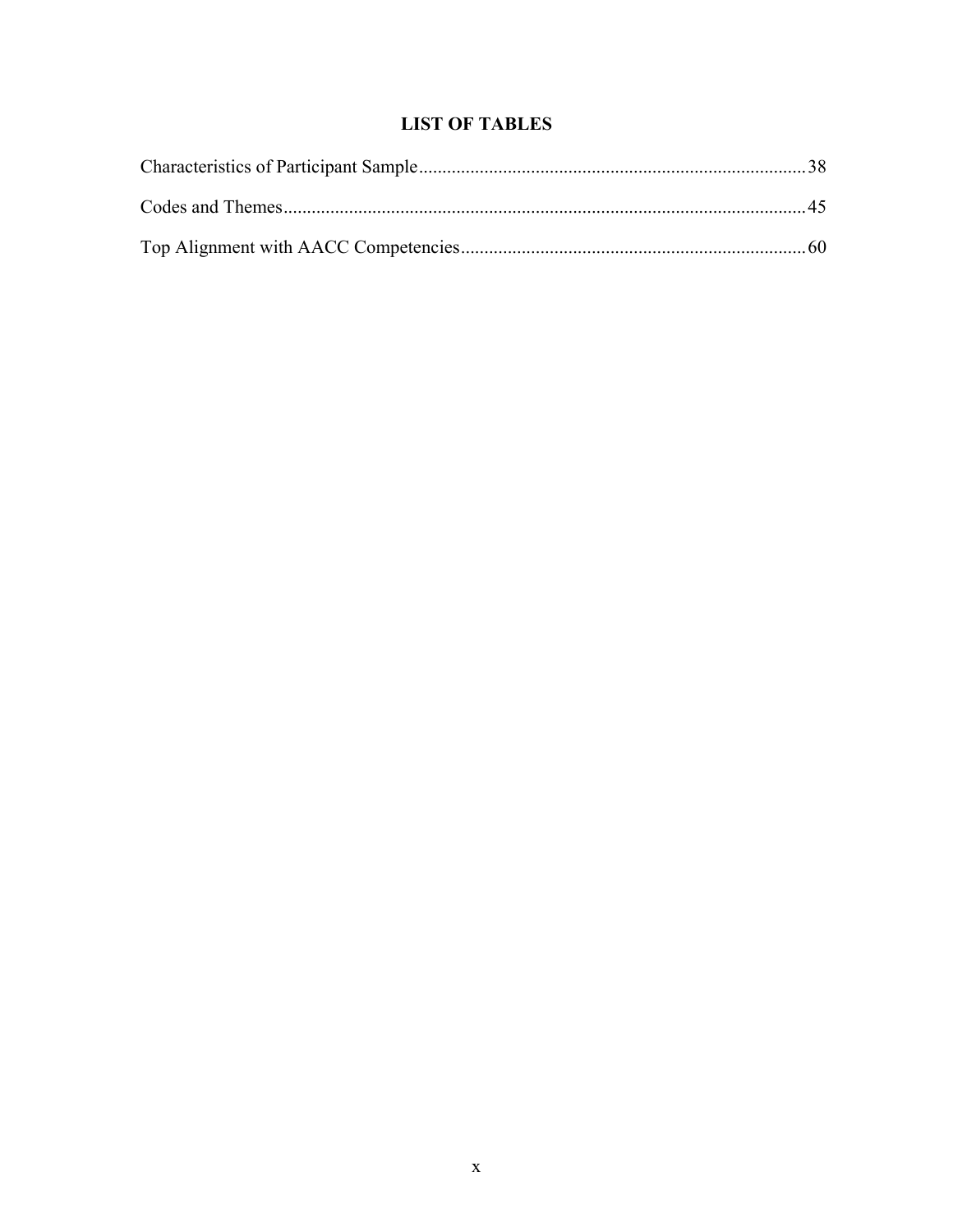### **CHAPTER 1: INTRODUCTION**

Leadership is vital. Good leaders bring out the strengths and talents of their employees (Kouzes & Posner, 2015), grow their people's confidence, and help them to improve their performance and satisfaction in their work. Leadership impacts employees' commitment to their work and to the organization and inspires employees to demonstrate more initiative and personal responsibility (Kouzes & Posner, 2015). Such leadership is crucial to any organization but has particular significance when the institution or industry is in flux.

Higher education is in such a state of transition. Perspectives on the goals of higher education are shifting—people are leaning more toward college as an individual benefit rather than a public good. While higher education and degree attainment have traditionally been viewed as a step toward future career success, given the rise in costs of a college education, many people are becoming wary of the value of college (Kelderman, 2019; Mangan, 2019). The rate of inflation for college costs is rising quickly (Seltzer, 2017). State funding for public institutions remains well below pre-recession levels (State Higher Education Officers Association, 2019), and colleges are struggling to make up the difference. College enrollment has been dropping (Fain, 2019). According to the Western Interstate Commission for Higher Education (WICHE), after 15 years of increases in the number of high school graduates, high school and college enrollments are projected to decrease through 2023, rebound slightly, and then decrease again from 2027 to 2032 (Seltzer, 2016). With the high level of change facing higher education, strong leadership throughout the institution becomes crucial (Jäppinen, 2017).

Leaders in community colleges in particular are facing a changing landscape of reduced funding, increased questions about value, and a questioning of the higher education business model, which reflects a shift from full-time to a larger ratio of adjunct faculty (Peterson &

1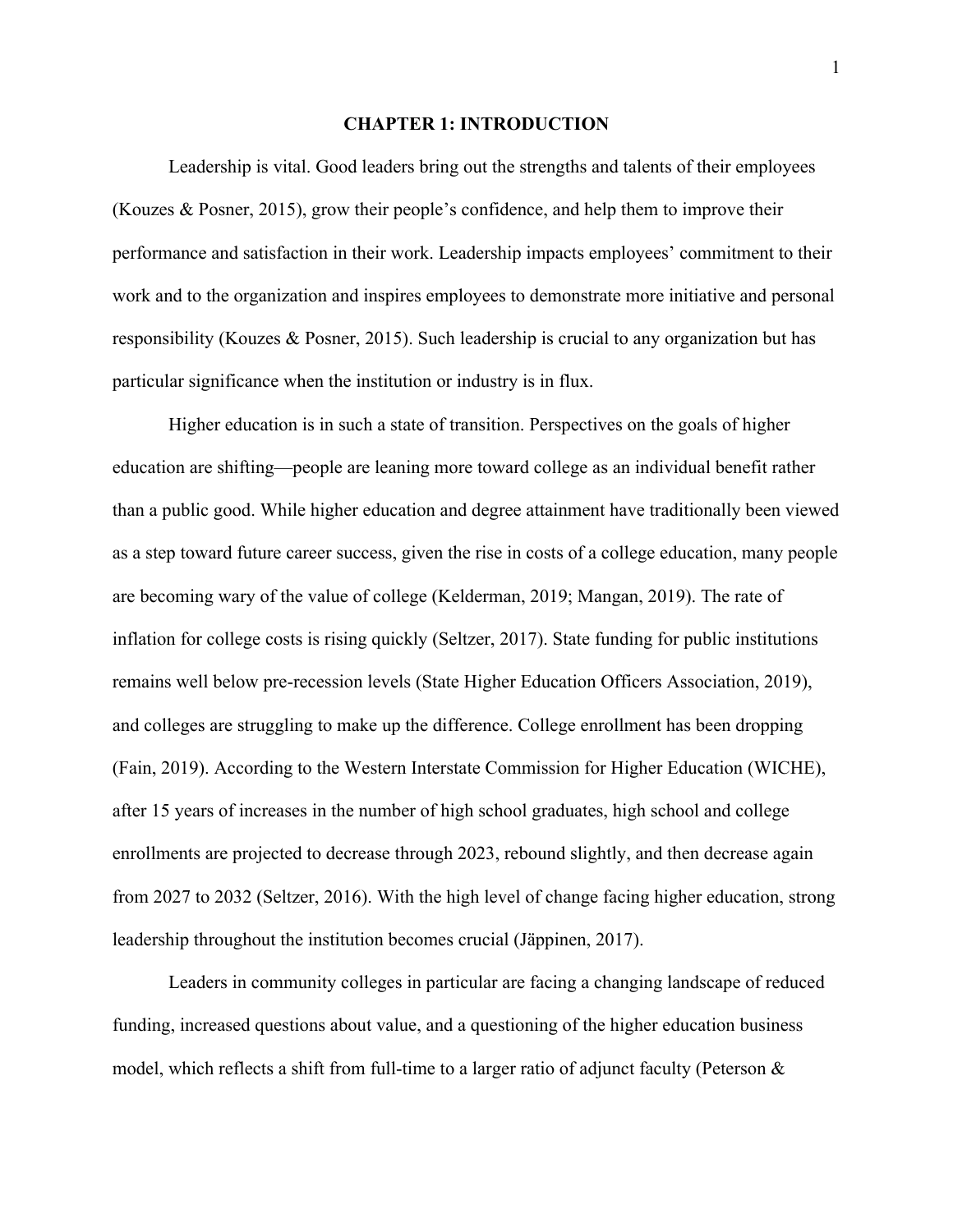Rudgers, 2018; Rudgers & Peterson, 2017). The reduction in budget has pushed many colleges to reduce the number of full-time faculty and rely more on adjuncts to teach classes (American Association of University Professors, 2018). According to AAUP (2018), over 60% of faculty at two-year/Associates degree schools are part-time, non-tenure-track. The Government Accountability Office (GAO) published a study that noted that from 1995 to 2011, the percentage of postsecondary instructional positions filled by contingent faculty (part-time or short-term contractual) increased from 57.6% to 71.6% (GAO, 2017). This shift from full-time faculty to high numbers of adjuncts means there is a need for additional resources to assist midlevel leaders in consistently reaching out to adjuncts, assisting adjuncts in navigating challenges, and developing additional skills (Meixner, Kruck, & Madden, 2010).

The role of the department chair is key in terms of the smooth functioning of a college (Carroll & Wolverton, 2004); conversely, most higher education administrators come to their positions with very little leadership training. Wolverton, Ackerman, and Holt (2005) noted that in a national survey of 2,000 academic leaders, only 3% had any type of leadership preparation before assuming their leadership position. According to Morris and Laipple (2015), administrators felt unprepared for their roles and have steadily lost enthusiasm for their work the longer they are in the positions. Morris and Laipple's study highlighted the administrators' need for preparation for management and leadership tasks, as well as continued support once in the leadership position.

Kouzes and Posner (2015) suggest that exemplary leadership comes down to individuals having faith in their ability to lead; to consciously choose to learn, practice, and grow their skills; and to work and engage with others. College leaders themselves noted that they need training and skills to more effectively complete their jobs, and they were able to identify key areas where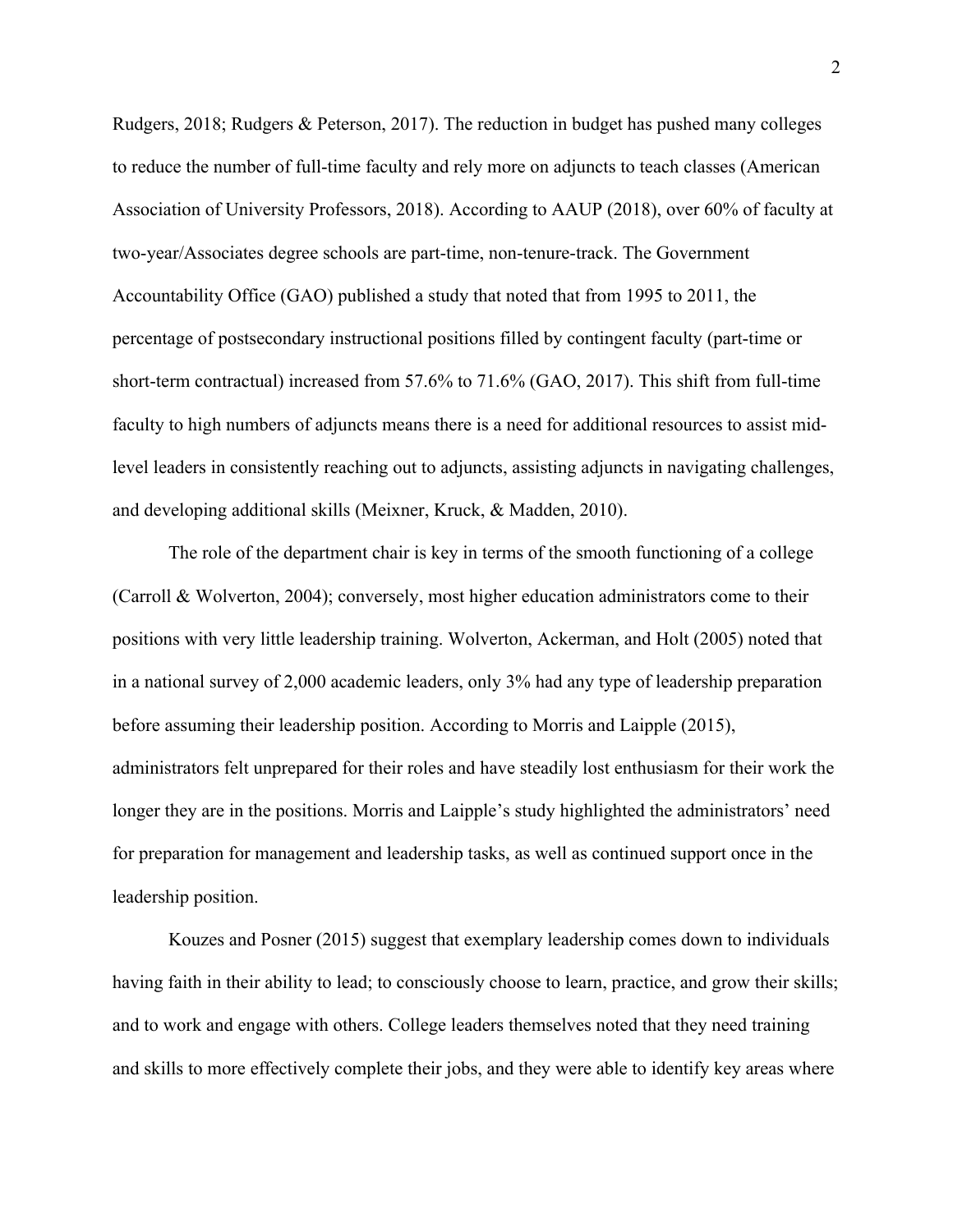skill improvement would directly strengthen their role as leaders. Clear communication, goalsetting, and problem-solving were commonly found as needed leadership traits (Delgado & Mitchell, 2016; Kalargyrou & Woods, 2009; Tessen, White, & Web, 2011).

Within the community college sector, Campbell, Syed, and Morris (2010) noted that formal degree-based community college leadership programs focus on the following: (a) the essential components of practical leadership, such as finance and policy, (b) inquiry-based rationale building, and (c) development of interpersonal competencies through personality and work-style profiling. However, it was noted that there is traditionally little opportunity to put what was learned directly into practice and develop these skills though regular work and experience.

At Mid-Atlantic Suburban Community College (MASCC), the current structure of department chairs and deans has been in place for only six years—a situation favorable for collecting data on the development needs and experiences of chairs. This study will examine the development experiences of department chairs and the training methods and techniques that had the most impact. Current leaders can use the results of this study to strengthen leadership development; provide appropriate support for leaders already in positions of responsibility; and change college culture, particularly in regard to the relative newness of chair positions.

### **Statement of the Problem**

With the rapid and profound changes in the higher education environment, strong and agile leadership is becoming even more important to the effectiveness of a college (Smith & Hughey, 2006). Good leaders bring out the best in those they lead, and bring energy and motivation to an organization (Kouzes & Posner, 2012). Beyond the overall health of the organization, leadership has a key impact on the institutional dynamics that help students'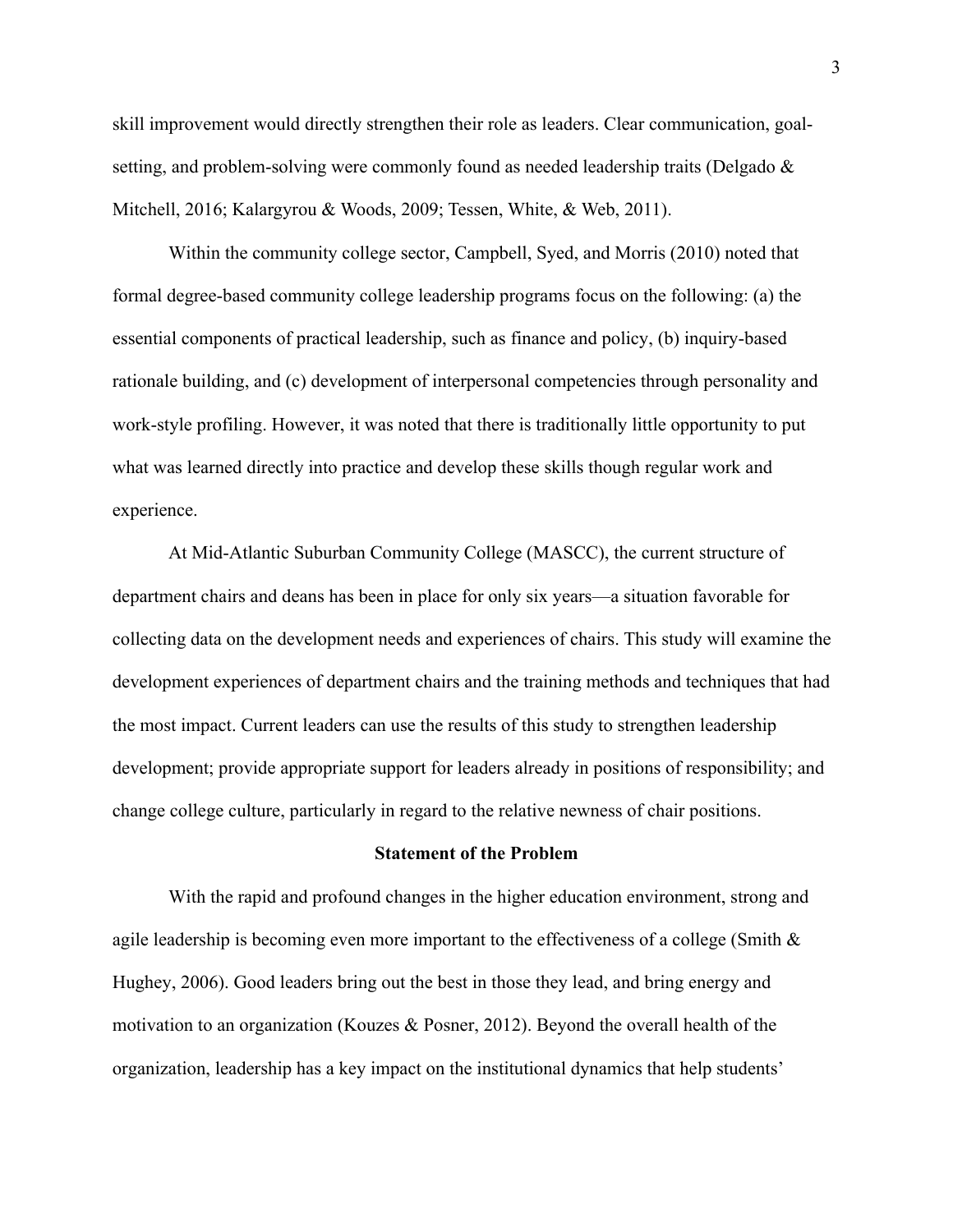learning and success (Jäppinen, 2017). Unfortunately, in higher education most leaders begin their leadership positions with little to no leadership preparation or training (Hecht, 2004; Parrish, 2015; Wolverton, Ackerman, & Holt, 2005).

While there has been research on the needs of high-level leaders in colleges—such as presidents or members of the board of trustees—there has been very little research on the leadership development needs and experiences of mid-level leaders. This is particularly true of department chairs, who have a critical role in the smooth functioning of an institution and are considered to be key day-to-day decision makers (Carroll & Wolverton, 2004; Gmelch & Miskin, 2011). Department chairs need timely, appropriate, and well-tailored leadership training as they both assume and continue in their leadership roles. With the distinct lack of leadership training before assuming the department chair position, many chairs learn on the job and through a random collection of experiences (Smith & Hughey, 2006). Department chairs are often not given initial training and support, which can hamper the work of the institution (Carroll  $\&$ Wolverton, 2004; Gmelch & Buller, 2015). Given the evolving climate for higher education and lack of training for rising leaders, leadership development for department chairs should be a priority for any higher education institution (Gmelch & Miskin, 2011). Department chairs with little to no access to leadership development opportunities are at risk of dissatisfaction and frustration with the position, which could lead to a negative impact on the functioning of the college (Jäppinen, 2017; Morris & Laipple, 2015).

Without adequate preparation for their leadership roles, chairs are left to learn and fend for themselves. This extends their learning curve and increases their challenges, reducing their efficacy in the early part of their service. When faced with situations for which they have not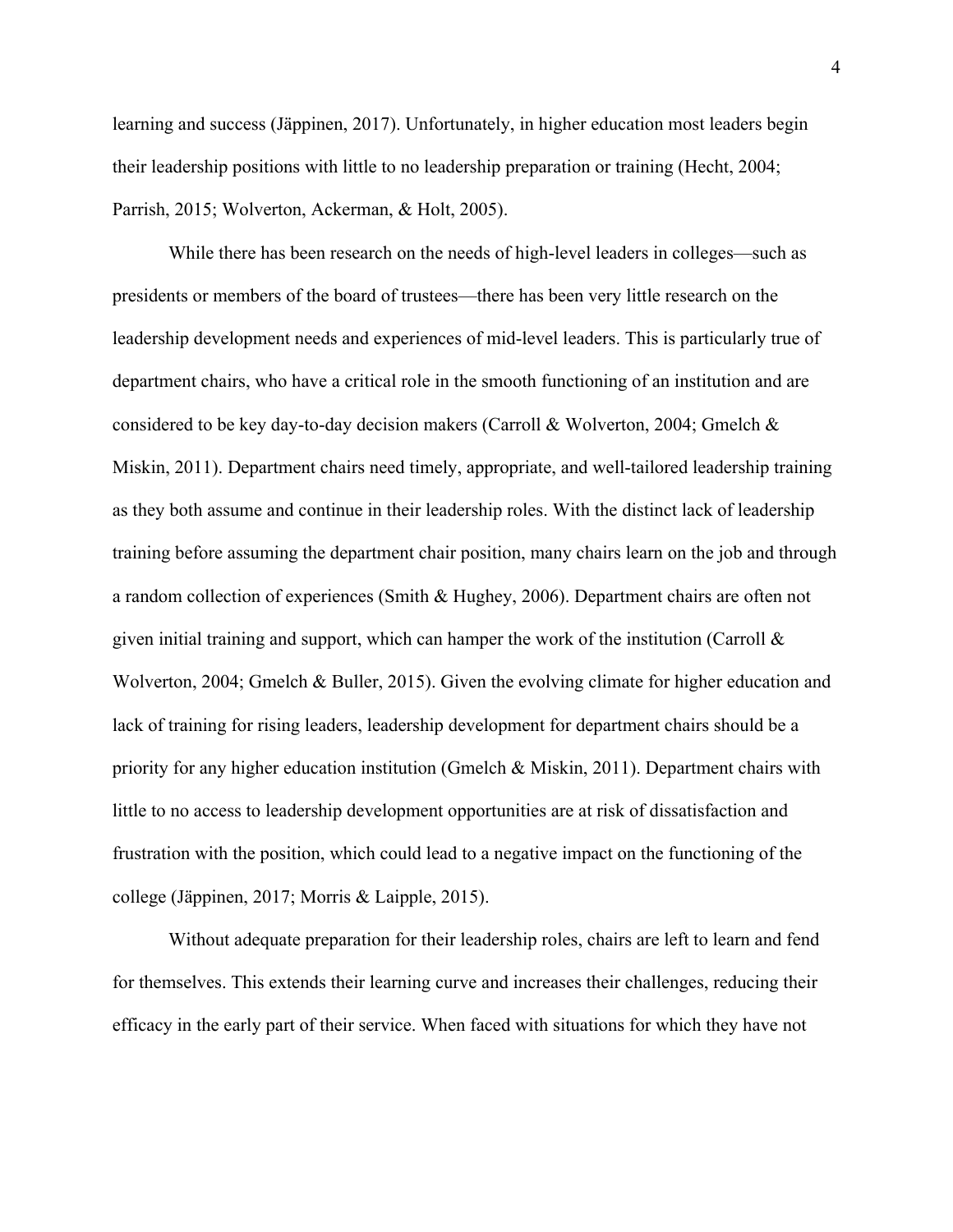been trained, chairs become frustrated and less invested in continuing their work as leaders (Floyd, 2016).

Without a true understanding of the needs of mid-level leaders, those needs are less likely to be purposefully met (Hecht, 2004). The aim of this study is to explore and understand the leadership development needs and experiences of community college department chairs. This phenomenological case study will primarily use interviews to gain in-depth insight into the common themes in the experiences and perceptions of chairs' leadership development. The data collected will be contextualized by comparing the common themes that emerge from the interviews with the leadership competencies identified by the American Association for Community Colleges.

# **Purpose of the Study**

The purpose of this study is to examine the lived experiences of department chairs at Mid-Atlantic Suburban Community College (MASCC) in relation to leadership development practices. The data collected from this study will provide a detailed guide, specific to MASCC, in what chairs feel they need to know to be better able to perform their roles. By closely examining how chairs experience the start of their roles as department leaders and how they have experienced professional development related to their new roles, the researcher can suggest how to strengthen development programs for the chair as leader. Leadership development programs can be developed that begin with a clear understanding of the needs of the institution, and then adapt successful practices used elsewhere to create a tailored development experience (Braun, et al., 2009; Gmelch & Buller, 2015). Agile and prepared leaders will provide a better working environment for faculty and a better learning environment for students (Jäppinen, 2017; Smith & Hughey, 2006).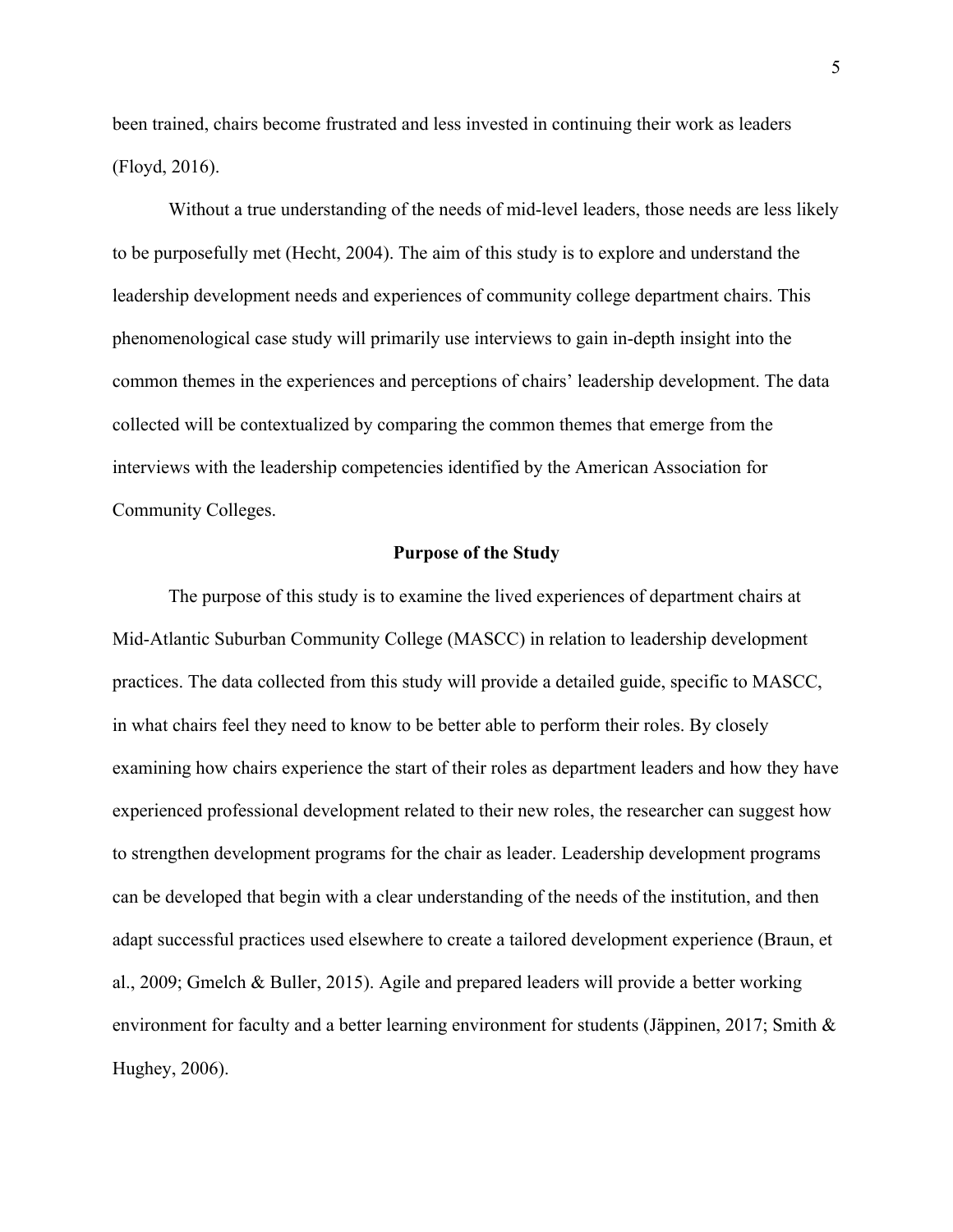#### **Research Question**

Much of the literature on community college leadership focuses on the role of the president, and the role of academic leadership preparation is comparatively less studied and more misunderstood (Gmelch & Buller, 2015). As noted in the research, the success of any leadership development effort hinges on the ability of the developers to meet the specific needs of both the leaders and the institution (Gmelch & Buller, 2014; Reille & Kezar, 2010; Sirkis, 2011). Using the American Association of Community Colleges (AACC) Competencies for Community College Leaders as a conceptual framework, this phenomenological case study examines the lived experience of academic department chairs in a community college and the extent to which leadership training influenced the leaders' perceived ability to perform their roles. The key research questions that guide this study are:

- What competencies/skills are needed for performing the department chair role?
- What are the professional development needs of community college department chairs?
- What types of professional development do department chairs find most valuable?
- What types of professional leadership development are most often offered to community college chairs?

# **Conceptual Framework**

As the awareness of the need for leaders in higher education grew, AACC began to investigate and then create a list of the competencies such leadership positions would require. The original list of leadership competences was published in 2006 and has been used by a large number of community colleges as a basis for leadership preparation. This study uses the AACC Competencies for Community College Leaders as a conceptual framework. In their most recent iteration, the AACC identified 59 competencies as being necessary for community college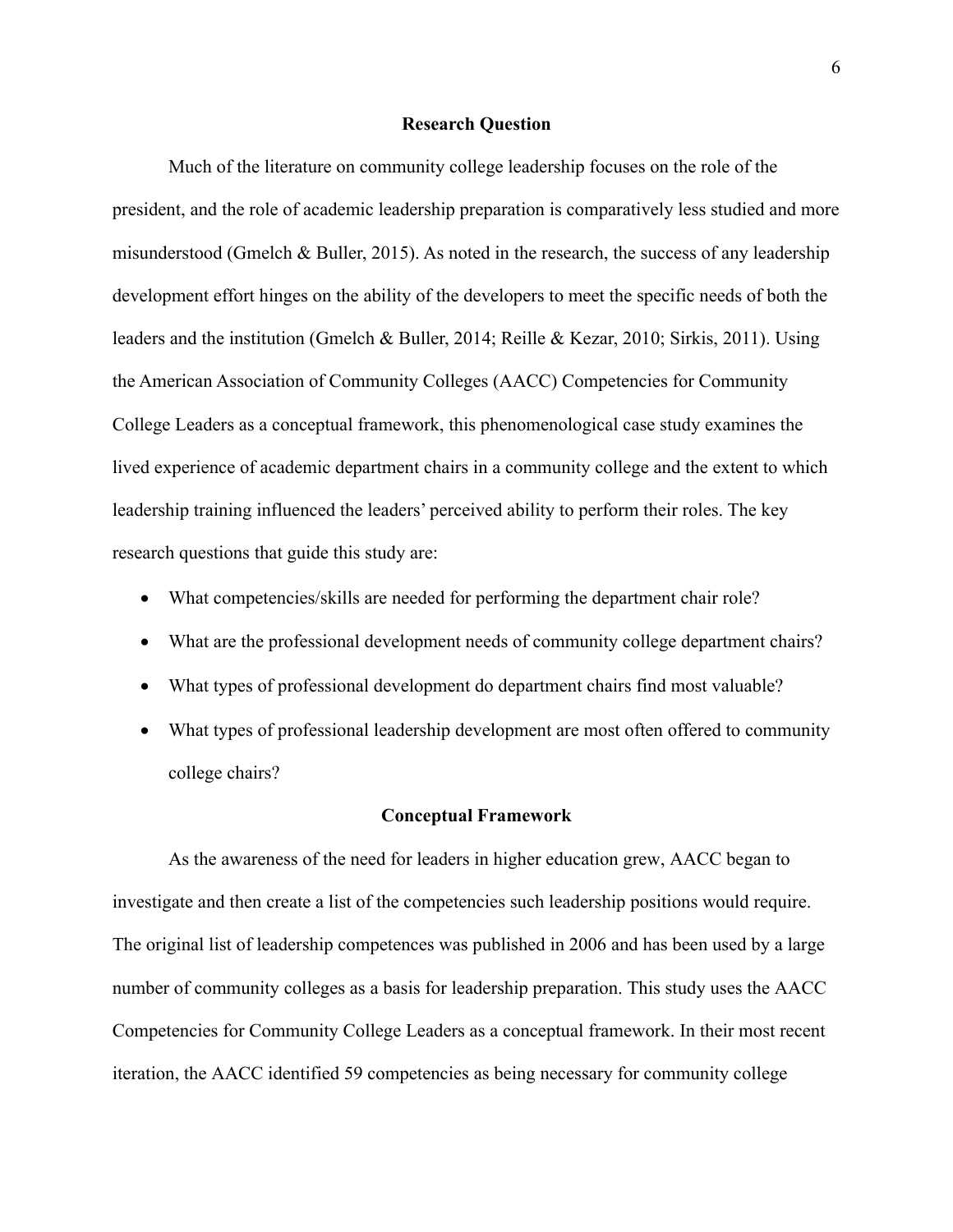leaders (AACC, 2018). The competencies were then grouped into 11 leadership focus areas for ease of use, and each focus area has two to 11 specific competencies listed. The focus areas that define the categories of competencies include:

- Organizational Culture
- Governance, Institutional Policy, and Legislation
- Student Success
- **Institutional Leadership**
- Institutional Infrastructure
- Information and Analytics
- Advocacy and Mobilizing/Motivating Others
- Fundraising and Relationship Cultivation
- **Communications**
- Collaboration
- Personal Traits and Abilities (AAUP, 2018)

Detailed behavioral descriptions are provided for each competency and vary as appropriate to different levels of leadership—faculty, mid-level leaders, senior-level leaders, aspiring Chief Executive Officers (CEOs), new CEOs, and CEOs. For the purposes of this study, department chairs will be utilizing the mid-level leadership competencies, as they are no longer just faculty but not quite senior leadership. The previous incarnations of the AACC competencies have been widely researched, which validates their use for overall leadership development programs. However, most of the prior research focused on the competencies as they related to high-level leaders, particularly college presidents and boards of trustees, which leaves a gap in the literature relating to the use of these competencies for mid-level leaders. The creation of the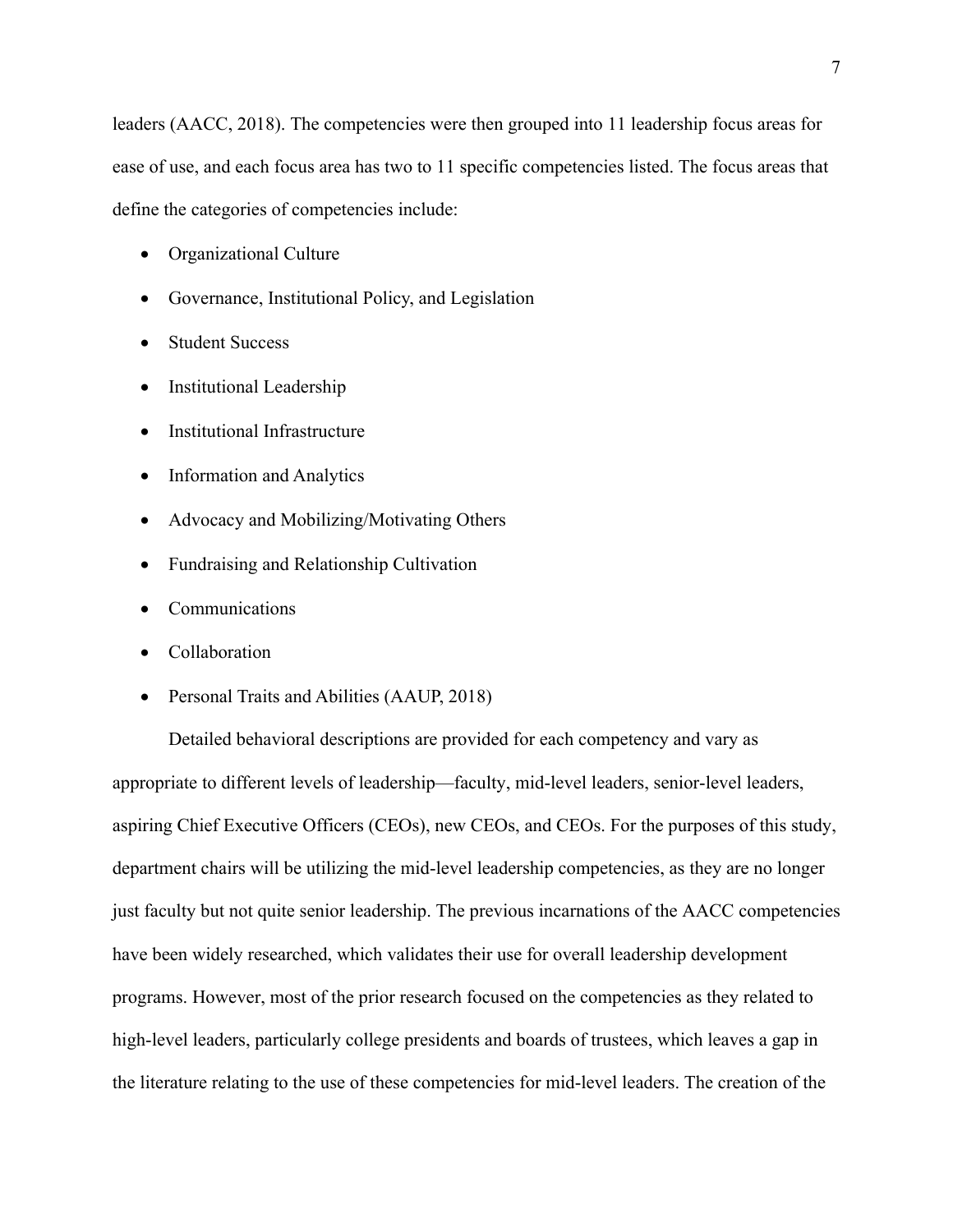updated set of competencies and focus areas had wide participation and buy-in, yet the participants listed as part of the revision process were of the vice-president/president/board of trustees level. None of the groups listed as participating in the revision of these competencies appears to include mid-level leaders.

This study examined the most recent set of competencies and their applicability to midlevel leadership roles, particularly department chairs. The research developed a picture of the experiences and perceptions of current community college chairs through interviews. The findings will then be compared with the frequently used AACC framework.

#### **Assumptions, Limitations, and Scope**

Embracing the path of phenomenological inquiry, this study makes assumptions about the commonality of experience of community college chairs, assuming that commonalities exist and can be examined through the survey and interview process. Additionally, the researcher assumes that the department chairs participating in the study fit the most common model of department chair and bring very little leadership development experience to the position. Finally, the researcher assumes that the department chairs who participate in the study do so of their own free will, with their only motivation being to assist the researcher complete her study, and that they will respond honestly and to the best of their recollection.

The limitations of this study include the relatively recent adoption of the chair model at the research site and the related newness of the chairs in their positions. As MASCC adopted the department chair model in 2013, there is very little history for department chairs and their training. Furthermore, because leadership development programs should be tailored to the needs of specific institutions, results of this study may not be generalizable to other institutions.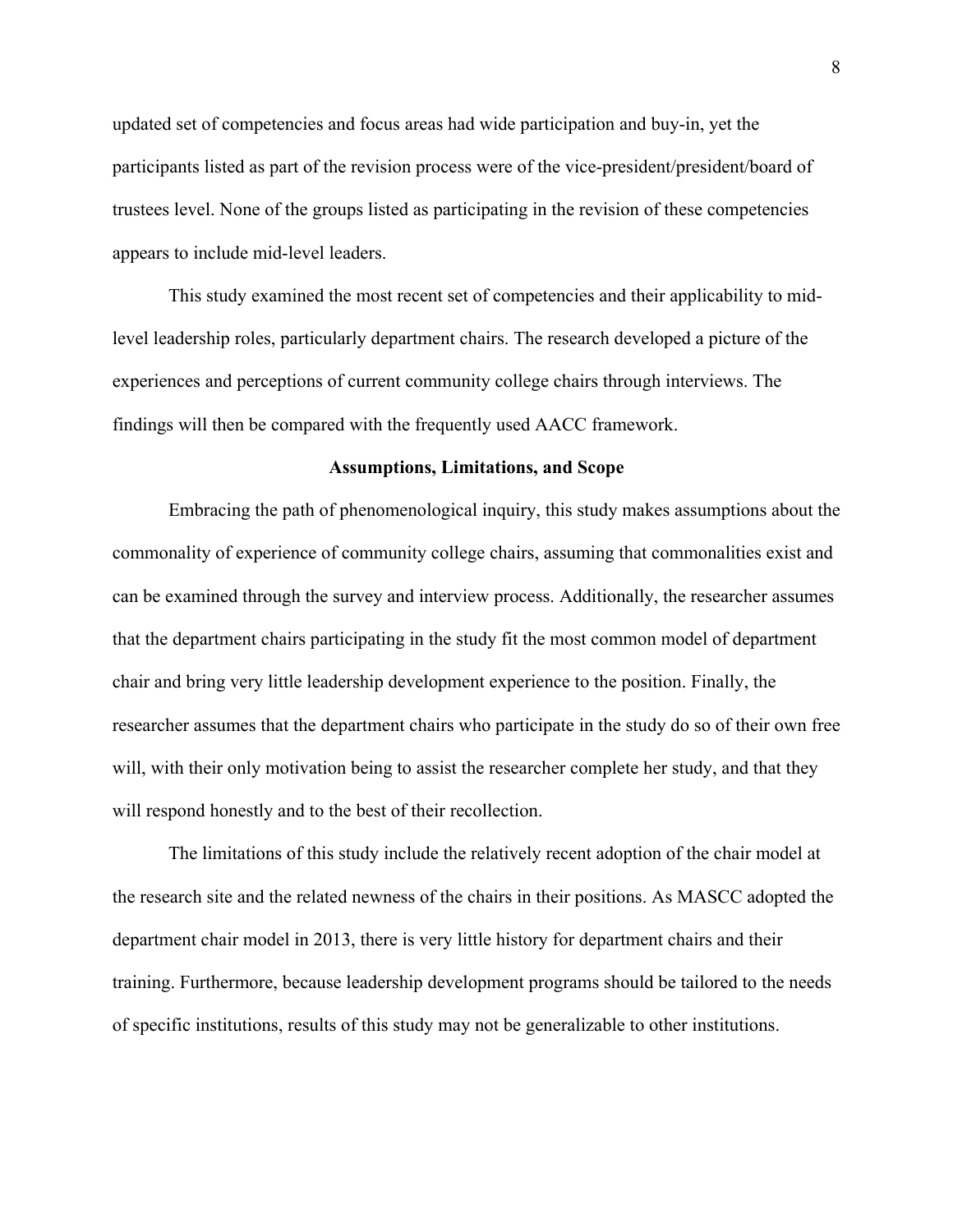Additional limitations include the small number of participants and that the study is being conducted at one community college at a set point in time.

Potential bias for this study might arise in the researcher's personal experiences as a community college chair. The researcher has a professional background in leadership and professional development, which might lead to a bias in favor of the need for training and development opportunities. Other biases may include that the researcher knows the participants and may have preconceived notions about the role of chair.

#### **Significance**

Higher education is a dynamic industry that needs leaders who are ready for the rapid challenges and changes faced on a regular basis; however, research has determined that most academic administrators do not feel prepared for their leadership roles and are becoming disenfranchised with their positions (Morris & Laipple, 2015; Wolverton et al., 2005). To thoroughly prepare leaders as they move into leadership positions—as well as provide continued support—leadership development programs need to know the characteristics and skills on which to focus. Past research notes that there are commonalities in the skills leaders want and need (Brown, Martinez, & Daniel, 2002; Campbell, Syed, & Morris, 2010; Delgado & Mitchell, 2010; Kalargyrou & Woods, 2009; Tessens, White, & Web, 2011).

Leadership can be broken down into a set of skills and behaviors that can be learned and developed, and the growth of these practices and the confidence in using them can lead to exemplary leaders (Kouzes & Posner, 2015). This study serves as a starting point for the practitioner in terms of evaluating existing leadership programs, potentially developing new leadership programs, and matching training with needed skills.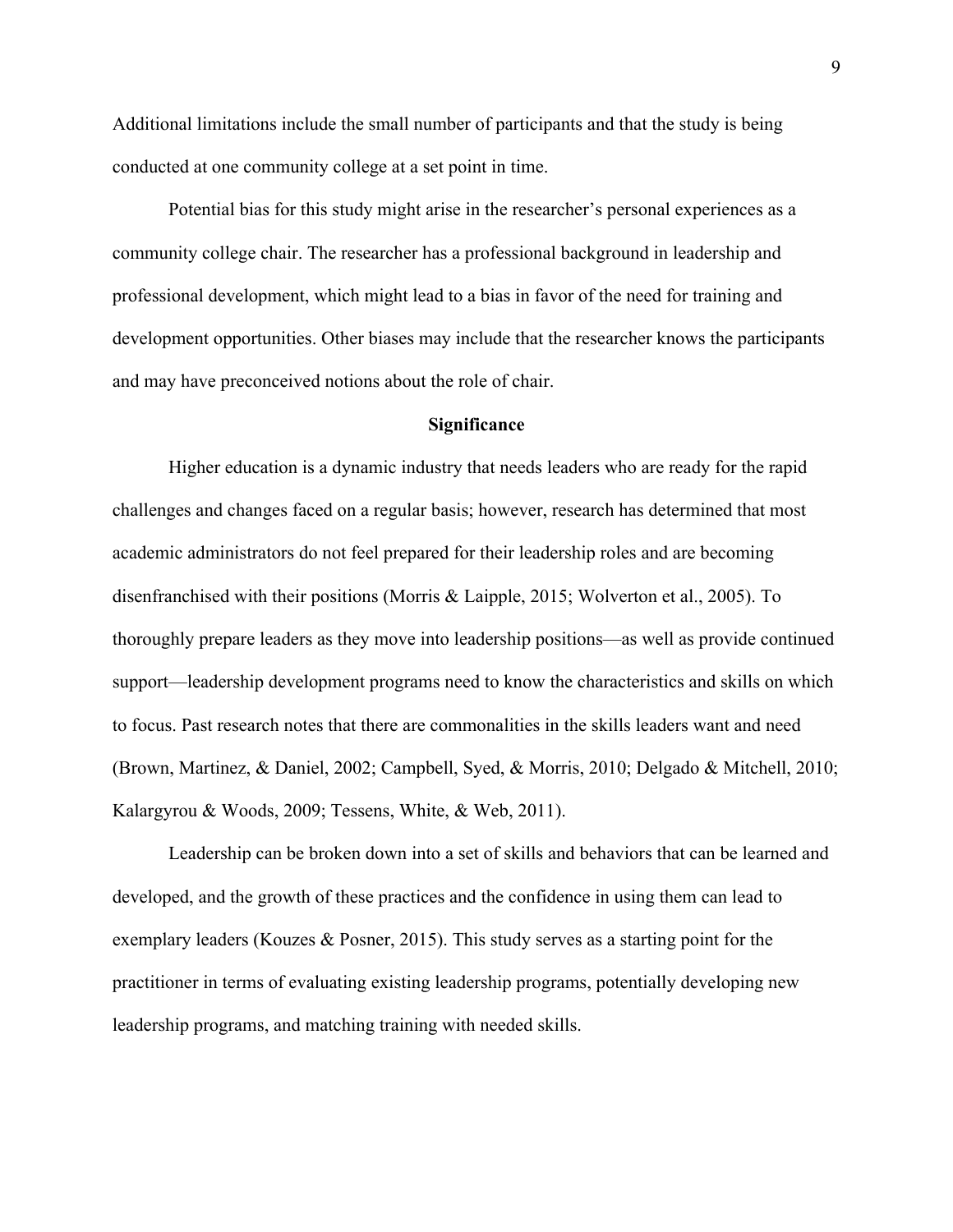This study will begin to fill the gap in the research on mid-level leaders in higher education (Floyd, 2016; Thorpe & Garside, 2017). The results of this study will be significant for the participating institution, MASCC, in identifying potential leadership development needs and opportunities. The study is significant for the participants, as the results can help with individual needs analysis and development goals. Individual leaders can compare their strengths with the identified skills needed to assist in setting clear, specific leadership goals. This study might also be significant for the faculty supervised by department chairs and the students at the college whose educational experience is directly impacted by the smooth functioning of the school.

### **Definition of Terms**

Academic Leader—In higher education, an academic leader is one who oversees faculty or reports through the vice president of academic affairs or provost or equivalent (Gmelch  $\&$ Miskin, 2011).

Adjunct faculty—Adjunct faculty are faculty members who are hired in part-time, course-specific contracts, and are considered temporary employees (MASCC Adjunct Handbook, 2019).

Dean—For this study, a dean is an academic administrator who oversees a group of academic departments and has a more strategic role in managing curriculum, resources, upper administration, and external constituents. Generally, department chairs report directly to deans (Montez, Wolverton, & Gmelch, 2003).

Department Chair—A department chair is a faculty member who leads a larger department, which can comprise one discipline or a combination of disciplines (Gmelch & Miskin, 2011).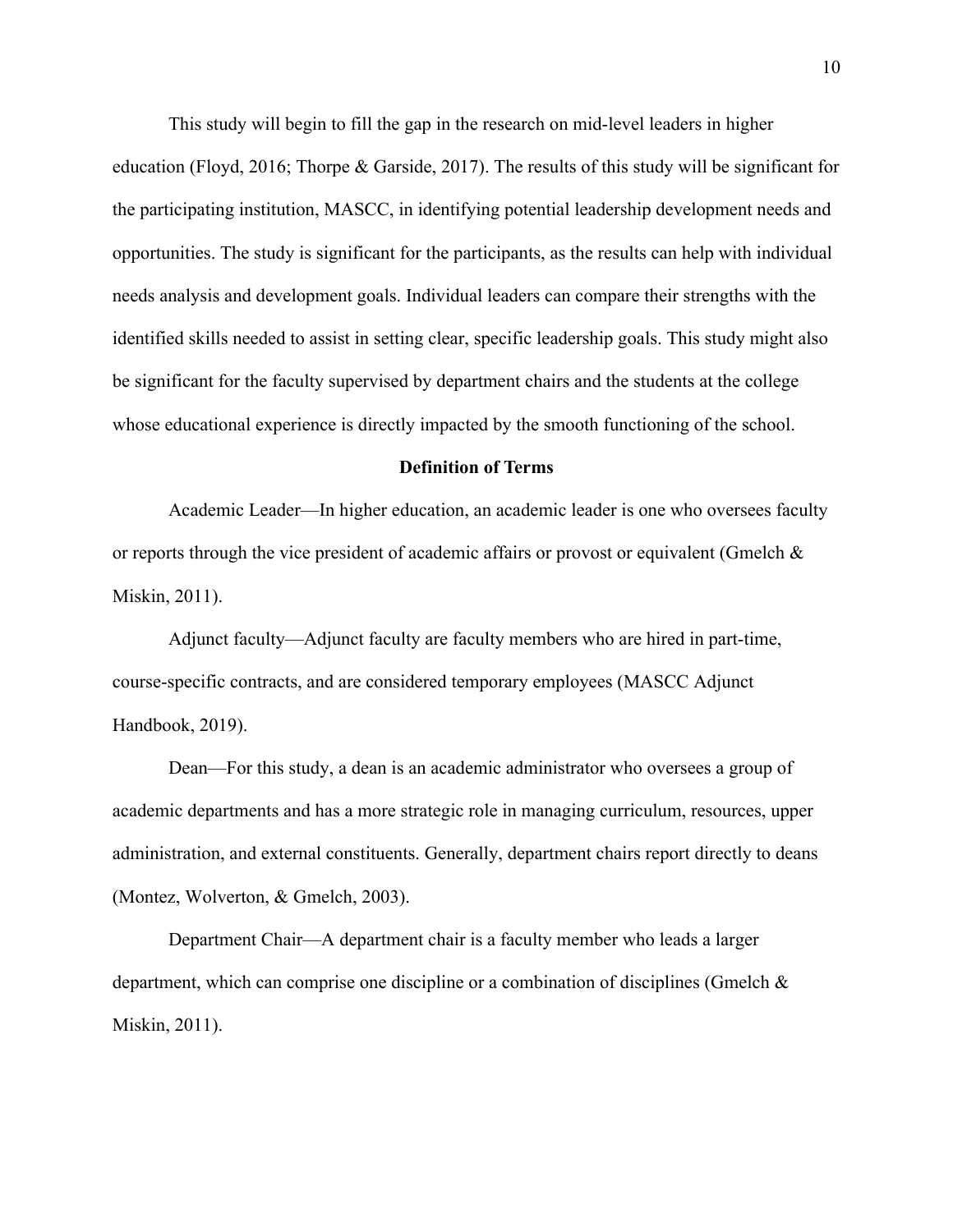Full-time faculty—Full-time faculty are faculty who teach a full-time, 30-credit annual course load, and are continuing employees (MASCC Faculty Handbook, 2019).

Mid-level academic leaders—For this study, mid-level academic leaders at MASCC are defined as department chairs, although the research does occasionally include course coordinators and associate deans (Gmelch & Miskin, 2011).

Professional Development—Professional development is specialized training or learning intended to help an individual hone and update the skills and knowledge needed to do his or her job successfully, as well as to prepare the individual for the next possible position (Chu, 2012).

# **Conclusion**

Leadership is both integral to the success of an organization and a key indicator of the values of an organization (Carroll & Wolverton, 2004; Jäppinen, 2017). Higher education is in a state of rapid and sometimes dramatic change. Leaders in higher education beginning their leadership roles present an opportunity to receive training and support that is not being utilized and that could help them be successful as academic leaders (Brown et al., 2002; Campbell, Syed, & Morris, 2010; Delgado & Mitchell, 2010; Kalargyrou & Woods, 2009; Tessens et al., 2011).

This study will add to the literature in the field by examining the lived experience of the department chairs in regard to what chairs need to know as leaders, what they need to be able to do, and how prepared they feel for their roles. Additional analysis investigated how leaders perceive the importance of the leadership competencies recommended by the AACC and if any of the competencies are directly applicable for mid-level leaders. The findings will help to guide future leadership training programs, particularly for community colleges, as well as help MASCC align its vision for academic leadership with its emphasis on leadership training. The following chapters will review the literature on leadership development and the role of the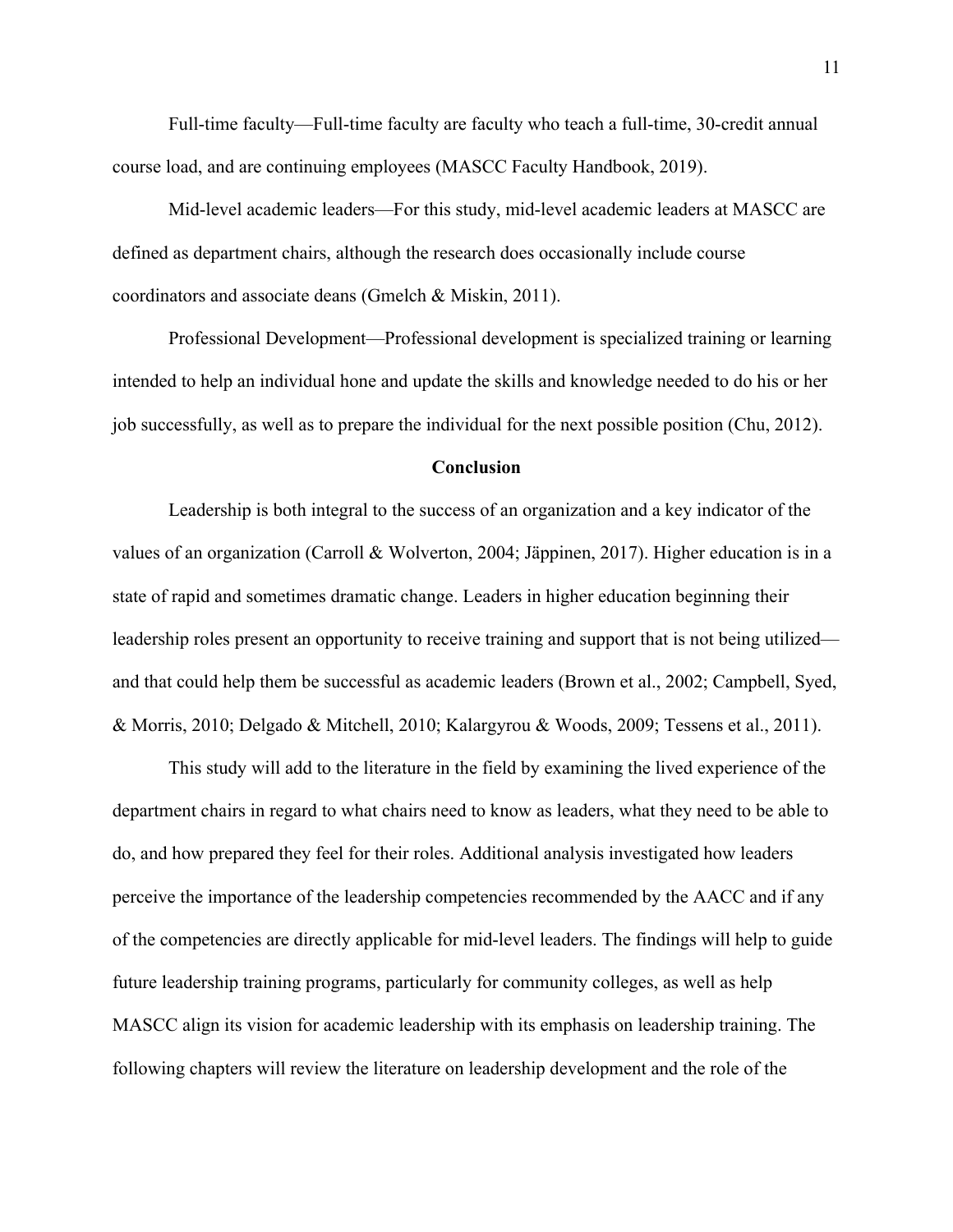department chair, and then explain in detail the phenomenological methodology used for conducting this study.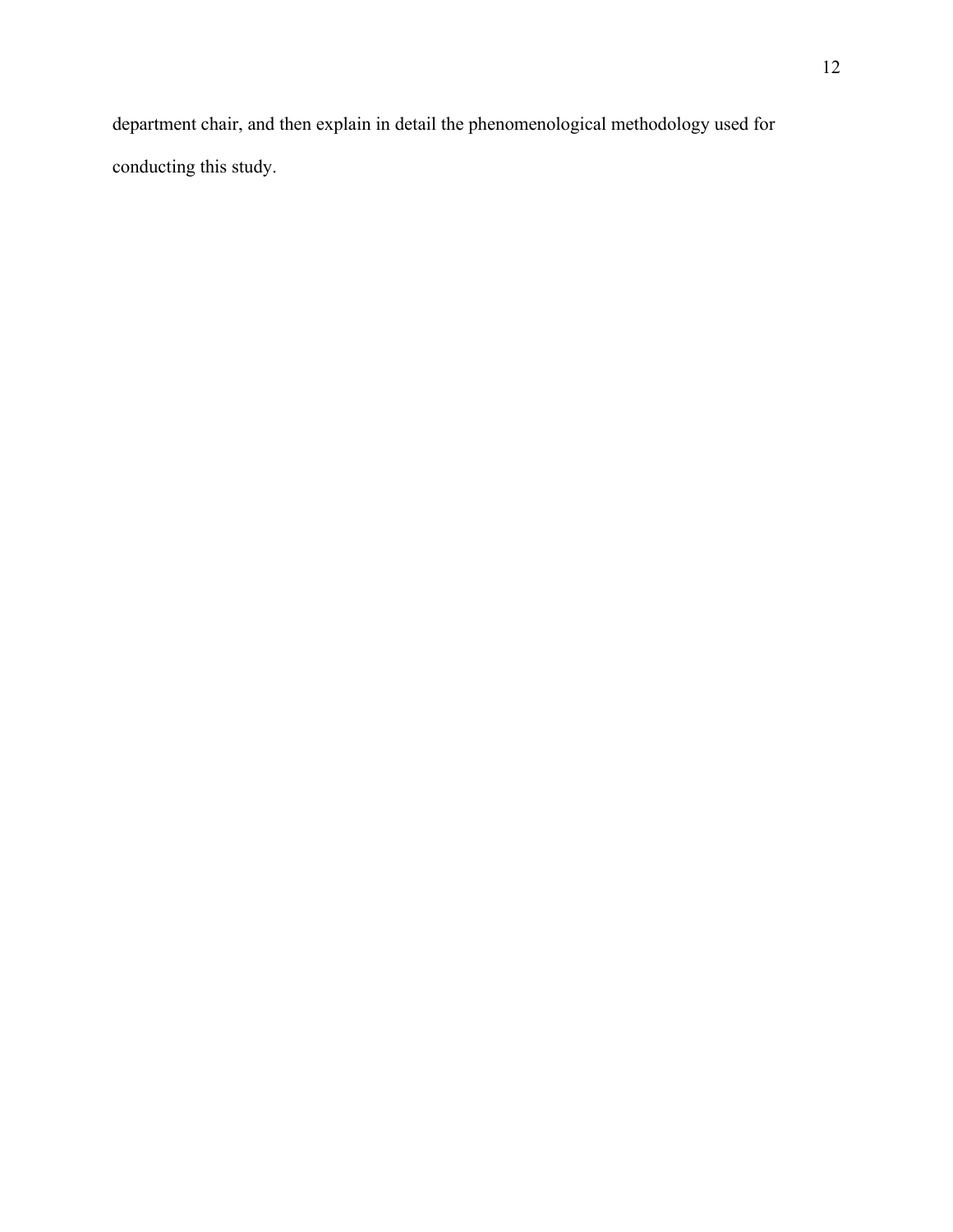### **CHAPTER 2: REVIEW OF THE LITERATURE**

Higher education needs leaders who can handle the changing landscape of reduced funding, increased assessment demands, and a shift from full-time to adjunct faculty. These constraints are hitting community colleges with particular force (Smith, 2018). Many academic leaders are promoted to positions of leadership because of academic excellence and with very little leadership preparation (Braun, et al., 2009; Hecht, 2004; Parrish, 2015). When faced with the high cost and generalized content of external leadership programs, many colleges are creating their own leadership development program (Sirkis, 2011). This researcher evaluated the lived experience of community college chairs and how they were or were not trained for their positions. The study will provide a strong basis for the evaluation and strengthening of in-place leadership development programs, as well as needed information for those looking to create such programs.

This literature review highlights approaches to examining important leadership characteristics and roles and documents previously identified leadership development best practices. The literature has clarified the approach to this study of community college leadership competencies and has created a conceptual framework for the next research step. The literature review examines the leadership dynamic in the current higher education climate, the challenges of development for academic leaders, and the specific needs of academic leaders. This provides a foundation for a more in-depth look at what academic leaders should be trained in and how such training could be produced.

### **Importance of Leadership**

The importance of leadership has been a growing area of research for the last few decades, finding that leadership impacts the success and morale of both organization and the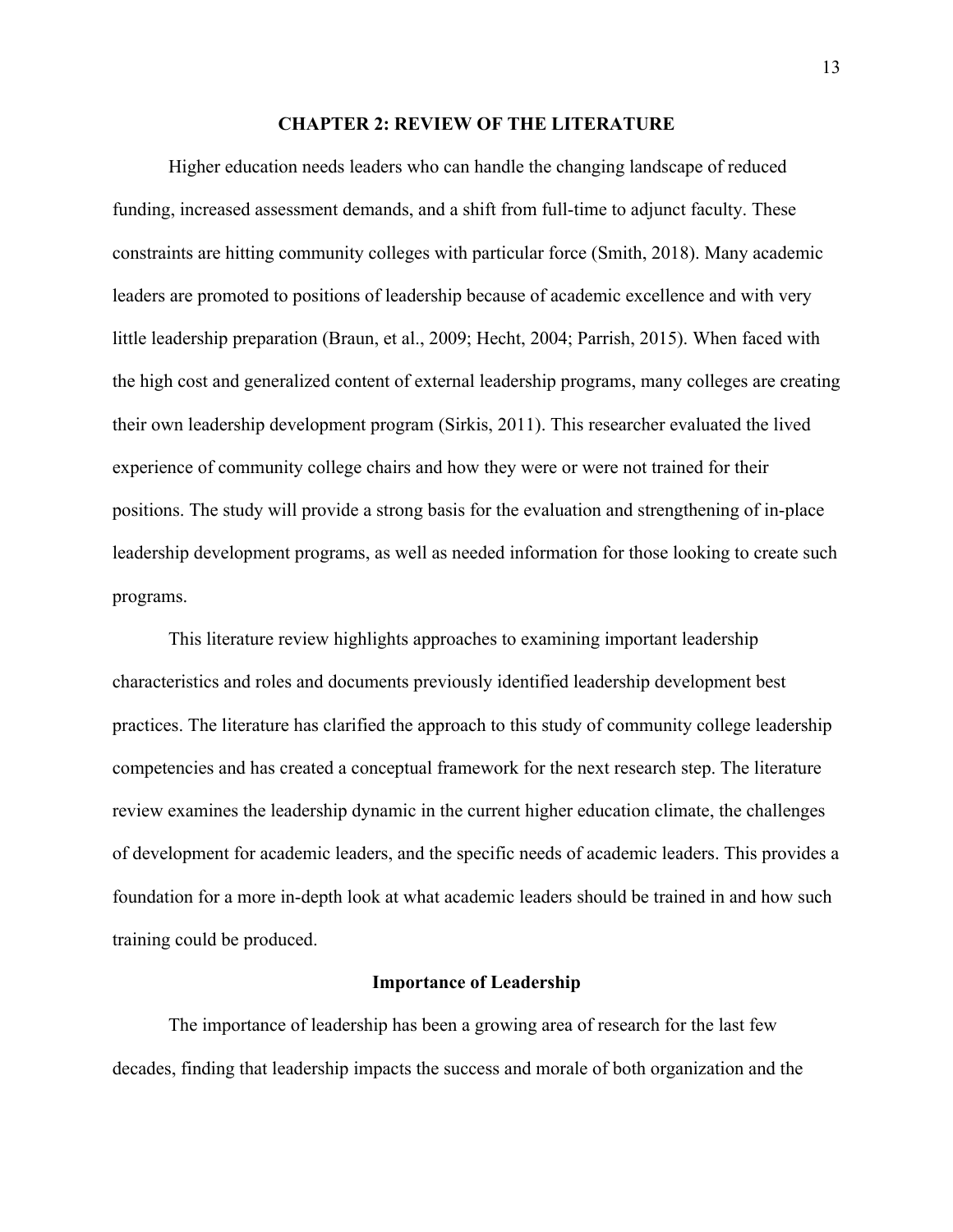individual employees (Kouzes & Posner, 2016). Good leaders bring out the strengths and talents of their employees. Good leaders grow their people's confidence and help them to improve their performance and satisfaction in their work. Good leaders impact people's commitment to their work and to the organization, with employees taking on more initiative and personal responsibility. Within schools themselves, students react very positively to teachers who demonstrate good leadership practices in the classroom.

Leadership can be broken down into a set of skills—behaviors that can be learned and developed (Kouzes & Posner, 2016). The growth of these practices and the confidence in using them can lead to exemplary leaders. Kouzes and Posner (2016) suggest that exemplary leadership comes down to individuals having faith in their ability to lead; to consciously choose to learn, practice, and grow their skills; and to work and engage with others. While individual application might differ based on the attributes that make leaders unique, good leaders consistently demonstrate the impactful leadership practices more often than poor leaders.

Leadership research consistently notes that the identification of oneself as a leader increases motivation to seek out leadership development and leadership experience (Chrobot-Mason, Gerbasi, & Cullen-Lester, 2016; Kouzes & Posner, 2016). This finding points to having leadership development include work to help leaders truly see themselves as such. While the self-identification of oneself as a leader starts with the individual perspective, it is solidified as others then treat the individual as a leader. As the leader gains experience, he or she moves from a focus on individual identity as a leader to a collective identity, building relationships and connecting with the larger team and organization. Leadership development should include building relationships within the organization, as well as developing a sense of collective identity.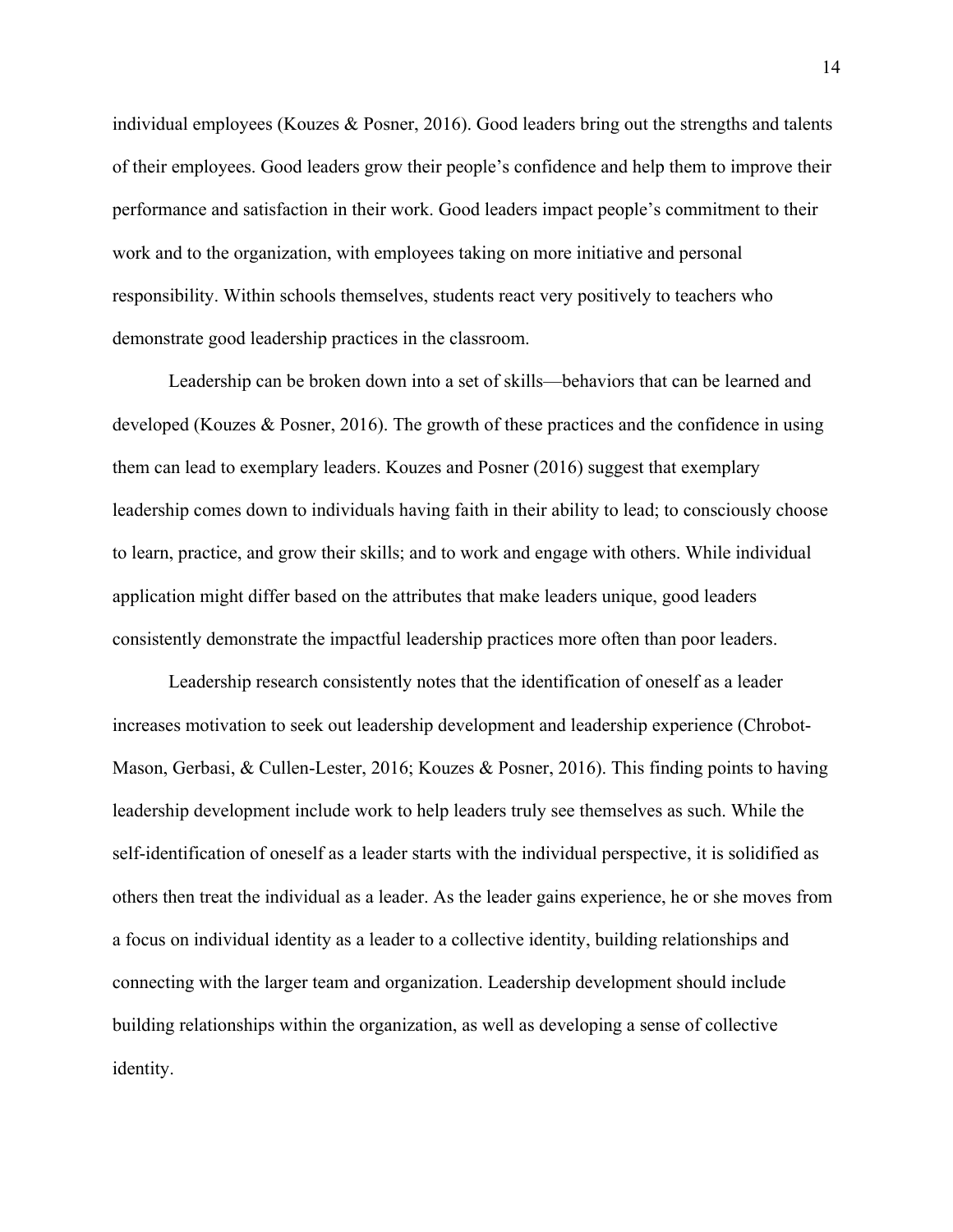As our understanding of leadership grows, the models of successful leadership become more complex and expand from a simple role-based authority to a view that leadership also entails relationships, influence in multiple directions, a more collaborative approach, and an understanding of the role of collective leadership (Day & Harrison, 2007). As challenges grow in complexity, leadership needs to grow beyond a series of individual leaders and expand into a more collaborative network of leadership. Leadership is no longer seen as the domain of one person in a hierarchical structure, but as a series of relationships and collaborative processes (Day & Harrison, 2007). Leadership is about social influence, which is not always connected to formal leadership positions (Ruben, De Lisi, & Gigliotti, 2018). Leadership—without the limitation of being connected to a certain person—can be defined as a series of processes that bring a group direction, alignment, and commitment to achieve collaborative goals (Day & Harrison, 2007).

#### **Desired Leadership Skills for Academic Leaders**

A number of studies have identified important characteristics of leaders in higher education. While each study approached the topic from a different angle, several common characteristics rose to the top, most notably communicating well, setting clear strategic goals, and building relationships (Basham & Campbell, 2010; Cipriano & Riccardi, 2017; Cleverley-Thompson, 2016; Delgado & Mitchell, 2016; Hempsall, 2014; Kalargyrou & Woods, 2009; Kotter, 2012; Parrish, 2015; Sirkis, 2011).

Cleverley-Thompson (2016) proposed that entrepreneurial characteristics are needed in the current higher education climate and would be ideal for tackling large-scale issues such as increasing competition for students given the decreasing pool of high school graduates and increasing use of technology. Cleverly-Thompson (2016) conducted a survey of deans at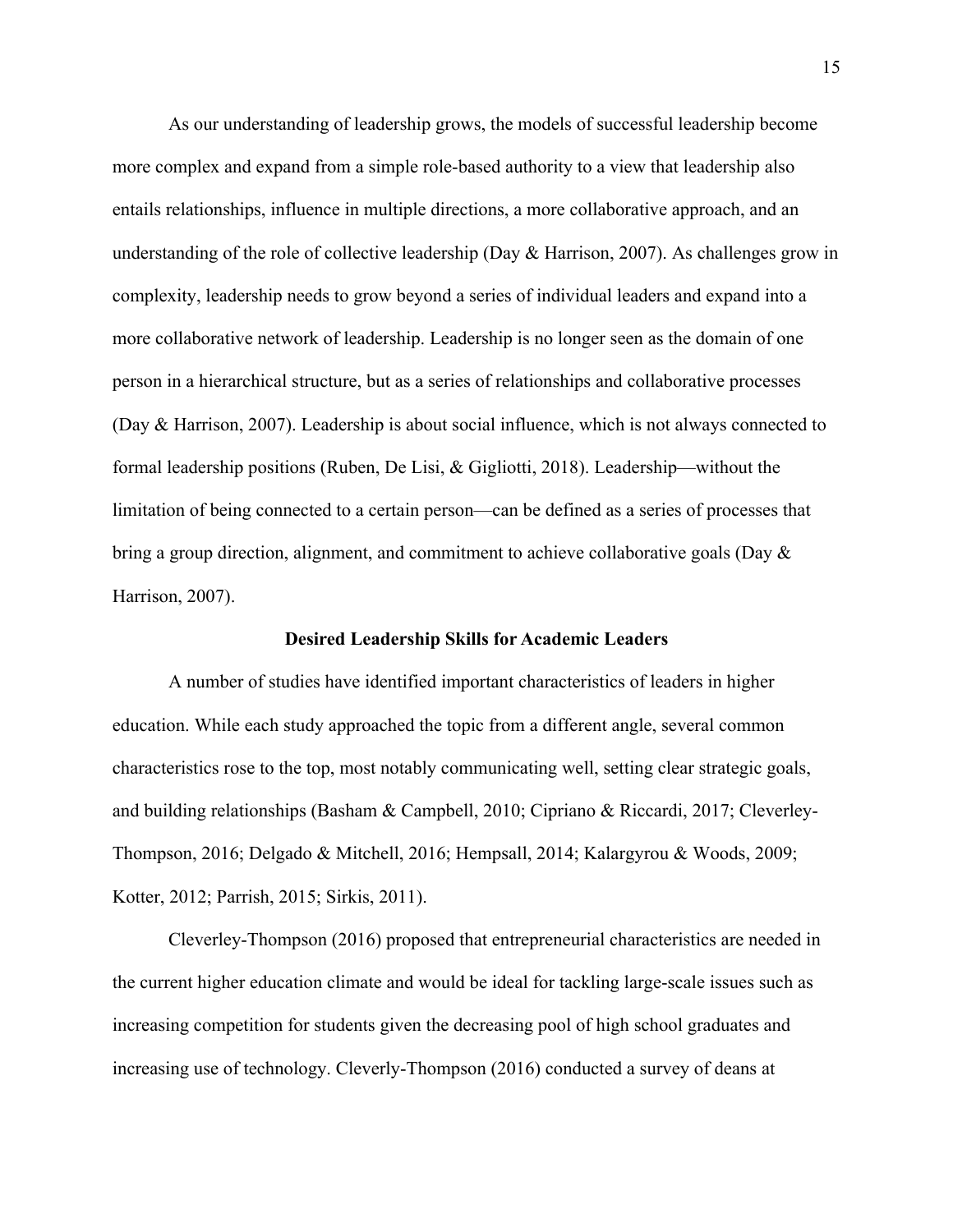independent 4-year schools in upstate New York to discover the characteristics most valued in school leadership. Respondents reported team building and proactive leadership as the highest rated characteristics and risk-taking as the lowest rated characteristic.

Delgado and Mitchell (2016) used a survey of nursing faculty to identify leadership qualities. That study identified integrity, clarity of communication, and problem-solving ability as the characteristics that ranked as most important. After conducting interviews in three countries, Hempsall (2014) summarized the findings to a focus on leaders emphasizing maintaining relationships, thinking clearly about the strategy behind the work, and putting effort into getting the work itself done. Kalargyrou and Woods (2009) identified characteristics of leadership in a hospitality education program. The common skills identified by both the administrators and faculty included communication skills, fundraising skills, and clear goalsetting (Kalargyrou & Woods, 2009).

While focusing on the emotional intelligence of leaders, Parrish (2015) noted that the top characteristics in terms of importance were empathy and the ability to inspire and guide others. The ability to manage one's own emotions as well as the emotions of others is also seen as a valued leadership skill (Parrish, 2015). Higher education leaders do not often have training in emotional intelligence and could benefit from the inclusion of emotional intelligence skills as part of their leadership approach. These specific skills would include regulating and managing emotions, expressing emotions, understanding how emotions facilitate thinking, and analyzing emotions (Parrish, 2015).

Through a comprehensive literature review, Sirkis (2011) identified building relationships and networks and advocating for faculty as the top needed competencies. Kotter (2012), while discussing an eight-step change process, focused on strategy, relationships and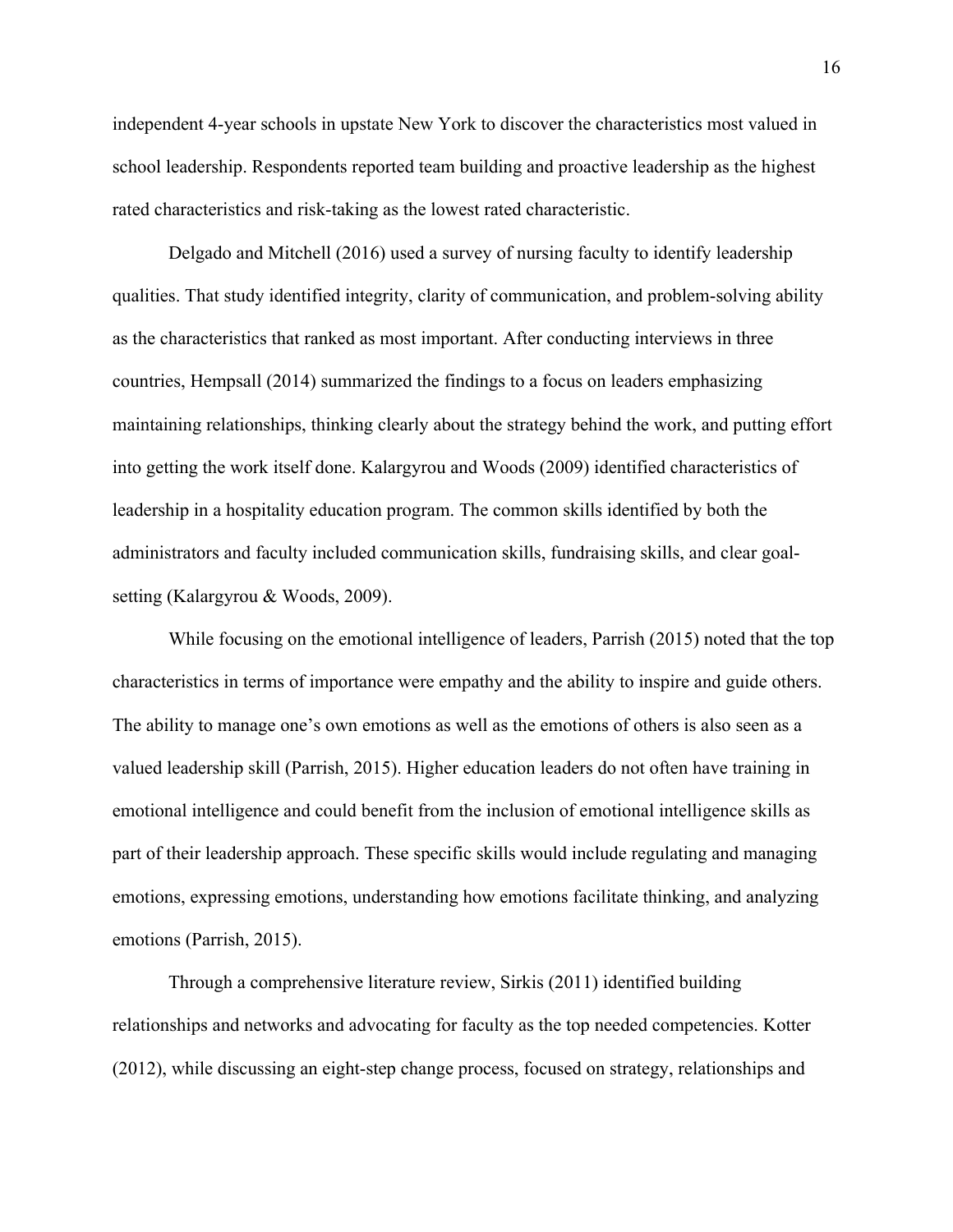communication, and accomplishing the core tasks of the job. This research into necessary leadership characteristics has consistently found that leaders need communication skills, relational skills, and strategic awareness.

# **Leadership Development Practices**

Training for community college leadership positions has been seen as a rather dichotomous situation, with opportunities being provided by large, expensive external programs or small, inexpensive, internal programs (Forthun & Freeman, 2017). While there are privately run leadership training programs and conferences, the two major sources of leadership training have been community college leadership doctoral programs and "grow-your-own" training programs. However, there is very little consistency between programs in terms of content and format (Forthun & Freeman, 2017). Many schools chose to create their own leadership programs to fill their internal leadership needs, yet these "grow-your-own" programs also lack consistency and are frequently based on the interests of the individuals or departments charged with creating them (Gmelch & Buller, 2015). In 2006 the AACC stepped in to create a series of community college leadership competencies; however, with no industry-wide process for creating programs, most doctoral programs and "grow your own" programs did not specifically address the competencies in their curriculum (Forthun & Freeman, 2017).

While studies reported leaders having insufficient training before assuming a leadership role, several studies address the ways professional development can be structured to have a substantial impact. Some development opportunities did not precede the leadership role but were conducted after the leadership role was taken on. While a number of development methods were noted as being useful, experiential learning was identified across studies as most helpful to leaders (Day, 2001; Delgado & Mitchell, 2016; Gmelch & Buller, 2015; Hempsall, 2014;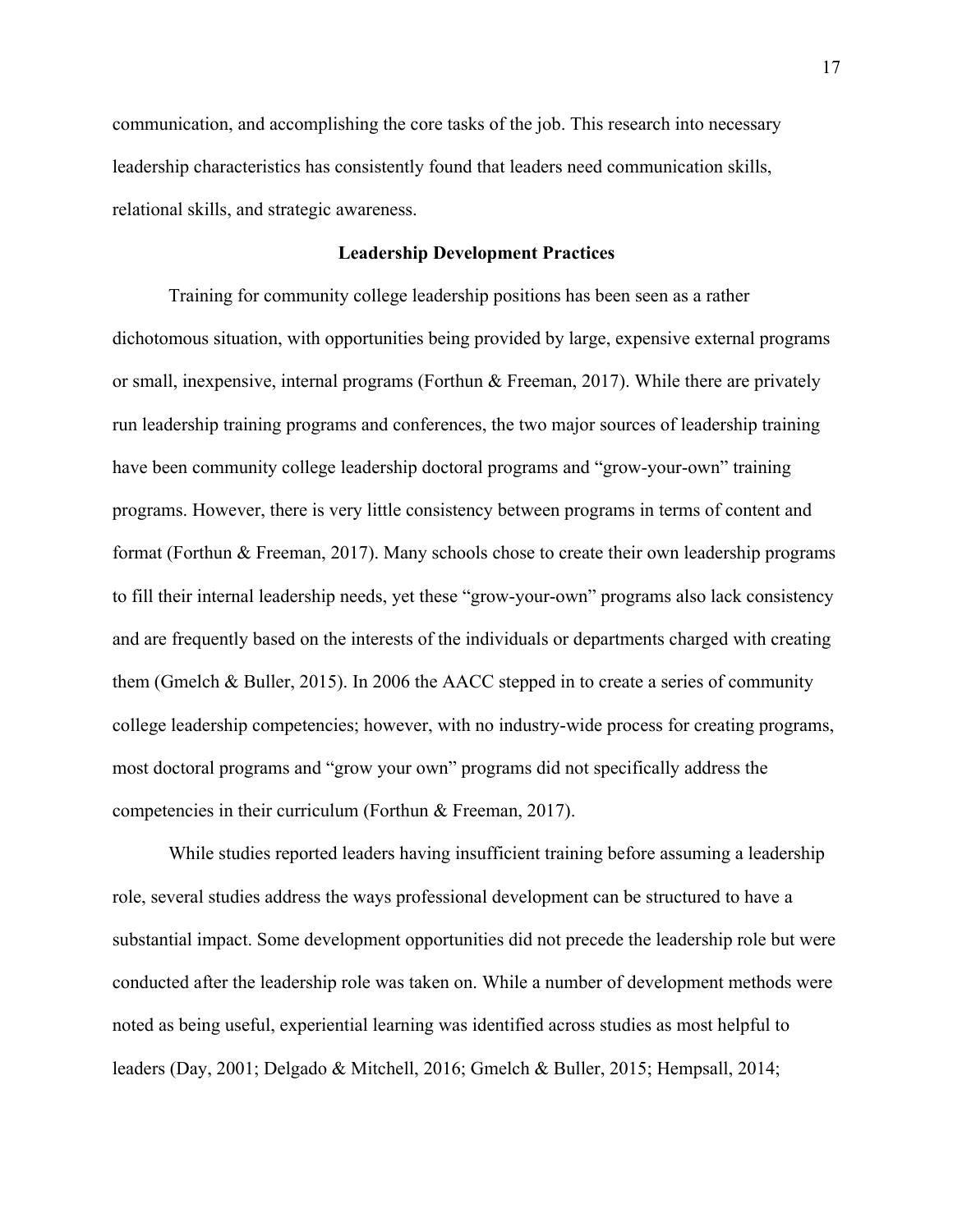Preston & Floyd, 2016). National and regional leadership training opportunities do exist (for example, the annual Academic Chairpersons Conference); however, such programs are expensive and provide only short-term training experiences. Many institutions create their own leadership programs, with mixed results (Gmelch & Buller, 2015; Reille & Kezar, 2010). Reille and Kezar (2010) reported that grow-your-own leadership development programs tended to be based on an individual's idea of what was important for leadership, not necessarily the clearly identified needs of the organization. They recommend a careful needs assessment to identify the needs of the development program, as well as the best practices.

Leader development and leadership development can be differentiated, with leader development focusing on the individual skills and attributes of a leader, and leadership development focusing on the social and organizational dynamics required of a leader (Day, 2001). While short-term workshops and trainings assist in providing position-specific management or administrative skills, more extended development opportunities are needed to provide leaders with a chance to build networks, reflect, and learn new ways of thinking from one another (Day 2011; Thorpe & Garside, 2017; Wells & Herie, 2017). Despite the importance of such reflective interactions, chairs have very few opportunities to connect with one another (Wells & Herie, 2017). Delgado and Mitchell (2016) reported that respondents said their most useful leadership training came from mentoring (53.5%) and on-the-job experience (30.2%). Mentoring and internal coaching help leaders develop the learned skills in their everyday work and complement the leadership development program in creating transformative learning experiences (Ciporen, 2010).

Preston and Floyd (2016) also reported that respondents found experiential training and networking with others in the same position to be the most useful. The study noted that most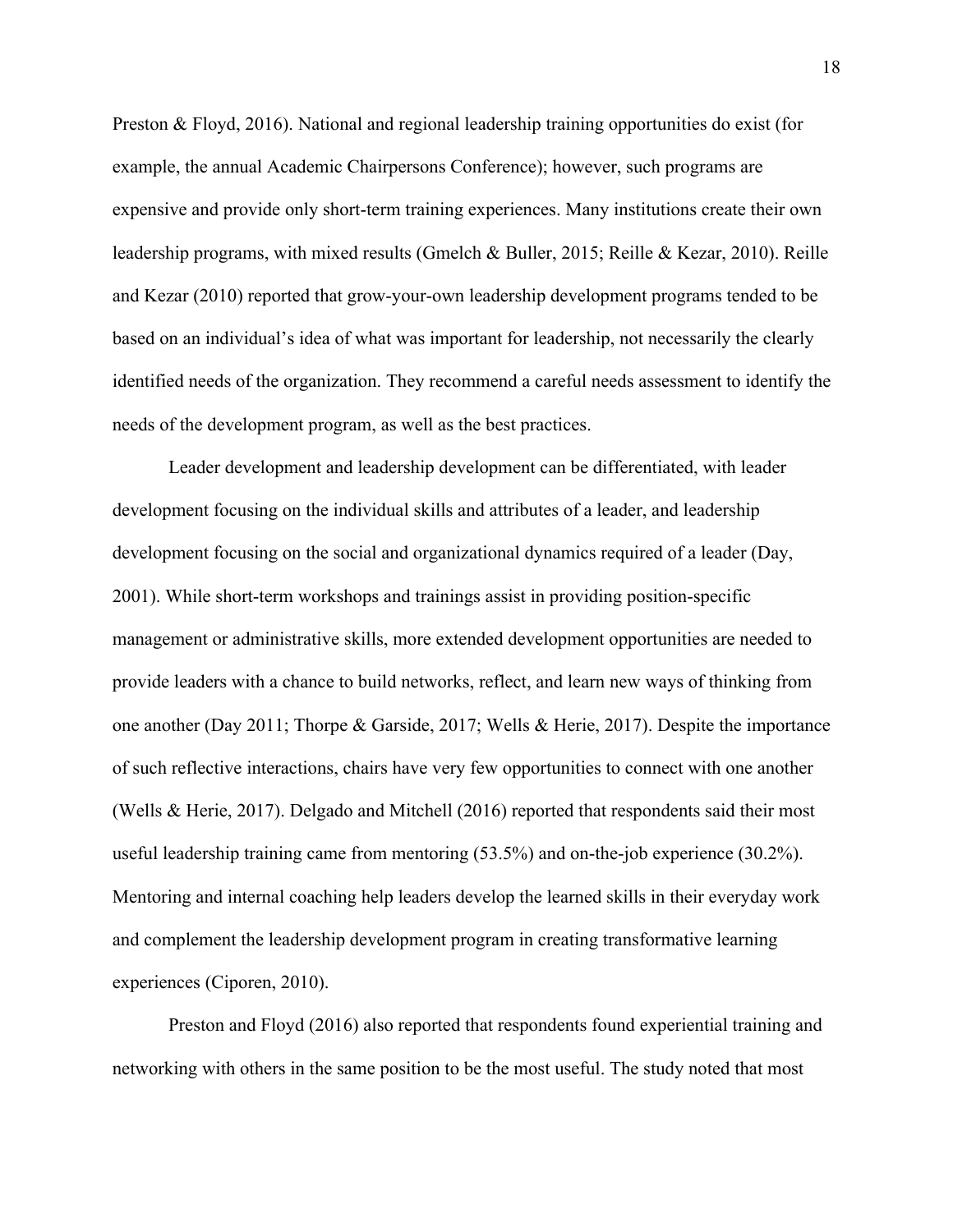training was based on processes and was not considered useful—individuals in the positions wanted training on the role itself, not just general managerial theory (Preston & Floyd, 2016). Tessens et al. (2011) also noted that participants recommended that leadership development include mentoring, coaching, and 360-degree feedback. Leadership development programs need to be firmly rooted in the culture and mission of the organization and should have a focus on experiential learning (Day, 2001; Gmelch & Buller, 2015; Hempsall, 2014).

A focus on the socialization needs of leaders also proved to be valuable in development programs. In a review of their recently implemented program, Ruben, De Lisi, and Gigliotti (2018) found that participants needed not only leadership or management knowledge to wield power, but also a better understanding of the role of leadership, the importance of strategic communication, and the challenges of leadership in higher education. Lee and Corrao (2011) found that bringing together faculty leaders across disciplines produced strides in creating a common language and allowing larger but common issues to be addressed. Pathways for future interdisciplinary projects were opened in addition to improving an individual's leadership capacity.

#### **The Impact of Leadership Development**

While there has been a significant focus on leadership development, much less research has been conducted on the overall impact of leadership development (Sørensen, 2017). Although some studies note positive correlations of leadership skills and internal outcomes after participation in programs, most note in any discussion of outcomes that such things are very challenging to measure (Dobsen, et al, 2018). Gmelch and Buller (2015) note that without appropriate training, academic leaders are at a disadvantage. Without being familiar with policy and regulations, poor decisions can put both the leader and the institution at risk. Additionally,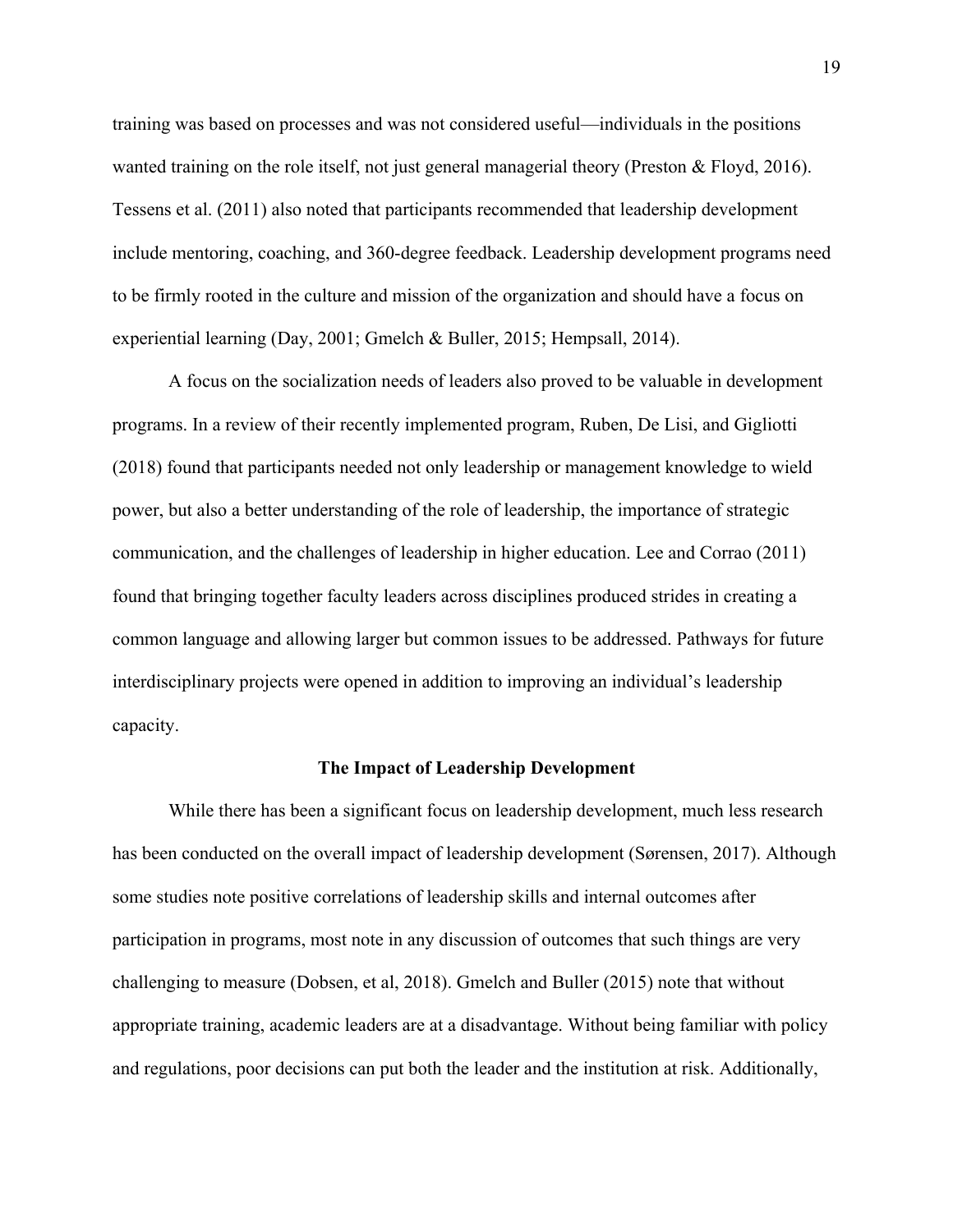individual careers can be negatively impacted if a leader assumes a leadership position and is unsuccessful due to lack of preparation (Gmelch & Buller, 2015).

Management literature notes the increase in transformational leadership characteristics after participants completed a leadership development program (Brown & May, 2012). Transformational leadership has been seen as a positive factor in organizational effectiveness (Bass, 2008; Brown & May, 2012). However, there is a lack of literature on the impact of leadership training on the behaviors of the leaders and the outcomes of the organizations (Brown & May, 2012). Brown and May (2012) conducted a study of a leadership training program in a manufacturing organization that focused on awareness, feedback, planning, and application. After the intensive year-long development program, the study found significant increases in contingent reward and transformational leadership behaviors among supervisors. Transformational leadership behaviors were also correlated to increases in productivity and satisfaction with supervision (Brown & May, 2012). Transformational leadership has been acknowledged as a good fit for higher education (Bass, 2008), and while the business of education is very different from manufacturing, the connection between leadership training and positive organizational outcomes provides a basis for the argument of the potential positive impact of purposeful leadership training programs.

#### **Industry Challenges in Higher Education**

Higher education has been under a high level of scrutiny in recent years and has dealt with a number of challenges from the current political climate (Peterson & Rudgers, 2018; Rudgers & Peterson, 2017). Brinkley-Etzkorn and Lane (2019) noted "Higher education exists in an age of increased criticism, constrained resources, and a changing educational landscape in terms of increased institutional competition, the student population, and faculty and tenure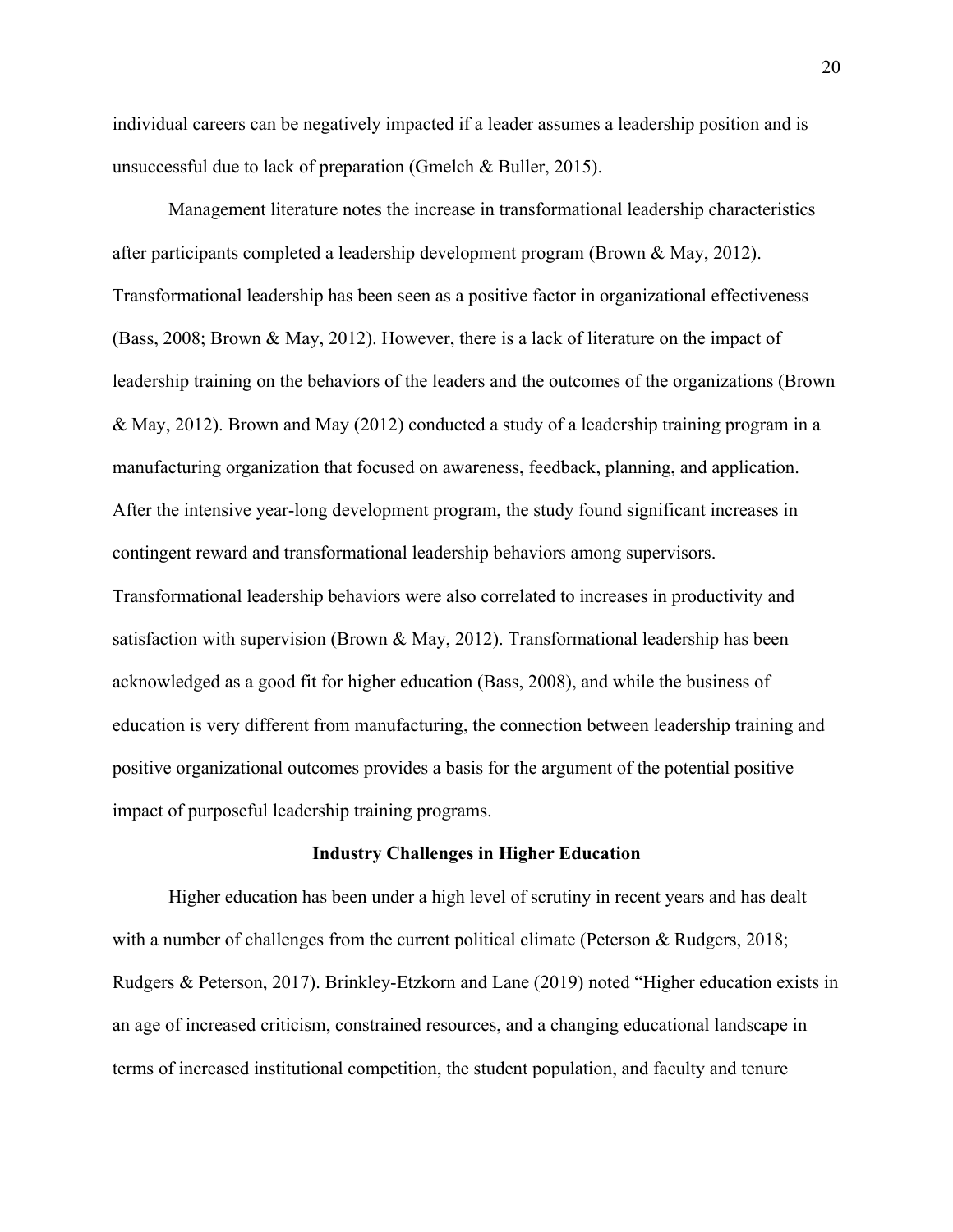issues" (p. 572). Colleges and universities are competing with fewer resources and for a more discriminating clientele. Institutions are expected to provide a wider variety of services than even 30 years ago—from academic support and tutoring to mental health services—and the industry is wrestling with the false dichotomy of focusing on either career preparation or liberal education (Floyd, 2016).

As the landscape gets increasingly complicated, leaders need to deal with the challenges in new ways (Massaro, 2011; Middlehurst, 2008; Preston & Floyd, 2016). Leadership is not a linear role, and every situation requires analysis of context, strategy, and relationships (Middlehurst, 2008). Preston and Floyd (2016) noted that as higher education is becoming increasingly complex, roles such as the associate dean are being created to accommodate increased workload but without clarity on the distinguishing characteristics of the position and without adequate training. While high-level leadership roles mirror those in non-educational organizations, mid-level academic leaders have a unique and complex role—combining administrative tasks with academic work, in addition to supervising and evaluating while maintaining the persona of a peer (Rowley & Sherman, 2003). With the increase in complexity of the industry, the scope of work and needed knowledge for leaders has also increased, and strong leadership has never been more important (Smith & Hughey, 2006).

#### **How Leaders in Higher Education Respond to Challenges**

Given the increasing complexity of the higher education industry and the many roles and needs of community colleges, leaders must take on more adaptive forms of leadership, as opposed to the entrenched ideas of a traditional bureaucracy (Davis, Dent, & Wharff, 2015). Traditional hierarchical leadership practices are beginning to give way to the more transformational leadership practices more commonly used in contemporary community colleges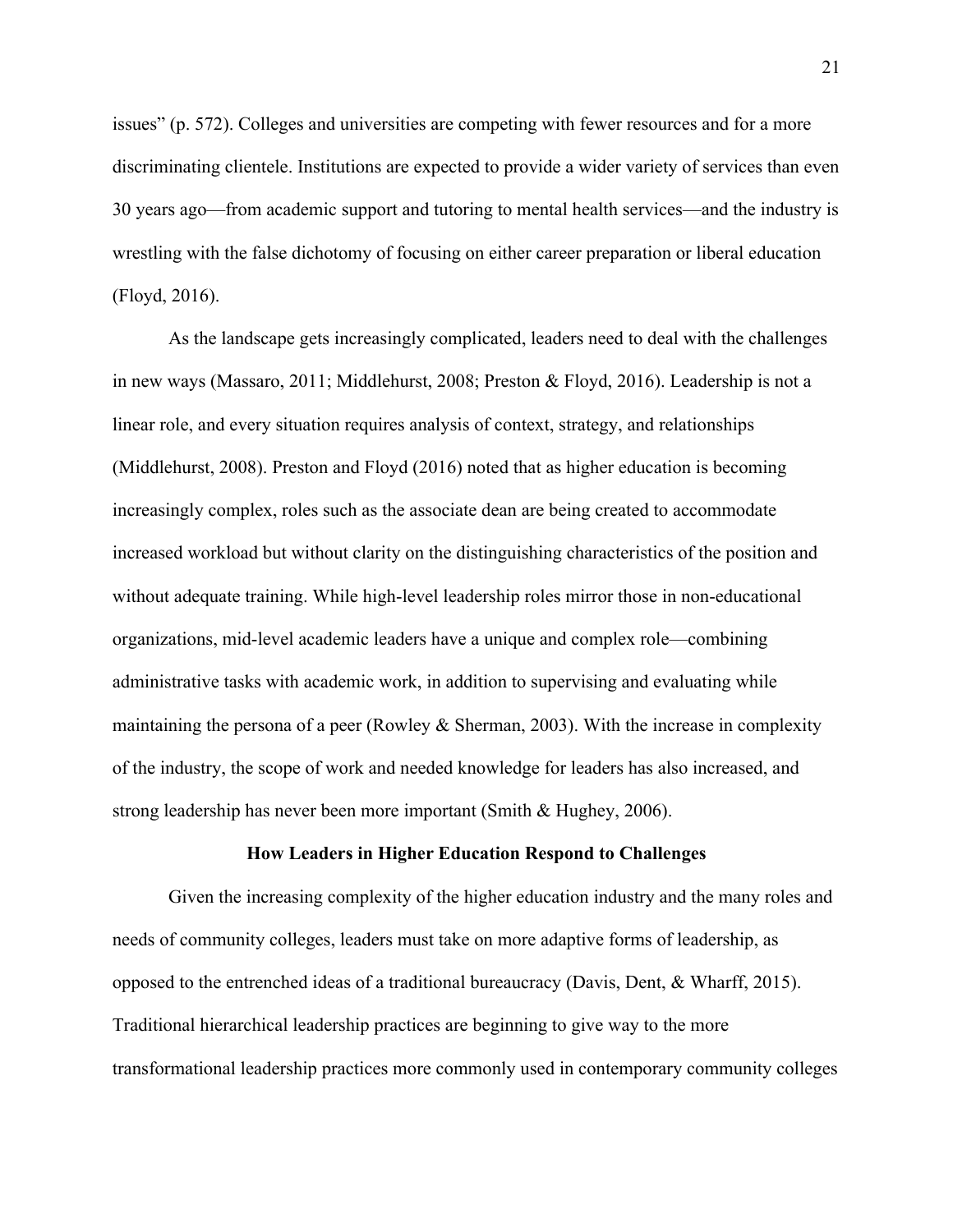(Eddy, 2010). Recent research examined the practices that are most often highlighted in the literature as being used and as being championed for community colleges. The themes Davis, Dent, and Wharff (2015) identified as being most useful for community college leaders were a clear focus on discovery of the values and parameters before taking action; framing the interpretations involved and structuring the framework for change; and engaging all stakeholders in action steps while emphasizing communication and collaboration. Tarker (2019) examined the last several years of community college leadership literature and identified five prevailing themes. While overlapping with the tenets of transformational leadership, the themes that stood out independently were engaging in change and innovation, transforming culture to focus on student success, articulating a vision, creating a learning organization, and practicing ethical leadership (Tarker, 2019).

#### **Lack of Preparation for Mid-Level Leaders/Chairs**

While the business world has researched and developed leadership training, higher education is not keeping pace (Braun, et al., 2009), and higher education leaders receive little to no preparation before finding themselves in leadership roles (Chu, 2012; Floyd, 2016; Morris & Laipple, 2015; Preston & Floyd, 2016; Ruben, De Lisi, & Gigliotti, 2018; Sirkis, 2011). The role of a faculty member and the role of a department chair are very different and require different skillsets (Massaro, 2011). Faculty are expected to work independently and are rewarded for individual achievements. Department chairs must communicate regularly, build group cohesion and consensus, and are rewarded based on the functioning of the group (Massaro, 2011). In a survey of academic leaders, Morris and Laipple (2015) found that academic administrators felt they were least prepared in the areas of generating entrepreneurial revenue, tracking employee progress, and handling grievances. Respondents also felt notably less skilled in the areas of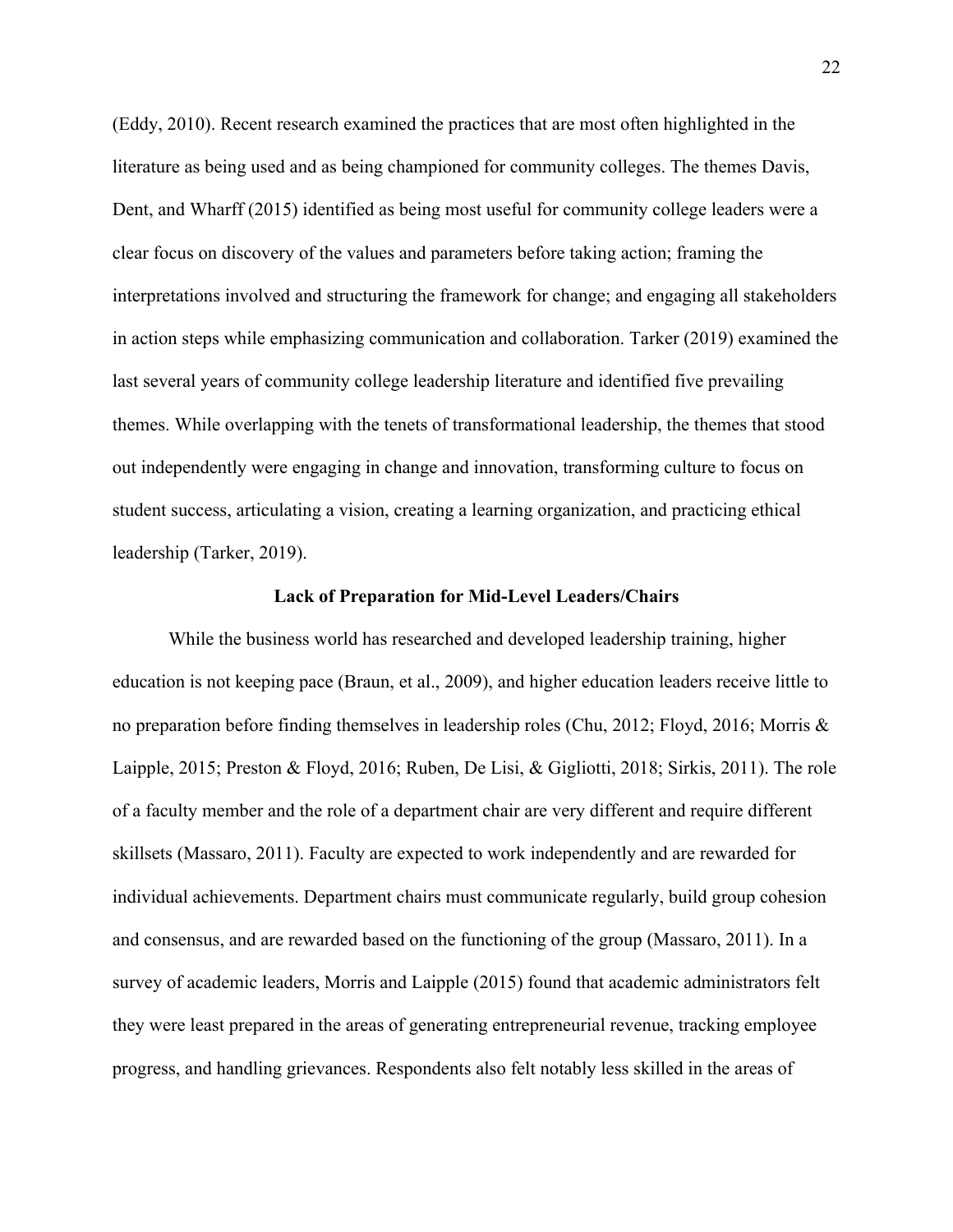inspiring others, being someone others want to follow, and addressing poor performance (Morris & Laipple, 2015). Faculty do not receive training either before or as they are taking on leadership roles, and they are frustrated by this lack (Floyd, 2016). These findings align with the experiences administrators have as faculty—they are rarely required to handle these types of tasks before they are in a leadership position.

The lack of leadership training is not limited to chairs. Preston and Floyd (2016) noted most associate deans are promoted with no previous leadership training, and once in the position find experiential training and networking with others in the same position to be the most useful. What little training was done was based on processes and was not considered useful, and individuals in the positions wanted training on the role itself, not just general managerial theory (Preston & Floyd, 2016). Sirkis (2011) discussed the need for training for community college department chairs and how most chairs do not consciously set out to take on a leadership role. Instead, they find their success in teaching or research often results in roles leading others, which requires a very different skillset. With a wide variety of roles and responsibilities coupled with the lack of preparation, academic leaders describe their daily work as being akin to "trying to nail jelly to the ceiling while putting out spot fires with one's feet" (Bolman & Gallos, 2011).

#### **The Role of Mid-Level Academic Leaders**

Department chairs are frequently an introductory leadership position and are a buffer between the faculty and the administration (Hecht, 2004). Gmelch and Miskin (2011) note that it is commonly thought that 80% of decisions are made at the department chair level (p. 5). With the challenges in the industry, chairs are even more on the front lines as key decision makers (Chu, 2012). Even with that level of responsibility, very few chairs receive any leadership training before assuming the chair position (Gmelch & Miskin, 2011; Hecht, 2004; Sirkis, 2011;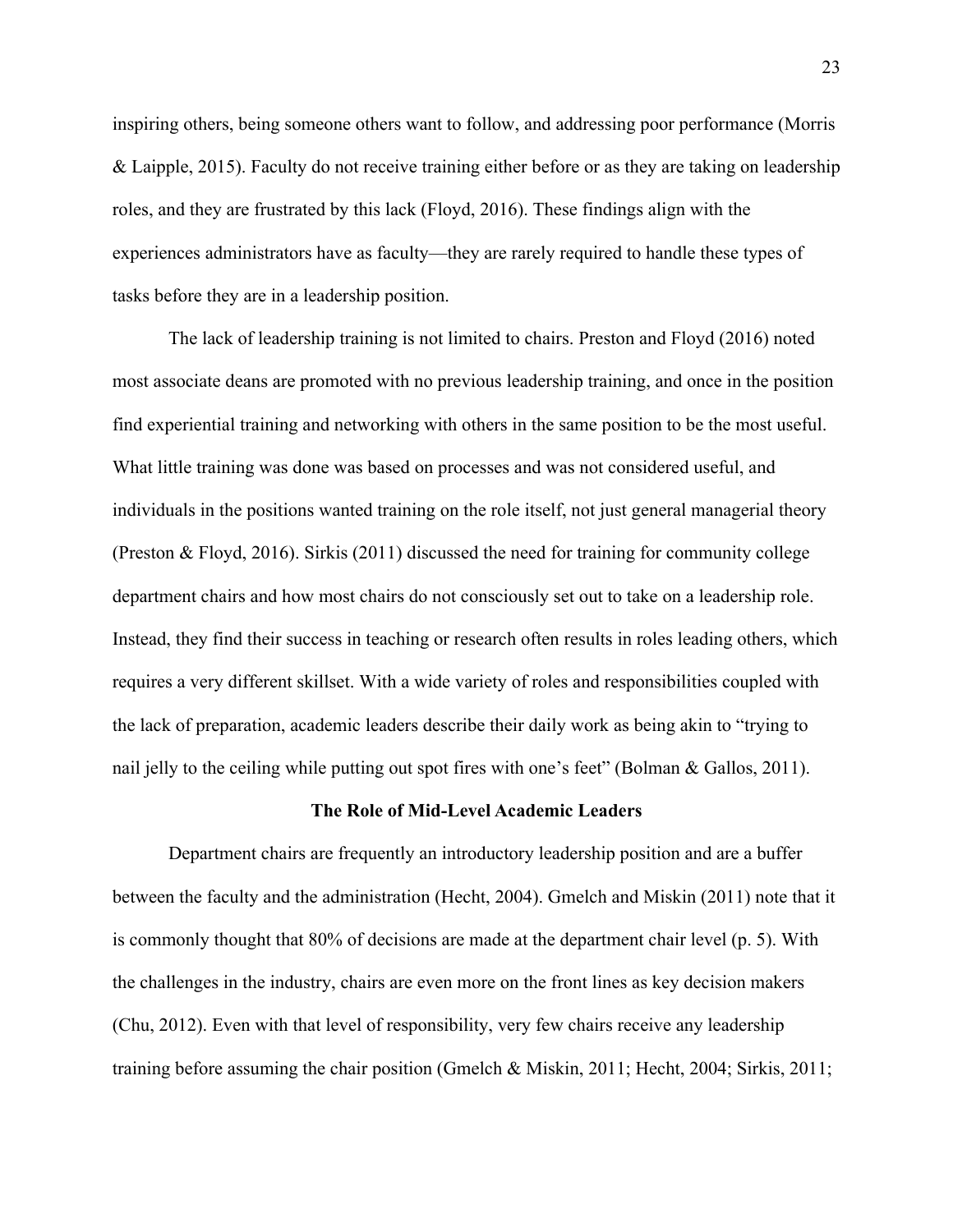Wolverton et al., 2005). Some chairs take on the role with little interest in leadership but view taking the position as helping the department or taking their turn as chair (Braun, et al., 2009; Chu, 2012; Rowley & Sherman, 2003). Chairs have a variety of responsibilities, including that of leader, scholar, faculty developer, and manager, that differ from their faculty experiences (Gmelch & Miskin, 2011). Department chairs must be managers and leaders of very independent people, while also regularly problem-solving and handling both small and large administrative tasks. Chairs are the buffer between the senior leadership and the on-the-ground faculty (Thorpe & Garside, 2017). Additionally, department chairs frequently try to maintain their independent work as faculty with the intention of returning to strictly faculty ranks (Wolverton et al., 2005).

With so little preparation and so many competing requirements, chairs consider their positions to be frustrating and describe being pulled in many directions while dealing with competing priorities (Floyd, 2016; Wolverton et al., 2005). Cipriano and Riccardi (2017) note that chairs' top challenges include dealing with troublesome faculty members and addressing bureaucracy, emphasizing the push-pull dichotomy of the position. Department chairs find themselves needing to advocate for their faculty up the chain of command, as well as protect their faculty from the demands of administration (Wolverton et al., 2005).

With the steep learning curve department chairs face, Morris and Laipple (2015) found academic administrators reported a decrease in interest and enthusiasm since starting their administrative position. However, along with the frustration, experience did also bring a change and growth in perspective. Sypawka, Mallett, and McFadden (2010) found that as academic administrators spent time in their roles, they began to use multiple frames of reference for viewing challenges. Even with growth within the position, research shows half of all chairs turn over every three to six years (Chu, 2012).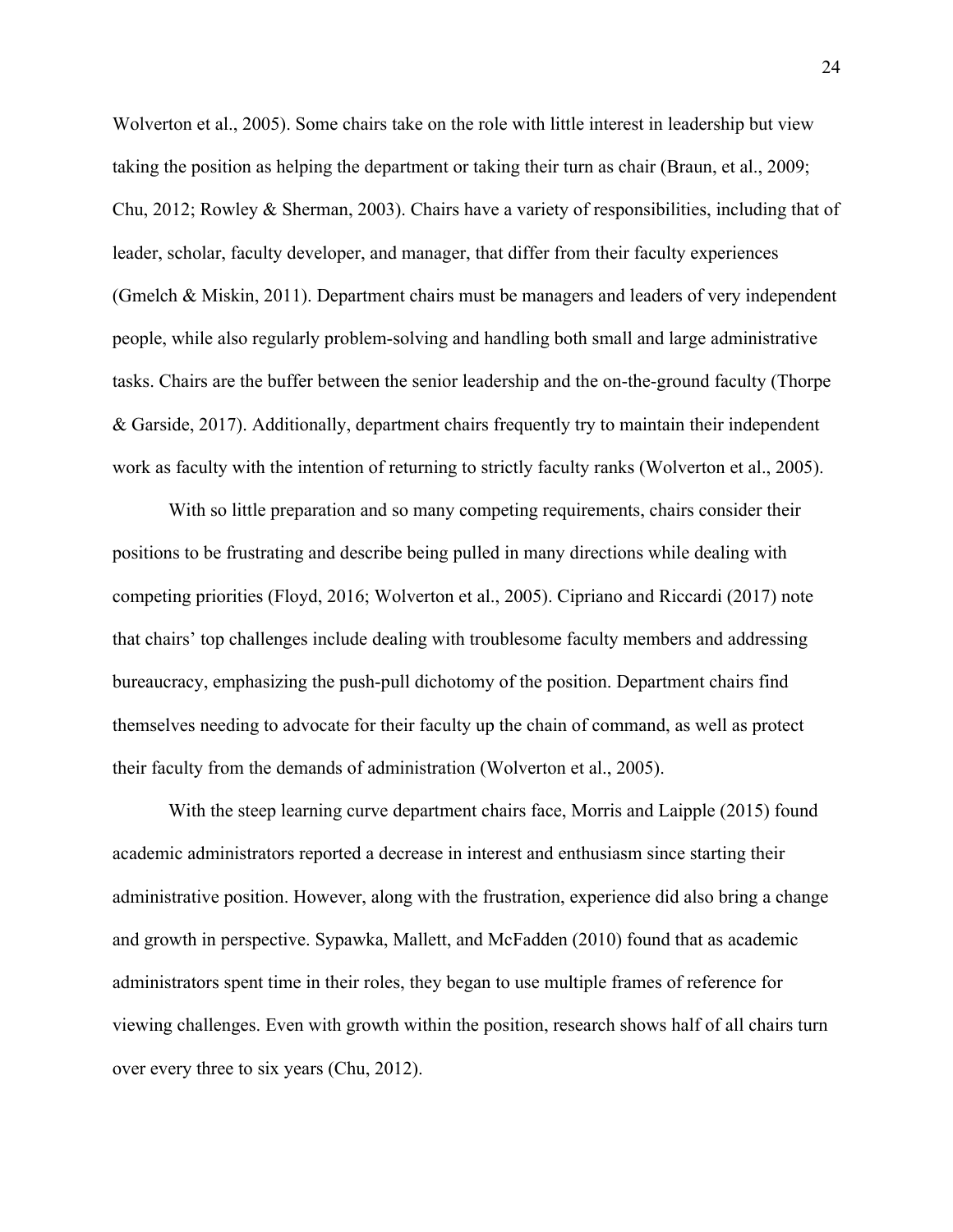While the role of scholar is considered less of a responsibility at a community college, McArthur (2002) notes that department chairs at community colleges are more likely to oversee departments made of different disciplines brought together for administrative reasons, which makes their ability to empower and develop faculty even more important. There is a need to differentiate between administrative training on how to do a task and overall professional development focusing on growth and leadership skills (Gmelch & Miskin, 2011; Hecht, 2004; Wolverton et al., 2005; Sirkis, 2011).

### **Importance of Leadership Development**

As research acknowledges that leadership plays a vital role in any organization, the work of purposefully developing leaders garners more attention. Most leadership development focuses more on the skills and behaviors of a leader as an individual; however, true leadership development must include a focus on the systems and interpersonal relationships that make up the leader's influence (Day & Harrison, 2007). Relationships between individuals, not just the individuals themselves, help build the shared experiences of organizational leadership. A focus on leadership as a collaborative task includes the fundamental responsibilities of setting direction for, building commitment to, and aligning with key organizational goals (Day & Harrison, 2007). When recognizing the importance of social identity in leadership, the authors recommend a development program that takes leaders through a process of understanding the importance of groups and organizational identity, reflecting on and identifying the group traits and areas for growth, clarifying the values and work of the group, setting goals and implementing strategies to achieve the work of the group, and tracking the progress of the work of the group (Hallam, et al, 2017). This series of steps enhances the effectiveness of the leader and recognizes the inherent importance of the group dynamics (Hallam, et al, 2017).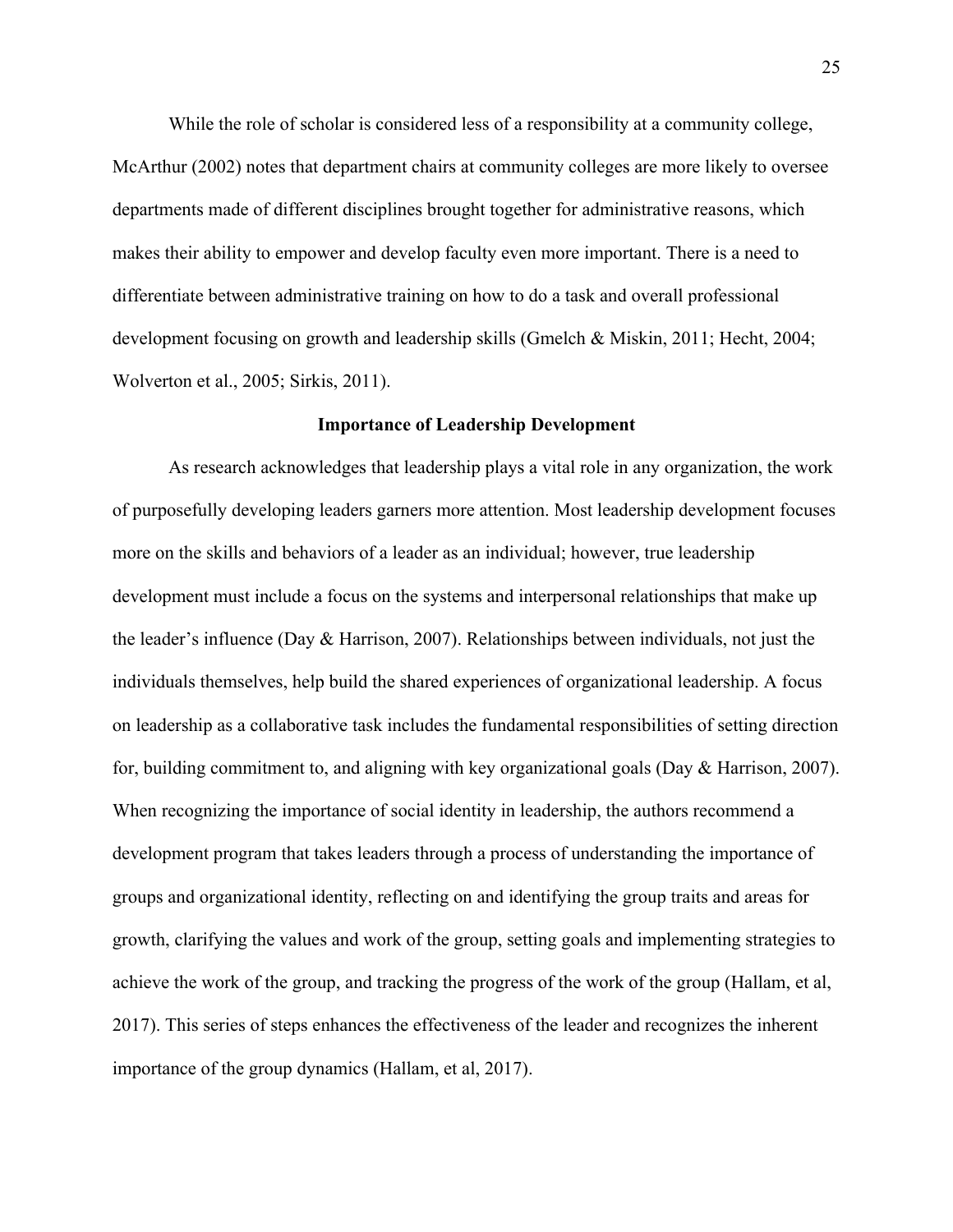Leadership development is valuable for the impact on individual skills, as well as the impact of creating social networks. Purposeful training and development complement natural training provided by one's own experiences (Ruben, De Lisi, & Gigliotti, 2018). Community college leaders have noted that, while their leadership experience is valuable for approaching and understanding a new situation, the more formal training experiences gave them broader insight as to why they needed to make the choices they did and provided the socialization to understand and learn from how other leaders have faced similar situations (Eddy, 2010). Formal leadership development should include a focus on both horizontal and vertical skills: vertical skills are specific to the discipline, while broader horizontal skills transcend discipline and are applicable to any number of positions (Ruben, De Lisi, & Gigliotti, 2018). Leadership development provides opportunities for leaders to reflect on their leadership decisions, connect how they made their decisions, and assess the impact those decisions had on others (Eddy, 2010).

#### **Conceptual Framework**

While many studies created their own lists of desired characteristics and competencies with much conceptual overlap, the AACC competencies provide a commonly used framework for continued investigations into the development needs of academic leaders. Forthun and Sydney (2017) noted that many leadership development programs created for community college leaders use the AACC's leadership competencies as a guide. These competencies were developed after a series of leadership conferences and a survey in 2003-2004 (Boswell & Imroz, 2012). The initial document was published in 2005 and consisted of six main competencies: organizational strategy, resource management, communication, collaboration, community college advocacy, and professionalism. Within each competency are more detailed explanations and characteristics (AACC, 2016).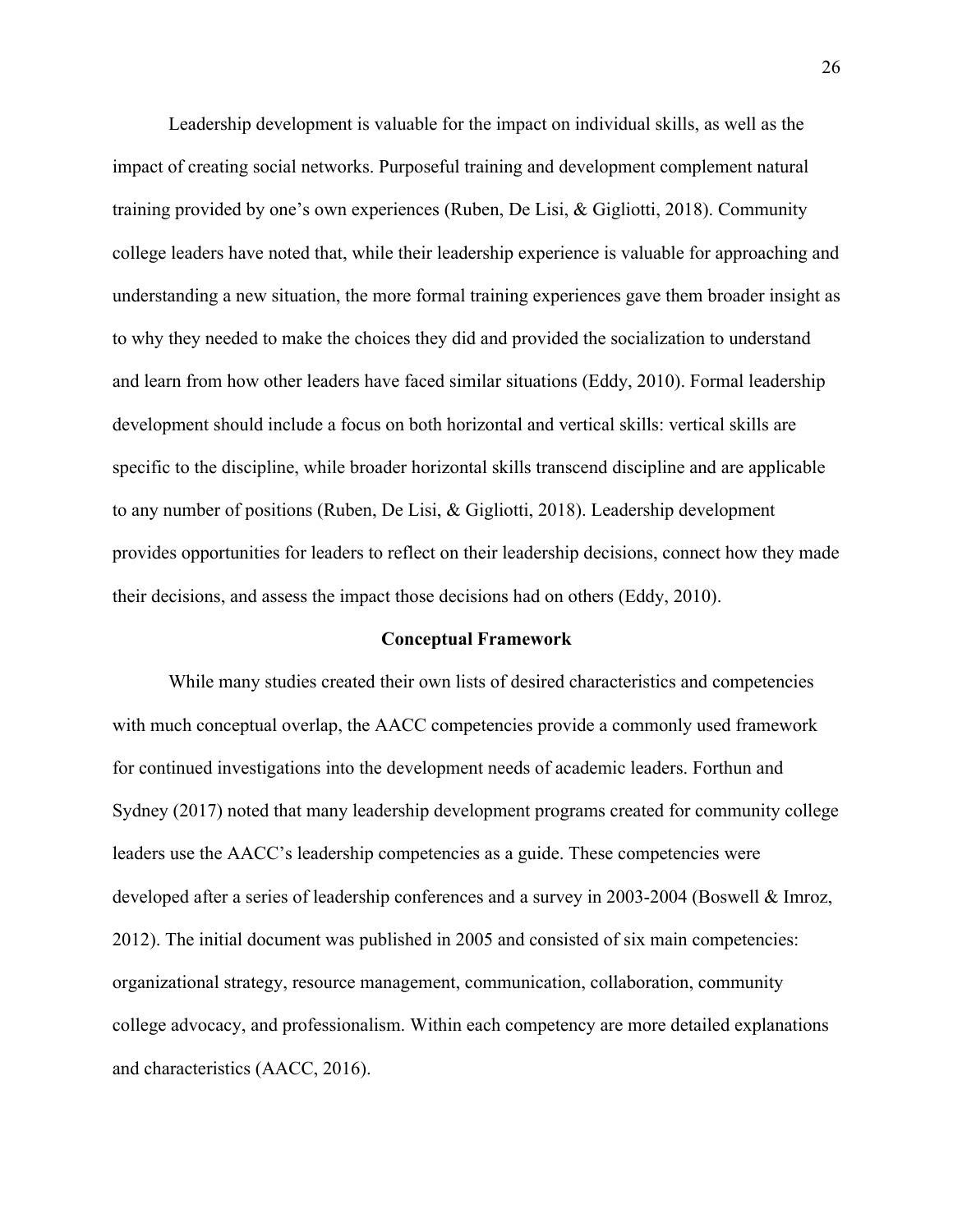Several studies have been conducted to examine the AACC leadership competencies and how they align with the perceptions of community college leaders (Boswell & Imroz, 2013; Duree & Ebbers, 2012; Eddy, 2012; Hassan, Dellow, & Jackson, 2009; McNair, 2009). However, these studies focused on presidents, boards of trustees, department chairs, and vice presidents. There was very little inclusion of mid-level academic leaders such as department chairs in the research.

In 2018 the AACC published a revised set of competencies for community college leaders (AACC, 2018). From the original six, the AACC expanded to 11 competency focus areas, and each focus area has between two and eight competencies. Each key competency is supported by a behavioral statement connected to the appropriate leadership level: faculty, midlevel leaders, senior-level leaders, aspiring CEOs, new CEOs, and CEOs. The competencies were revised through the work of a number of senior leaders, including community college CEOs and vice presidents, AACC board of directors, directors of community college doctoral programs, and participants in the AACC Presidents Academy Summer Institute (AACC, 2018, p. 3). While additional specifics are unavailable, there appear to be very few mid-level leaders considered in the creation of these competency lists. The full list of competencies can be found in Appendix A.

The first few competency focus areas emphasize the need to understand organizational culture, the way the organization is governed internally, how the organization creates policies and procedures, and the role legislation plays in how the institution functions (AACC, 2018). Legislation, internal policies, and organizational culture set the parameters for what is and is not possible to do. Without understanding legal or policy parameters, a leader will be limited in his or her ability to innovate or encourage change (Buller, 2012; Hecht, 2004).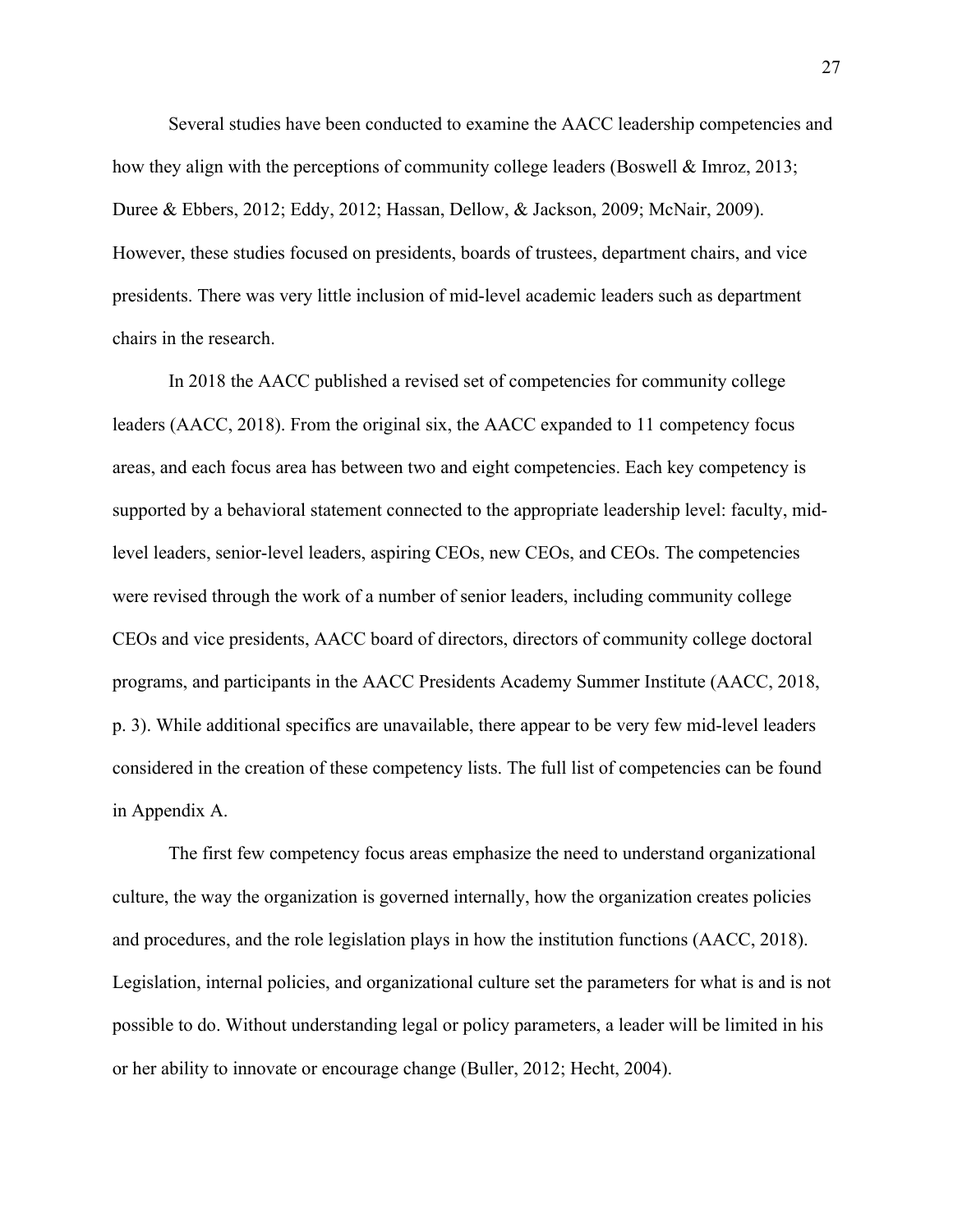The next few competency focus areas examine student success and building a studentcentered institution (AACC, 2018). Community colleges in particular have a singular mission, and open access requires tremendous focus on the support needed for student success. A leader must know how to set focused goals, build teams and a collaborative environment to work toward goals, use assessments to gauge the effectiveness of programs and initiatives, and be ready to innovate to help students achieve their academic goals (Hecht, 2004; Wells & Herie, 2017).

From a practical standpoint, the next focus areas place emphasis on knowing how the institution is run—from budgeting and resource management, to accreditation, to the college's strategic planning process (AACC, 2018). Data needs to be collected, understood, and utilized to make progress on departmental and institutional goals. In times of shrinking budgets, resource management is particularly important in a leader (Buller, 2012; Chu, 2012; Gmelch & Miskin, 2011; Hecht, 2004; Sirkis, 2011).

Moving into relationships, the next focus areas discuss the importance of advocating for the college mission and needs, building relationships in support of the goals of the college, and using those relationships to motivate others to support the college through collaborative or fiscal means (AACC, 2018). Collaboration in particular is a vital skill and part of the core of what a leader needs to accomplish goals in his or her position (Buller, 2012; Hecht, 2004; Kalargyrou & Woods, 2009; Sirkis, 2011). Successfully working with others can be a hallmark of an impactful leader.

The last two focus areas emphasize individual attributes and relational skills. A leader is expected to successfully engage in both public and interpersonal communication and make connections as an articulate speaker and as an active listener (AACC, 2018). A leader is also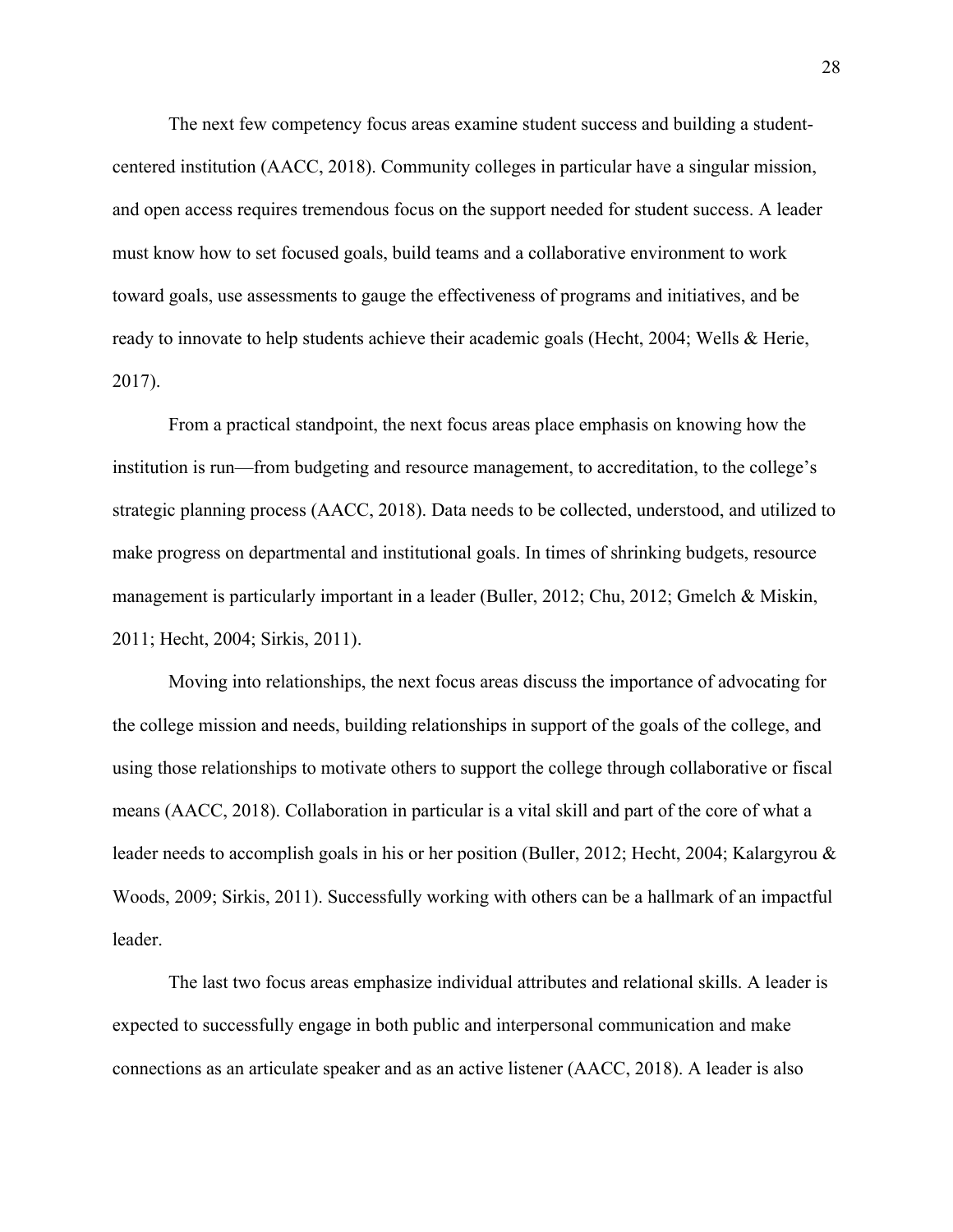expected to demonstrate authenticity, a strong sense of ethics, courage, and organized work patterns, and to embrace change (AACC, 2018). Communication and the relationships that come from good communication skills are the most noted needs of a leader (Chu, 2012; Cipriano & Riccardi, 2017; Hempsall, 2014; Kalargyrou & Woods, 2009; Parrish, 2015; Sirkis, 2011; Wells & Herie, 2017; Wolverton, Ackerman, & Holt, 2005).

As these competencies were only released at the end of 2018, research into their applicability is not yet available; however, given the research history of the previous iterations of the competencies, the revised competencies still provide a useful base for additional research into more specific leadership competency needs.

This research study will use the revised AACC leadership competencies as a framework for examining the experiences of academic leaders in community colleges and determine how applicable these competencies are to specific mid-level academic leadership roles. Much of the research done examining the previous incarnation of the AACC competencies examined the applicability to presidents and high-level leaders. The leadership competencies appear to have been developed by groups representing high-level leaders (presidents, boards of trustees). While included on the list of leaders to which the competencies apply, no mid-level leader groups were listed as participating in the competency development. The lack of input from such a large group may call into question the applicability of the competencies for mid-level leaders, such as department chairs.

This study gathered information on what leaders perceive to be needed competencies for their role and also examine what academic affairs personnel see as important competencies for other mid-level leadership positions. The AACC competencies focused the research by providing already researched competencies and behavior statements for participants to identify. As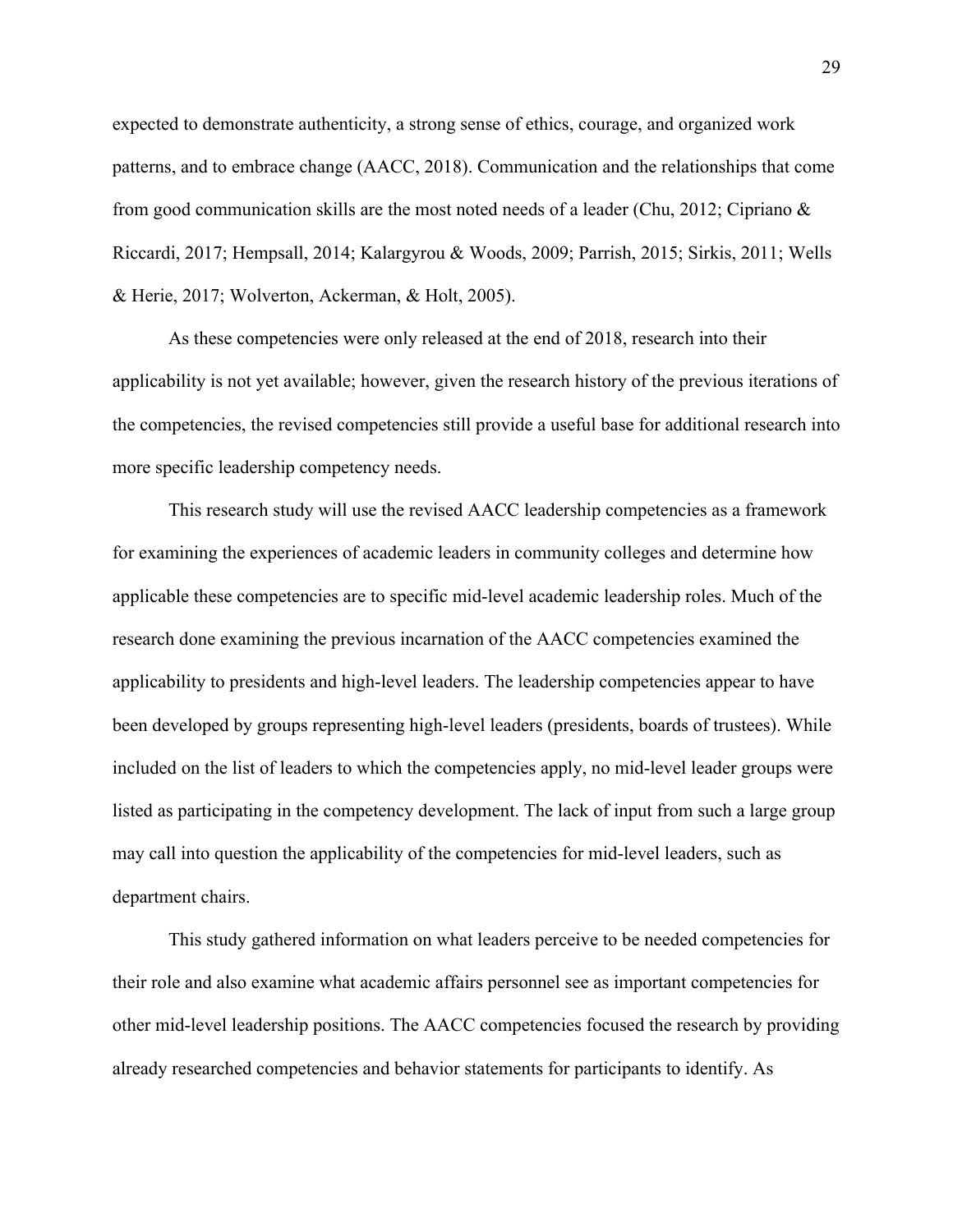community colleges work to adapt to a changing environment, effective leadership is essential, and leadership development will be more powerful with a focus on the most impactful competencies.

# **Conclusion**

With rapid changes in the higher education industry, responsive leadership is more important than ever. Research notes that most academic leaders are not trained to be leaders before accepting their first leadership position (Gmelch & Miskin, 2011; Morris & Laipple, 2015; Preston & Floyd, 2016; Sirkis, 2011; Wolverton et al., 2005). While most leaders take on their positions with little to no formal training, there are researched practices to use in the design of internal and regional programs (Delgado & Mitchell, 2016; Gmelch & Buller, 2015; Gmelch & Miskin 2011; Hempsall, 2014; Preston & Floyd, 2016; Sirkis, 2011). Leaders themselves have specific ideas of what they think would be useful in leadership training experiences (Cleverley-Thompson, 2016; Delgado & Mitchell, 2016; Hempsall, 2014; Kalargyrou & Woods, 2009; Kotter, 2012; Parrish, 2015; Sirkis, 2011). These ideas align with the literature on needed competencies for leaders. As leaders grow in their leadership roles, their needs for continued development and support also change (Sypawka et al., 2010). This review of literature provides a foundation for continued research into the experiences of academic leaders and how they identify the characteristics and training that would best assist them in their leadership positions.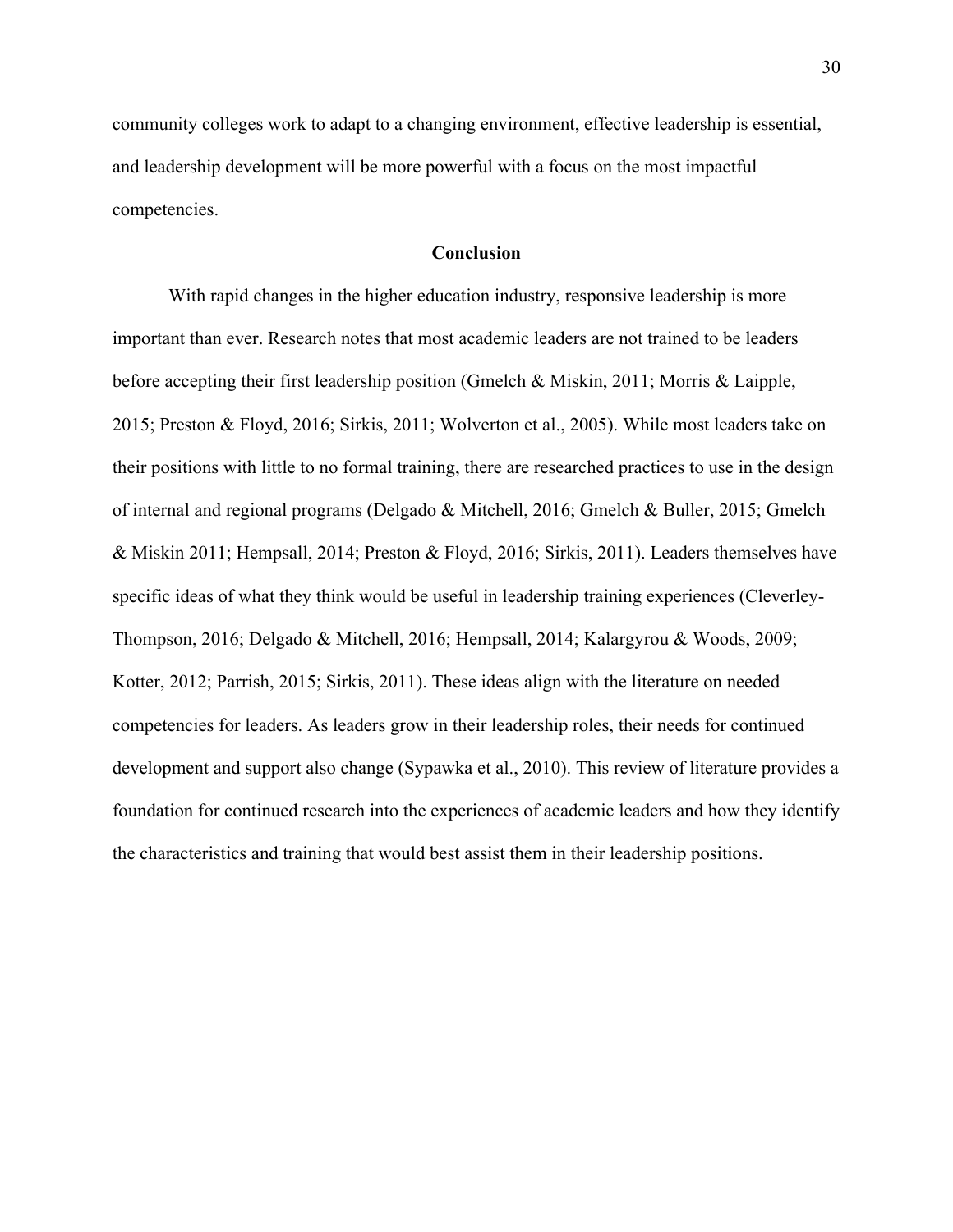#### **CHAPTER 3: METHODOLOGY**

This phenomenological case study examined the professional development needs and experiences of department chairs in a Mid-Atlantic Suburban Community College. The process followed the phenomenological steps described by Moustakas (1994) and informed by the work of Van Manen (2014). The goal of phenomenology is to examine the lived experience and search for commonalities to better understand the root of that experience (Creswell & Poth, 2018). This study examined the experiences of community college chairs regarding their leadership training and leadership competencies. The theoretical framework for this study is the American Association of Community Colleges' (AACC) leadership competencies. The AACC has identified 11 competency focus areas valuable for community college leaders, with each focus area having between two and nine specific competencies, for a total of 59 competencies.

After collecting and analyzing the data, the findings were compared to the AACC competencies specified for mid-level leaders. The following questions are at the center of this research:

- What competencies/skills are needed for performing the department chair role?
- What are the professional development needs of community college department chairs?
- What types of professional development do department chairs find most valuable?
- What types of professional leadership development are most often offered to community college chairs?

#### **Setting**

This study took place at a Mid-Atlantic Suburban Community College with the pseudonym MASCC. MASCC is a public two-year institution founded in 1970. Located on a 119-acre campus, the college serves approximately 14,000 credit and 15,000 noncredit students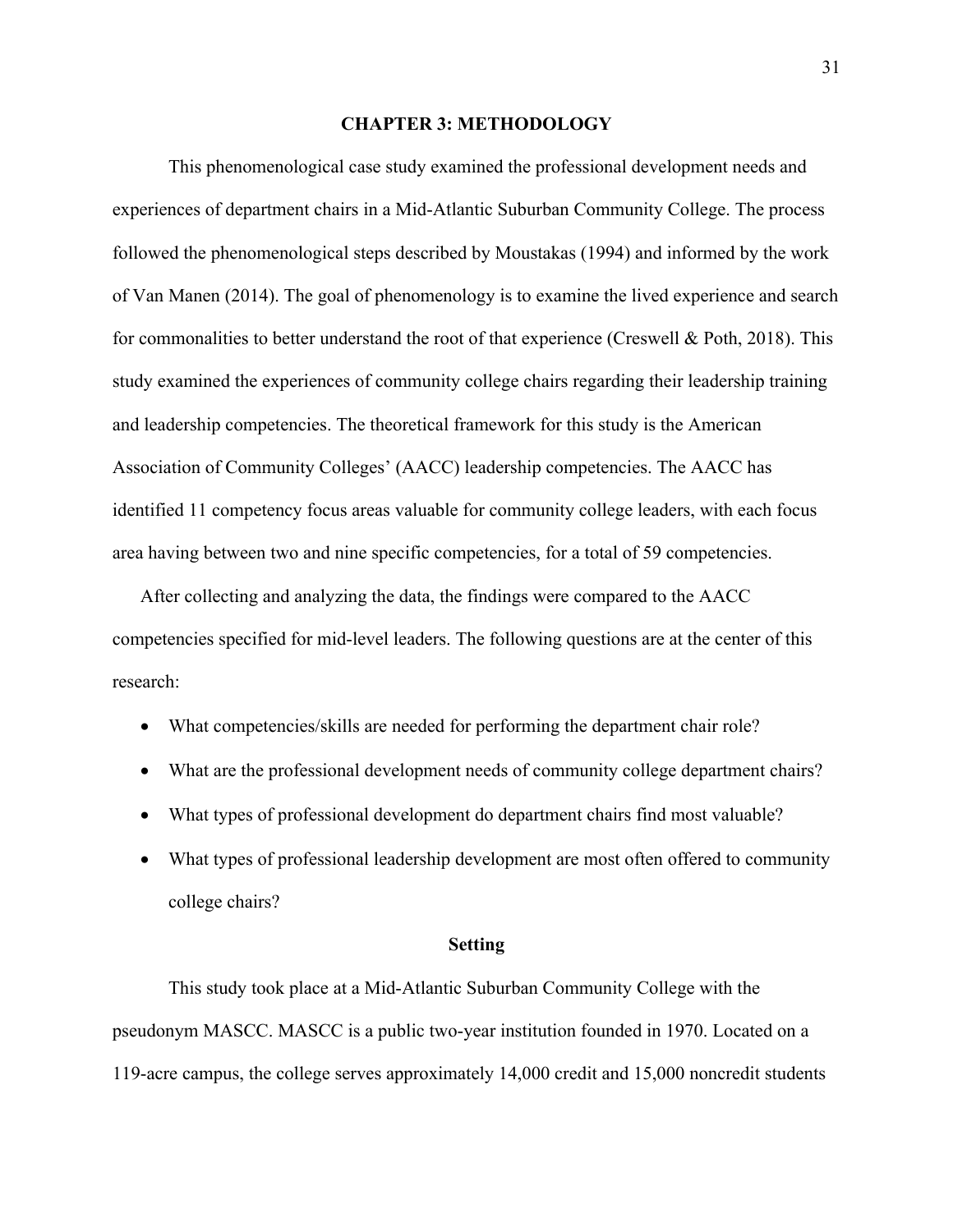annually, representing 111 different countries. MASCC offers programs across a range of professional and general education disciplines, including substantial programs in health sciences, science and technology, social sciences and teacher education, business, computer systems, and arts and humanities. MASCC has 1,400 employees—200 are full-time credit faculty and another 640 are part-time credit faculty. Full-time faculty are expected to teach 30 credit hours per academic year, while part-time credit faculty are limited to 12 credits per semester up to a total of 24 credits annually.

MASCC is in its seventh year of the department chair model. Prior to the adoption of the department chair model, faculty reported to a division chair, which was more in line with a typical dean position. Each division chair had 20-40 direct reports, and this was found to be an unsustainable model. Department chairs are on three-year rotations, and the college has completed two cycles. Not all chair positions have turned over after the three-year cycle, although many have. The college, within a six-year period, has had between 30 and 45 faculty assume department chair leadership roles. With such a high number of new-to-position leaders, MASCC is a prime site for exploring chairs' development experiences and needs. The academic leadership at the college has been supportive of the study and allowed full access, hoping to use the insight garnered by the study for future professional development programs.

#### **Participants/Sample**

The study utilized a convenience sampling. An invitation to participate in an interview was sent electronically to all of the current academic department chairs, for a total population of 33. Follow-up invitations were sent to divisions that were not represented in the initial group of volunteers. Ten interviews were conducted, representing all seven divisions across Academic Affairs. The credentials of the individual faculty are discipline-specific. While most disciplines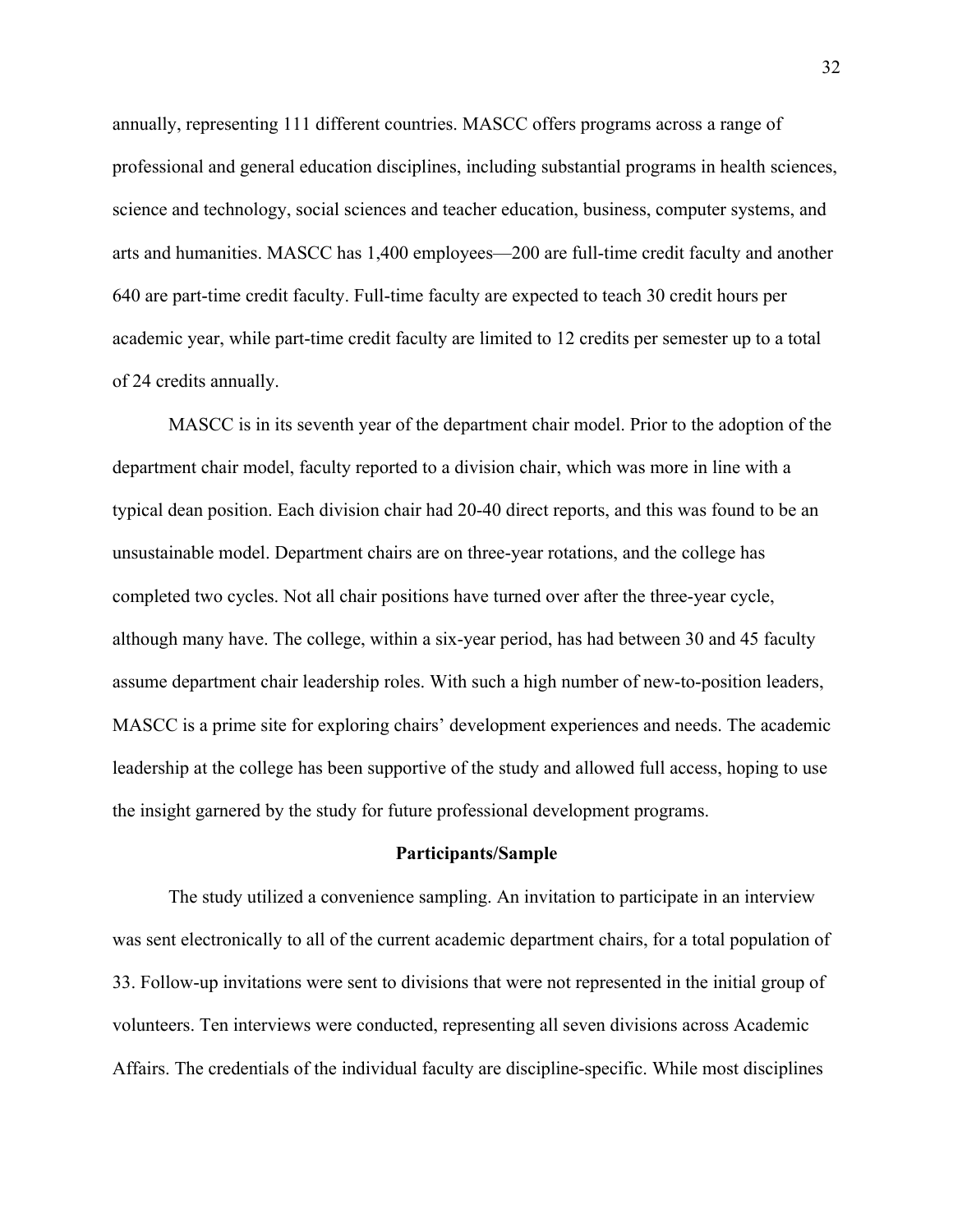require a minimum of a master's degree, some departments require professional credentials as a requirement for teaching.

The invitation to participate included a description of the research being conducted, the need for the interview to take place in a specific timeframe, the number of interview questions, and the approximate time needed to complete the interview. The consent form was included as part of the interview protocol. A statement of confidentiality indicated that all responses are confidential to the extent allowed by the study.

# **Data Collection Procedure**

The invitation to participate was sent via site email to all active department chairs at MASCC soliciting interest in the study as well as division affiliation. A reminder email was sent one week after the initial email. Participants were chosen from the pool of volunteers to represent all seven divisions. Interviews were conducted in a neutral location—such as a private office onsite or a library meeting room—to maximize the convenience of the participants.

The interview protocol (Appendix B) was used for the semi-structured interviews and included basic demographic data, information on present position, and experience in an academic leadership position. The interview questions focused on asking participants for their experiences with professional development as community college department chairs and the need for leadership competencies. The interview protocol also asked participants to describe experiences as chair that illustrate the skills they have successfully used, as well as times where leadership skills were needed. Interviews were recorded and the audio was transcribed to provide a written record for analysis. Transcriptions were provided to participants for confirmation of accuracy. The researcher also took notes during the interview to record of-the-moment observations.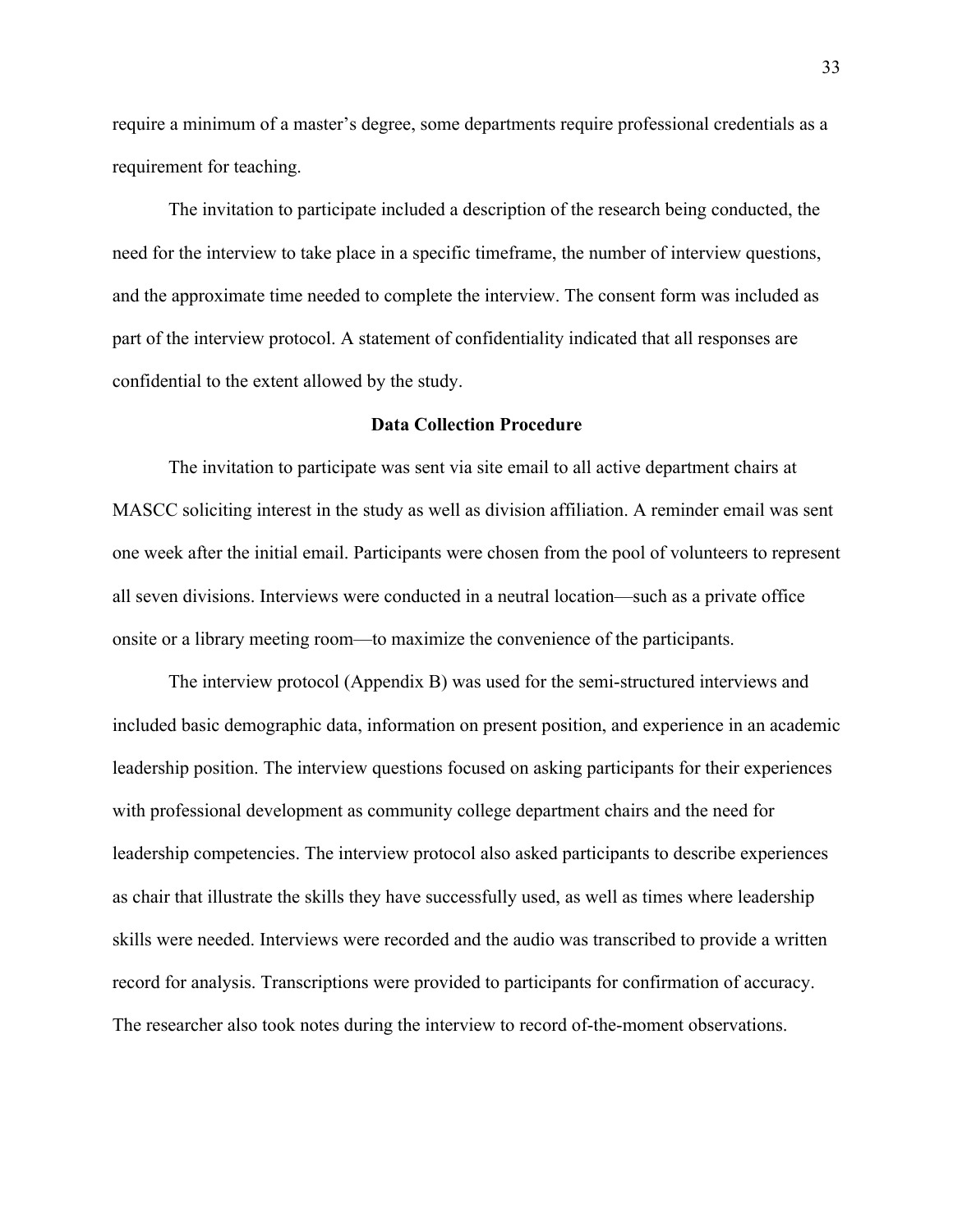#### **Analysis**

After the interviews were conducted, the interview transcripts were used for analysis. To ensure accuracy of transcription, the initial interview transcripts were reviewed by the participants. Each phase of analysis used the appropriate method of coding, and codes were tracked in a spreadsheet to allow for additional large-scale examination (Saldaña, 2016). The first reading of the transcripts used holistic coding to identify initial descriptions of significant experiences. The second reading used pattern coding to identify specific commonalities within the individual's experiences, as well as across multiple participants' described experiences. Each reading also used emotion coding to identify descriptions that have strong emotional resonance.

Evaluation of the codes included holistic reading, selective reading, and detailed reading (Van Manen, 2014). Codes were analyzed and categorized according to commonalties across participants, as well as strong emotional resonance. Once categories had been identified, the categories were explored for themes (Saldaña, 2016). To ensure rigor, the results were read by at least two participants to ensure the accuracy of the data representation (Creswell & Poth, 2018).

#### **Participant Rights**

All participation was confidential, and data was reported in aggregate form. If specific examples or quotes were used, all identifying details were changed. All participation in the study was voluntary and will only be known by the researcher, the dissertation committee, and the Institutional Review Board (IRB), if required. The study received IRB approval of the home institution, as well as the participation site. The researcher has completed the Collaborative Institutional Training Initiative (CITI) program. The researcher provided clear information on the purpose and process of the research and ensured confidentiality of the data to the extent allowed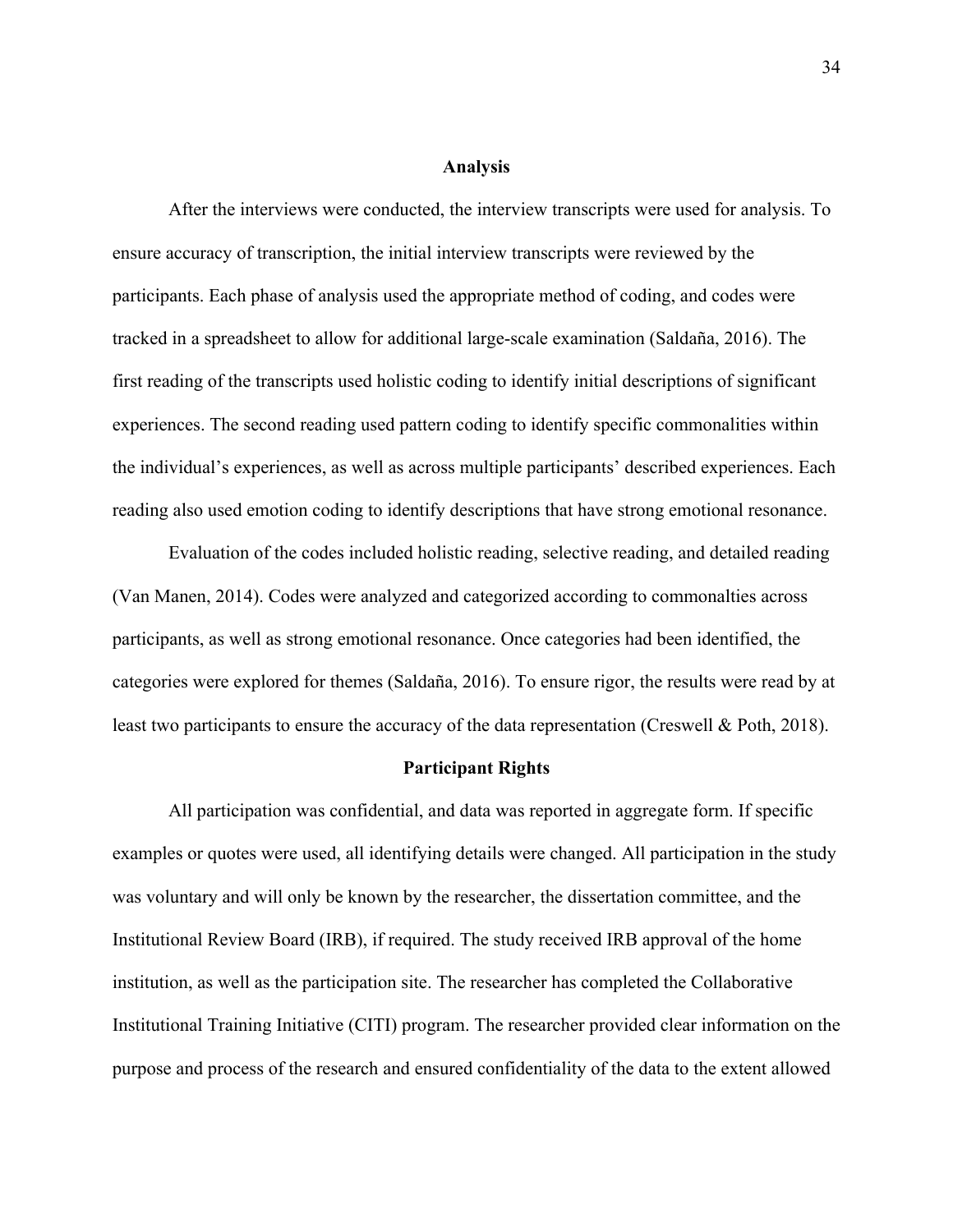by law. The audio recording and transcripts of the interviews are kept offsite in a cloud-based, password-protected account. The account includes an additionally password-protected folder for the participants' interviews. At any point, the participant was free to withdraw from the study. There was minimal risk to the participants. The researcher was alert to address any ethical concerns or considerations that arose during the study.

#### **Limitations**

One limitation of the study is the use of a convenience sampling. Because this qualitative study was set in one institution, the findings may not be generalizable to other institutions (Creswell & Poth, 2018). Additionally, the study focused on a small number of participants in a set point in time, which further limits its generalizability. There is also a limitation with the relative newness of the chair structure at the institution—experiences may not include any level of historical description. The institution has been making changes to processes that affect chairs, which might influence the perceived need for additional professional development. The researcher also works at the study site, which might cause some bias based on personal experience.

# **Conclusion**

The focus of this phenomenological study is on department chairs' experiences of leadership development and leadership competencies. Semi-structured interviews were used to collect qualitative descriptions of individual leadership experiences, which were coded and then compared for overlapping themes. Bracketing was used extensively throughout the research process to limit bias in the analysis of the data. Once data had been analyzed for common themes, the results were compared again to the AACC leadership competencies. The results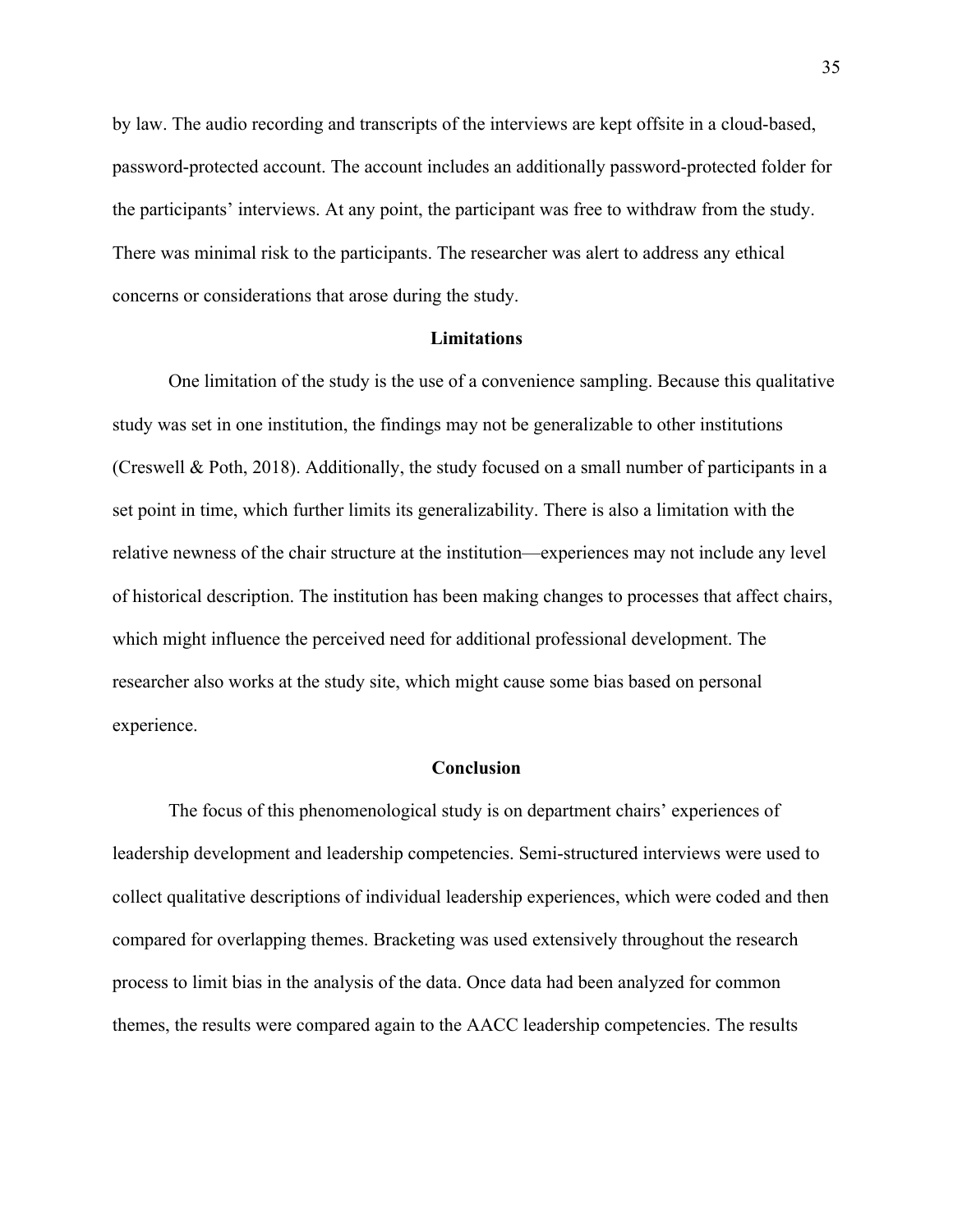provide a picture of the development needs and leadership experiences of department chairs, which will allow for further individual and institutional growth opportunities.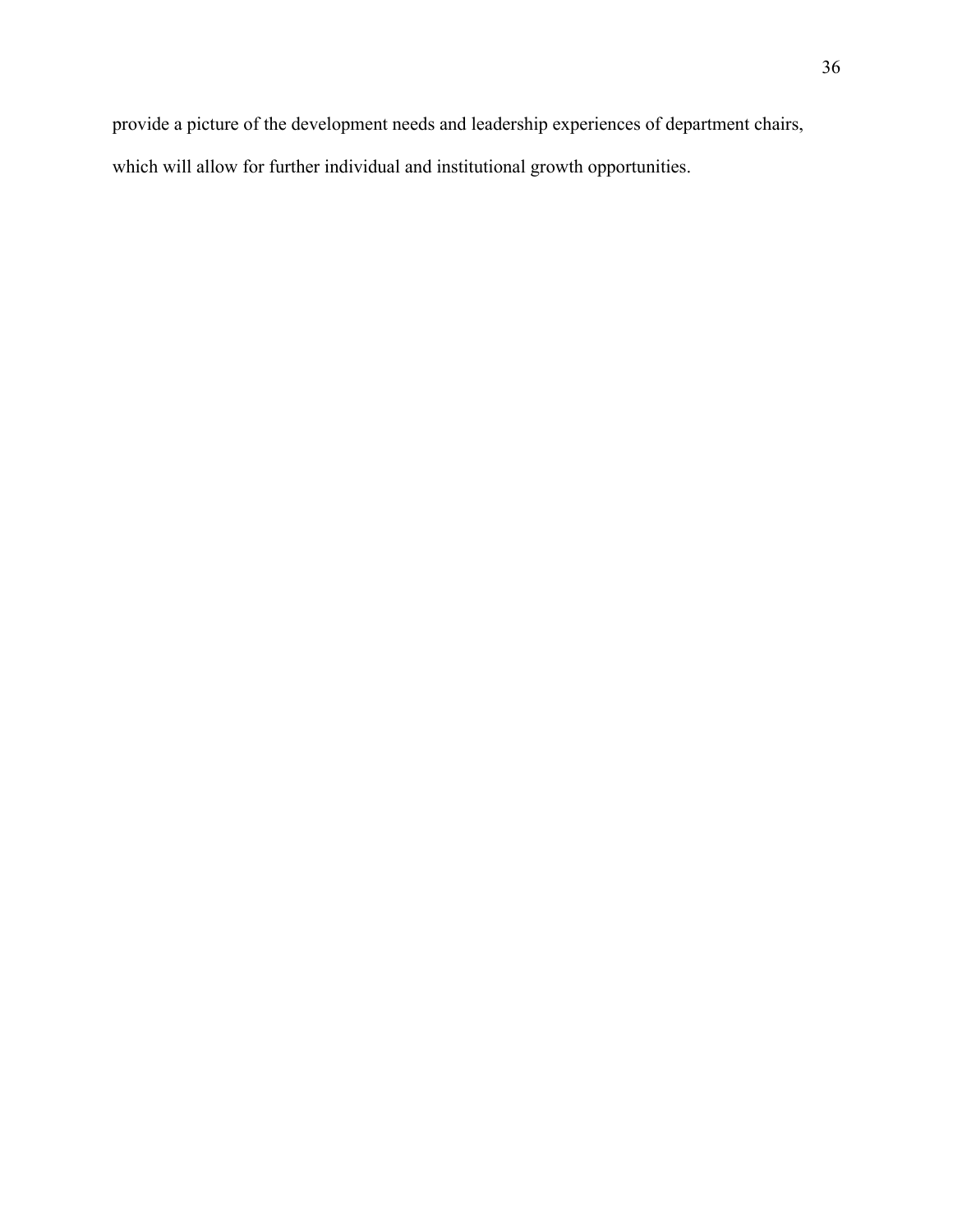#### **CHAPTER 4: RESULTS/OUTCOMES**

This study was conducted by interviewing 10 department chairs over the course of four weeks in the fall of 2019. The department chairs ranged in tenure from 10 years directing a program (seven specifically as a department chair) to new department chairs in their first year. The chairs interviewed represented all seven divisions at the college (see Table 1). Each interview followed the set interview protocol. Interview questions were crafted to elicit not just thoughts about experiences but descriptions of experiences themselves. Interviews were recorded with the Rev.com application and then professionally transcribed. Transcripts were sent to each participant to confirm that the interview was accurate and to ask for any additional commentary. Once interview data were confirmed, transcripts were then coded.

Each transcript was read initially for global understanding, and then reread and primarily coded. Transcript data were analyzed for emergent codes and emotional codes. Codes and data were organized in a spreadsheet for secondary analysis, and then the codes were organized into themes, each of which was supported by both implicit and explicit experiences as described in the interviews. These themes combine to provide a nuanced picture of the experiences and current professional perspective of the participants. The findings guide the study toward recommendations and future research. This chapter provides a summary of the participants' experiences, describe in more detail the codes and themes, and provide quotes from the interviews to more clearly illustrate the participants' perspectives.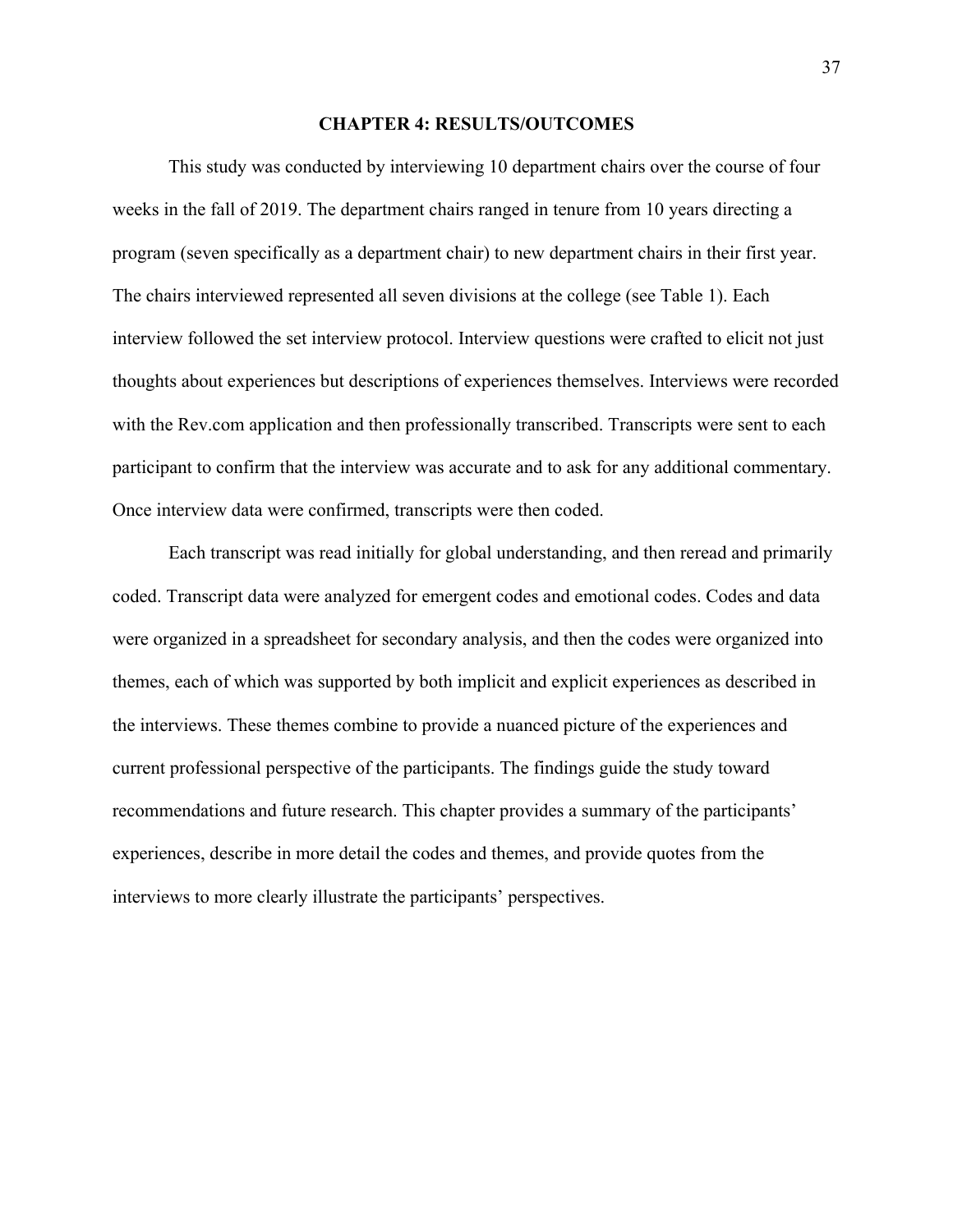# Table 1

# *Characteristics of Participant Sample*

Category Participants

| Division                           |                |  |
|------------------------------------|----------------|--|
| Arts & Humanities                  | $\overline{2}$ |  |
| Business & Computer Systems        | 1              |  |
| English & World Languages          | 1              |  |
| <b>Health Sciences</b>             | $\overline{2}$ |  |
| Mathematics                        | 1              |  |
| Science, Engineering, & Technology | $\overline{2}$ |  |
| Social Science & Teacher Education | $\mathbf{1}$   |  |
| Years as Department Chair          |                |  |
| 1 year                             | $\overline{2}$ |  |
| 2 years                            | $\overline{2}$ |  |
| 3 years                            | 1              |  |
| 4 years                            | $\overline{2}$ |  |
| 7 years                            | $\overline{2}$ |  |
| Gender                             |                |  |
| Female                             | 8              |  |
| Male                               | $\overline{2}$ |  |
| Education Level                    |                |  |
| Master's Degree                    | $\overline{7}$ |  |
| Doctoral Degree                    | 3              |  |
| Chair Structure                    |                |  |
| Rotating                           | 8              |  |
| Non-Rotating                       | $\overline{2}$ |  |

Note. *Chair structure is seven years old*.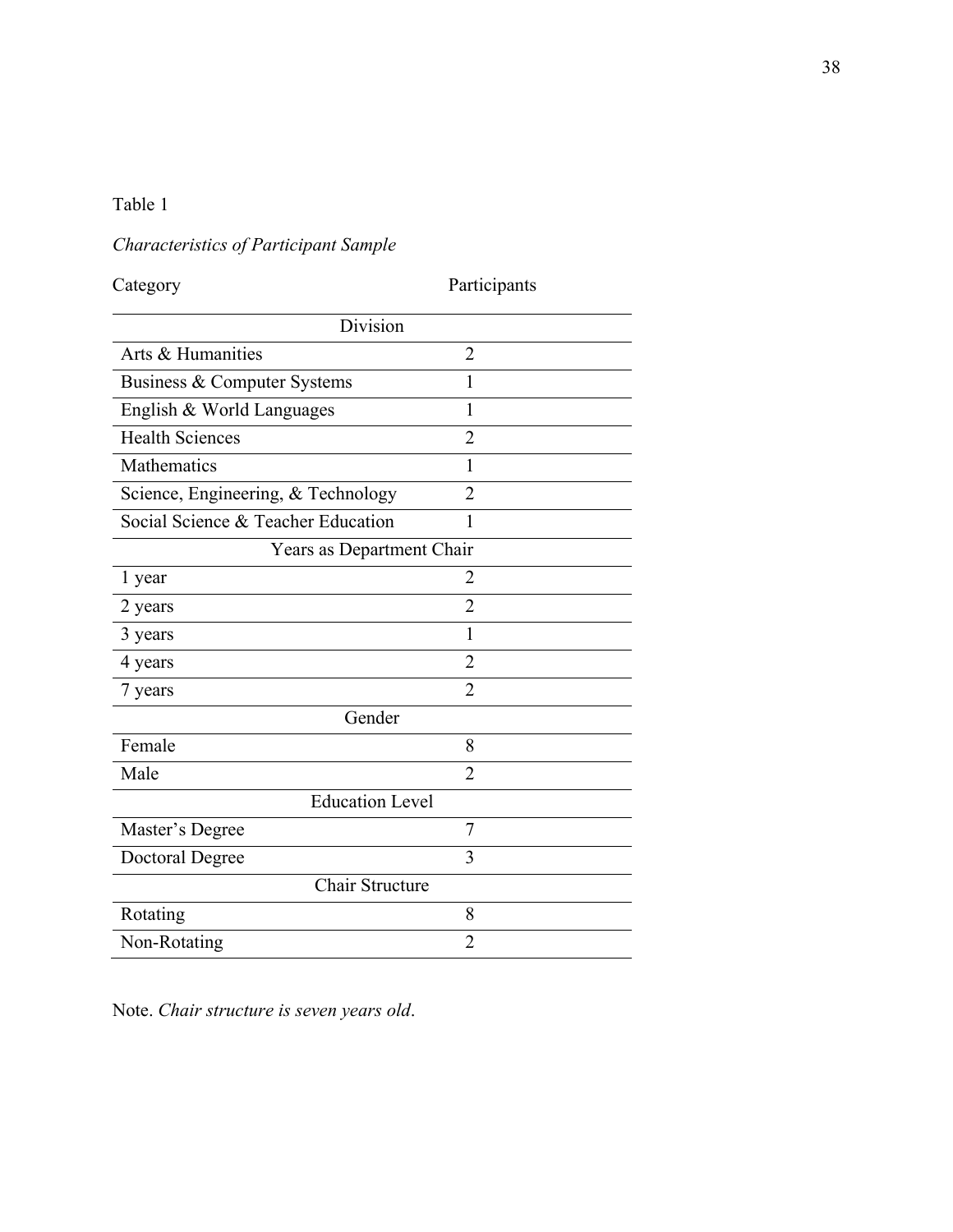#### **Summary of Findings**

Each division appears to have a different process for choosing a department chair, specified by the Dean of that division. Six of the chairs participated in a more formal process where interested individuals were required to apply for the position and then go through an interview process. Four chairs described an internal process where after expressing interest, individuals were casually vetted and then offered the position. Within the professional program areas such as health sciences, chairs were generally hired into the position specifically to run the program and were hired through an external search process. If chairs were not hired directly into the chair position through an external search, they were pulled from full-time faculty and were considered to be on a rotating schedule where after their term was completed they would need to reapply if they were interested in continuing in the role.

After discussing the process of becoming a chair, participants were asked what interested them in becoming a chair. Four of the participants noted they stepped in because of a departmental need, and six chairs described a desire to contribute to the department. As Ann noted, "I was looking for a new challenge and this seemed like something I could contribute to." Of the 10 chairs interviewed, two originated the role of chair after the college's reorganization in 2013, and eight took over the chair role after the original chair stepped down. The length of service as a department chair varied from a full seven years to just a few months.

All of the chairs interviewed had some previous supervisory experience, mostly as coordinators in their current departments. All 10 chairs interviewed had at some point served as coordinators where they supervised adjunct faculty, as well as course and curriculum materials. At MASCC, coordinators generally handle the curriculum and staffing of courses or disciplines within a larger department. Several chairs of professional programs had industry leadership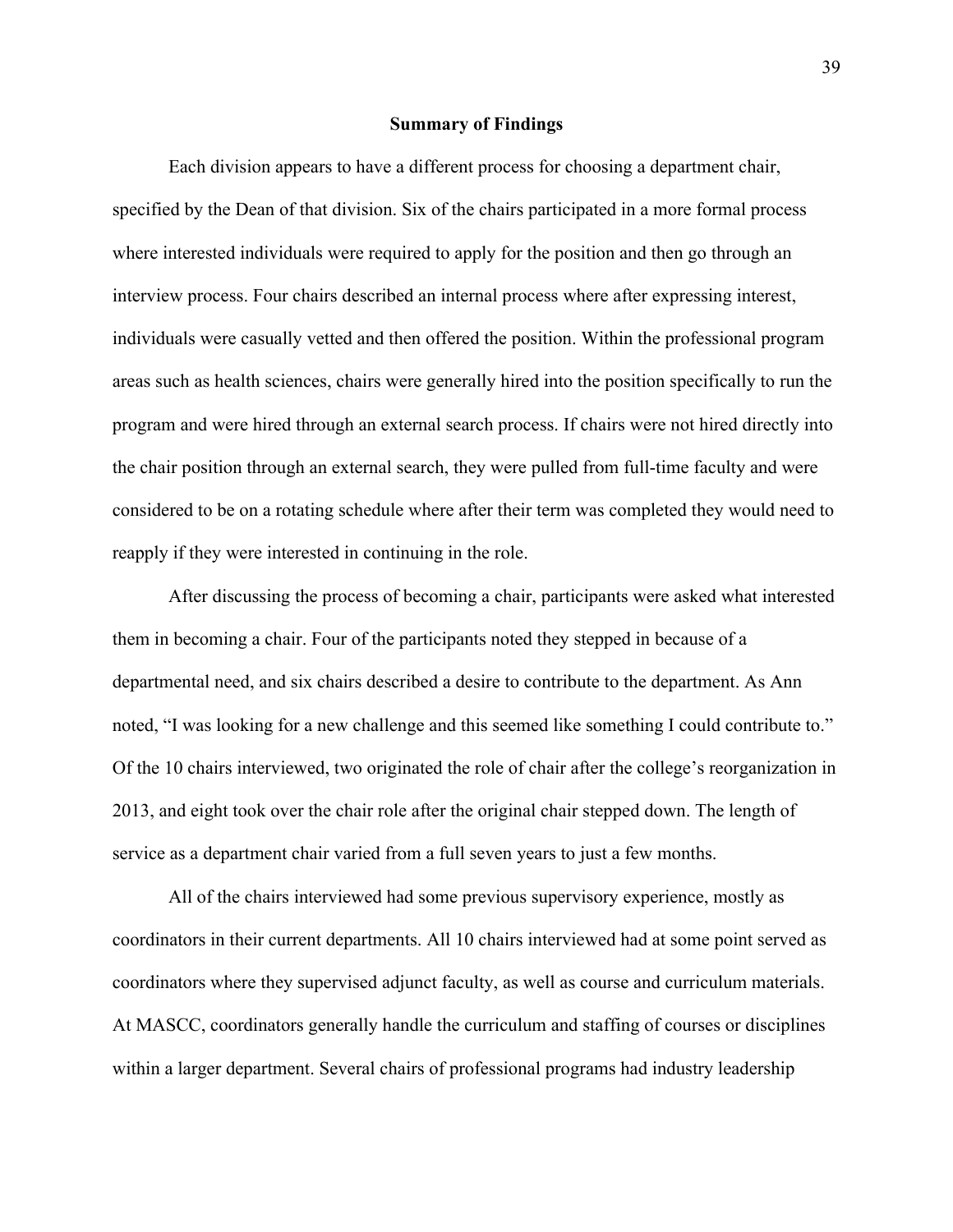experience before taking on a collegiate program leadership role, such as in a clinical setting where they supervised other health care professionals. One chair had extensive supervisory experience in business before a career change to teaching.

Very few of the interviewed participants had any targeted professional development before taking on the chair role. The professional development completed before taking on the chair role was either targeted to a previous position, self-directed, or general in nature. Much of the professional development was comprised of individual workshops and opportunities identified by the individual. As Gina noted,

I'm a huge believer in continuing ed, so I've been taking so many different courses in management and leadership and consultantship and negotiating. Any outline of management that you can find, I've done each and everything that's been outlined. I've done much on my own. (Gina)

Several of the chairs completed the college-provided Excel leadership program before taking on the chair role, and those that did not complete the program before assuming the chair role completed the Excel program after becoming chair. The Excel leadership program is a college-wide cohort program that includes leaders and potential leaders from all areas of the college and focuses on non-academic managerial and leadership skills. All of the chairs noted that their participation in the program was valuable, particularly the networking and getting to know others across campus; however, all chairs noted that very little of the Excel program related specifically to their duties as academic chairs. Charles commented, "…taking it even as a chair I didn't think it was (a) robust enough professional development tool that really would have helped me in my role" (Charles). When asked about the leadership training program, Imelda observed, "It was good, but I'm not sure how practical it was in terms of what I would end up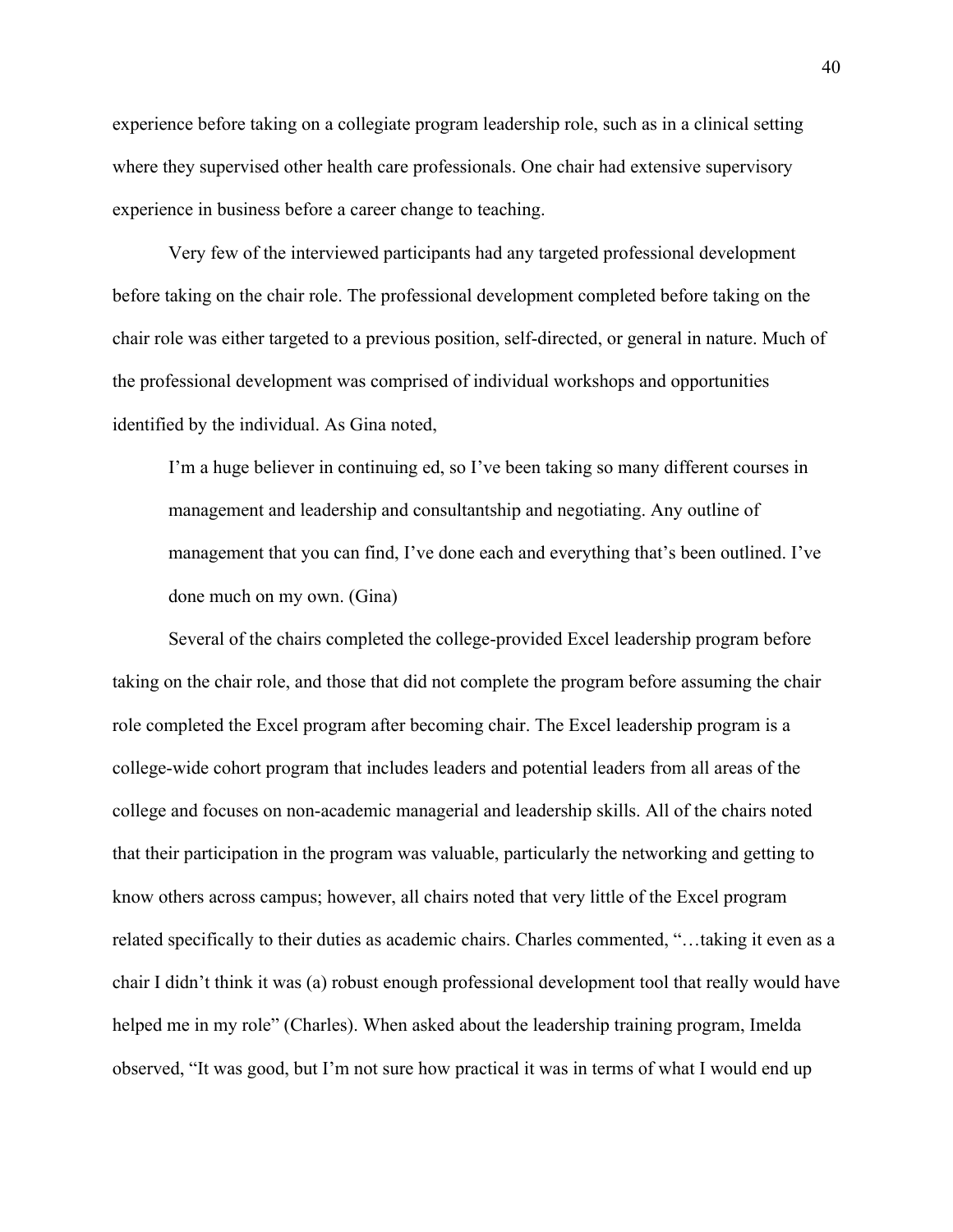doing as chair" (Imelda). Only one chair noted receiving training specifically in department chair duties before assuming the chair role. This participant was identified as the succeeding chair before the previous chair left the position, and she was able to work with the previous chair oneon-one before taking over the role. Quinn commented, "She did a really nice job writing up what should be done each month going along…she had everything very well organized" (Quinn).

Once taking on the chair role, some chairs noted they were provided casual divisionbased training and proactively took on additional independent training. Charles observed:

This is what you have to do, figure out how to do it, I'm here to support you, but understand that this is under your purview, and it's your responsibility. If you don't know how to do it, find the resources, take the necessary development sessions, whatever it is that's available to you, but use those tools that we present to you in an institution and figure it out. It's not a handholding opportunity. ...So in spite of it not being a handhold, you aren't afraid to make a mistake, well, because in the end the support system was there. But nonetheless, you had to figure it out yourself. (Charles)

Within the last two years, MASCC provided one year-long training opportunity for all department chairs focused on coaching, although not all chairs were able to participate. When discussing the training on coaching, Ophelia commented, "But the really cool thing for me is just making a connection with another person and being able to interact with that person on a different level in the future when things come up" (Ophelia).

As a whole, chairs felt very comfortable with the educational aspects of their jobs. Mary observed, "I feel the curriculum development experiences, in the classroom, I'm very prepared for" (Mary). Participants were confident in their teaching, enjoyed mentoring other teachers, and were comfortable with their curriculum. Overall, they felt they knew how to proceed with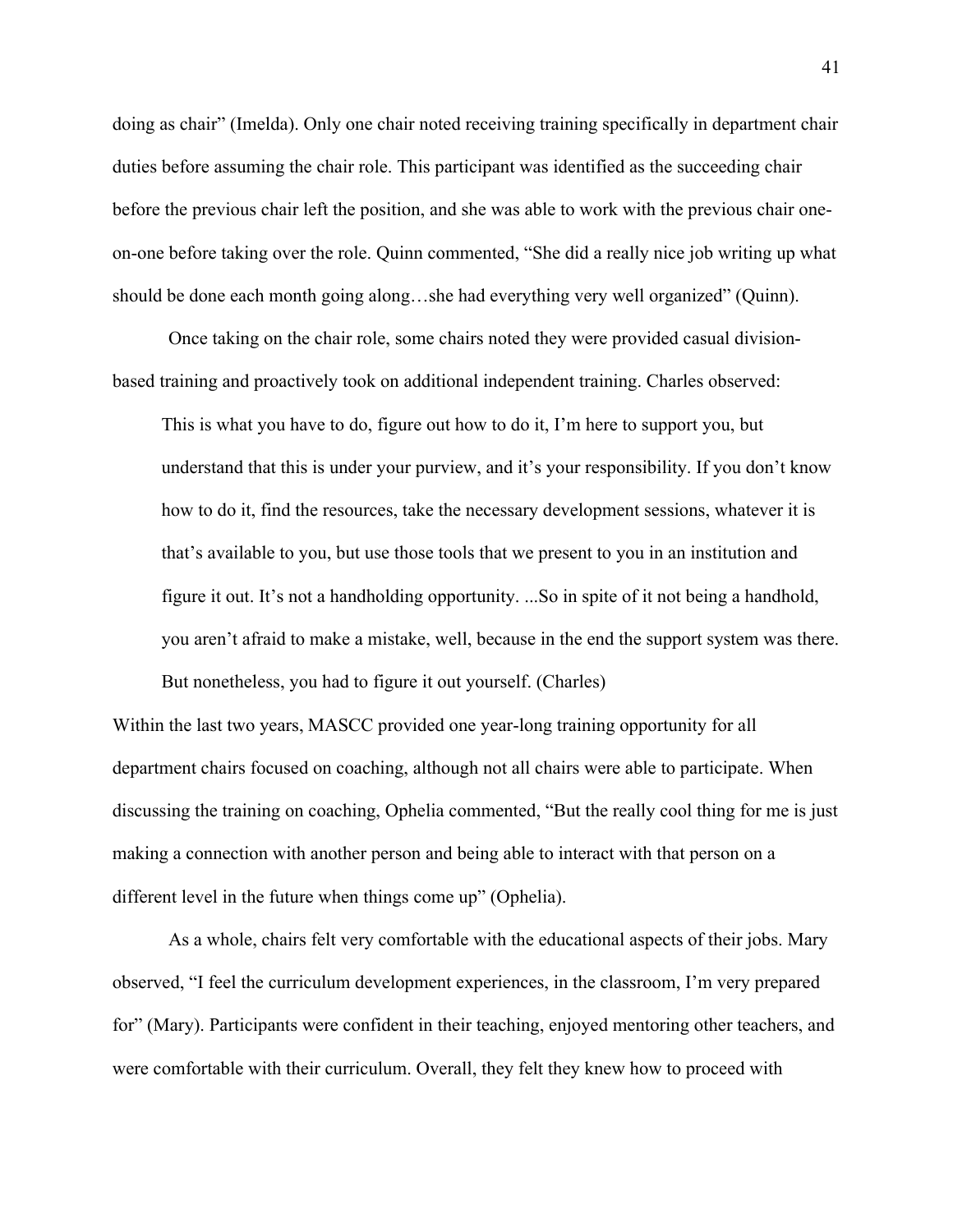student or academic issues. All of the department chairs had extensive teaching experience and felt that experience prepared them well for dealing with issues related to teaching, learning, and students. Kristen noted, "I'm very good at diffusing student/instructor issues" (Kristen). A few chairs noted that the ability to manage their emotions was a strong positive factor in being able to problem-solve and maneuver through the bureaucracy. Imelda commented, "When things get challenging, I tend to get very calm. And I think that was something that was a big benefit to me, where I wasn't emotional when a lot of emotions came my way" (Imelda).

When asked about experiences where they did not feel they had what they needed, the answers varied in specifics but maintained certain commonalities. The specific answers included elements such as not having budget knowledge, needing clarity on legal policies and processes, and needing grant-writing assistance. The common theme across answers provided by all participants focused very strongly on needing information but not feeling they had access to the information they needed to do their jobs, not having guidelines for their own positions, and feeling like they are continually missing some of the facts of the situation or the context of a situation. The participating chairs felt very strongly that they were not provided with the information or the tools to get the appropriate information, to be able to best do their jobs. When asked about not having what she needed, Kristin noted, "I can only think of examples in terms of knowledge sharing. Where I felt that I didn't have the facts available to communicate to my department" (Kristen). Several chairs noted that when they took on the chair position, they were never told how to do many things, or even all of the duties they would be responsible for, but they were just expected to know, such as processes involving schedules and budget. Ophelia commented, "So actually most of the things that have gone wrong for me as a chair have been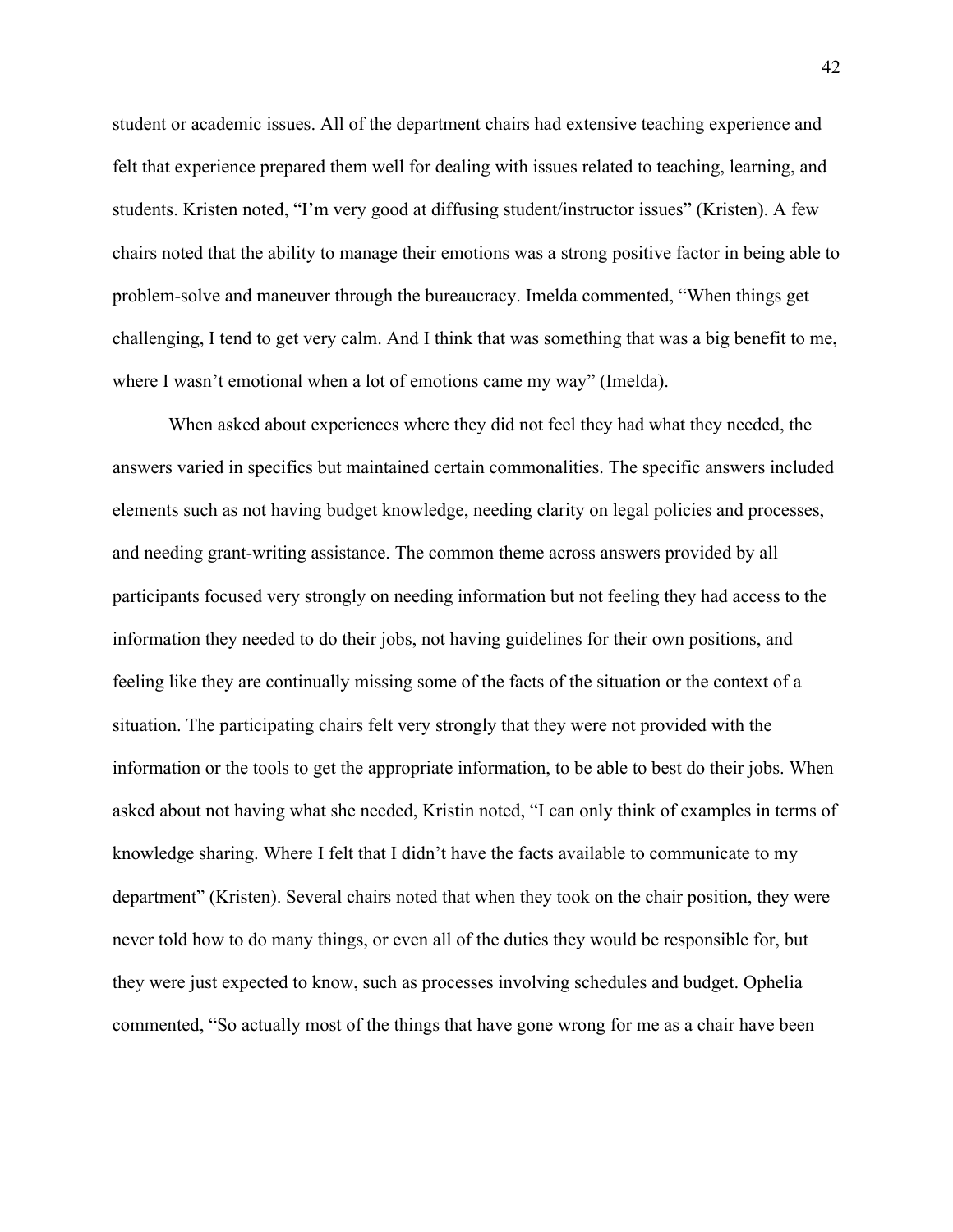because the communication has been unclear…where somebody thought someone else was doing it or someone else communicated something differently" (Ophelia).

Participants were asked directly what skills or competencies they thought chairs needed to be able to best do their jobs. Across all participants, the challenge of dealing with difficult people, communication skills, and dealing with difficult conversations were the most common responses. Gina noted:

One of the biggest aspects is that you have to sometimes have unpleasant conversations with faculty and staff. How do you do that? How do you promote that and still keep the team intact and happy and motivated and passionate about what they do? (Gina)

Most chairs also noted again how finding information is a key skill, although very specific to an individual institution. Kristen commented, "I think what they need is, people need to know where can I find answers, what are the procedures in certain situations" (Kristen). Time management and prioritization were also frequently noted as needed skills—not in terms of a general deficit but in noting that the workload of a department chair consists of so many different tasks and so many changing requests that prioritization and maintaining an efficient workflow is very difficult. Gina commented, "The skill would be organizational ability to meet deadlines and finish a task. That's huge" (Gina). Several participants noted that being proactive and managing both up and down the chain of command are skills helpful for the middle management chair role. Chairs were interested in knowing not only how to manage their faculty but also how to manage their supervisors. Participants also wanted to be able to get ahead of their work and not just feel as if they are reacting all the time. Gina also observed, "To recognize that issues could be erupting, to just be reactive is not a good idea. The person should have a skill, to be proactive."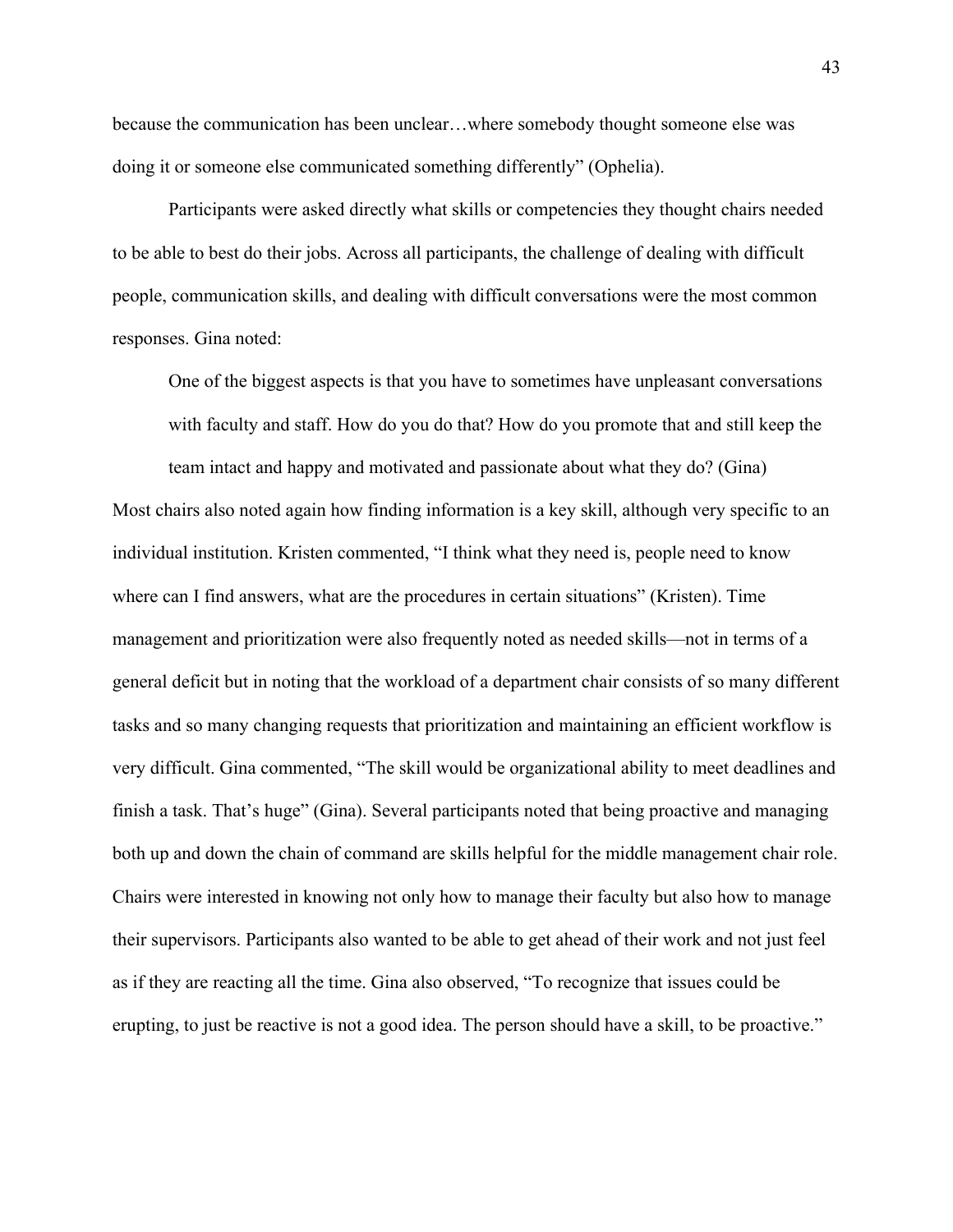Participants noted that professional development could be geared toward improving communication and interactions, such as difficult conversations, conflict resolution, and how to handle change. While very specific to an institution, chairs also put emphasis on the potential benefit of professional development targeted toward internal processes, how to find information, and understanding assessment initiatives. Gina mentioned, "Understanding what all the processes are and that includes finances. The budget should be looked at by a chair or at least addressed. Stewardship is huge" (Gina). Chairs noted the most valuable aspects of their professional development experiences were networking among colleagues, having conversations that explored situations with some depth, and reflecting on theirs and others' experiences. Participants demonstrated strong interest in connection and learning from one another.

From a topical perspective, the most common themes for professional development needs were dealing with difficult people and the need for more information about the position and processes. Gina noted, "I would like to sit down in a group and be able to discuss what responsibilities I as a chair or someone else has as a chair..." (Gina). These aspects appeared repeatedly in various forms and across different types of questions. The most common area for chairs' demonstrating confidence were discussions about tasks and responsibilities regarding teaching. This included curriculum, onboarding of new faculty, and mentoring of other teachers.

There was an underlying frustration throughout all answers and, to some degree, across all participants. While participants seemed content in their jobs and in their interest in making a contribution, they keenly felt that they did not always have all the information they needed to be able to do their jobs as well as they would like. All participants also mentioned in several places throughout the interviews the interest and desire to connect with others to share information and resources, and to feel a sense of camaraderie. Susan noted, "There are other surprising things that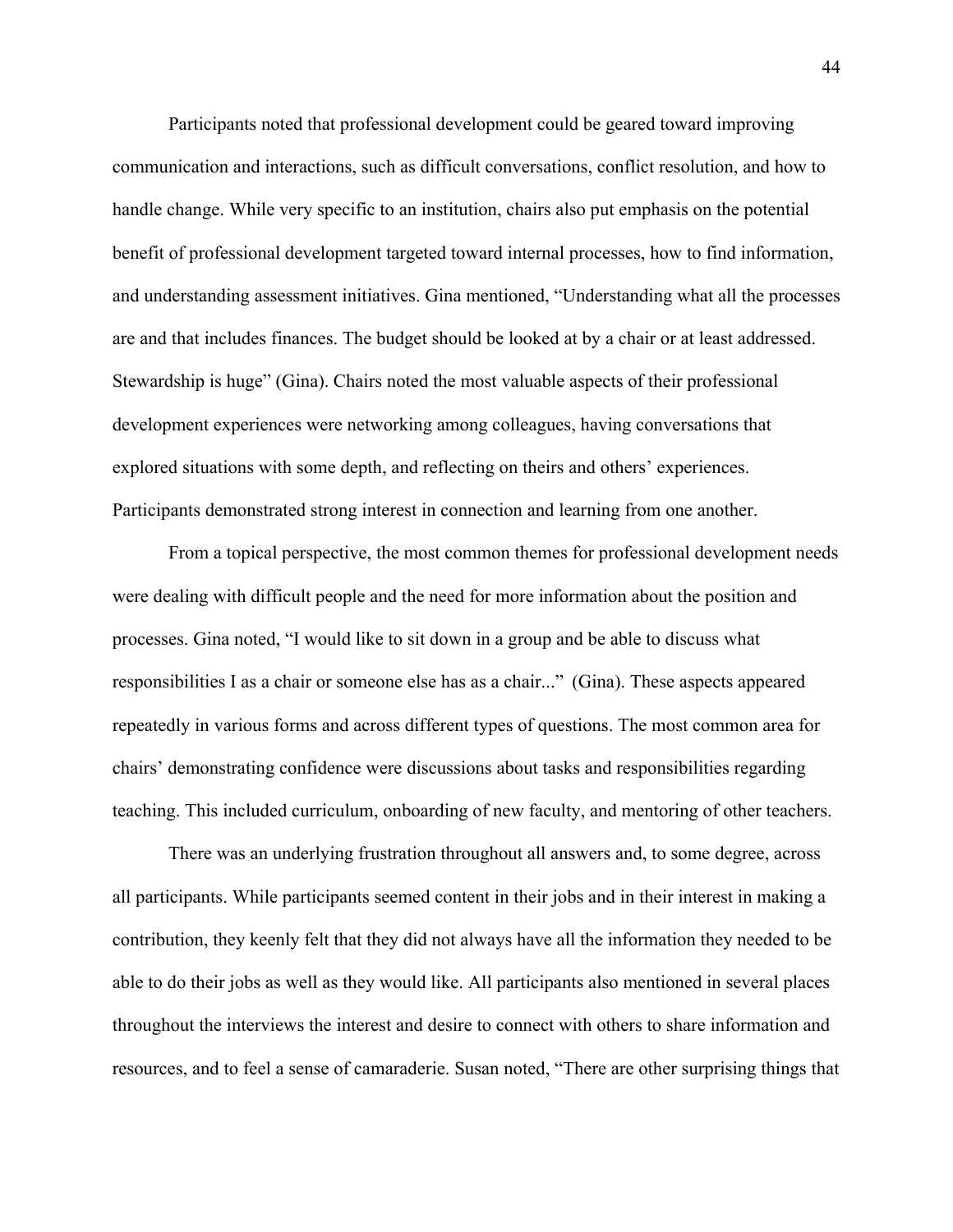come up that I really like to have someone to touch base with and say, what would be an approach I could take here, that would be powerful" (Susan). Chairs noted they had questions about the duties of the role and what makes a good chair. Gina commented, "How do I as a chair mentor? What does mentoring mean? What does coaching mean? What does counseling mean? What do those three things mean? I would like to see us tackle every aspect" (Gina).

# **Emergence of Themes**

Several meaning units emerged through the coding and analysis, which were then collected into themes. The codes were grouped based on similar meaning and initial themes were identified. Transcripts were analyzed again with a focus on confirming the applicability of each theme with the raw data. Upon additional examination, these themes aligned with much of the literature reviewed early in the study. Specific quotes from participants are also used to illustrate the findings.

Table 2

*Codes and Themes*

Codes Themes

| Contribution                   | Desire to Contribute and be of Service    |
|--------------------------------|-------------------------------------------|
|                                |                                           |
| Departmental Need              |                                           |
| Educating                      | Confidence in Teaching and Learning Tasks |
| Teaching                       |                                           |
| Mentoring                      |                                           |
| Problem Solving                |                                           |
| Curriculum                     |                                           |
| Ambiguity                      | Frustration with Ambiguity and Lack of    |
| Frustration                    | Information                               |
| Lack of Information            |                                           |
| <b>Difficult Conversations</b> | Desire for Development in Processes and   |
| Emotional Intelligence         | <b>Challenging Managerial Dynamics</b>    |
| Connection                     | <b>Strong Desire for Connection</b>       |
| Community                      |                                           |
| Networking                     |                                           |
| Camaraderie                    |                                           |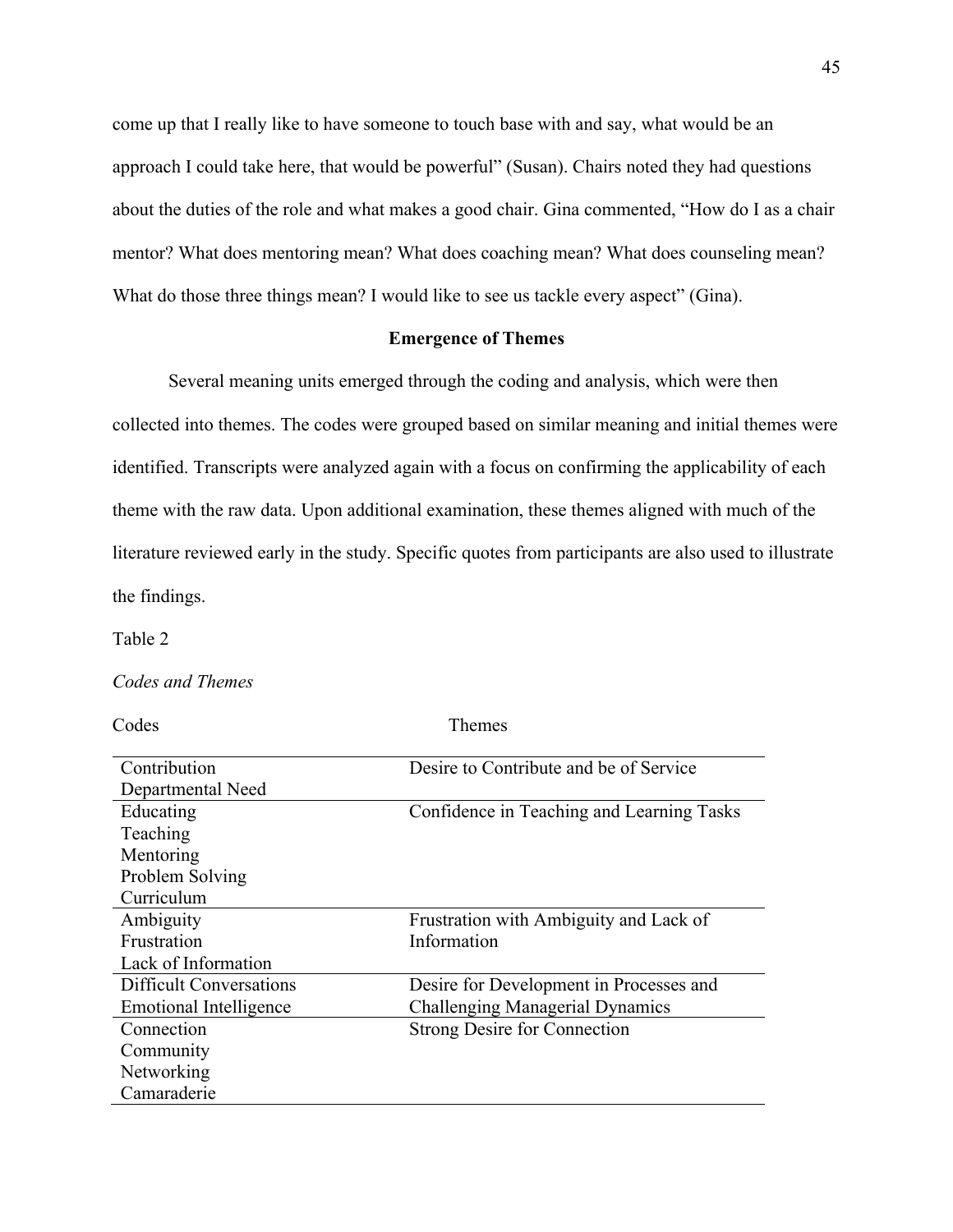#### **Desire to contribute and be of service**

Chairs took on the role of chair for a number of reasons, but two stood out as commonalities. The codes of *contribution* and *departmental need* occurred either separately or in combination in all of the interviews. Chairs identified wanting to make a *contribution* as a big part of stepping into the role. Several others stepped up to help fill a *departmental need*. This coincides with the literature review findings that note that department chairs frequently take on the role to be of assistance to the department (Braun, et al., 2009; Chu, 2012; Rowley  $\&$ Sherman, 2003). Most participants came through the coordinator position and saw themselves as able to be of service to the department. Several chairs also noted a desire to take on more responsibility as part of personal ambition. Chairs in professional fields with extensive industry experience, as opposed to more traditional academic disciplines, were more likely to be hired directly to build and lead professional programs and were drawn to education by a desire to teach. Programs within Health Sciences often have external accreditation standards that require program/department chairs to have specific clinical experience.

The following quotes illustrate the codes of *contribution* and *departmental need* and highlight the theme *to be of service*:

I felt I was very confident being an instructor and professor, so I wanted to do something more to inspire others, to support others, help others to make a better impact (Mary). So I thought why not do something to give back—to make an impact, make a difference, and be inspirational as well (Charles).

Even though it wasn't my first choice, honestly, I felt like I didn't want to let the folks down. I also felt like I had a really good group that I would enjoy managing and interacting with (Ophelia).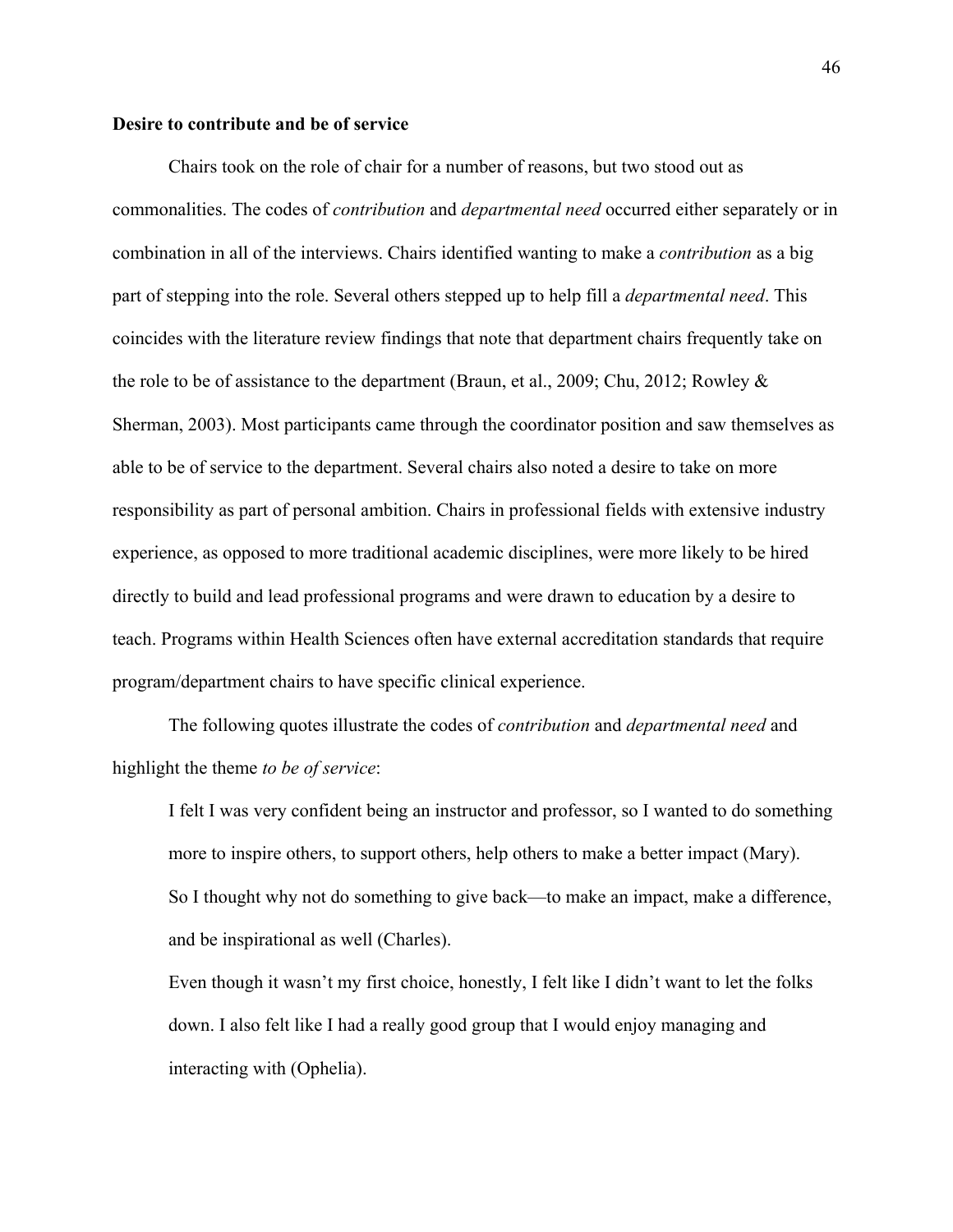#### **Confidence in teaching and learning tasks**

Across the board, chairs were confident in their teaching ability and their ability to guide others in matters pertaining to teaching and learning. The codes *educating*, *teaching*, and *mentoring* occurred in connection with *problem solving* and *curriculum*. Their identities seemed rooted in their role as teacher, and their comfort with that role was evident. The chairs felt they had the tools to problem solve issues regarding pedagogy, their discipline, and mentoring other faculty in their teaching. Chairs are frequently chosen or identified as potential leaders due to excelling at their faculty responsibilities; however, faculty responsibilities are very different than those of a department chair (Gmelch & Miskin, 2011). Many chairs try to maintain close connections to their faculty duties, as they intend to return to faculty ranks after a time as chair (Wolverton et al., 2005). At community colleges in particular, the department chair might be overseeing a number of disciplines and the role of chair as mentor becomes even more important (McArthur, 2002). All of the participants rose to the chair role from the ranks of faculty and expressed confidence in their faculty expertise. Chairs in specific clinical programs were hired for their clinical expertise, but also had classroom experience that led them to want to work in education full-time.

The following quotes illustrate the codes of *educating*, *teaching*, and *mentoring* and highlight the theme of *confidence in teaching and learning tasks*.

I love educating. When I took the...position, I was told "You're going to have to drop some of your teaching load." And I was like, "I can't, I can't let go of teaching." I love teaching, I love to help other people teach, help other people realize what education is all about. Not just looking at the teaching one-on-one with a student but looking at the whole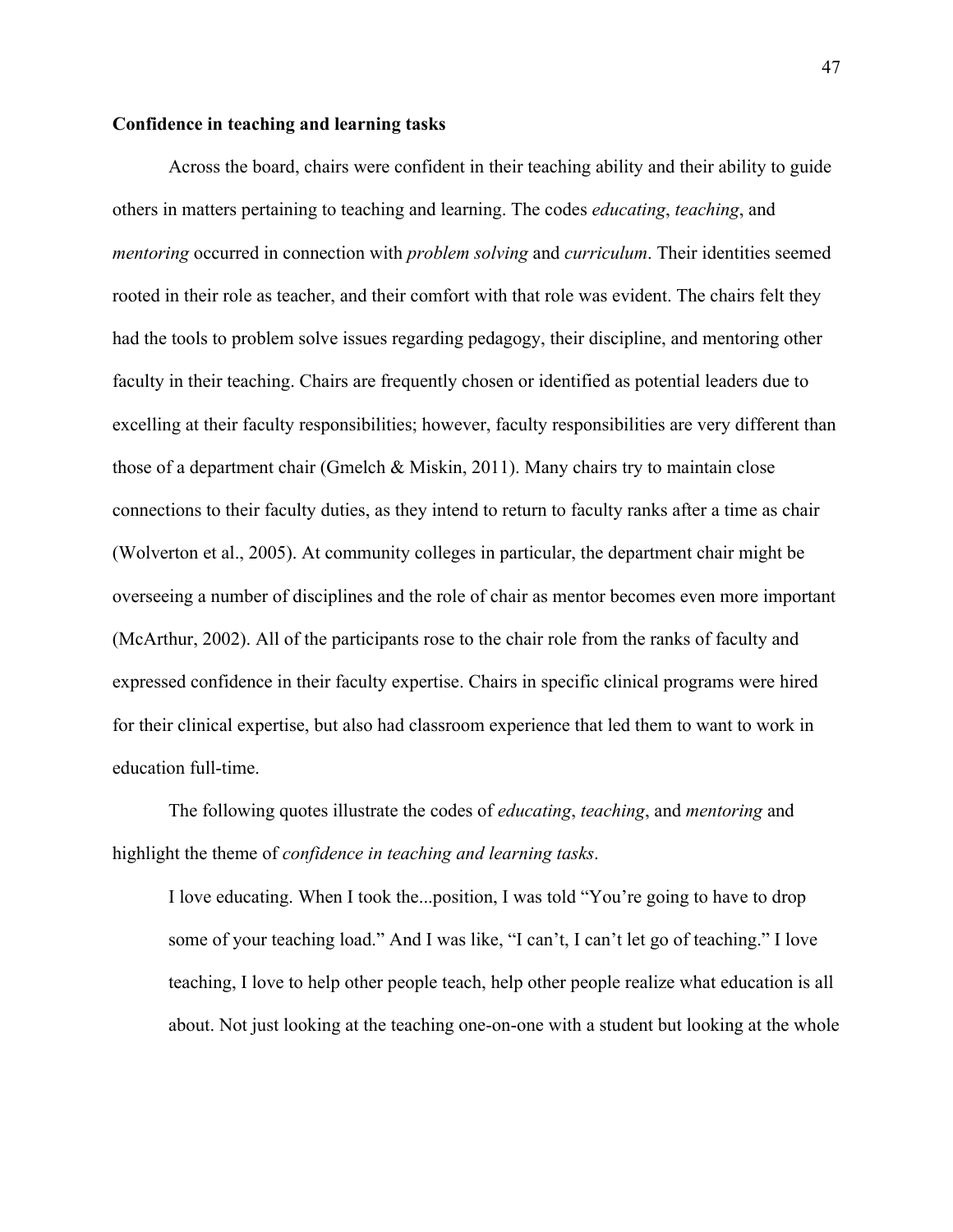concept of education. I love to help mentor and get people going and start expressing themselves (Gina).

I feel the curriculum development and the classroom I'm very prepared for. The curriculum, teaching part—I'm really confident to handle that part (Mary).

#### **Frustration with ambiguity and lack of information**

While the chairs described a number of specific resources and skills they felt they needed, the overall connection was an underlying frustration with not being given the clear information they felt they needed to be able to best do their jobs. The codes *ambiguity*, *frustration*, and *lack of information* occurred frequently and in close proximity to one another. Participants expressed interest in receiving clear and regular communication. The specific needs that were described included information on budget processes, legal policies, and grant writing. Faculty generally are not involved in these tasks, and chairs are frustrated with the lack of training on these newer responsibilities (Floyd, 2016). The participants' descriptions also included numerous mentions of needing skills to be able to better deal with difficult people and situations, guidelines for the chair and faculty responsibilities, and overall frustration with not having or being able to find the information they needed. This frustration manifested in descriptions in all aspects of the interviews, not just the questions pertaining to not having what they need. The frustration also came through in their voices in describing most of the aspects of their jobs. While the frustration does not hold them back from enjoying the work they do, there was a commonality that the lack of easily accessible information complicated their day-to-day tasks.

The following quotes illustrate the codes of *ambiguity*, *frustration*, and *lack of information*, and highlight the same theme.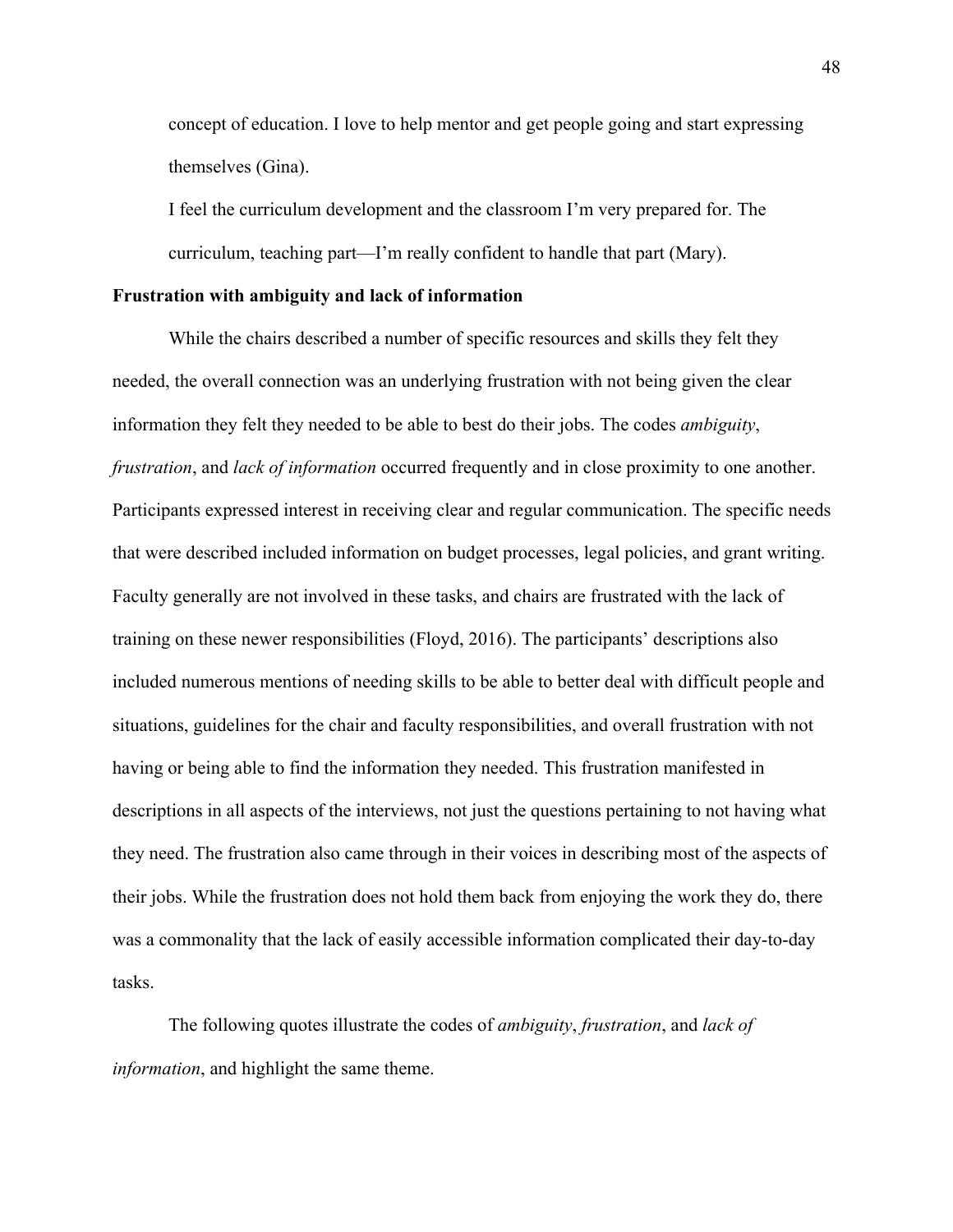...because we are asked to do so many different things. We have the dean's expectations. And then the faculty have expectations, and then there's so many administrative expectations that you have to manage your time on. So I guess I would say the thing that serves me the best throughout that whole kind of craziness is this adaptability I think we all have. I think that that is one essential ingredient, in my opinion, to being successful as a chair. Because if you are not able to adapt, I don't think this is necessarily the best role for you (Susan).

One of the things here with the chair has been to figure out who does what. It's not entirely clear (Kristen).

It's a small thing, but when you've got 20 small things all happening at the same time... (Eric).

So there were often times where we would be asked for information where we weren't provided the information that you need to actually answer the questions, gather the data. So it was always a scramble. If you don't know the big picture, and then somebody's always asking you for little pieces, you can't fit the puzzle together (Ophelia). Uncertainty is hard to manage. But if we could pull ourselves back and try to eliminate as much uncertainty as possible by having such guidelines, but then telling the chairs "Hey guys, here's something for you to fall back on, but know that there are going to be instances that don't fall into this perfectly, and then that's where your judgment comes into play (Ophelia).

What are some key policies here that our work centers around that we really need to understand, not just the written word, but the intent of, so that we have a clear idea of what our common mission and goal is (Susan).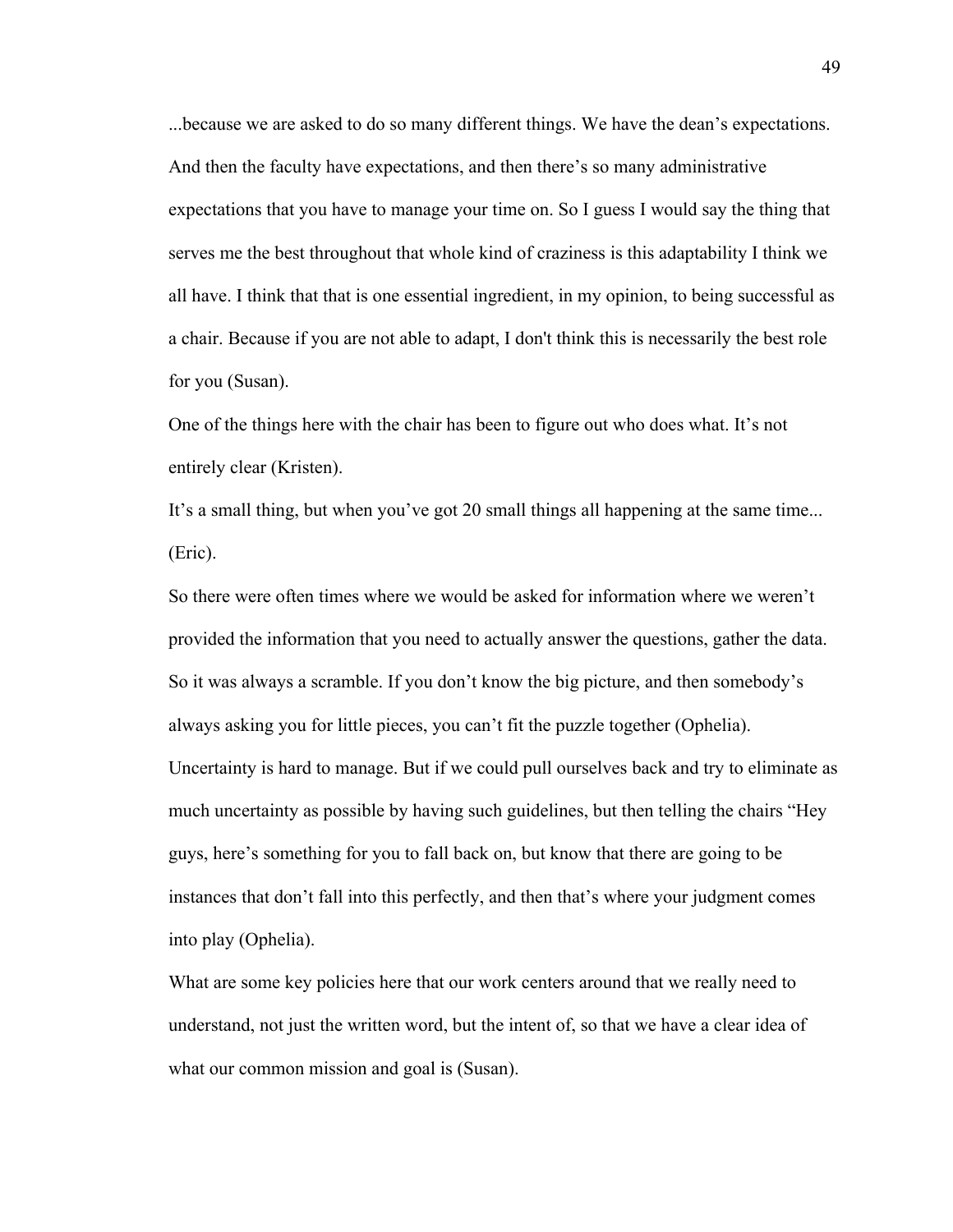#### **Desire for development in processes and challenging managerial dynamics**

Throughout the descriptions of what they felt they needed, the chairs expressed a strong interest in learning more about their jobs and proactively being able to manage their departments well. The codes of *difficult conversations* and *emotional intelligence* came up throughout the interviews. There were frequent mentions of interest in professional development, including how to handle difficult conversations and managing from the middle. Communication is an area that appears in most literature discussing leadership skills, and directly impacts a leader's ability to form relationships (Basham & Campbell, 2010; Cipriano & Riccardi, 2017; Delgado & Mitchell, 2016; Hempsall, 2014; Kalargyrou & Woods, 2009; Parrish, 2015; Sirkis, 2011). Emotional intelligence is a related set of skills that impact a leader's ability to manage relationships and create a positive and productive work climate (Parrish, 2015). Participants were clear in their continuing desire to grow and learn, particularly related to communication and emotional intelligence. While very few had formal professional development in duties related to the academic chair role, chairs had been seeking out and independently completing development opportunities whenever they found the chance.

The following quotes illustrate the codes of *difficult conversations* and *emotional intelligence* and highlight the theme of *desire for development in processes and challenging managerial dynamics.*

First, communication. I think some time for people to reflect on effective communication, and that also includes communication in times of crisis, conflict resolution (Mary). So being able to not just focus on what needs to be done, but the bigger ideas too because it's really easy to just focus on what's happening at the time and there's always something that gets in the way. So having the bigger ideas (Imelda).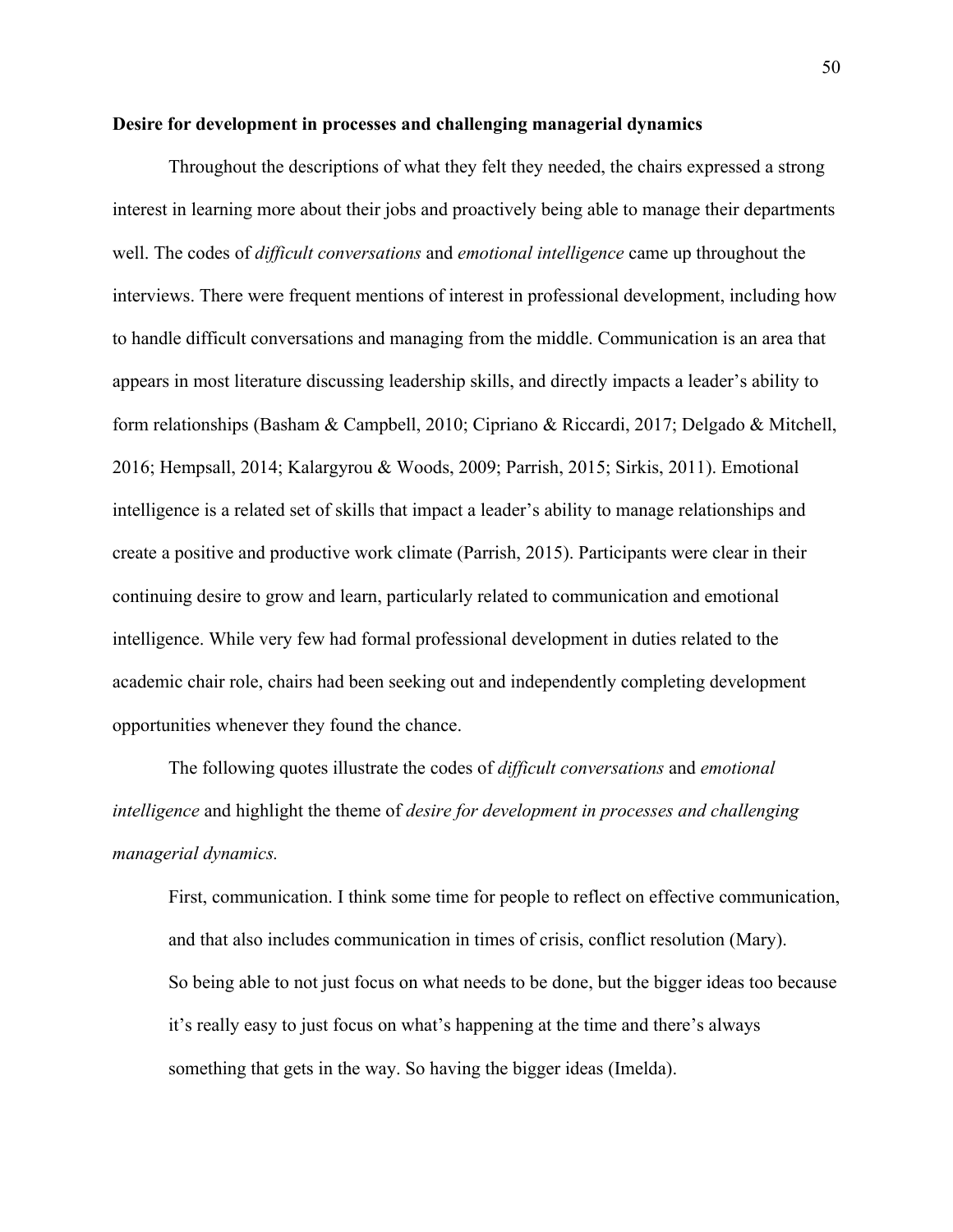I think a lot of emotional intelligence, because I think that every faculty member requires an almost individual approach and that means that the chairperson needs to find that approach just like we try to find it with each student. We need to be able to see the other individual and see what may or may not work with that other individual and that's what we should be working on (Ann).

It's definitely communication skills. So you know, I'm sure as a chair, all the chairs would like to support their faculty as much as possible. But sometimes a job needs to be done you know, I mean communication is key (Quinn).

#### **Strong desire for connection**

Perhaps the strongest theme to emerge was the chairs repeatedly stating—both explicitly and implicitly—a desire for connection and community with other chairs across the college. The codes *connection*, *community*, *networking*, and c*amaraderie* were sprinkled throughout the interviews and heavily concentrated when discussing impactful experiences. Extended development opportunities that bring department chairs together to build connections and to learn from one another have tremendous value; however, they are rarely used (Day 2011; Thorpe & Garside, 2017; Wells & Herie, 2017).

All of the participants have completed the college's Excel leadership program, and while the Excel program is not focused on academic leadership, all who participated found the networking and connections were the most valuable parts of the experience. Many chairs also noted that the college's recent move to bring department chairs together for professional development and to accomplish cross-divisional tasks has provided a needed sense of collaboration and collegiality. They noted that the conversations and networking have helped with challenging situations and have provided perspective on regular tasks and responsibilities.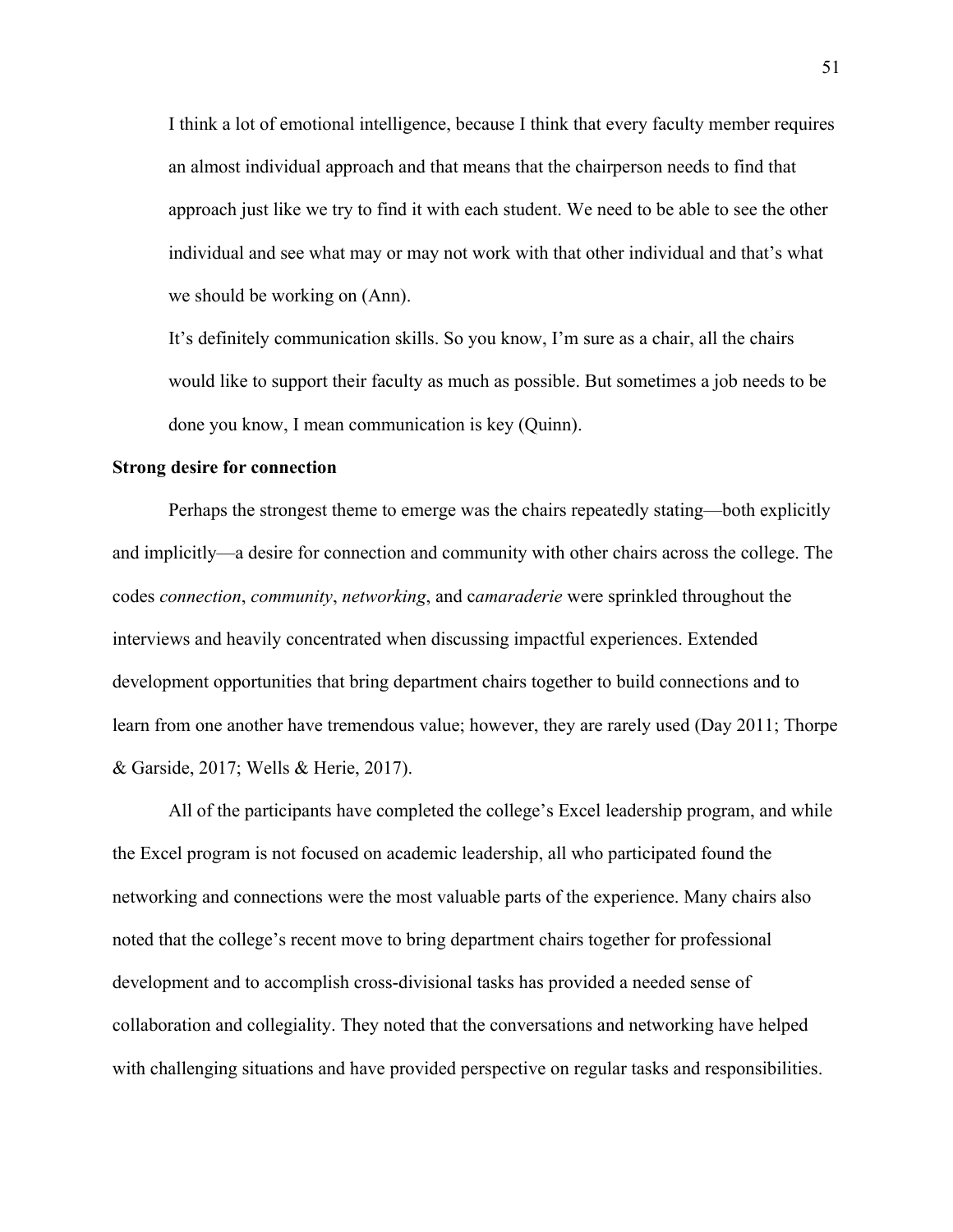The following quotes illustrate the codes of *connection*, *community*, *networking*, and *camaraderie* and highlight the theme of *desire for connection*.

I think cohort training. Where they get to know other chairs well, so they feel part of a community (Kristin).

The most valuable thing I took away from that, because it was very early in my time here, is that I met a number of people across campus. So in terms of networking, invaluable. (Mary).

So it was good to see what other leaders were thinking, other chairs were thinking. Whether they were similar to mine or different to mine. It was good to know...and then having that sense of camaraderie or at least the feeling that...or even the feeling that we need something like this to come together (Susan).

#### **Conclusion**

While each participant noted professional development interests and needs more specific to their department and experience, a number of frequently arising codes led to common themes in their descriptions of their lived experience. As the themes emerged, the emotion coding helped to identify where the strongest impact was felt in their descriptions of their experiences. The themes that emerged centered on the inherent desire of chairs to contribute, the confidence of chairs in their discipline-based work, the desire for more information on how to best do their jobs, and their strong interest in building a community of fellow leaders. These themes will be used to answer the research study questions and to clarify the need for further research.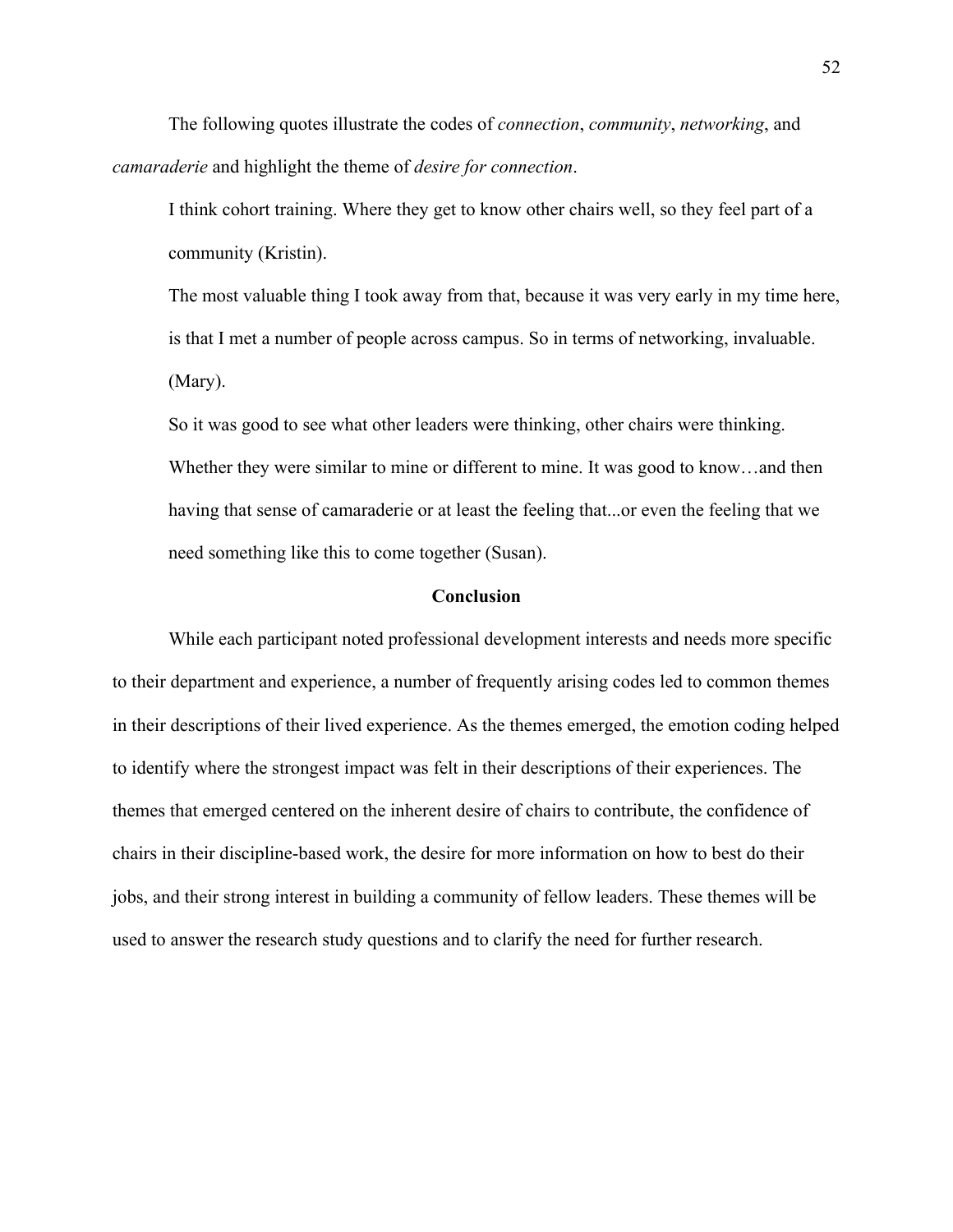# **CHAPTER 5: CONCLUSION**

This chapter describes the study findings and uses them to answer the overall study research questions. The phenomenon was studied through first-hand accounts of individual chairs' experiences. Interview transcripts were coded and themes were extracted. Both the explicit answers and the thematic analysis assisted in approaching the study research questions.

# **Interpretation and Alignment of Findings with Literature**

The findings and themes of the study were examined to answer the research question that directed the study. While there were small differences in comparing the findings of this study to the overall body of literature, the commonalities were prevalent. The conceptual framework for this study was the American Association of Community College's (AACC) leadership competencies, which included 59 competencies grouped into 11 categories. The categories ranged from a big-picture perspective—such as the role of the community college in society at large—to characteristics individual leaders should possess (AACC, 2018). When compared to the conceptual framework of the AACC leadership competencies, the findings of this study supported the suggested competencies, but to a much smaller degree.

#### **Department chair competencies and skills**

The first research question examined what competencies/skills are needed for performing the department chair role. The specifics of the interview answers as well as the thematic analysis provided a foundation for answering this question. Specific answers varied although there were several commonalities. Most of the chairs discussed a need to be comfortable with the internal processes of the college, although the specific processes in their answers varied. For example, one chair was concerned with the faculty evaluation process, while another was more concerned with budget processes. Legal processes were discussed as a concern and, although less frequently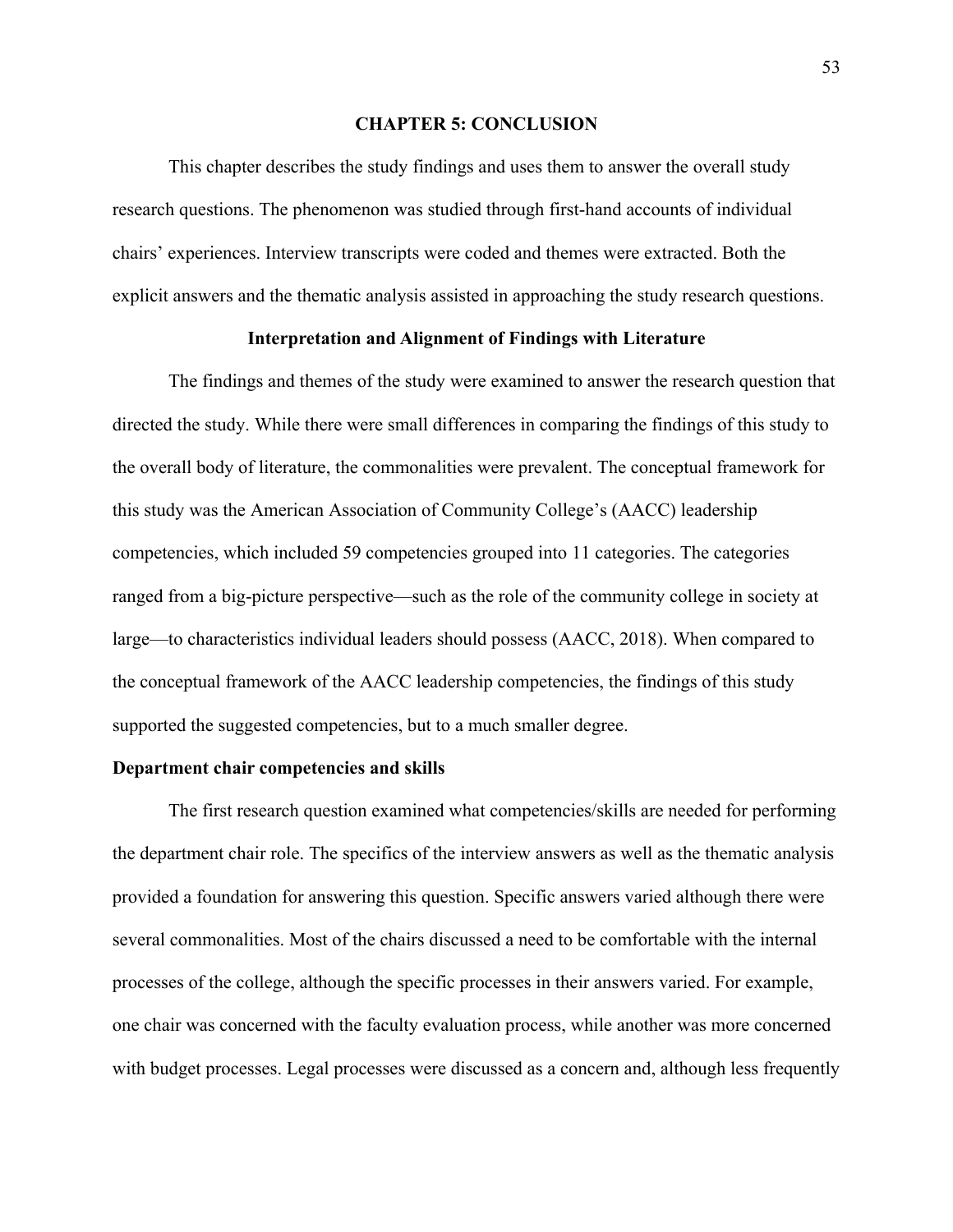noted, student disciplinary processes were also addressed. An initial lack of information and support can hamper the department chairs' ability to do their work and could be detrimental to the success of the institution (Carroll & Wolverton, 2004; Gmelch & Buller, 2015).

All chairs noted that comfort and confidence with teaching and learning were integral to the job. Chairs were first and foremost faculty and educators, and they saw their role of mentoring fellow educators in their department as one of their most important tasks. As most of the participants were coordinators before becoming chairs, they were very comfortable with the curriculum and disciplinary aspects of the positions. The importance of being comfortable as a faculty member was not mentioned often in the literature, beyond the acknowledgement that most chairs are promoted to the leadership position because of their success as faculty members (Braun, et al., 2009; Hecht, 2004; Parrish, 2015).

Emotional intelligence emerged as a group of skills valuable for a department chair to master. Parrish (2013) notes that emotional intelligence has been tied to effective academic leadership, and empathy and controlling both one's emotions and the emotions of others is important. One participant noted that it was challenging to be able to convey to the department the sometimes unknown impact of happenings at the college without unintentionally conveying the full worry that comes with the leadership role. Several other participants also noted how important it was to keep emotions in check, while at the same time conveying empathy when in difficult situations.

Communication skills were brought up by most participants, particularly as they relate to being able to deal with difficult conversations and difficult people. Massaro (2011) discussed the importance of communicating regularly and effectively and building group cohesion in order to guide a department through change. Several participants noted that chairs needed to be able to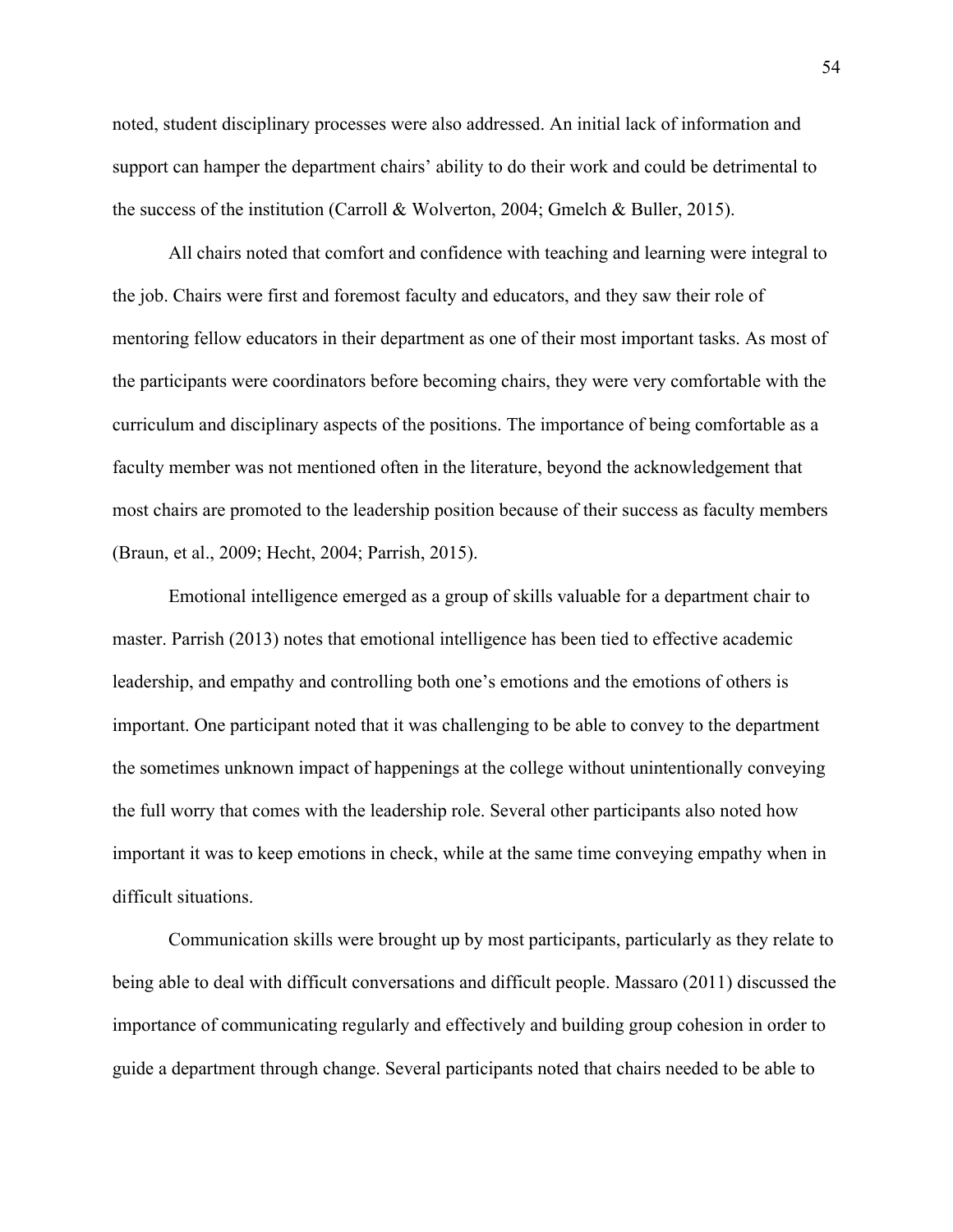deal directly with change, as well as know how to guide their departments through change. MASCC has been dealing with several large initiatives that might change how faculty approach their work, and participants noted the challenges of navigating this process. Managing people both up and down the chain of command was seen as important by participants, particularly as chairs felt caught between the expectations of the faculty they lead and the administrators to whom they report. This dichotomy was discussed as part of the challenge of the mid-level position, where the chair is both an advocate and a buffer (Hecht, 2004; Thorpe & Garside, 2017).

Organization was brought up in all of the interviews as a major requirement of being able to do the job well. Many chairs noted the importance of time management skills, not in terms of personal deficit but in terms of sheer necessity given the large and varied number of tasks for which chairs are responsible. This was partnered with a sense of being overwhelmed with the volume of both regular and impromptu tasks and requests. The literature highlighted the department chair role being a major source of key day-to-day decisions (Carroll & Wolverton, 2004; Gmelch & Miskin, 2011).

The study findings align with the literature examining important attributes for chairs, noting that the skills required for chairs are not traditionally the skills rewarded in faculty (Sirkis, 2011). Very few chairs are offered development opportunities before becoming a chair in aspects of the job that end up being the most important (Morris & Laipple, 2015). Communication, emotional intelligence, relationship building, and ability to accomplish the tasks of the job are the most commonly noted characteristics mentioned in the literature (Basham & Campbell, 2010; Cipriano & Riccardi, 2017; Cleverley-Thompson, 2016; Delgado & Mitchell, 2016; Hempsall, 2014; Kalargyrou & Woods, 2009; Kotter, 2012; Parrish, 2015; Sirkis, 2011). However, the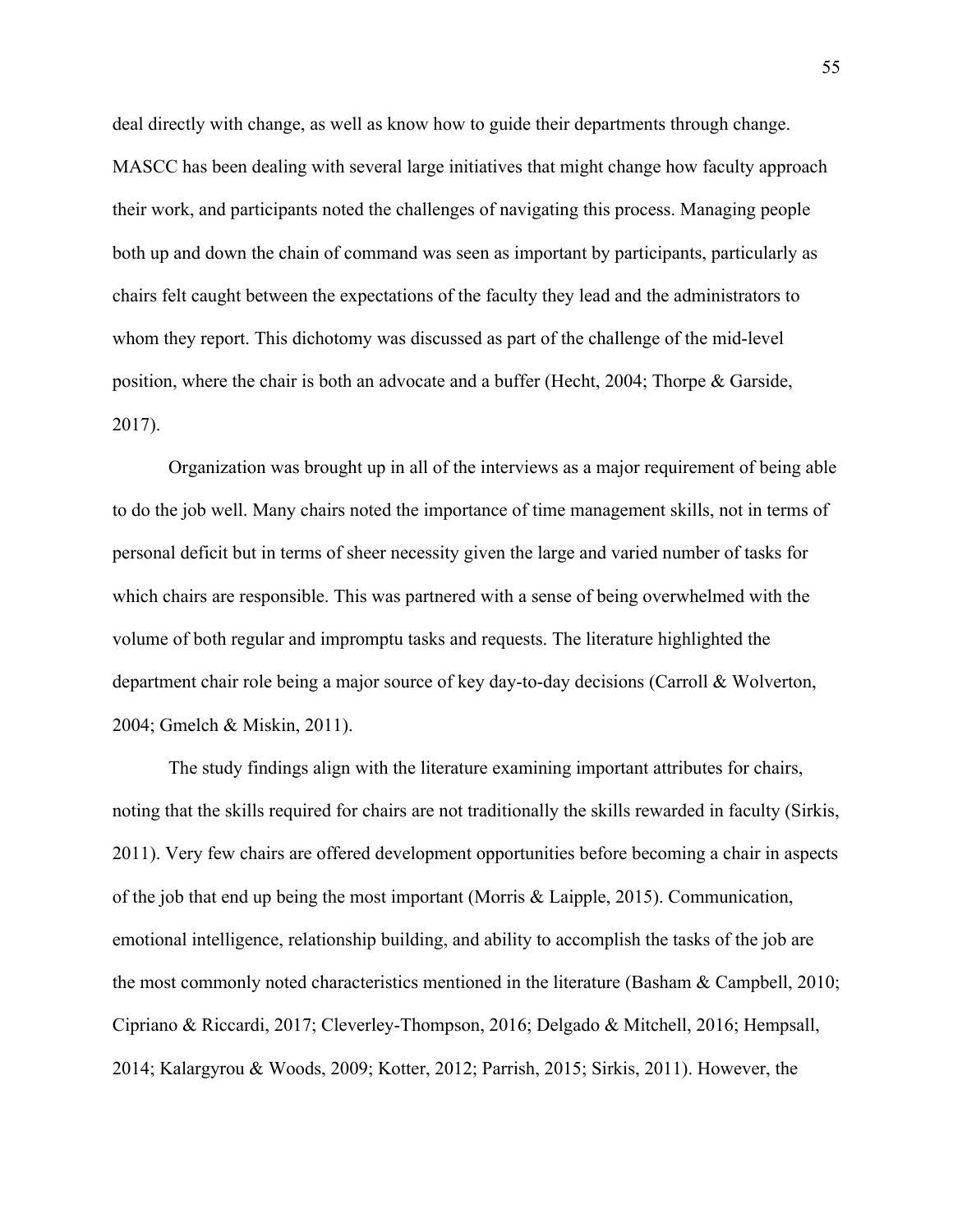findings of this study put additional emphasis on the need to be confident in working in the classroom and mentoring others in their teaching, which has not been consistently noted in the literature.

# **Professional development needs**

The second research question inquired about the professional development needs of community college department chairs. While the participants echoed the concerns noted in the previous section, a few additional components were mentioned. The most primary need was an acknowledgement that professional development is needed. Participants noted that they individually sought workshops when they identified needs and opportunities. This aligned with the literature noting that most academic administrators do not feel entirely prepared for their positions, and chairs in particular learn either on the job or through their own collection of random development experiences (Smith & Hughey, 2006; Wolverton et al., 2005).

Conflict resolution was noted as a particularly valuable development opportunity. Participants expressed an interest in having professional development regarding difficult conversations, dealing with change, and other interaction skills. Chairs were aware that they needed to develop strong relationships with those they lead and to manage the expectations of those to whom they report. The importance of relationship building was a common factor in the literature, noting it was identified as a needed skill by several studies (Kotter, 2012; Parrish, 2015; Sirkis, 2011). Processes were brought up again, especially institution-specific processes and where and how to find details of those processes. Chairs expressed a strong desire to have better access to the information they need to be better able to attend to their responsibilities independently.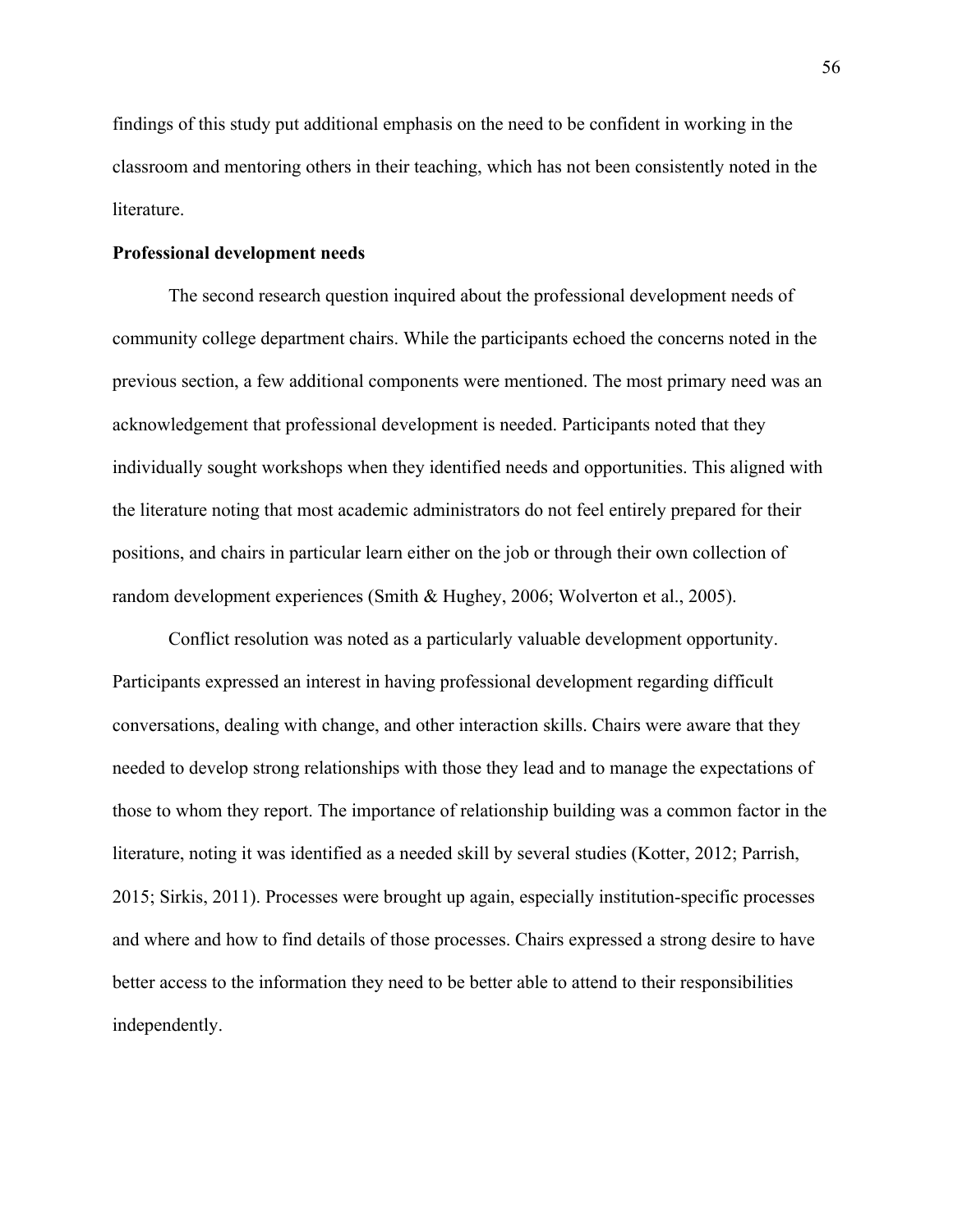The strongest overlap between the findings of this study and the literature regarding professional development needs were the desire for training on dealing with difficult conversations and managing difficult people. Consistently, leaders want and need to know how to communicate with difficult people and in difficult situations, while still building successful relationships (Basham & Campbell, 2010; Cipriano & Riccardi, 2017; Cleverley-Thompson, 2016; Delgado & Mitchell, 2016; Hempsall, 2014; Kalargyrou & Woods, 2009; Kotter, 2012; Parrish, 2015; Sirkis, 2011). The study findings align well with the distinctions made between leader development and leadership development. Participants wanted to learn more about the departmental processes for which they are responsible but had a strong desire to connect and learn more about overall approaches to leadership at the institution. Lee and Corrao (2011) discussed that leaders who were brought together for development created bonds that increased understanding of the institution as a whole, as well as increased collaboration between areas. The literature discusses in depth not only the need for management and administrative task training, but also the importance of collaboration and learning from one another to create leadership networks (Day 2011; Thorpe & Garside, 2017; Wells & Herie, 2017).

#### **Valuable professional development experiences**

The third study research question regarded which professional development experiences department chairs found most valuable. When asked about their professional development experiences, most chairs noted they had little training that related to their chair responsibilities. One chair had one-on-one training with the previous chair that allowed specific duties to be explained before the transfer of authority. The common experience participants had, although not all before assuming the chair role, was the internal Excel Leadership program. Participants noted that while valuable, the program was not targeted to assist them in their chair role. Institution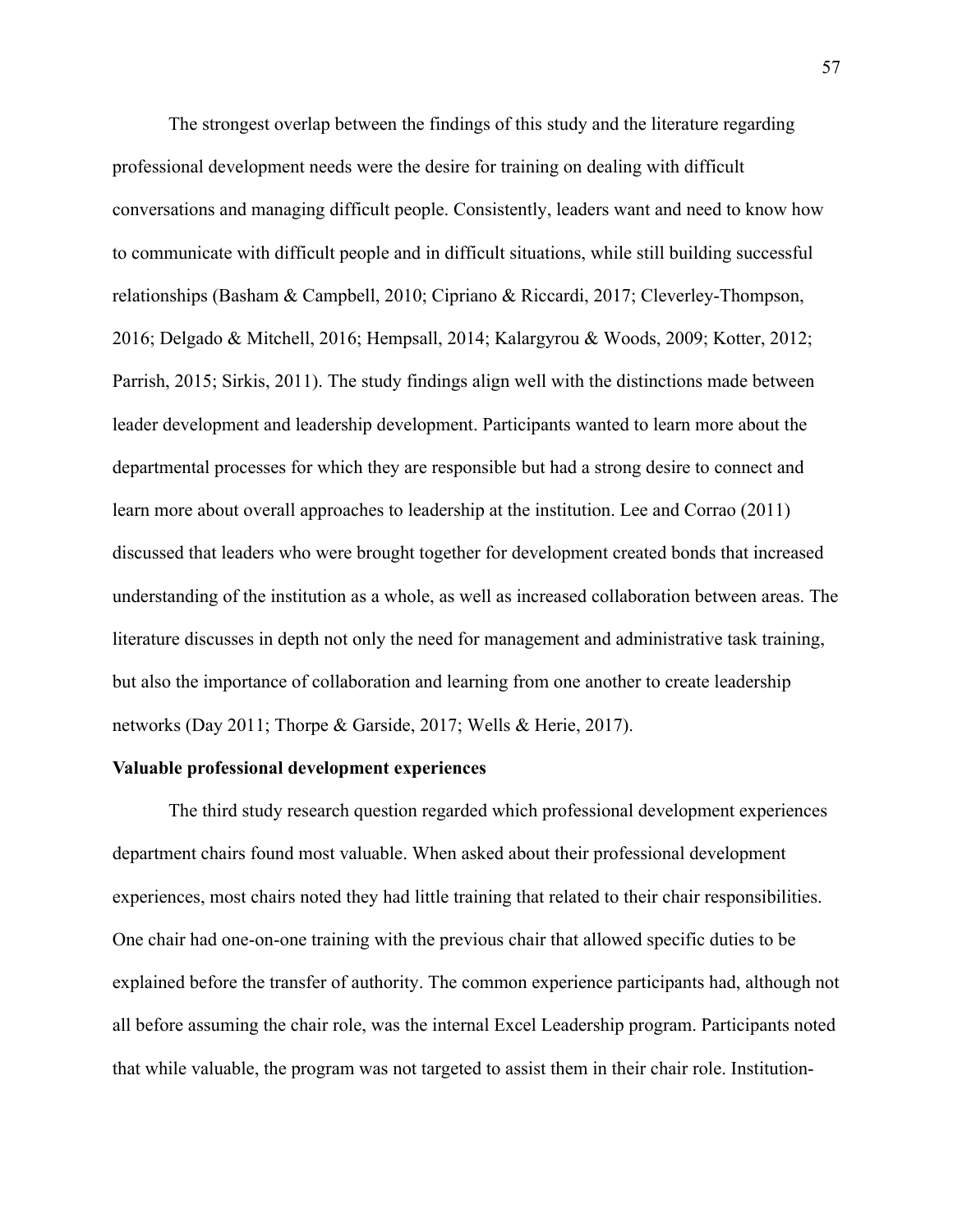specific leadership programs are a common professional development opportunity; however, these grow-your-own programs are not consistent in their approach or results (Gmelch & Buller, 2015; Reille & Kezar, 2010). Most other chairs noted that their development experiences have been pieced together through independently seeking out training when a specific need arose for tasks such as budget preparation.

The major commonality for all of the chairs interviewed was an emphasis on the need for peer-to-peer mentoring and networking. The participants' completion of the Excel Leadership program emphasized their interest in development as well as community. While participants noted the material covered in Excel was general and not specifically geared toward academic leadership, they commented that the most valuable part of the experience was the networking and getting to know other leaders across campus. Participants all expressed an interest in regular connection, mentoring, and conversation. Chairs noted that regular opportunities to meet, learn, and discuss concerns have tremendous value. As leadership evolves, the individual leader characteristics are balanced by the need for a larger collaborative leadership network (Day & Harrison, 2007).

These findings align well with the literature on professional development experiences, which emphasized the importance of experiential learning, mentoring, and rooting development opportunities in the vision and culture of the institution (Day, 2001; Gmelch & Buller, 2015; Hempsall, 2014). It was also noted that cohort-type training allows for a better understanding of the role of leadership in a college and creates opportunities for enhanced cross-departmental collaboration (Lee & Corrao, 2011; Ruben, De Lisi, & Gigliotti, 2018)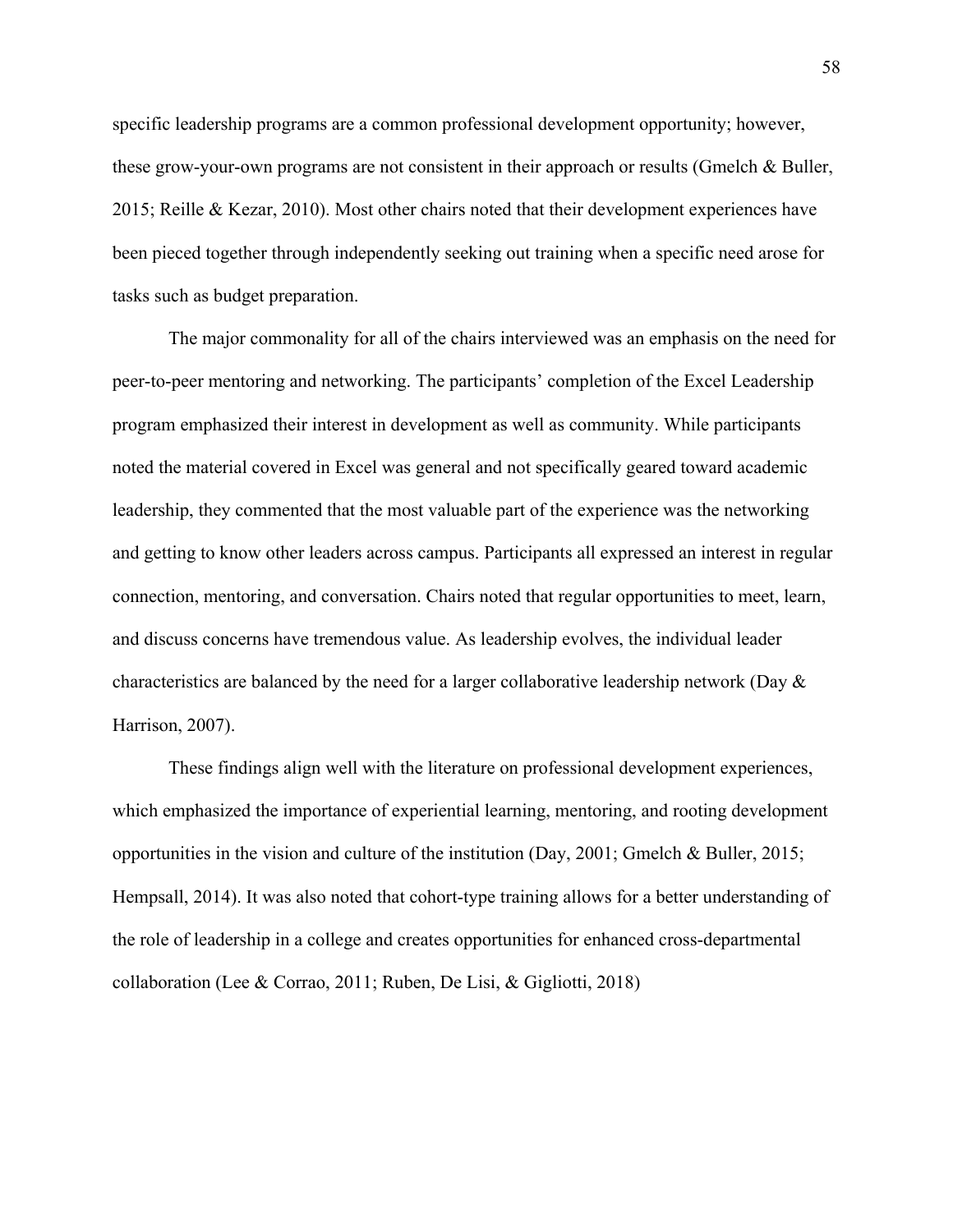#### **Types of development opportunities offered**

The fourth study research question asked what types of professional development opportunities are offered to chairs. At MASCC, there has been very little professional development offered specifically for chairs. All participants had completed the on-campus Excel leadership training program. Some divisions provided some targeted development for chairs in their area, covering basic budget and administrative tasks. Within the last year, MASCC offered a series of workshops on coaching, and is working to set up additional development offerings targeting academic chairs' needs. The coaching workshops were intended to coincide with the adoption of a new evaluation tool; however, the coaching workshops did not cover difficult conversations. While the literature noted the prevalence of community college leadership doctoral programs (Forthun & Freeman, 2017), none of the participants noted any participation is such programs. Only one chair noted any travel for professional development, having had the opportunity to participate in the national Chairs' Academy program. Such external programs tend to be expensive and limited, therefore not commonly used for regular chair development (Gmelch & Buller, 2015; Reille & Kezar, 2010). Most of the development that chairs participated in was independent and self-directed.

The participants' experiences mirrored the discussions in the literature. Research has found that very few academic leaders receive any position-specific training before assuming their leadership role (Chu, 2012; Floyd, 2016; Morris & Laipple, 2015; Preston & Floyd, 2016; Ruben, De Lisi, & Gigliotti, 2018; Sirkis, 2011). While participants in this study all had the Excel leadership training experience, they all noted that very little of the material directly pertained to their department chair duties.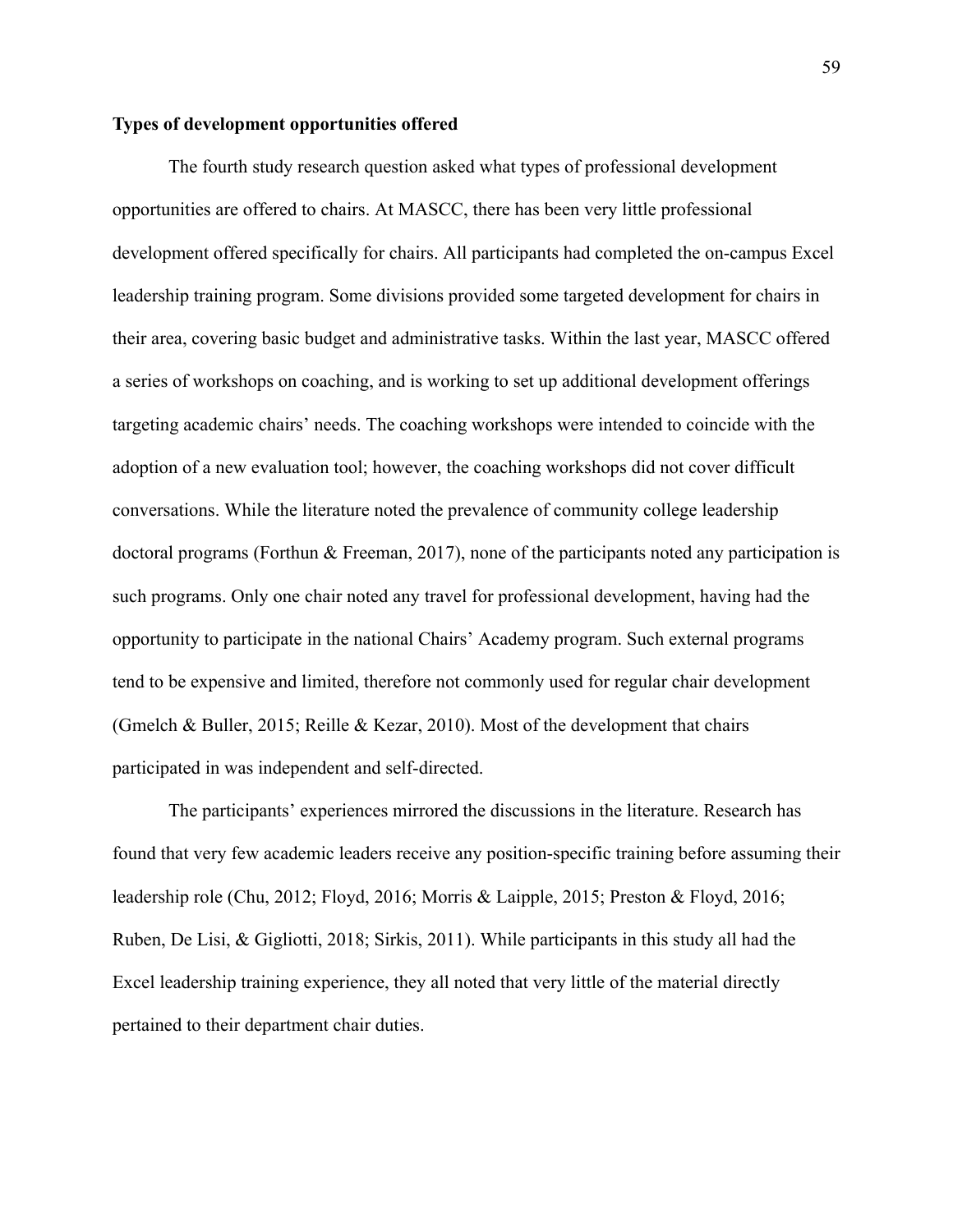# **Alignment with AACC leadership competencies**

The AACC leadership competencies are a very comprehensive framework that suggests what competencies community college leaders need at six different levels: faculty, mid-level leaders, senior-level leaders, aspiring CEOs, new CEOs, and CEOs. For the purposes of this study, department chairs are categorized mid-level leaders. The competencies covered concepts ranging from personal attributes such as courage to big-picture considerations such as accreditation (see Appendix A for full list).

Comparison to the complete list of 59 suggested competencies showed a strong alignment with six competencies (see Table 3). While applicable to a college president or vice-president, most of the competencies appear to be beyond the day-to-day responsibilities of most department chairs.

#### Table 3

# *Top Alignment with AACC Competencies*

| Competency Focus Area                                | Competency                         |
|------------------------------------------------------|------------------------------------|
| Governance, Institutional Policy, and<br>Legislation | College Policies and Procedures    |
| Institutional Leadership                             | <b>Conflict Management</b>         |
| Collaboration                                        | Work with Supervisor               |
|                                                      | <b>Institutional Team Building</b> |
| <b>Personal Traits and Abilities</b>                 | Emotional Intelligence             |
|                                                      | Time Management and Planning       |

The findings of this study point to the importance of a mid-level leader having access to and an understanding of college policies and procedures. College policies and procedures is listed as a competency within the area of Governance, Institutional Policy, and Legislation.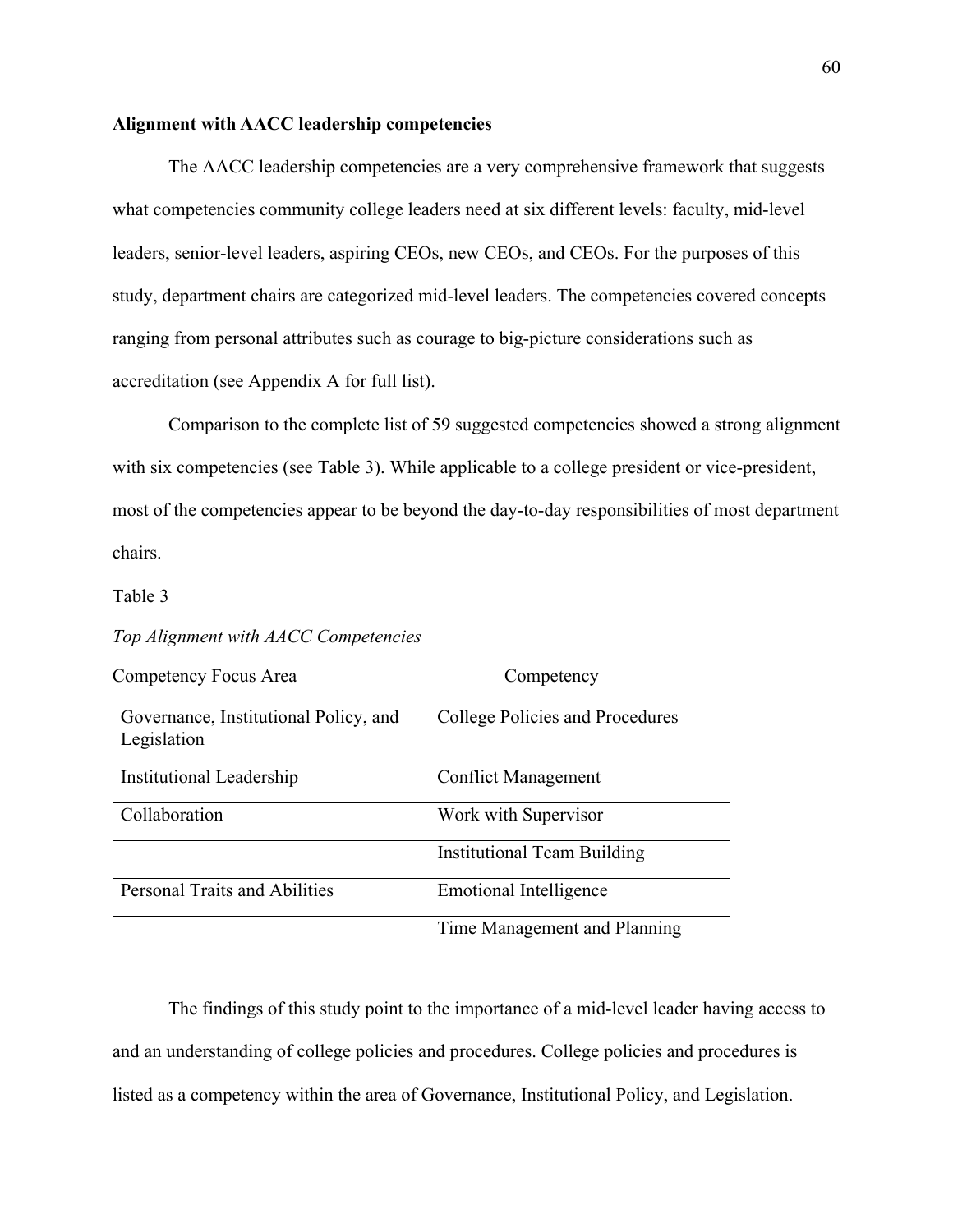Participants noted there was often a lack of access to information when there were questions about college policy or procedures, whether they were budget, evaluation, or student related. These processes were not part of their duties as faculty members, and the lack of training can cause great frustration (Floyd, 2016).

Within the area of Institutional Leadership, findings also aligned with the AACC competency of conflict management. Participants noted the regular need for dealing with difficult situations and diffusing both active and potential conflict. Participants noted they had little to no training on dealing with difficult situations, although those who have been chairs longer seemed less wary of dealing with such situations. Morris and Laipple (2015) found handling grievances and dealing with someone's poor performance were frequently noted concerns for chairs.

Within the area of Collaboration, the competencies of working with supervisor and institutional team building were highlighted in the study findings. Participants commented on the need to be able to collaborate with all levels in the chain of command, including learning how to manage expectations with supervisors. This supports the discussion of the importance of building relationships (Cleverley-Thompson, 2016), the overall need for leadership development to be about institutional networks and creating opportunities for collaboration (Day & Harrison, 2007), and the reality of the chair position being one that is a buffer between administration and faculty (Thorpe & Garside, 2017).

Within the competency area of Personal Traits and Attributes, emotional intelligence and time management and planning were both highlighted in the study findings. Department chairs noted emotional intelligence was vital in terms of managing faculty and staff, as well as in dealing with student issues. The managing of those relationships connects with the described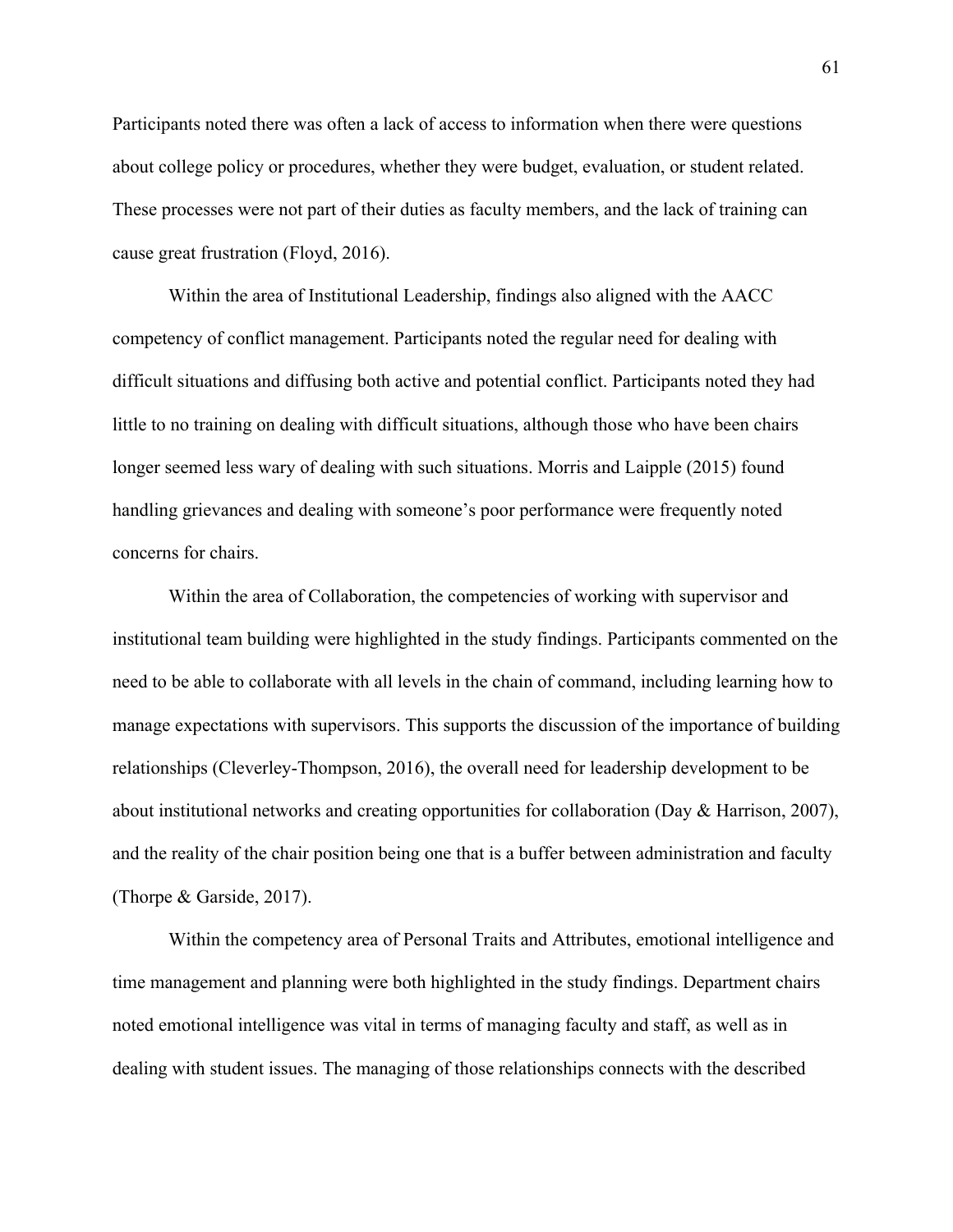abilities of identifying, interpreting, and managing emotions both of self and others (Parrish, 2013).

Time management and planning was highlighted as a need for chairs. Participants discussed the large number of disparate duties that chairs find themselves facing, as well as the challenge of prioritizing both known and suddenly occurring tasks. This aligns with the literature, which noted that many chairs find the competing priorities frustrating and a negative impact on their work (Floyd, 2016; Wolverton et al., 2005).

While many of the AACC competencies would likely be acknowledged as important, very few were identified through the phenomenological approach of examining participants lived experiences. None of the external competencies appeared to be on the radar of the study participants. As noted previously, the process of creating the list of AACC leadership competencies appears to be centered on high-level leaders, and perhaps could benefit from additional feedback from those in the mid-level leadership positions. Department chairs are in a unique position as mid-level leaders where they are generally either promoted to the position through their performance in a very different faculty role or just step up to fill a department need. Given the changes of their role as a bridge between the strategic vision of the college and the day-today academic operations, their professional development needs deserve notice (Gmelch & Miskin, 2011; Hecht, 2004; Wolverton et al., 2005; Sirkis, 2011).

#### **Implications and Recommendations for Action**

The study findings highlight several potential implications for theory, practice, and research. In terms of theory, the findings shed light on an area that has not yet been fully tapped. While there is research on leadership efficacy in higher education, much of that research focuses on leaders at the vice-president, president, and board of trustees level. The knowledge and skill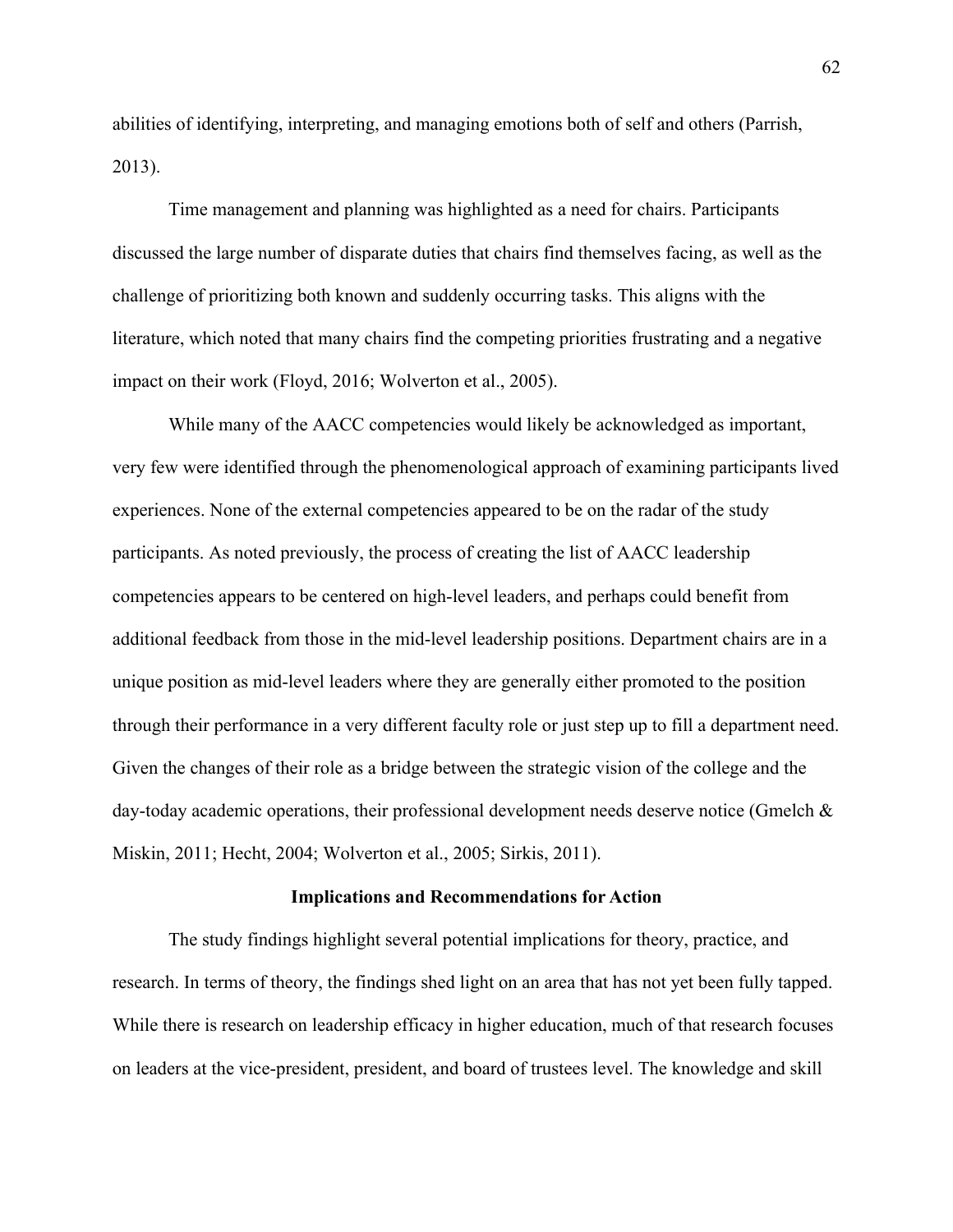base for those positions appears to differ from the knowledge and skill base needed for mid-level leaders such as department chairs. Department chairs are entering their leadership roles with little training, and there is minimal theory to help develop that training. An overarching framework to guide department chair leadership development grounded in leadership theory would be an asset to the industry.

There are also implications for practice. The study findings point to a continuing and pressing need for professional development programs targeted to support department chairs as they are assuming the role and on a continuing basis. The frustration expressed by the participants suggests that more access to information and training programs will help to alleviate confusion and some of the feelings of being overwhelmed. While an overall framework should be created and used to guide department chair leadership development, immediate action can be taken to fill the gaps in chairs' knowledge.

The lack of a specific framework for developing department chairs, particularly at community colleges, speaks to the need for more depth of research on programs for mid-level leaders. Future studies should examine the efficacy of development programs, as well as the implications of the lack of development on the functioning of an institution. Studies can also examine community college department chair development experiences across institutions. Research into those experiences could be compared to the satisfaction of department chairs with their roles, as well as turnover or burnout in those positions. The lack of training in appropriate processes and procedures can put the institution at risk, with chairs not knowing what decisions might have legal implications (Gmelch & Buller, 2015).

The content needs for training seem to vary, so a school such as MASCC might provide a rotating series based on the practical needs of chairs as they are identified. The findings point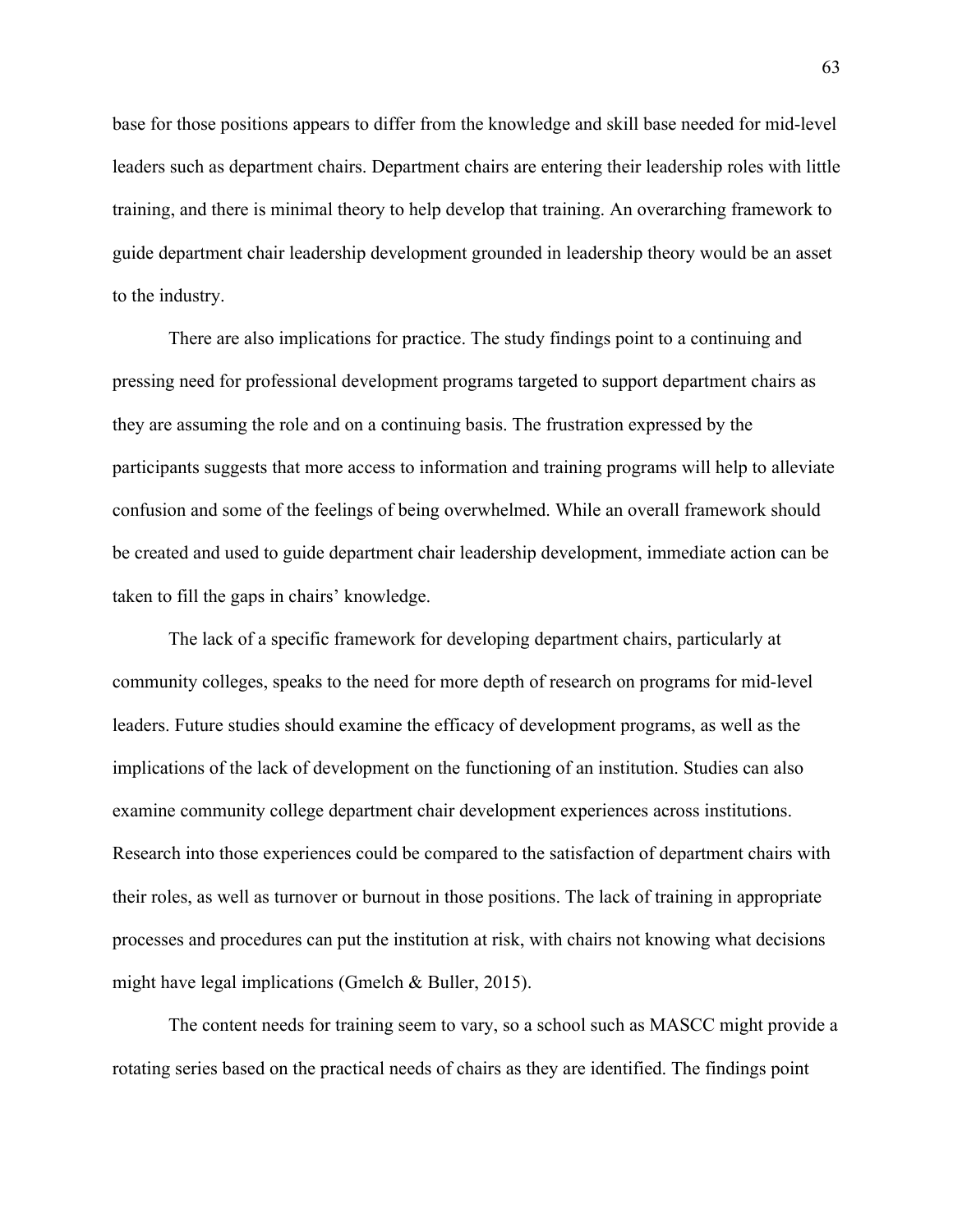clearly to a need for many professional development opportunities, including time and opportunity for chairs to gather, converse, and collaborate. The identified desire of department chairs for the camaraderie found in cohort-based training is a clear opportunity to build and strengthen internal leadership networks. Training as a group allows chairs to feel less isolated and to build collaborative relationship across an institution (Day & Harrison, 2007). There are benefits to chairs having access to peers for problem-solving and discussing leadership decisions, as well as for creating networks that become a part of an institution's larger leadership collaborative strategy (Day & Harrison, 2007; Eddy, 2010).

A recurring comment was the lack of available information or difficulty finding appropriate information and resources. From a practical standpoint, this lack of information and available resources points to an opportunity for identifying and gathering the most commonly used resources and having them in a central location. Clear expectations for chairs and a discussion of available resources would be a strong start for an orientation program for new chairs. While the specific topics needed for a department chair professional development program might vary based on an individual institution's needs, the need for clear, easily located tools and collegial support would likely be useable at any institution (Day & Harrison, 2007; Gmelch & Buller, 2015).

#### **Recommendations for Further Study**

This research study assisted in closing in the literature gap of what chairs' themselves want and need for their development; however, there is much left to study. Future studies could include specific follow-up into the efficacy of both types of professional development, as well as the impact of different types of content—for example, closely examining how a grow-your-own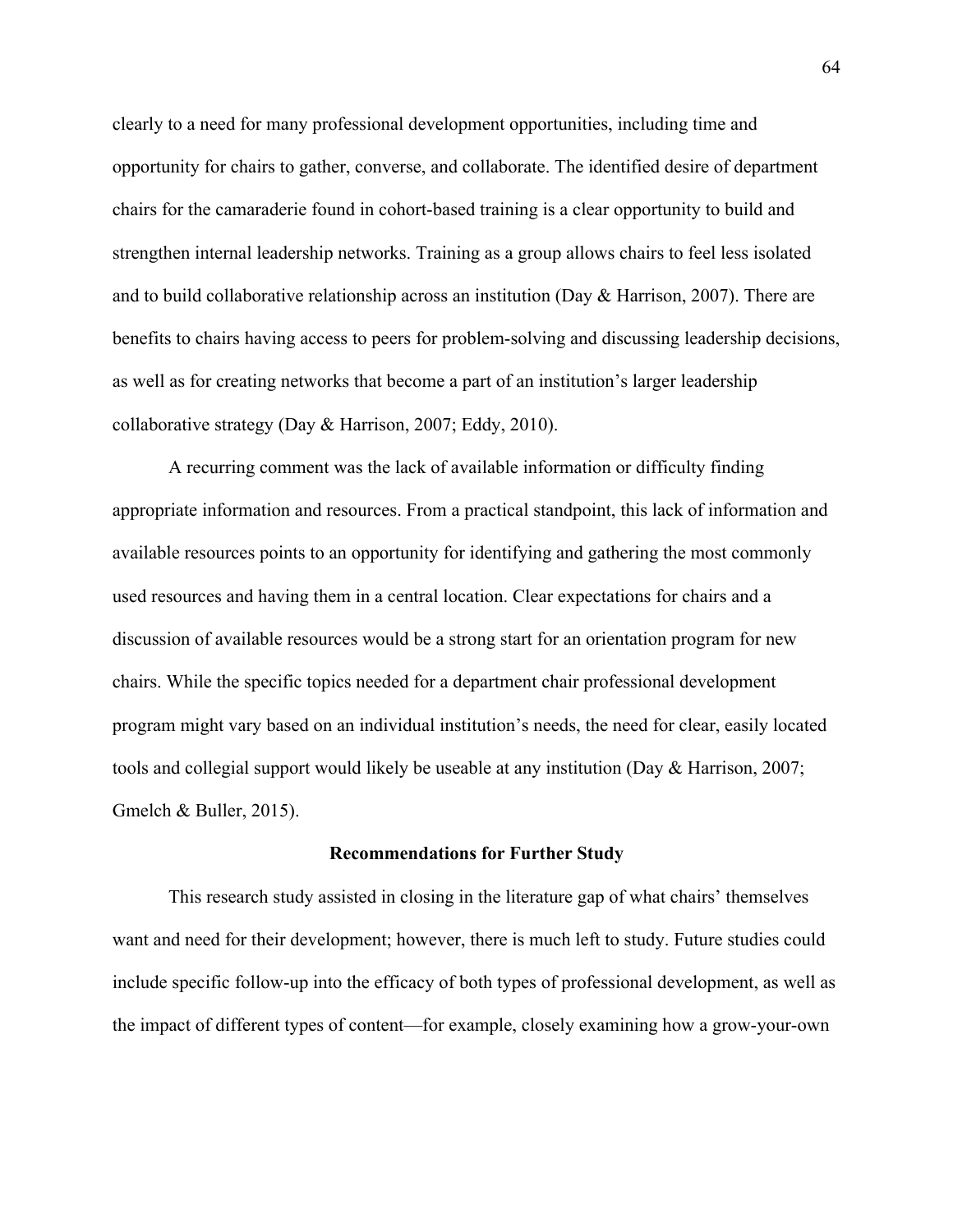leadership program directly addresses and correlates with the challenges and values of a particular institution.

A future study could also include specific analysis of self-reported skills, impact of training and development on those skills, and the analysis of faculty satisfaction with their department chairs' leadership skills. Beyond self-reported data, is there evidence that those within the department benefit from the continued development of their leaders? Training focused on specific competencies could also be studied for efficacy and for participant satisfaction.

An examination of different modalities of professional development would assist in narrowing down the better ways to create and organize leadership training programs. Institutions that are seen to be leaders in the industry could be closely examined for any correlation between how they choose and develop their mid-level leaders and how those leaders use that development for the benefit of their institution. Leadership development research in business is a more robust body of knowledge. Research could be conducted to examine how and where the business leadership literature can usefully inform the progress of leadership development in higher education. As higher education as an industry continues to evolve, further studies could also examine how the chair role itself is impacted by the industry changes.

#### **Conclusion**

This phenomenological study examined the lived experiences of department chairs while identifying their professional development needs. A series of interviews were conducted and the transcripts were analyzed for themes. The data demonstrated that the participants in this study have a passion for education, a desire to contribute to their department and institution, and an interest in expanding their skills to grow in their jobs. Participants had very few professional development opportunities offered to them regarding their chair duties, but they continually

65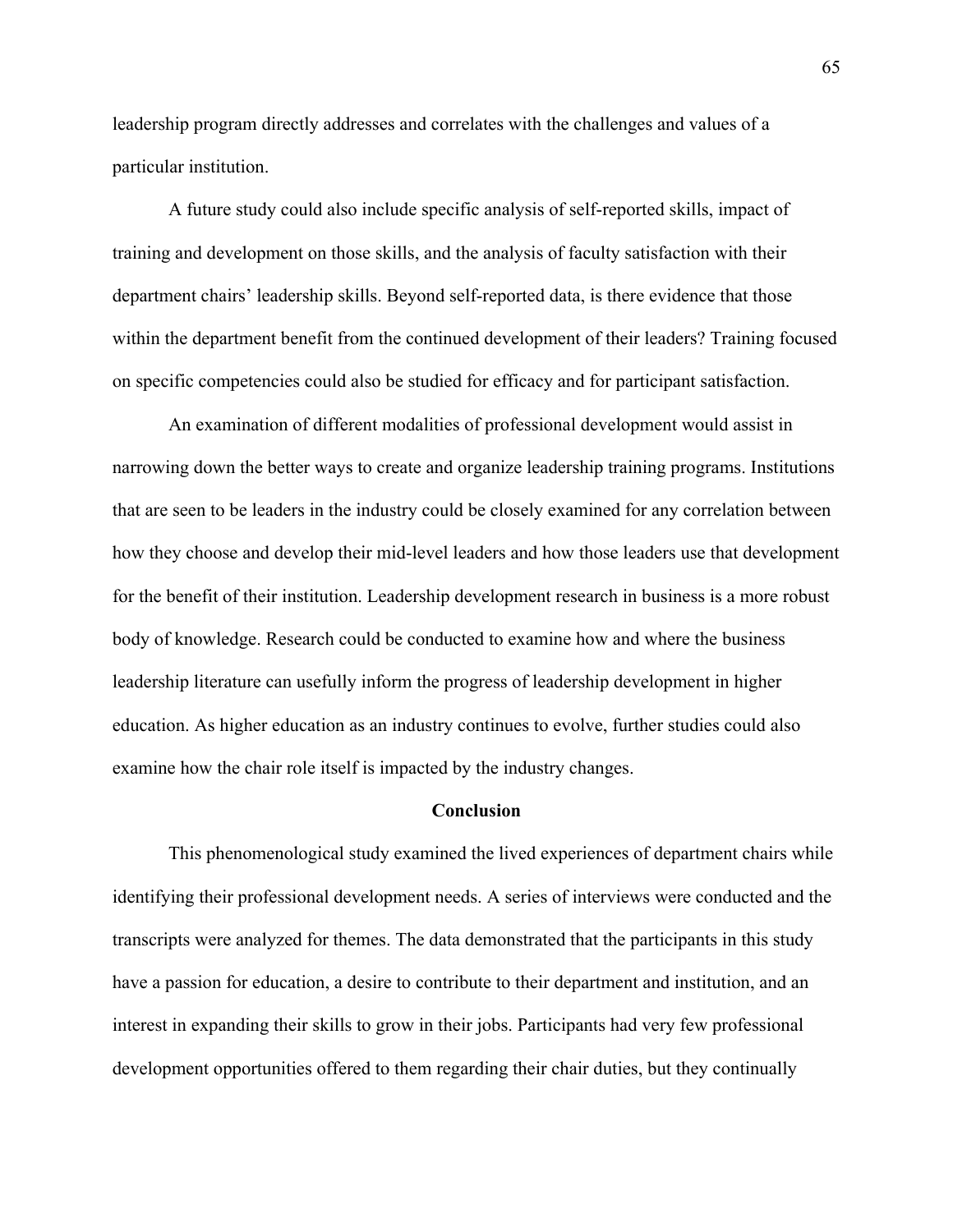sought individual or short-term development opportunities. Participants expressed an overall frustration with the frenetic nature of the position. Chairs wanted to build relationships and found the camaraderie and collegial problem solving with other chairs particularly helpful and rewarding. Even with the variation of time spent as chair in the participant pool, there was very little variation in the needed skills and desired professional development. Chairs who were brand new as well as chairs who were considered veterans desired clarity on their position, development on managing challenging people, and a community with whom to share knowledge and experiences.

Even with the palpable frustrations, chairs were pleased to be able to support their faculty and to be of service to their departments. The findings of this study point to an opportunity to focus on the professional and leadership development of department chairs to ease their transition into such a pivotal leadership position.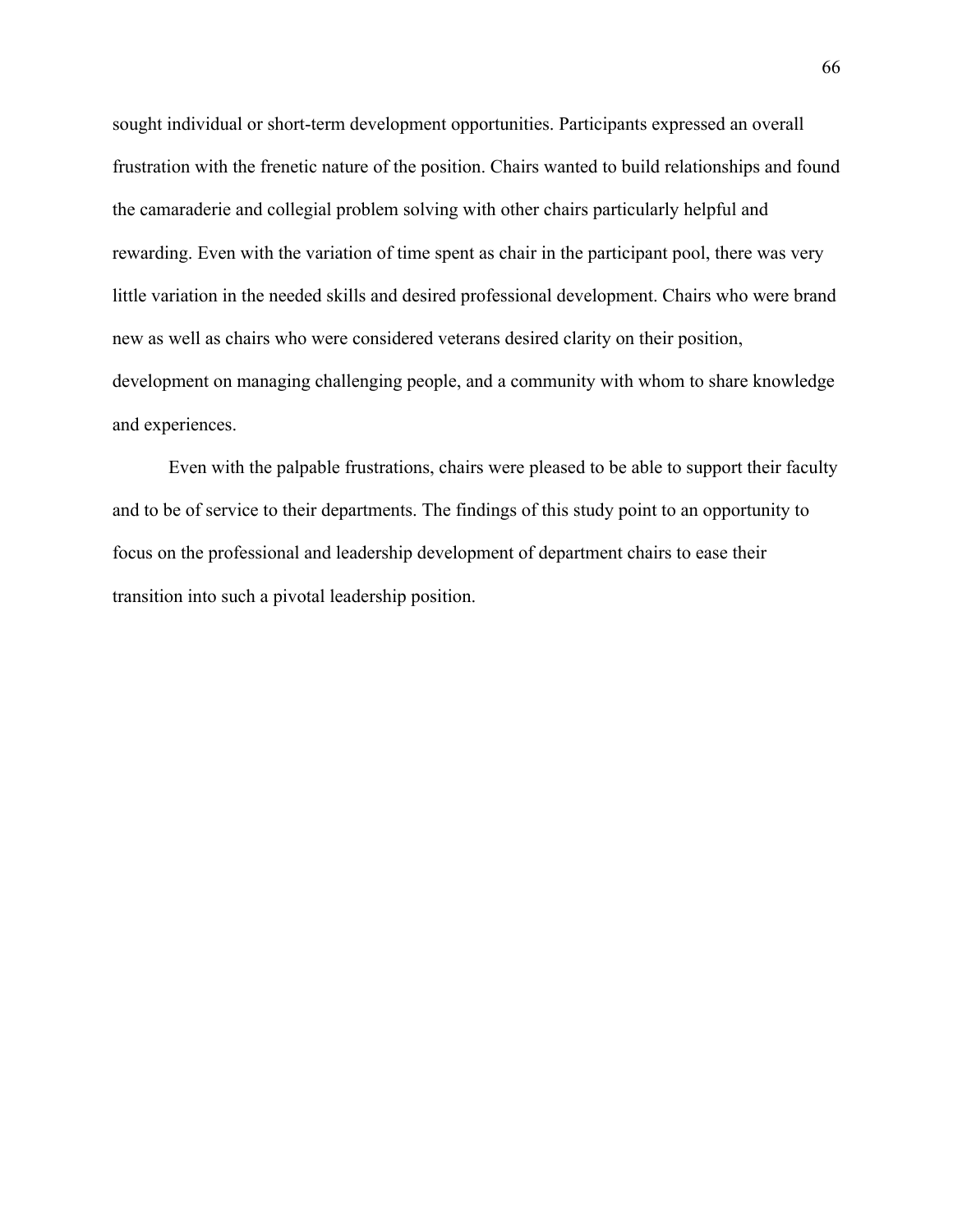#### **References**

- American Association of Community Colleges (AACC). (2018). *Competencies for community college leaders*. Retrieved from https://www.aacc.nche.edu/wpcontent/uploads/2018/11/AACC2018Competencies\_111618\_FINAL.pdf
- American Association of Community Colleges (AACC). (2016). *Competencies for community college leaders*. Retrieved from https://www.aacc.nche.edu/wpcontent/uploads/2017/09/AACC\_Core\_Competencies\_web.pdf
- American Association of University Professors (AAUP). (2018). Data snapshot: Contingent faculty in US higher ed. Retrieved from

https://www.aaup.org/sites/default/files/10112018%20Data%20Snapshot%20Tenure.pdf

Basham, M.J. and Campbell, D. (2010). A comparative analysis between researchers, innovative practitioners, and department chairs of critical issues for turnaround leadership in community college instructional programs and services 2010 and beyond. *Community College Journal of Research and Practice, 35*(1-2), 50-60.

doi:10.1080/10668926.2011.528708

- Bolman, L. and Gallos, J. (2011). *Reframing Academic Leadership*. San Francisco, CA: John Wiley & Sons.
- Boswell, R. and Imroz, S. (2013). The AACC leadership competencies: Pennsylvania's views and experiences. *Community College Journal of Research and Practice. 37*, 892-900. doi:10.1080/10668926.2012.676497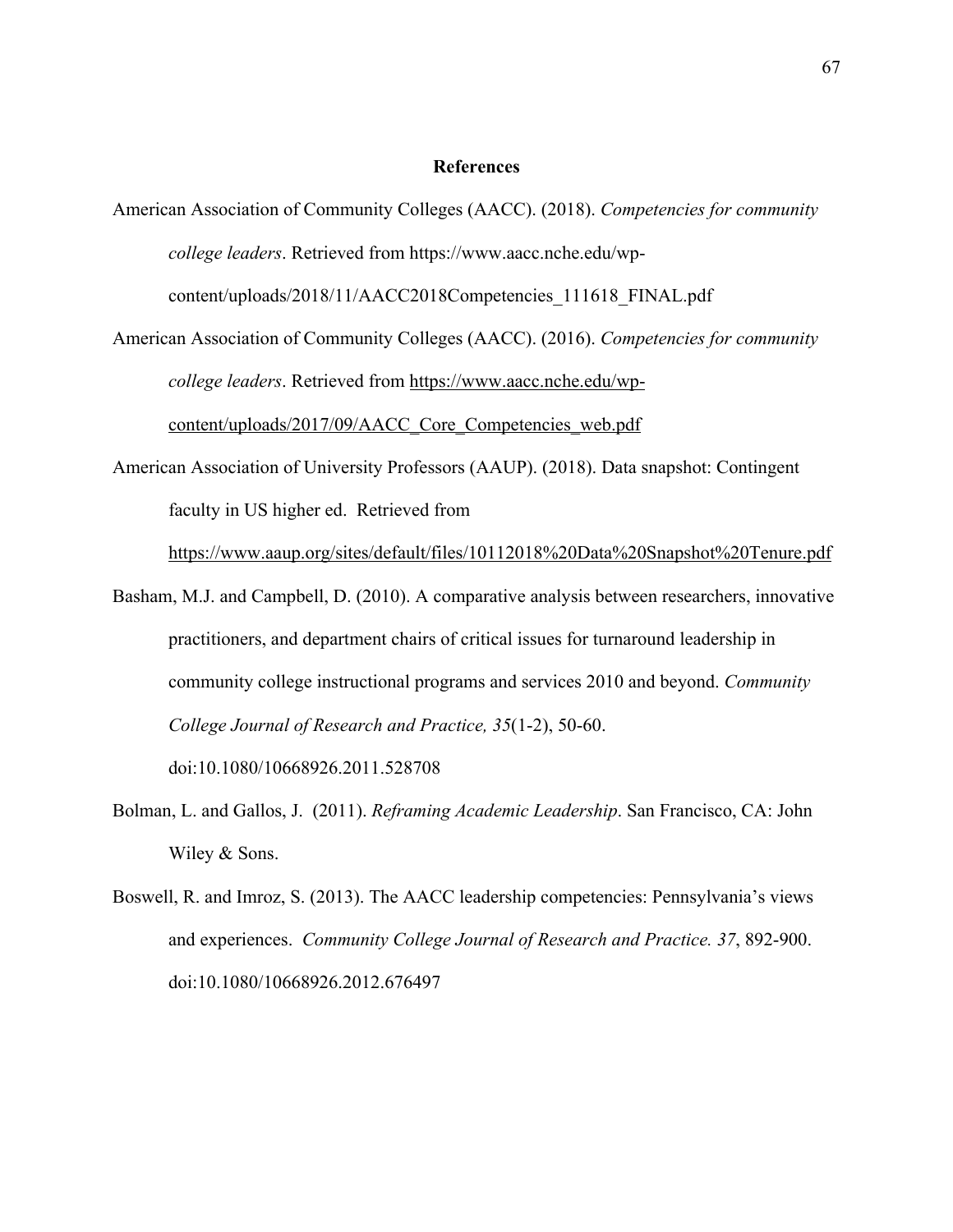- Braun, S., Nazlic, T., Weisweiler, S., Pawlowska, B., Peus, C., and Frey, D. (2009). Effective leadership development in higher education: Individual and group level approaches. *Journal of Leadership Education 8*(1). doi: 10.12806/V8/I1/IB6
- Brinkley-Etzkorn. K.E. & Lane, I. (2019) From the ground up: building a system-wide professional development and support program for academic department chairs. *Studies in Higher Education, 44*(3), 571-583, doi: 10.1080/03075079.2017.1389877
- Brown, L., Martinez, M., & Daniel, D. (2002). Community college leadership preparation: Needs, perceptions, and recommendations. *Community College Review*, *30*(1), 45-73.
- Brown, W., and May, D. (2012). Organizational change and development: The efficacy of transformational leadership training. *Journal of Management Development, 31*(6), 520- 536.
- Buller, J. (2012). *The Essential Department Chair: A Comprehensive Desk Reference, San Francisco.* CA: John Wiley & Sons.
- Carroll, J.B., and Wolverton, M. (2004). Who becomes a chair? In W. Gmelch & J. Schuh (eds), *The Life Cycle of a Department Chair* (pp. 11-26). San Francisco: Josey-Bass.
- Chrobot-Mason, D., Gerbasi, A., and Cullen-Lester, K. (2016). Predicting leadership relationships: The importance of collective identity. *Leadership Quarterly, 27*, 298-311.
- Chu, D. (2012). *The Department Chair Primer: What Chairs Need to Know and Do to Make a Difference.* San Francisco, CA: John Wiley & Sons.
- Ciporen, R. (2010). The role of personally transformative learning in leadership development: A case study. *Business Insights: Global, 17*(2), 177-191. doi:10.1177/1548051810368544
- Cipriano, R. and Riccardi, R. (2017). A continuing exploration of the chair role. *The Department Chair, 27(4), 13-15. doi:* 10.1002/dch.30132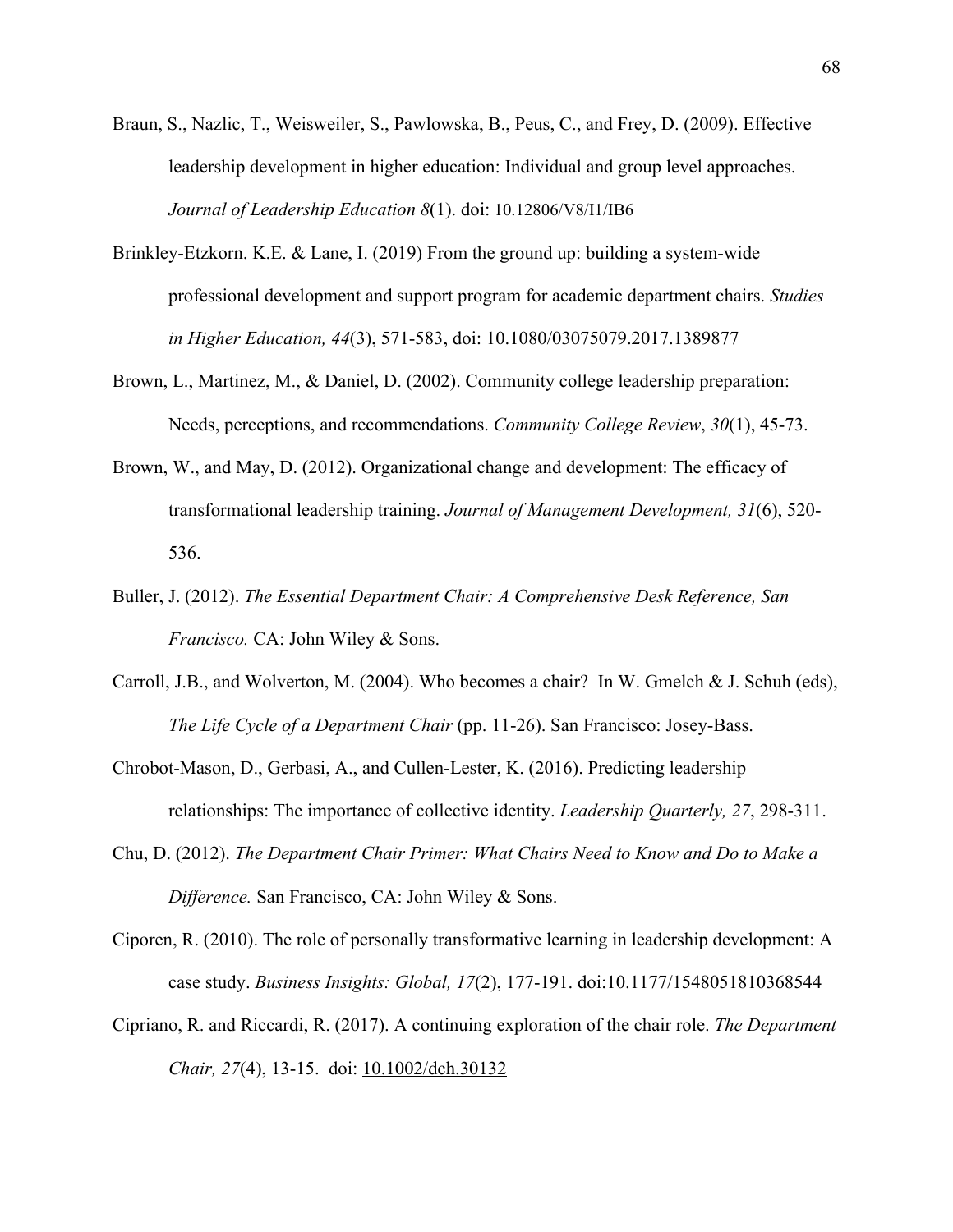- Cleverley-Thompson, S. (2016). The role of academic deans as entrepreneurial leaders in higher education institutions. *Innovative Higher Education*, *41*(1), 75-85. doi:10.1007/s10755- 015-9339-2
- Connelly, M.S., Gilbert, J.A., Zaccaro, S.J., Threlfall, K.V., Marks, M.A., and Mumford, M.D. (2000). Exploring the relationship of leadership skills and knowledge to leader performance. *Leadership Quarterly, 11*(1), 65-86.
- Creswell, J. and Poth, C. (2018). *Qualitative inquiry and research design: Choosing among five approaches*. Thousand Oaks, CA: Sage Publications.
- Dailey-Herbert, A. and Dennis, K. (2015). Introduction: New opportunities for development? In Dailey-Herbert, A. and Dennis, K. (Eds.) *Transformative Perspectives and Processes in Higher Education,* New York: Springer.
- Davis, A.P., Dent, E.B., and Wharff, D.M. (2015). A conceptual model of systems thinking leadership in community colleges. *Systemic Practice and Action Research, 28*(4), 333- 353. doi:10.1007/s11213-015-9340-9
- Day, D. (2001). Leadership development: A review in context*. Leadership Quarterly, 11*(4), 581-613. doi: 10.1016/S1048-9843(00)00061-8
- Day, D. and Harrison, M. (2007). A multilevel, identity-based approach to leadership development. *Human Resource Management Review, 17*, 360-373.
- Delgado, C., & Mitchell, M. M. (2016). A survey of current valued academic leadership qualities in nursing. *Nursing Education Perspectives (National League for Nursing), 37*(1), 10-15. doi:10.5480/14-1496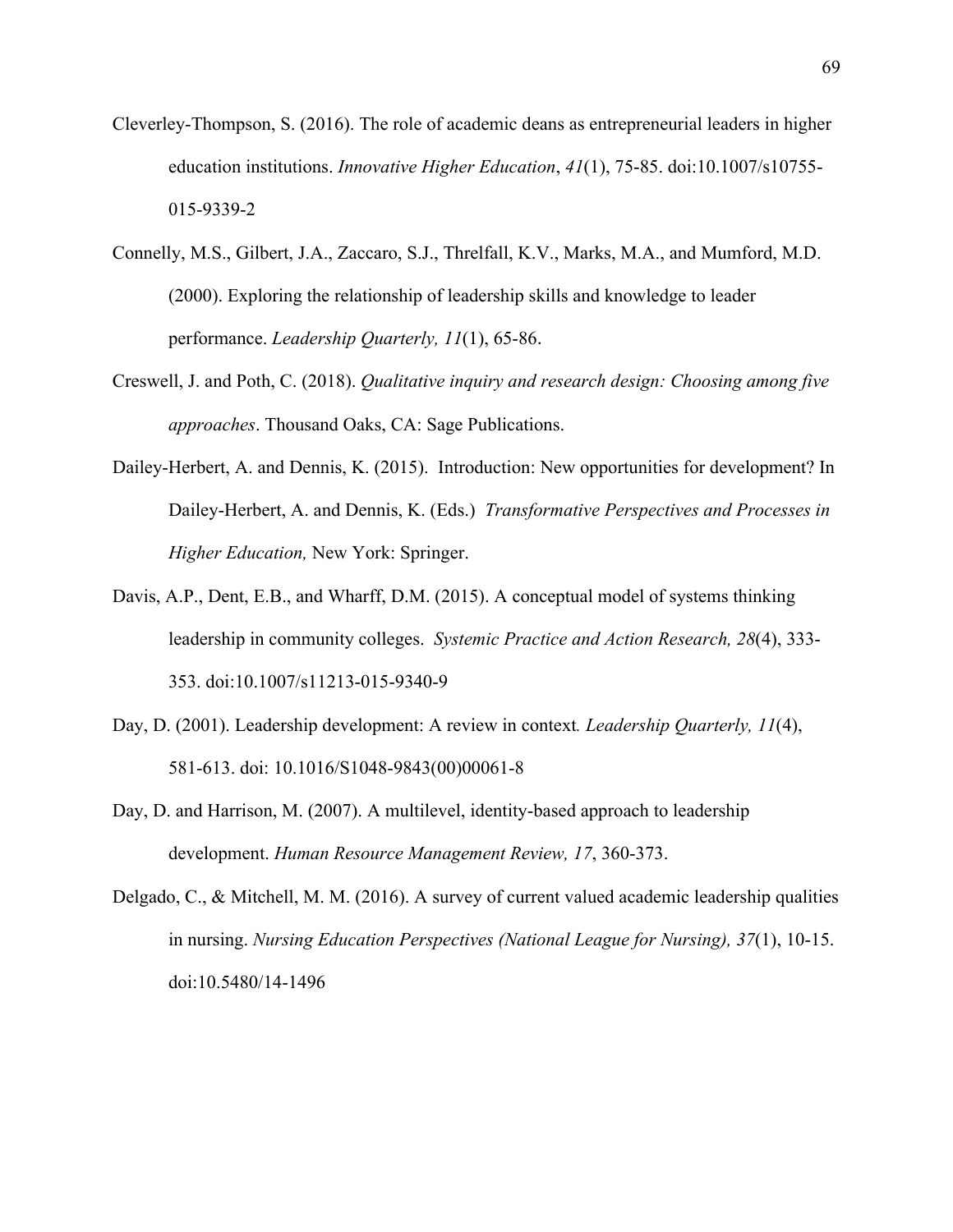- Dobson, S., Ferlie, E., McGivern, G., Fischer, M., Mitra, M., Ledger, J., and Behring, S. (2018). Leadership development in higher education: A literature review and implications for programme redesign. *Higher Education Quarterly, 73*, 218-234.
- Duree, C. and Ebbers, L. (2012). The AACC competencies in action. *New Directions for Community Colleges, 159*, 41-52. doi:10.1002/cc.20025
- Eddy, P.L. (2013). Developing leaders: The role of competencies in rural community colleges. *Community College Review, 41*(1), 20. doi:10.1177/0091552112471557
- Fain, P. (2019, May 30). College enrollment declines continue. Insidehighered.com, retrieved from https://www.insidehighered.com/quicktakes/2019/05/30/college-enrollmentdeclines-continue
- Floyd, A. (2016). Supporting academic middle managers in higher education: Do we care? *Higher Education Policy, 29*(2), 167-183. doi: 10.1057/hep.2015.11
- Forthun, G., & Sydney, F., Jr. (2017). At issue: Community college leadership preparation programs: A review of the literature. *The Community College Enterprise, 23*(1), 69-81. Retrieved from http://link.galegroup.com/apps

/doc/A503273285/AONE?u=bidd97564&sid= AONE&xid=25024a96

- Gmelch, W. H. & Buller, J. L. (2015). *Building academic leadership capacity: A guide to best practices.* San Francisco, CA: Jossey-Bass.
- Gmelch, W.H., Hopkins, D., and Damico, S. (2011) *Seasons of a dean's life: Understanding the role and building leadership capacity.* Sterling, VA: Stylus Publishing.
- Gmelch, W.H. and Miskin, V.D. (2011). *Department Chair Leadership Skills*. Madison, Wisconsin: Atwood Publishing.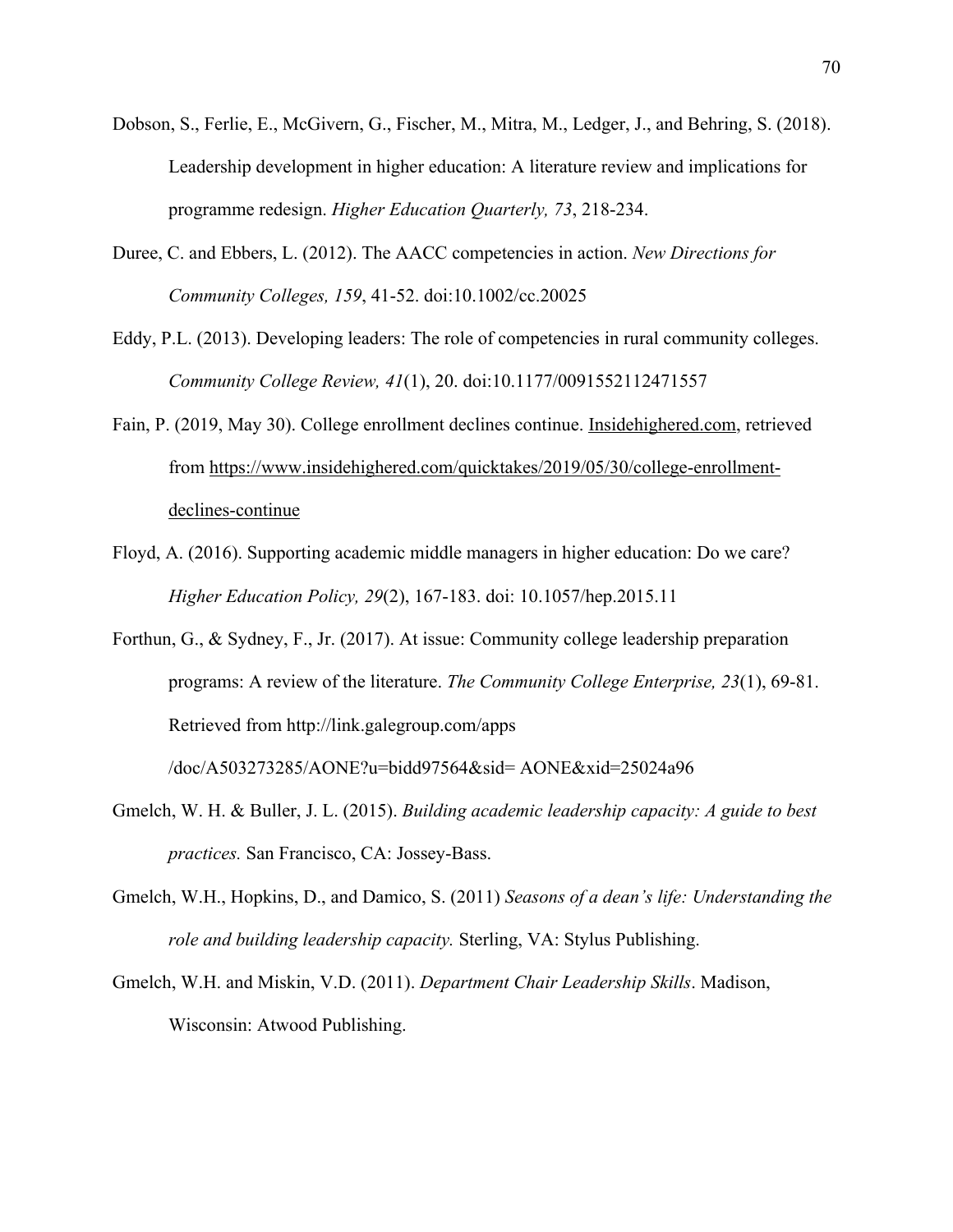- Government Accountability Office (GAO). (2017). Contingent workforce: size, characteristics, compensation, and work experiences of adjunct and other non-tenure-track faculty. Retrieved from https://www.gao.gov/assets/690/687871.pdf
- Hallam, S.A., Steffens, N.K., Peters, K., Boyce, R.A., Mallett, C.J., and Fransen, K. (2017). A social identity approach to leadership development. *Journal of Personnel Psychology, 16*(3), 113-124. doi:10.1027/1866-5888/a000176
- Hassan, A.M., Dellow, D.A., & Jackson, R.J. (2010). The AACC leadership competencies: Parallel views from the top. *Community College Journal of Research and Practice, 34,* 180-198. doi:10.1080/10668920903388172
- Hecht, I. (2004). The professional development of department chairs. *New Directions for Higher Education, 2004* (126), 27-44. doi:10.1002/he.146
- Hempsall, K. (2014). Developing leadership in higher education: Perspectives from the USA, the UK and Australia. *Journal of Higher Education Policy & Management*, *36*(4), 383-394. doi:10.1080/1360080X.2014.916468
- Kalargyrou, V. & Woods, R. (2009). What makes a college administrator an effective leader? An exploratory study. *Journal of Teaching in Travel and Tourism*, *9*(1-2), 21-36. doi:10.1080/15313220903041980.
- Kouzes, J. and Posner, B. (2016). *Learning Leadership*. San Francisco, CA: The Leadership Challenge.
- Jäppinen, A. (2017). Analysis of leadership dynamics in educational settings during times of external and internal change. *Educational Research, 59*(4), 460-477. doi:10.1080/00131881.2017.1376591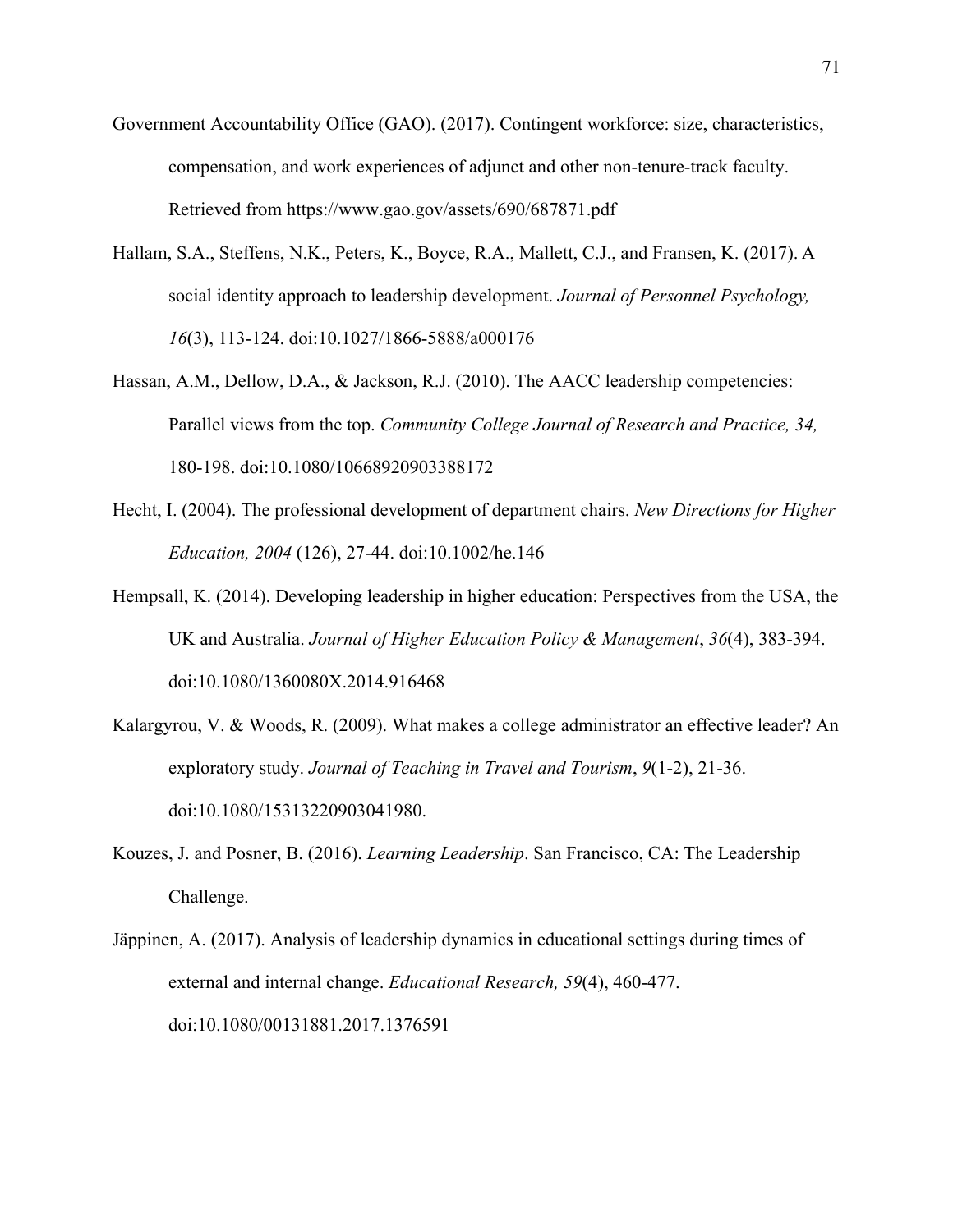Kelderman, E. (2019, May 20). Enrollment shortfalls spread to more colleges. *The Chronicle of Higher Education*. Retrieved from https://www.chronicle.com/article/Enrollment-Shortfalls-Spread/246341

Kotter, J. P. (2012). *Leading Change*. Boston, MA: Harvard Business Review Press.

- Lee, M.Y., and Corrao, R. (2011). Creating a community of leadership: Lessons learned from managing an academic leadership development program. *University Business, 14*(8), 20- 22.
- Mangan, K. (2019, May 16). Everyone wants to measure the value of college. The Chronicle of Higher Education. Retrieved from https://www.chronicle.com/article/Everyone-Wantsto-Measure-the/246301
- Massaro, A. (2011). Learning to lead. In Allard, C. (Ed.) *The Essentials for New Department Chairs.* San Francisco, CA: John Wiley & Sons.
- McArthur, R. (2002). Democratic leadership and faculty empowerment at the community college: a theoretical model for the department chair. *Community College Review, 30*(3). 1-10. doi: 10.1177/009155210203000301
- McNair, D.E. (2010). Preparing community college leaders: The AACC core competencies for effective leadership & doctoral education. *Community College Journal of Research and Practice, 34*(1), 199-217. doi:10.1080/10668920903388206

Meixner, C., Kruck, S.E., and Madden, L.T. (2010). Inclusion of part-time faculty for the benefit of faculty and students. *College Teaching, 58*(4), 141-147. doi:10.1080/87567555.2010.484032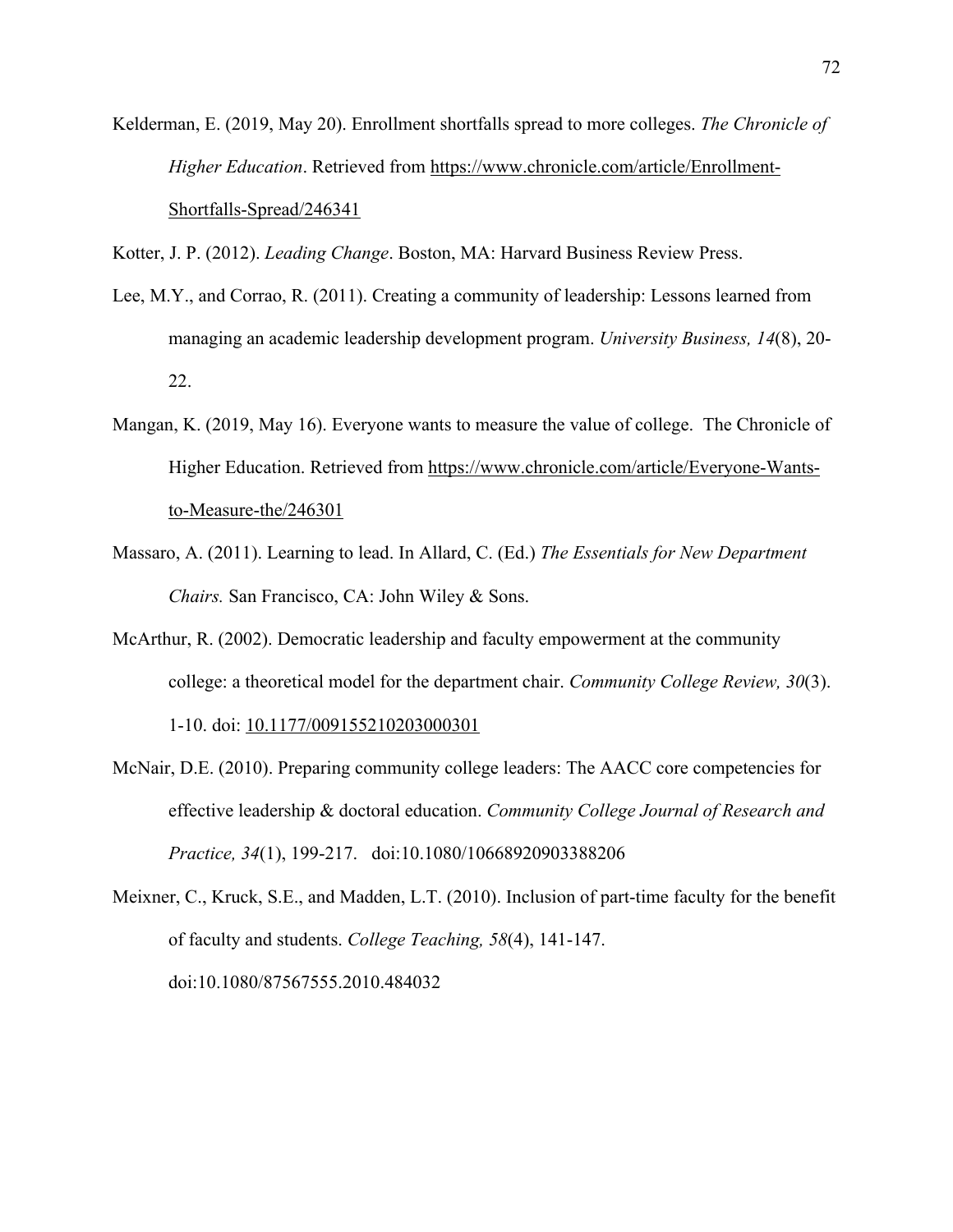- Middlehurst, R. (2008). Not enough science or not enough learning? Exploring the gaps between leadership theory and practice. *Higher Education Quarterly*, *62*(4), 322-339. doi:10.1111/j.1468-2273.2008.00397.x
- Montez, J. M. & Wolverton, M. & Gmelch, W. H. (2003). The roles and challenges of deans. *The Review of Higher Education 26*(2), 241-266. Johns Hopkins University Press. Retrieved from https://muse-jhu-edu.une.idm.oclc.org/article/45167
- Morris, T. L., & Laipple, J. S. (2015). How prepared are academic administrators? Leadership and job satisfaction within US research universities. *Journal of Higher Education Policy & Management*, *37*(2), 241-251. doi:10.1080/1360080X.2015.1019125
- Moustakas, C. (1994). *Phenomenological research methods*. Thousand Oaks, CA: Sage Publications.
- Parrish, D. R. (2015). The relevance of emotional intelligence for leadership in a higher education context. *Studies in Higher Education*, *40*(5), 821-837. doi:10.1080/03075079.2013.842225
- Peterson, J. & Rudgers, L. (2018, January 2). Saddle up: 7 trends coming in 2018. *Insidehighered.com.* Retrieved from https://www.insidehighered.com/views/2018/01/02/predictions-higher-education-comingyear-opinion
- Preston, D., & Floyd, A. (2016). Supporting the role of associate dean in universities: An alternative approach to management development. *Higher Education Quarterly*, *70*(3), 264-280.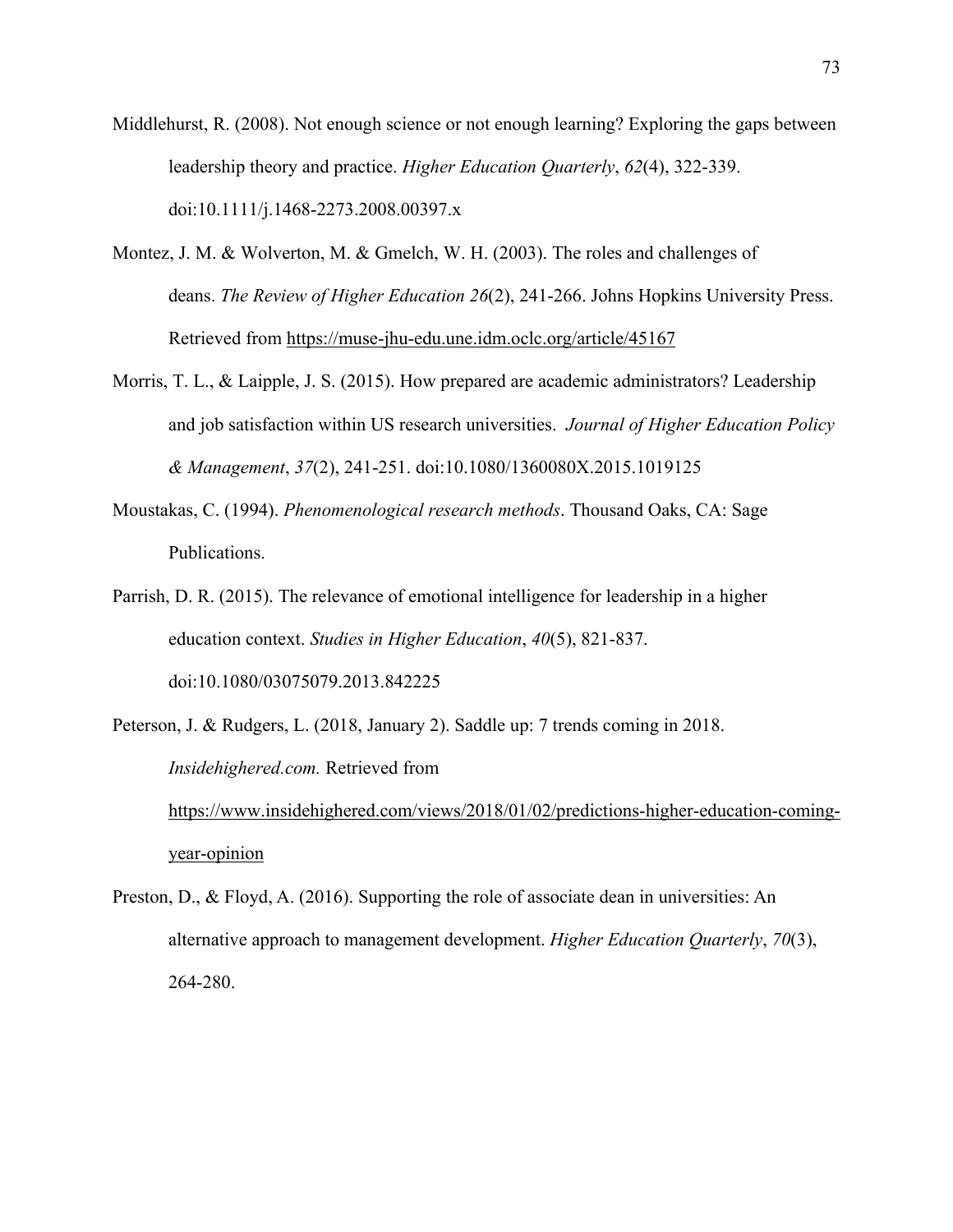- Reille, A., & Kezar, A. (2010). Balancing the pros and cons of community college "grow-yourown" leadership programs. *Community College Review*, *38*(1), 59-81. doi:10.1177/1069397110375597
- Rowley, D., and Sherman, H. (2003). The special challenges of academic leadership. *Management Decision, 41*(10), 1058-1063.
- Ruben, B.D., De Lisi, R., and Gigliotti, R.A. (2018). Academic leadership development programs: Conceptual foundations, structural and pedagogical components, and operational considerations. *Journal of Leadership Education, 17*(3), 241-254. doi:10.12806/v17/13/a5
- Rudgers, L. & Peterson, J. (2017, January 13). Coming in 2017. *Insidehighered.com*. Retrieved from https://www.insidehighered.com/views/2017/01/13/upcoming-trends-2017-collegesshould-prepare-essay
- Saldaña. J. (2016). *The coding manual for qualitative research*. Thousand Oaks, CA: Sage Publications.
- Seltzer, R. (2017, Dec 14). Higher ed inflation hits highest level since 2008. Insidehighered.com, retrieved from https://www.insidehighered.com/quicktakes/2017/12/14/higher-ed-inflation-hitshighest-level-2008
- Seltzer, R. (2016, Dec 6). High school graduates to drop in number and be increasingly diverse. Insidehighered.com, retrieved from https://www.insidehighered.com/print/news/2016/12/06/high-school-graduatesdrop-number-and-be-increasingly-diverse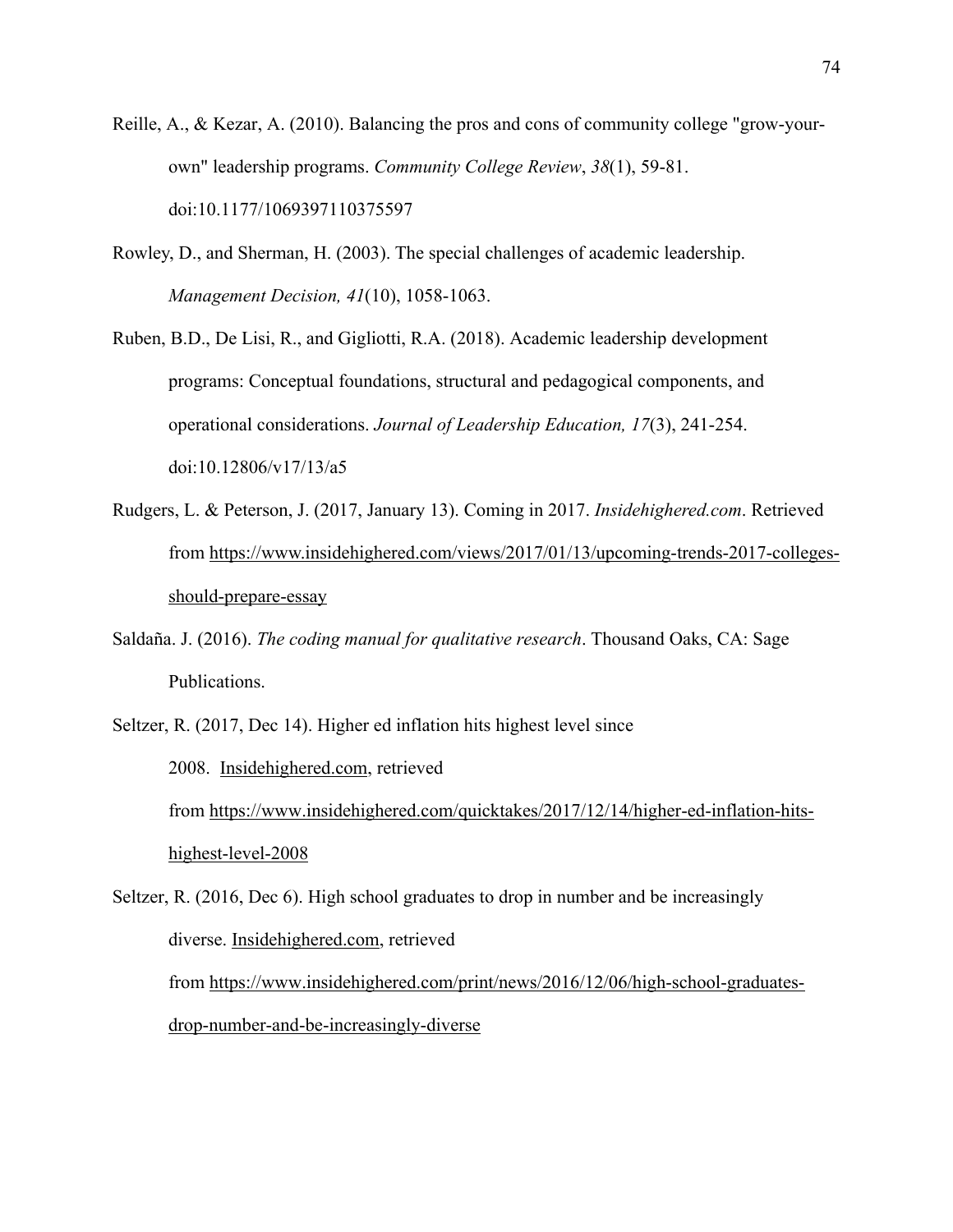Sirkis, J.E. (2011). Development of leadership skills in community college department chairs. *Community College Enterprise, 17*(2), 46-61. Retrieved from https://www.schoolcraft.edu/cce/17.2.46-61.pdf

Smith, A. (2018, April 27). What community college leaders think on enrollment, completion, presidential pipeline, and more [Survey]. *Insidehighered.com*. Retrieved from https://www.insidehighered.com/news/survey/survey-community-college-presidentsviews-range-issues

- Smith, B. and Hughey, A. (2006). Leadership in higher education- its evolution and potential. *Industry & Higher Education, 20*(3), 157-163. doi:10.5367/000000006777690972
- Sørensen, P. (2017). What research on learning transfer can teach about improving the impact of leadership-development initiatives*. Consulting Psychology Journal: Practice and Research, 69*(1), 47-62.
- State Higher Education Officers Association (SHEEO). (2019). State high education finance: FY2018. Retrieved from https://sheeo.org/wp-

content/uploads/2019/04/SHEEO\_SHEF\_FY18\_Report.pdf

- Sypawka, W., Mallett, W., & McFadden, C. (2010). Leadership styles of community college academic deans. *The Community College Enterprise, 16*(1), 63-73. Retrieved from https://eric.ed.gov/?id=EJ889183
- Tarker, D. (2019). Transformational leadership and the proliferation of community college leadership frameworks: A systematic review of the literature. *Community College Journal of Research and Practice, 42*(10-11), pg. 672-689.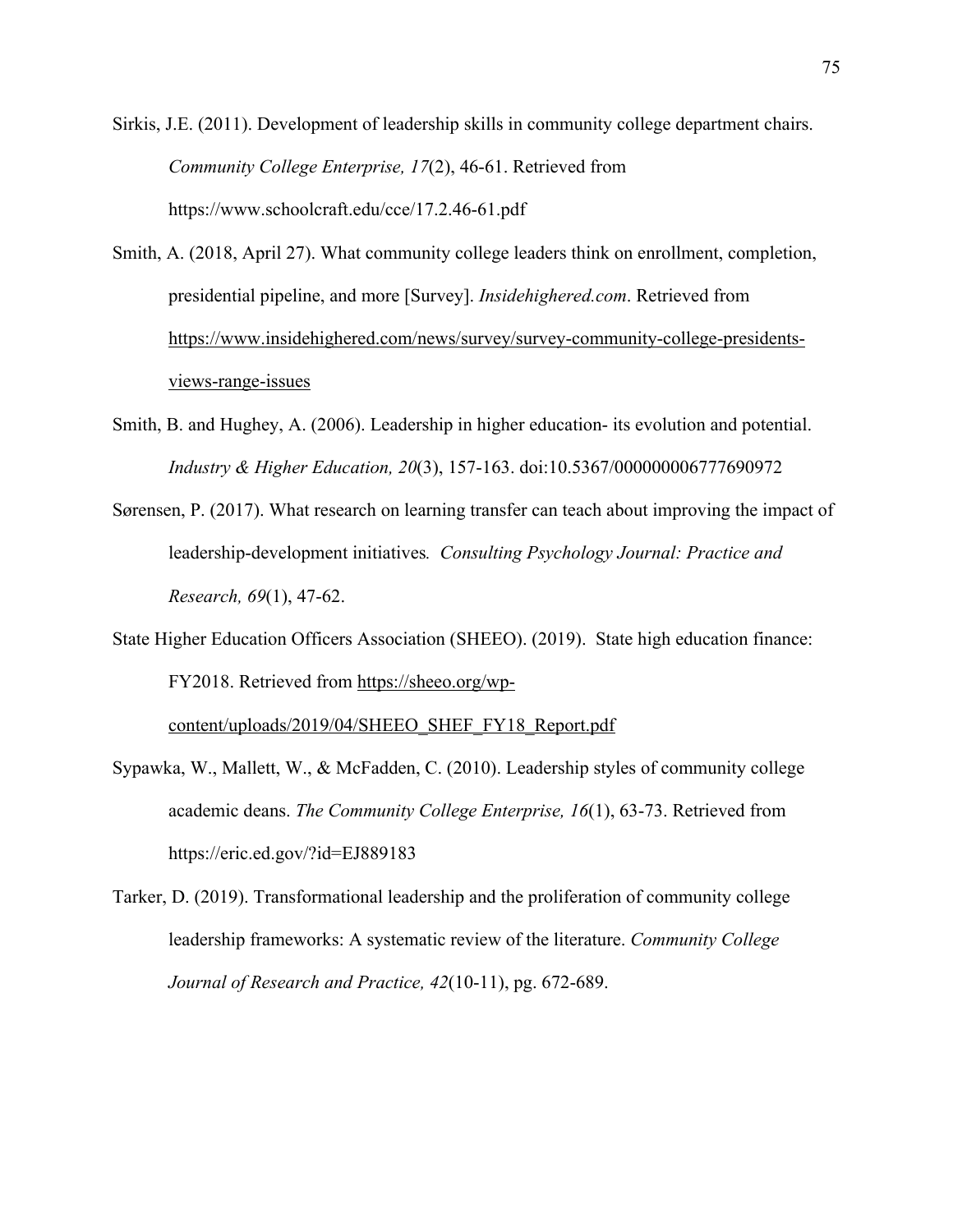- Tessens, L., White, K., & Web, C. (2011). Senior women in higher education institutions: perceived development needs and support. *Journal of Higher Education Policy & Management, 33(*6), 653-665. doi:10.1080/1360080X.2011.621191
- Thorpe, A. and Garside, D. (2017). (Co)meta-reflection as a method for the professional development of middle leaders in higher education. *Management in Education, 3*(31), 111-117. doi: 10.1177/0892020617711195

Van Manen, M. (2014). Phenomenology of practice. New York, NY: Routledge.

- Wells, S. and Herie, M. (2017). *Academic Leadership: A Reflective Practice Guide for Community College Chairs*. Indianapolis, IN: Dog Ear Publishing.
- Wild, L. L., Ebbers, L. H., Shelley, M. C., & Gmelch, W. H. (2003). Stress factors and community college deans: the stresses of their role identified. *Community College Review*, *31*(3), 1-23. doi: 10.1177/009155210303100301
- Wolverton, M., Ackerman, R., & Holt, S. (2005). Preparing for leadership: what academic chairs need to know*. Journal of Higher Education Policy & Management, 27*(2), 227-238. doi:10.1080/13600800500120126
- Wolverton, M., Gmelch, W., and Wolverton, M.L. (2000). Finding a better person-environment fit in the academic deanship. *Innovative Higher Education, 24*(3), 203-226. doi:10.1023/B:IHIE.0000047411.49250.c6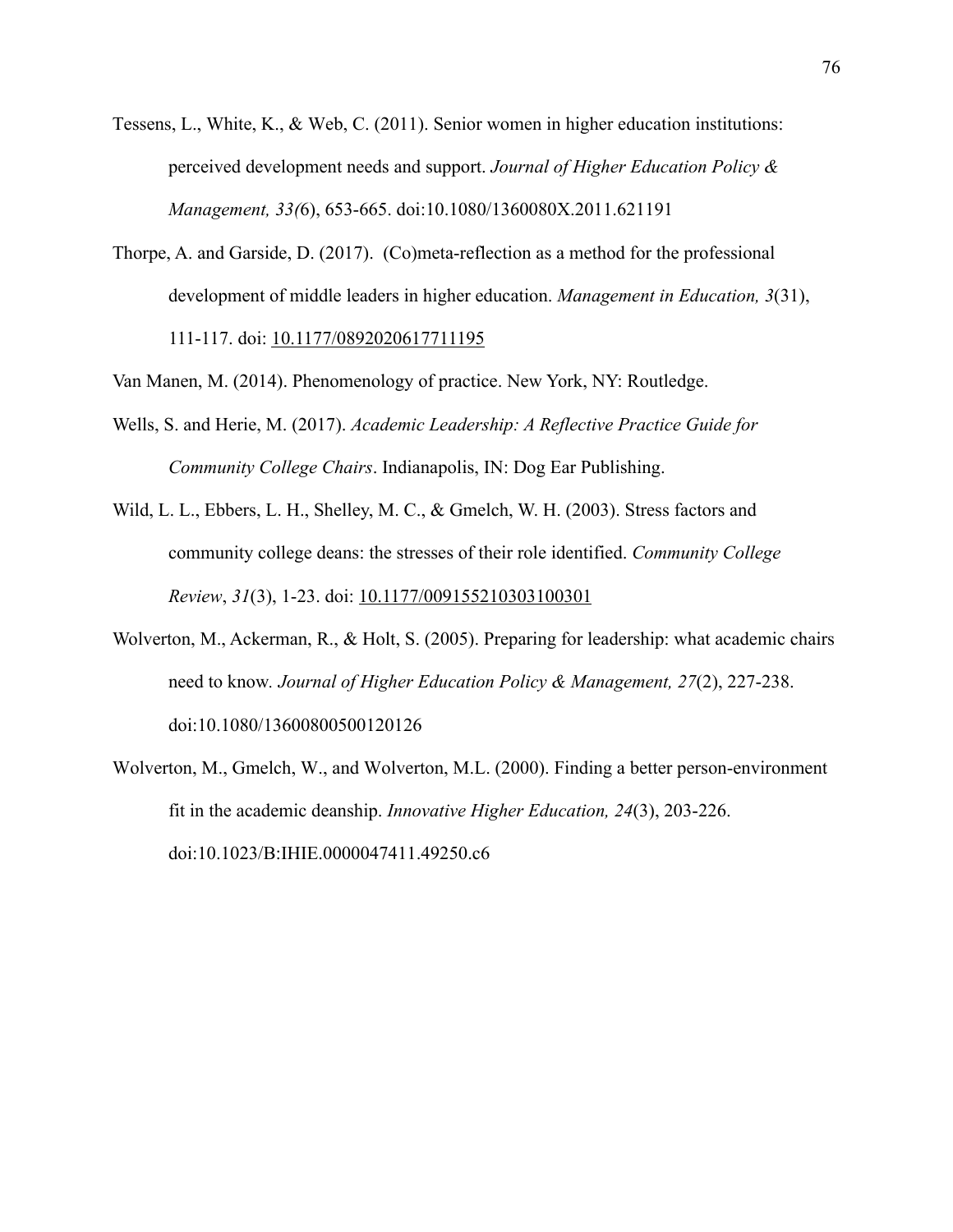# **Appendix A**

| Competency Focus Area                                                                                                                                                                                                                                                                                                                                                                                | Competency                                                                                                                                                                                                                                                                                                                                             |
|------------------------------------------------------------------------------------------------------------------------------------------------------------------------------------------------------------------------------------------------------------------------------------------------------------------------------------------------------------------------------------------------------|--------------------------------------------------------------------------------------------------------------------------------------------------------------------------------------------------------------------------------------------------------------------------------------------------------------------------------------------------------|
| 1.<br><b>Organizational Culture:</b> An effective<br>community college leader embraces the<br>mission, vision, and values of the<br>community college, and acknowledges the<br>significance of the institution's past while<br>charting a path for its future.                                                                                                                                       | Mission, Vision, and Values of the Community<br>a)<br>College<br>Culture of the institution and the external<br>b)<br>community                                                                                                                                                                                                                        |
| 2.<br>Governance, Institutional Policy, and<br>Legislation: An effective leader is<br>knowledgeable about the institution's<br>governance framework and the policies that<br>guide its operation.                                                                                                                                                                                                    | Organizational structure of the community college<br>a)<br>Governance structure<br>b)<br>College Policies and procedures<br>c)<br>Board relations<br>d)                                                                                                                                                                                                |
| Student Success: An effective leader<br>3.<br>supports student success across the<br>institution, and embraces opportunities to<br>improve access, retention, and success.                                                                                                                                                                                                                           | <b>Student Success</b><br>a)<br>Consistency between the colleges operation and<br>b)<br>student-focused agenda<br>Data-usage<br>c)<br>Program/performance review<br>d)<br>Evaluation for improvement<br>e)                                                                                                                                             |
| Institutional Leadership: An effective<br>4.<br>leader understands the importance of<br>interpersonal relationships, personal<br>philosophy, and management skills to create<br>a student-centered institution.                                                                                                                                                                                      | Be an influencer<br>a)<br>Support team building<br>b)<br>Performance management<br>$\mathbf{c})$<br>Lead by example<br>$\mathbf{d}$<br>Problem-solving techniques<br>e)<br><b>Conflict Management</b><br>f)<br>Advocate for professional development across the<br>$\mathbf{g}$<br>institution<br>Customer service<br>h)<br>$\ddot{1}$<br>Transparency |
| 5.<br><b>Institutional Infrastructure:</b> An effective<br>community college leader is fluent in the<br>management of the foundational aspects of<br>the institution, including the establishment<br>of a strategic plan, financial and facilities<br>management, accreditation, and technology<br>master planning.                                                                                  | Strategic and operational planning<br>a)<br>Budgeting<br>b)<br>Prioritization and allocation of resources<br>$\mathbf{c}$<br>Accreditation<br>d)<br>Facilities Master planning and management<br>e)<br>f<br>Technology master planning                                                                                                                 |
| 6.<br>Information and Analytics: An effective<br>community college leader understands how<br>to use data in ways that give a holistic<br>representation of the institution's<br>performance, and is open to the fact that<br>data might reveal unexpected or previously<br>unknown trends or issues.                                                                                                 | Qualitative and quantitative data<br>a)<br>Data analytics<br>b)                                                                                                                                                                                                                                                                                        |
| 7.<br><b>Advocacy and Mobilizing/motivating</b><br>others: An effective community college<br>leader understands and embraces the<br>importance of championing community<br>college ideals, understands how to mobilize<br>stakeholders to take action on behalf of the<br>college, and understands how to use all the<br>communication resources available to<br>connect with the college community. | Community college ideals<br>a)<br>Stakeholder mobilization<br>b)<br>Media relations<br>c)<br>Marketing and social media<br>d)                                                                                                                                                                                                                          |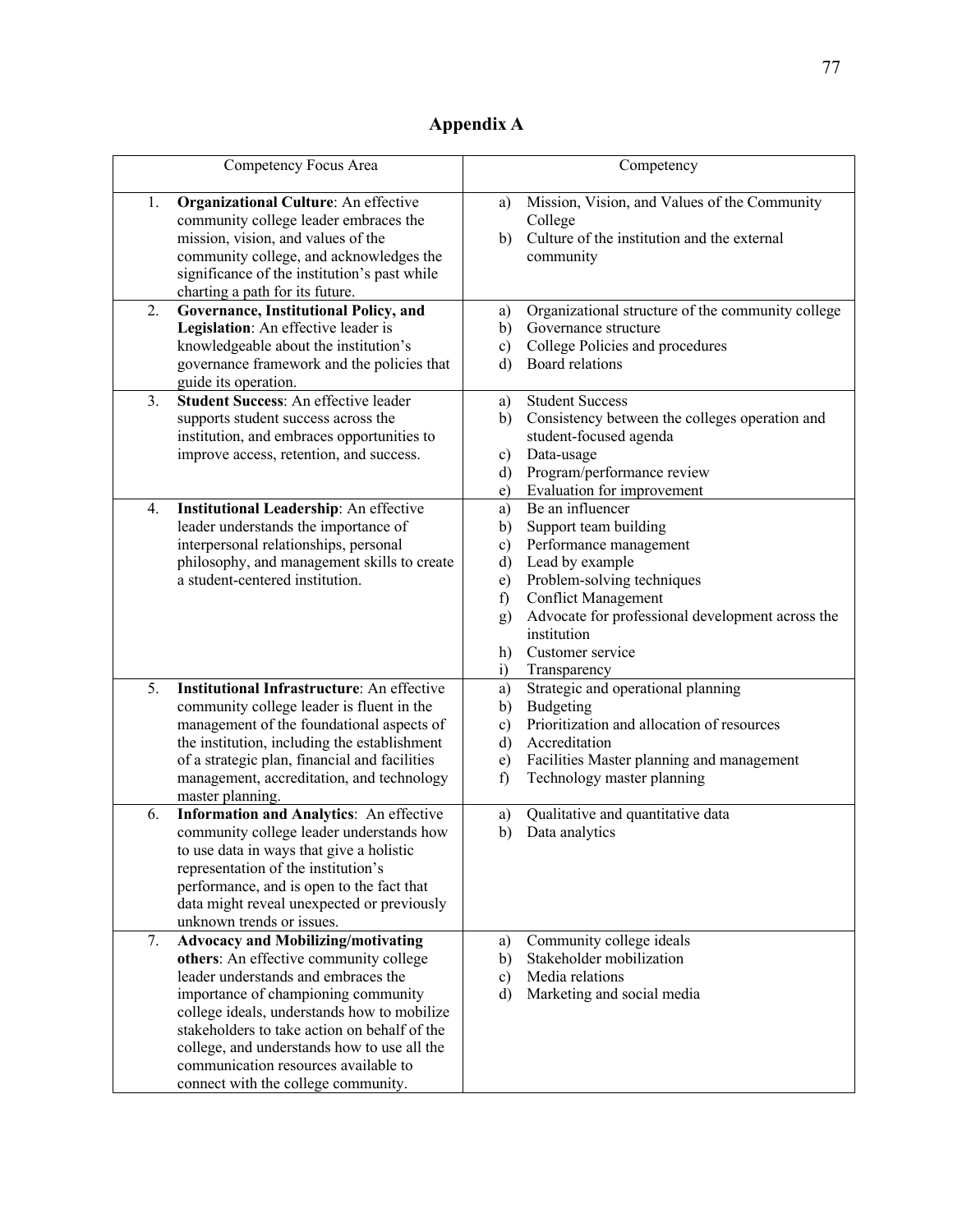| 8.  | Fundraising and relationship cultivation:       | a)           | Fundraising                                 |
|-----|-------------------------------------------------|--------------|---------------------------------------------|
|     | An effective community college leader           | b)           | Alumni relationships                        |
|     | cultivates relationships across sectors that    | c)           | Media relationships                         |
|     | support the institution and advance the         | d)           | Legislative relations                       |
|     | community college agenda.                       | e)           | Public relations                            |
|     |                                                 | f)           | Workforce partnerships                      |
| 9.  | <b>Communications:</b> An effective community   | a)           | Presentation, speaking, and writing skills  |
|     | college leader demonstrates strong              | b)           | Active listening                            |
|     | communication skills, leads and fully           | c)           | Global and cultural competence              |
|     | embraces the role of community college          | d)           | Strategies or multi-generational engagement |
|     | spokesperson.                                   | e)           | Email etiquette                             |
|     |                                                 | f            | Fluency with social media and emerging      |
|     |                                                 |              | technologies                                |
|     |                                                 | g)           | Consistency in messaging                    |
|     |                                                 | h)           | Crisis communications                       |
| 10. | <b>Collaboration:</b> An effective community    | a)           | Interconnectivity and interdependence       |
|     | college leader develops and maintains           | b)           | Work with supervisor                        |
|     | responsive, cooperative, mutually               | $\mathbf{c}$ | Intuitional team building                   |
|     | beneficial, and ethical internal and external   | d)           | Collective bargaining                       |
|     | relationships that nurture diversity, promote   |              |                                             |
|     | the success of the community college, and       |              |                                             |
|     | sustain the community college mission.          |              |                                             |
|     | 11. Personal Traits and Abilities: An effective | a)           | Authenticity                                |
|     | leader possesses certain personal traits and    | b)           | <b>Emotional Intelligence</b>               |
|     | adopts a focus on honing abilities that         | c)           | Courage                                     |
|     | promote the community college agenda.           | d)           | Ethical standards                           |
|     |                                                 | e)           | Self-management and environmental scanning  |
|     |                                                 | f            | Time management and planning                |
|     |                                                 | g)           | Familial impact                             |
|     |                                                 | h)           | Forward-looking philosophy                  |
|     |                                                 | $\ddot{1}$   | Embrace change                              |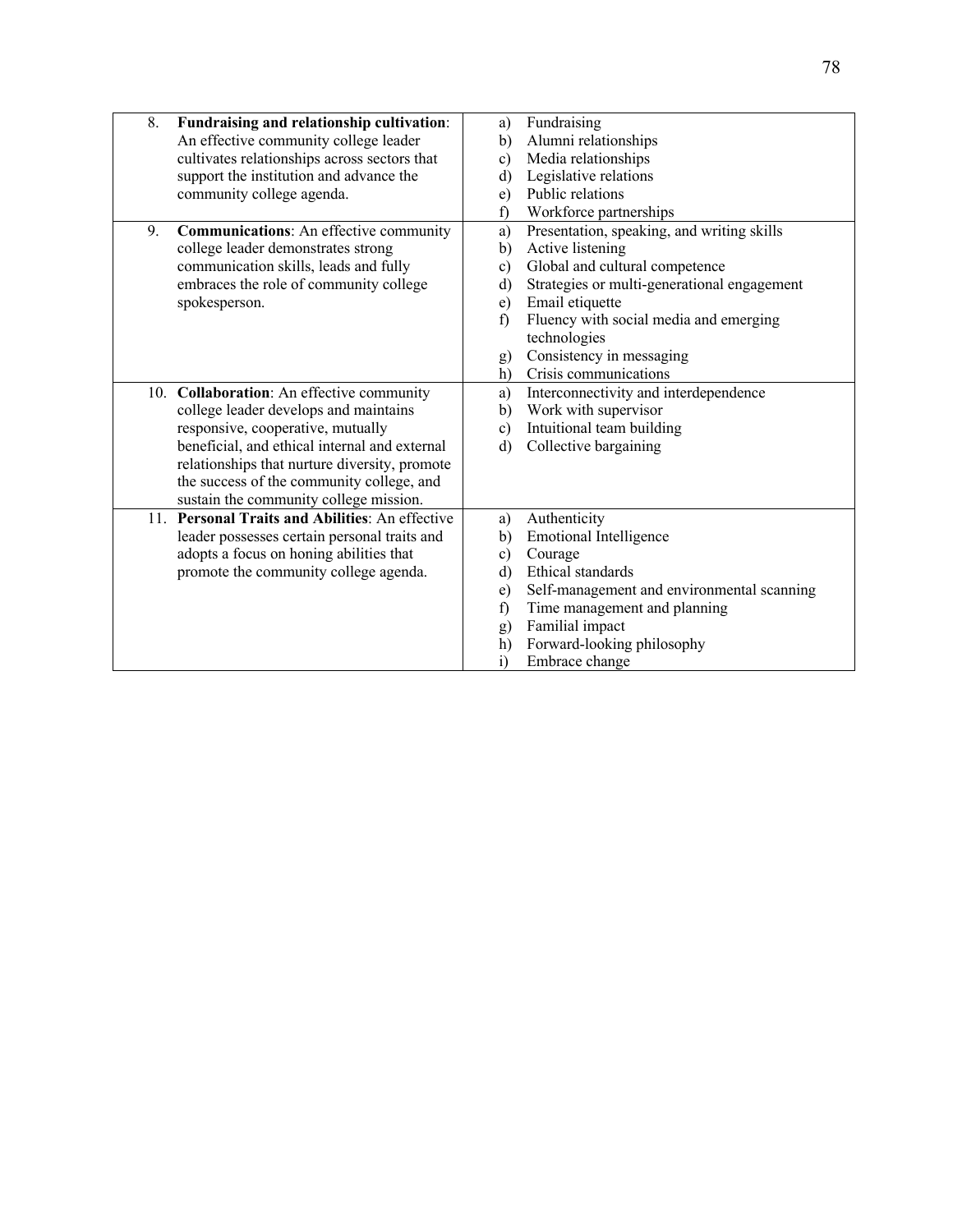#### **Appendix B**

Draft Interview Protocol

Opening Statement: Thank you so much for agreeing to participate in an interview. The goal of this interview is to gain better insight into your experiences as a department chair with professional development, and with skills and competencies needed for the position. This interview will be recorded in order for me to transcribe our conversation at another time. Recording also allows me to ensure I am representing your thoughts and ideas accurately. There are no correct or incorrect answers, I am only seeking to understand your experiences.

If at any time you feel uncomfortable, please let me know and we can move to the next question or end the interview. Please take a moment to review and sign this consent statement.

Are you ready to begin?

- 1. Are you currently a department chair?
	- (If yes) how long have you been a department chair?
	- (If no) how long were you a department chair before stepping down from the position?
- 2. Tell me about your experience of becoming a chair.
- 3. What interested you in becoming a chair?
- 4. What was your supervisory leadership experience prior to taking on the chair role?
- 5. Please describe any leadership training you had before assuming the chair role.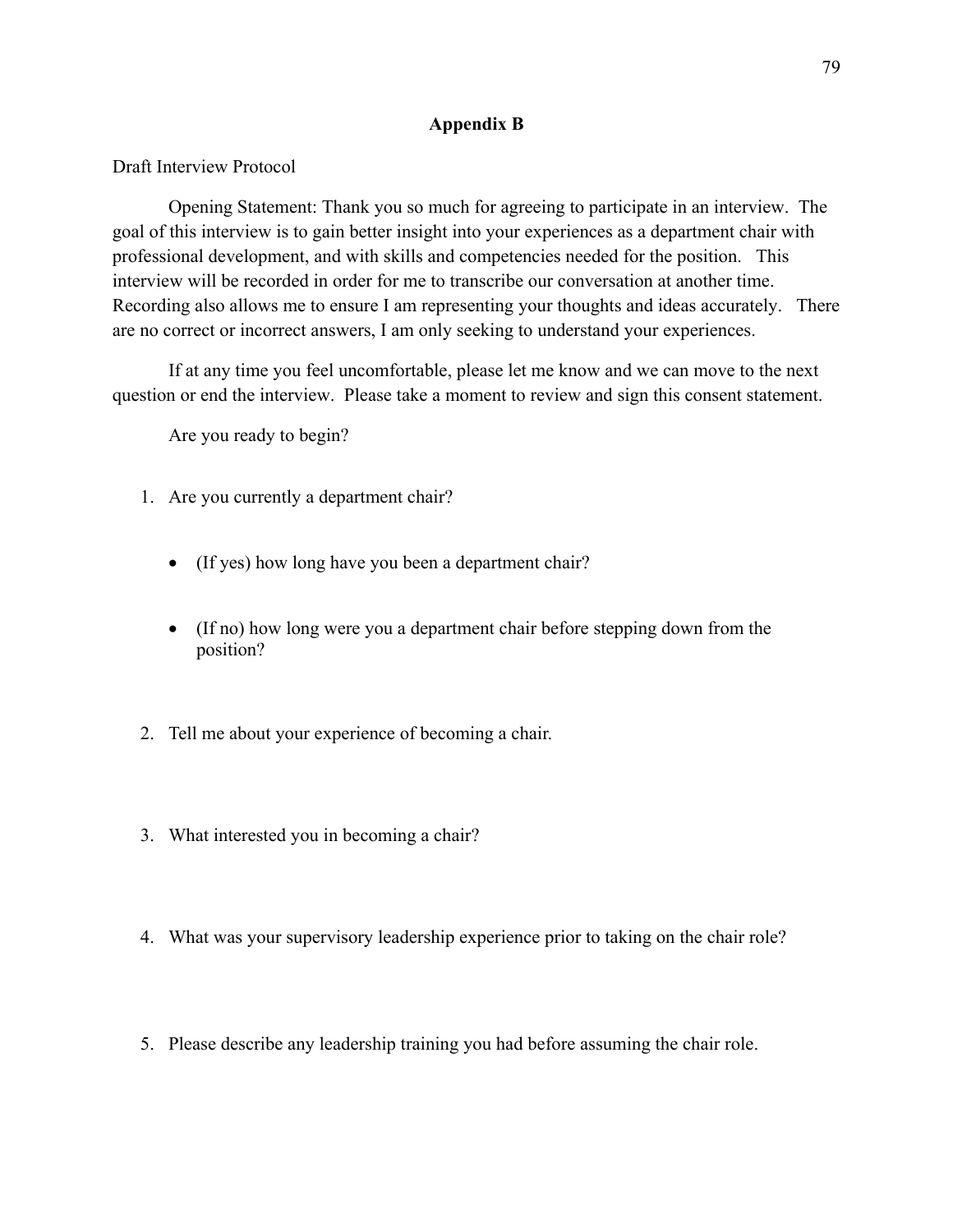- 6. Please describe any leadership training you have had since assuming the chair role.
	- What resonated with you in your professional development experience (format, topic, etc).
- 7. As chair, please tell me of an experience where you felt you didn't have what you needed in terms of skill or competency to handle a situation.
- 8. As a chair, please describe an experience where you felt well prepared in terms of skill or competency to handle a situation.
- 9. If offered the opportunity to suggest professional development for department chairs, what kind of experience would be most impactful?
- 10. What skills or competencies do you suggest chairs should have in order to be able to best do their jobs?
- 11. What skills or competencies would you suggest professional development for chairs focus on?

Thank you for your time today!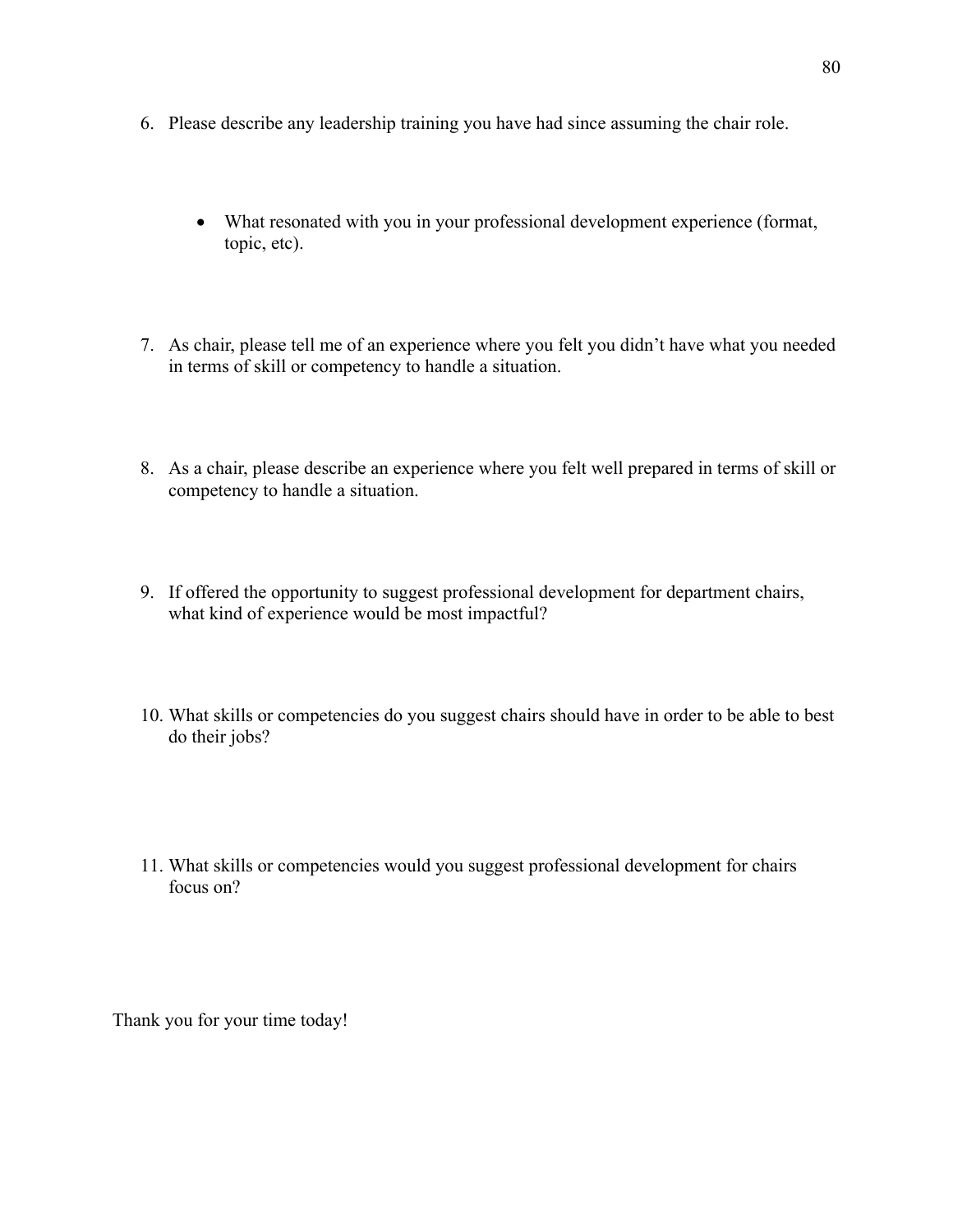Potential prompts for further information:

- Give me an example…
- What was it like for you…
- How did you feel about...
- Tell me more about…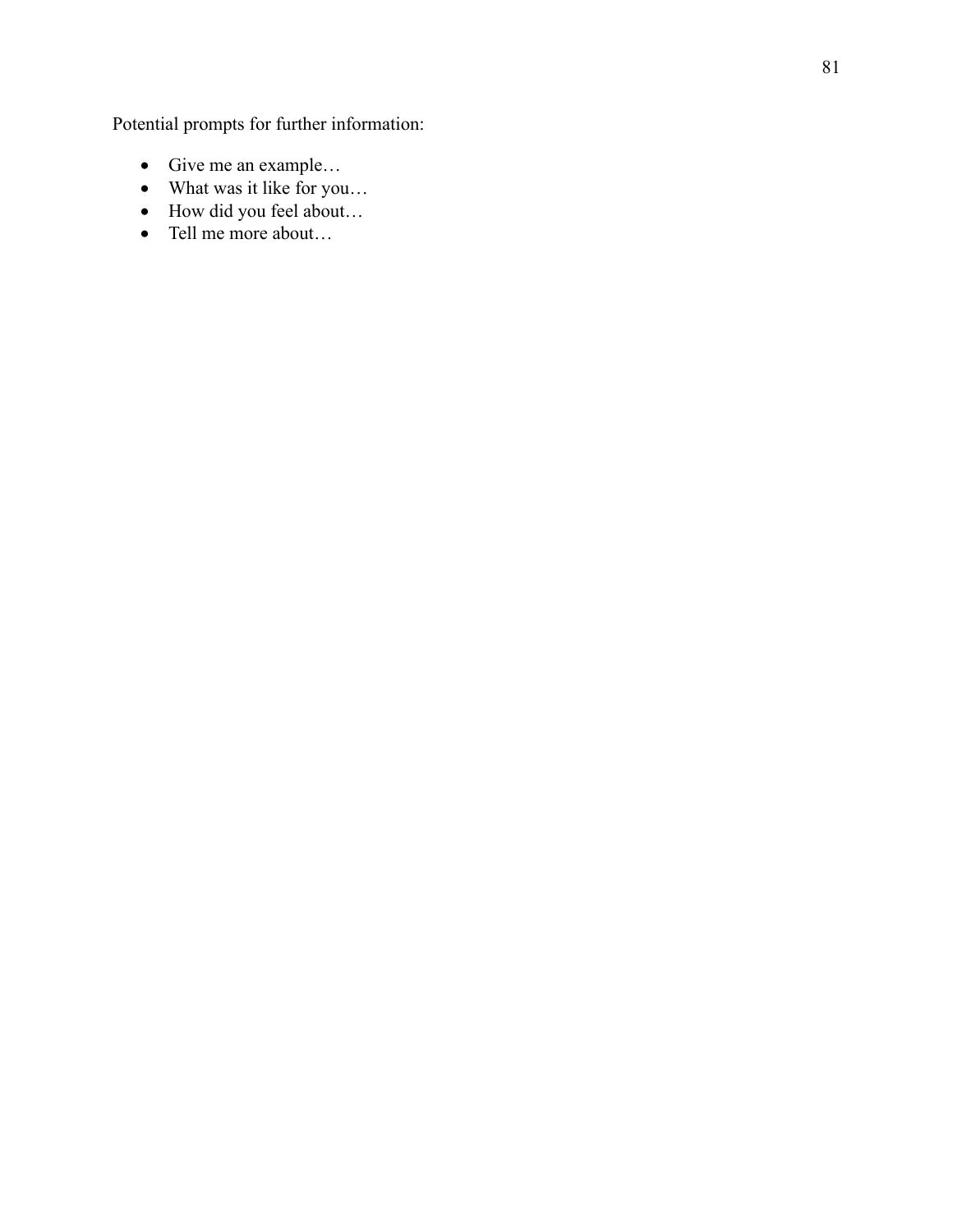#### **Appendix C**

Version 8.22.18

## **UNIVERSITY OF NEW ENGLAND**

## **CONSENT FOR PARTICIPATION IN RESEARCH**

**Project Title:** Cultivating Leaders: Professional Development Needs of Community College Chairs

#### **Principal Investigator(s):** Heidi Kirkman

#### **Introduction:**

- Please read this form. You may also request that the form is read to you. The purpose of this form is to give you information about this research study, and if you choose to participate, document that choice.
- You are encouraged to ask any questions that you may have about this study, now, during or after the project is complete. You can take as much time as you need to decide whether or not you want to participate. Your participation is voluntary.

#### **Why is this research study being done?**

To investigate the professional development needs of community college department chairs, to better provide programing directed at increasing the impact of development programs.

#### **Who will be in this study?**

The invitation to participate will be sent to all current and past department chairs at Mid-Atlantic Suburban Community College (MASCC).

## **What will I be asked to do?**

As a participant you will be asked to participate in a one-hour semi-structured interview.

The interview will consist of questions pertaining to professional development needs and experiences as a department chair.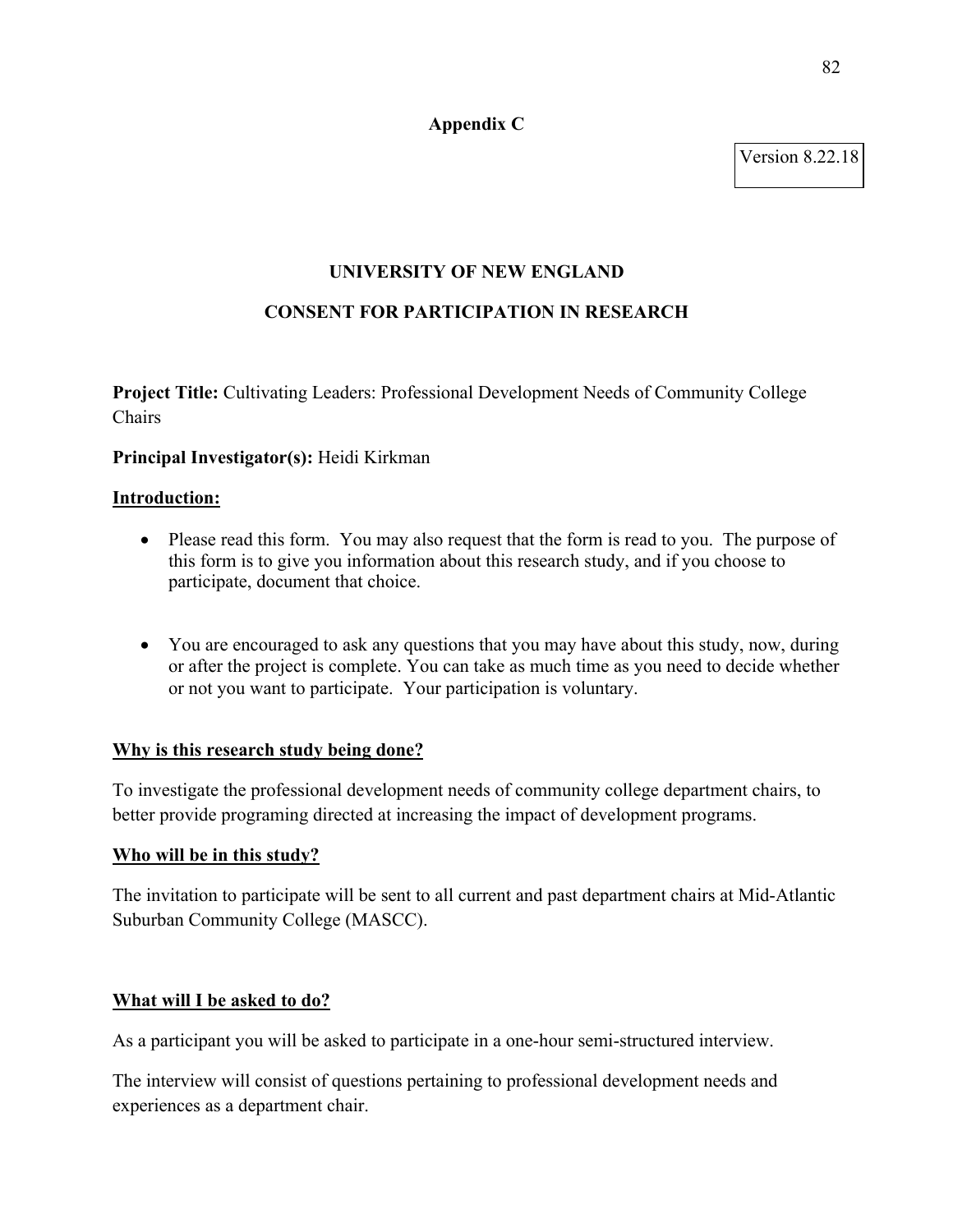# **What are the possible risks of taking part in this study?**

There are minimal risks involved with this study.

# **What are the possible benefits of taking part in this study?**

The benefits include assisting community colleges in better offering and designing leadership development opportunities for department chairs.

# **What will it cost me?**

There is no cost to participate in this research study.

# **How will my privacy be protected?**

All responses will be kept confidential. Any specific examples or quotes will have all identifying information stripped. Interview data will be stored off-site and will be password protected.

# **How will my data be kept confidential?**

Interview data will be stored off-site and will be password protected.

# **What are my rights as a research participant?**

- Your participation is voluntary. Your decision to participate will have no impact on your current or future relations with the University.
- Your decision to participate will not affect your relationship with Heidi Kirkman.
- You may skip or refuse to answer any question for any reason.
- If you choose not to participate there is no penalty to you and you will not lose any benefits that you are otherwise entitled to receive.
- You are free to withdraw from this research study at any time, for any reason.
	- o If you choose to withdraw from the research there will be no penalty to you and you will not lose any benefits that you are otherwise entitled to receive.
- You will be informed of any significant findings developed during the course of the research that may affect your willingness to participate in the research.
- If you sustain an injury while participating in this study, your participation may be ended.

## **What other options do I have?**

• You may choose not to participate.

## **Whom may I contact with questions?**

• The researcher conducting this study is Heidi Kirkman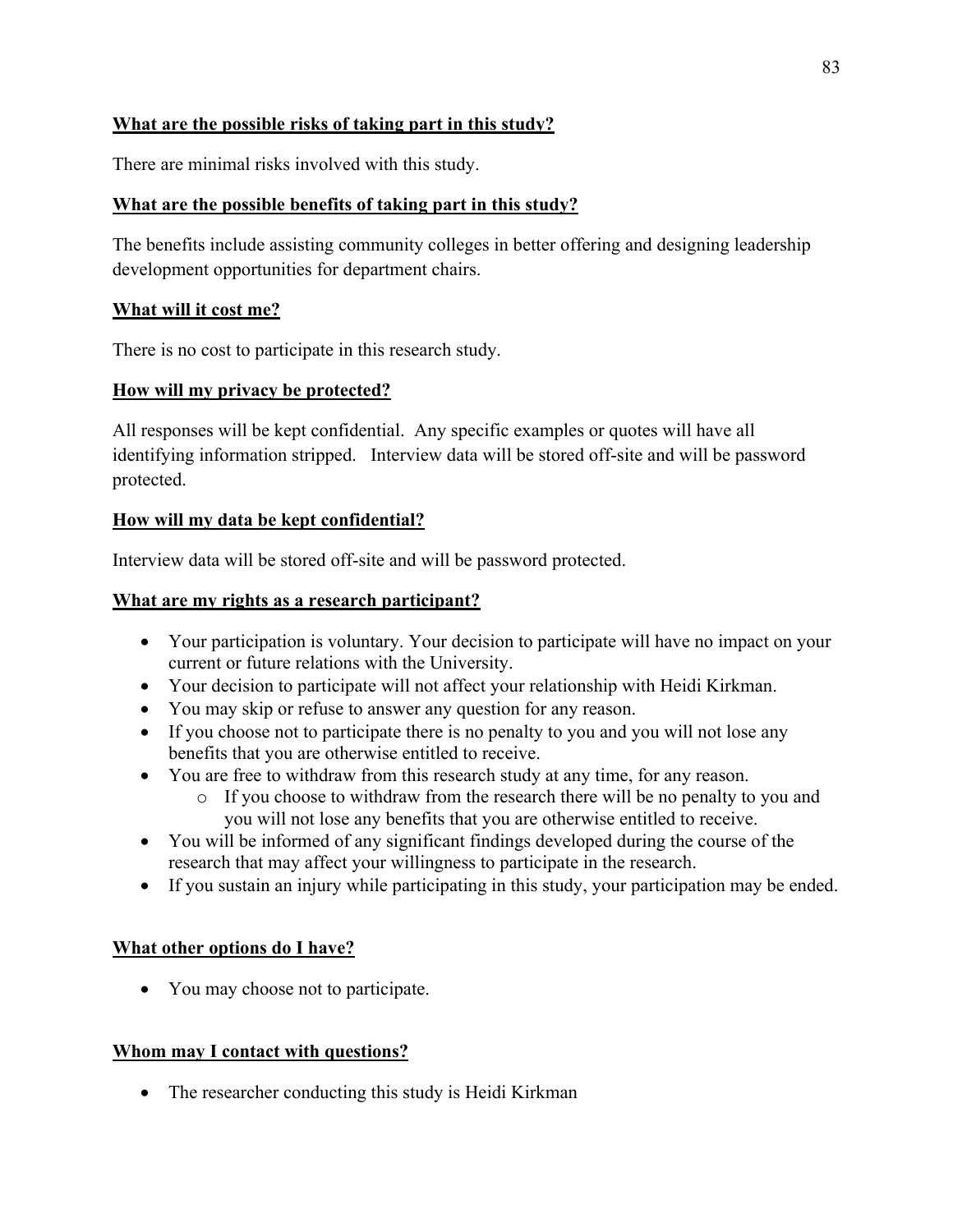- o For more information regarding this study, please contact Heidi Kirkman at hkirkman@une.edu
- If you choose to participate in this research study and believe you may have suffered a research related injury, please contact Dr. Ella Benson at ebenson2@une.edu.
- If you have any questions or concerns about your rights as a research subject, you may call Mary Bachman DeSilva, Sc.D., Chair of the UNE Institutional Review Board at (207) 221-4567 or irb@une.edu.

#### **Will I receive a copy of this consent form?**

• You will be given a copy of this consent form.

## **Participant's Statement**

**I understand the above description of this research and the risks and benefits associated with my participation as a research subject. I agree to take part in the research and do so voluntarily.**

Participant's signature or Date

Legally authorized representative